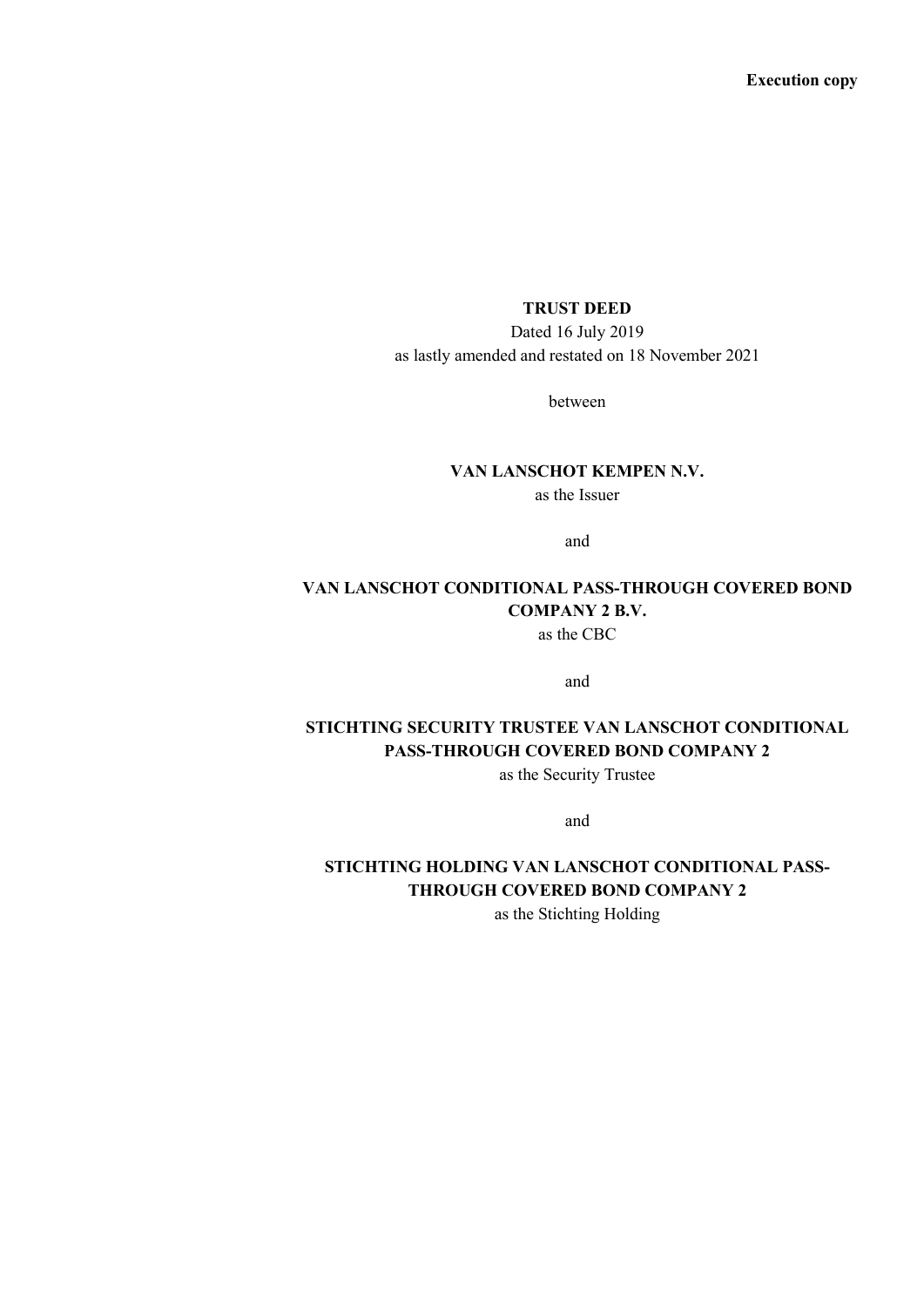### **TABLE OF CONTENTS**

### **CLAUSE PAGE**

| 1.                 |  |                                                     |  |  |  |  |
|--------------------|--|-----------------------------------------------------|--|--|--|--|
| 2.                 |  |                                                     |  |  |  |  |
| 3.                 |  |                                                     |  |  |  |  |
| $\overline{4}$ .   |  | COVENANT TO REPAY AND COVENANT OF COMPLIANCE 10     |  |  |  |  |
| 5.                 |  | AGENT ACTS ON BEHALF OF THE SECURITY TRUSTEE 11     |  |  |  |  |
| 6.                 |  |                                                     |  |  |  |  |
| 7.                 |  |                                                     |  |  |  |  |
| 8.                 |  |                                                     |  |  |  |  |
| 9.                 |  | REPRESENTATIONS AND WARRANTIES AND COVENANTS BY     |  |  |  |  |
|                    |  |                                                     |  |  |  |  |
| 10.                |  |                                                     |  |  |  |  |
| 11.                |  | PROCEEDINGS AND ACTIONS BY THE SECURITY TRUSTEE 24  |  |  |  |  |
| 12.                |  |                                                     |  |  |  |  |
| 13.                |  |                                                     |  |  |  |  |
| 14.                |  | POST CBC ACCELERATION NOTICE PRIORITY OF PAYMENTS32 |  |  |  |  |
| 15.                |  |                                                     |  |  |  |  |
| 16.                |  |                                                     |  |  |  |  |
| 17.                |  |                                                     |  |  |  |  |
| 18.                |  |                                                     |  |  |  |  |
| 19.                |  | POWERS, LIABILITIES AND COVENANTS OF THE SECURITY   |  |  |  |  |
|                    |  |                                                     |  |  |  |  |
| 20.                |  |                                                     |  |  |  |  |
| 21.                |  |                                                     |  |  |  |  |
| 22.                |  |                                                     |  |  |  |  |
| 23.                |  | MODIFICATION; CONSENTS; WAIVER AND TRANSFER45       |  |  |  |  |
| 24.                |  | HOLDER OF COVERED BOND ASSUMED TO BE OWNER;         |  |  |  |  |
|                    |  |                                                     |  |  |  |  |
| 25.                |  |                                                     |  |  |  |  |
| 26.                |  |                                                     |  |  |  |  |
| 27.                |  |                                                     |  |  |  |  |
|                    |  |                                                     |  |  |  |  |
|                    |  |                                                     |  |  |  |  |
| <b>SCHEDULE 1:</b> |  | PROVISIONS FOR MEETINGS OF COVERED                  |  |  |  |  |
|                    |  | <b>BONDHOLDERS</b>                                  |  |  |  |  |
| <b>SCHEDULE 2:</b> |  | <b>FORM OF DEFINITIVE COVERED BONDS</b>             |  |  |  |  |
| <b>SCHEDULE 3:</b> |  | FORMS OF TEMPORARY GLOBAL COVERED                   |  |  |  |  |
|                    |  | <b>BONDS</b>                                        |  |  |  |  |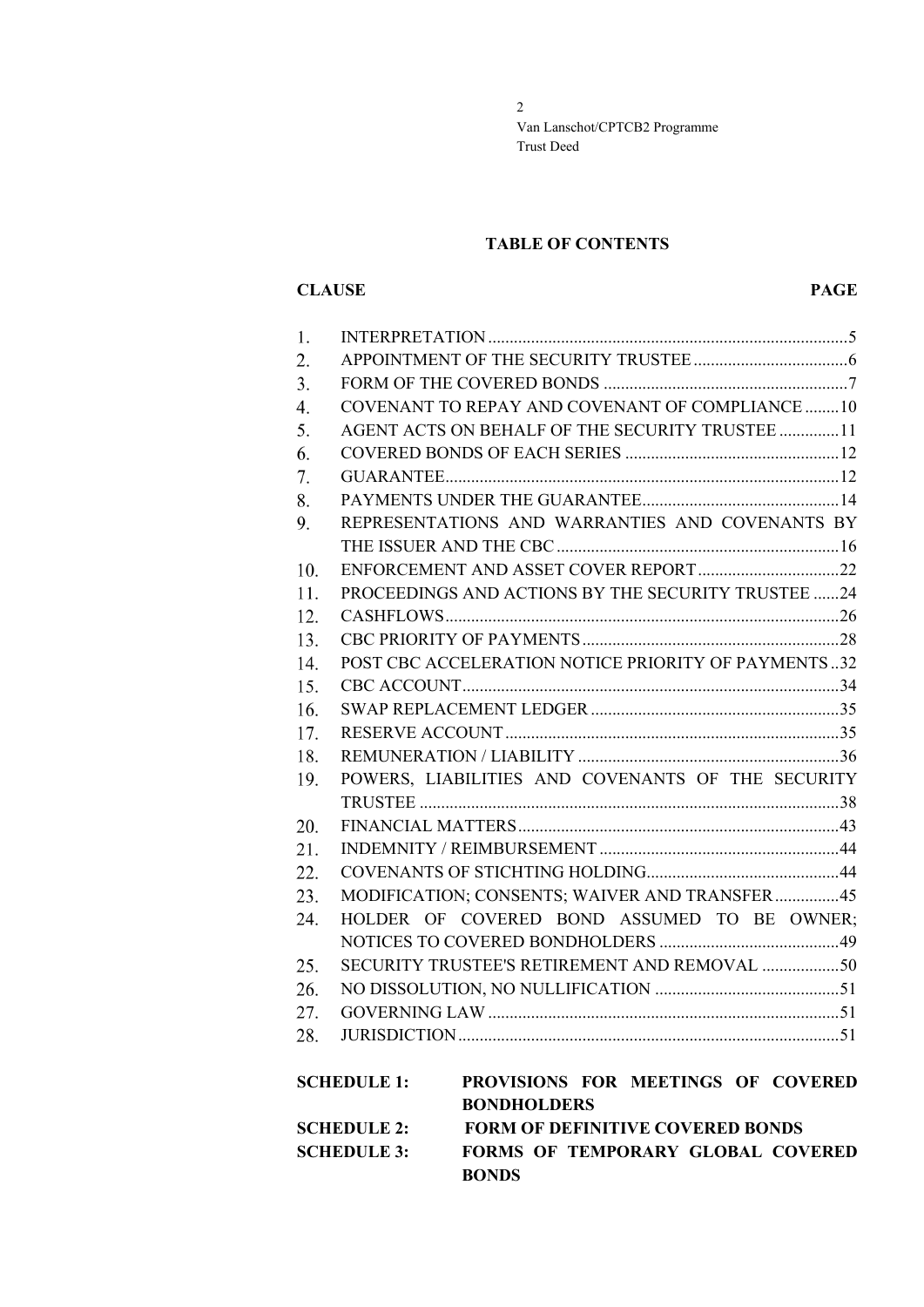| <b>SCHEDULE 4:</b> |              | <b>FORMS OF PERMANENT GLOBAL COVERED</b> |  |
|--------------------|--------------|------------------------------------------|--|
|                    | <b>BONDS</b> |                                          |  |
| <b>SCHEDULE 5:</b> |              | FORM OF REGISTERED COVERED BONDS         |  |
|                    | DEED         |                                          |  |
| <b>SCHEDULE 6:</b> |              | TERMS AND CONDITIONS OF THE COVERED      |  |
|                    | <b>RONDS</b> |                                          |  |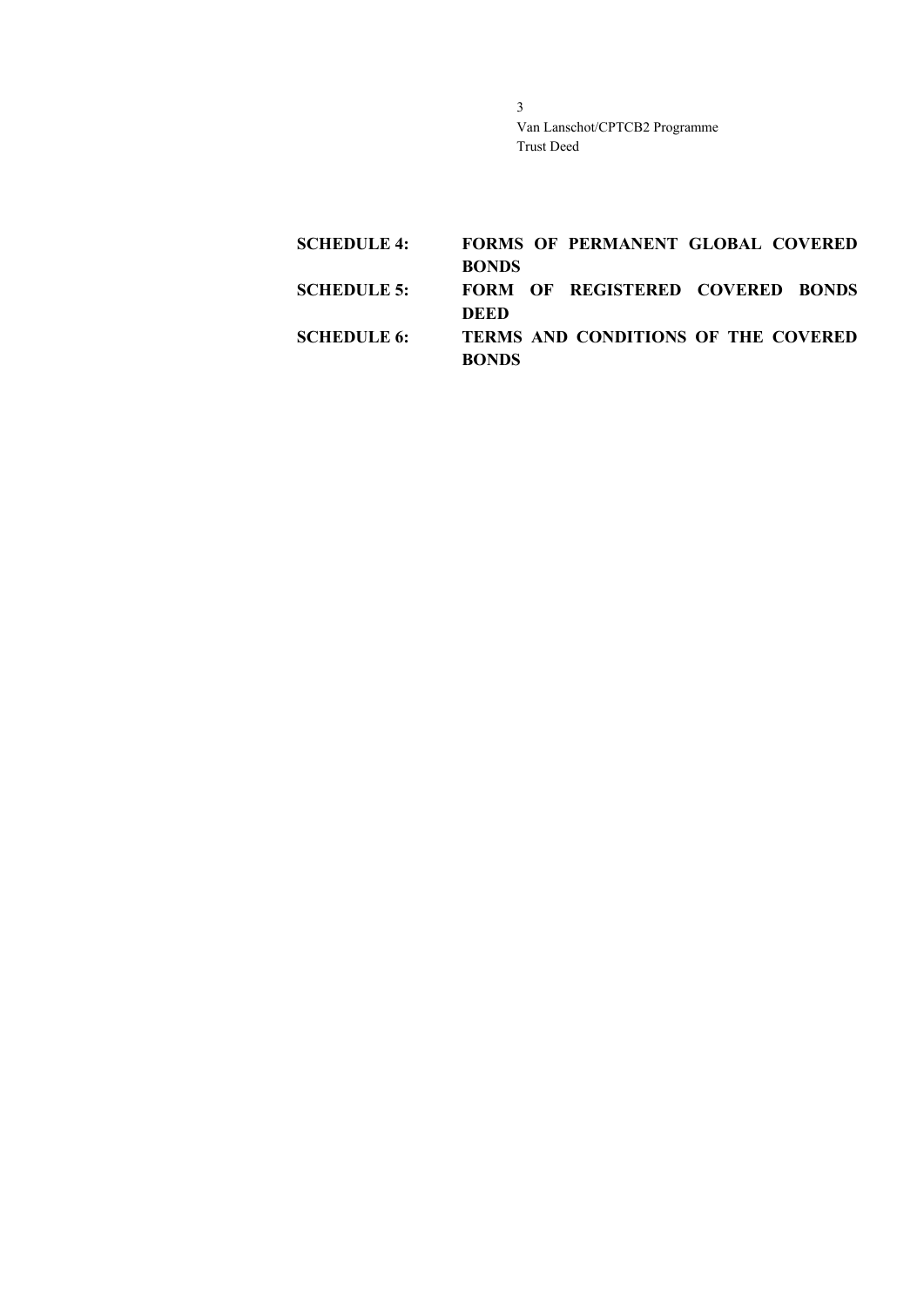**THIS DEED** is dated 16 July 2019 as lastly amended and restated on 18 November 2021 and made between:

- 1. **VAN LANSCHOT KEMPEN N.V.** (previously named Van Lanschot Kempen Wealth Management N.V.), a public limited liability company (*naamloze vennootschap*) organised under the laws of the Netherlands and established in 's-Hertogenbosch, the Netherlands;
- 2. **VAN LANSCHOT CONDITIONAL PASS-THROUGH COVERED BOND COMPANY 2 B.V.**, a private company with limited liability (*besloten vennootschap met beperkte aansprakelijkheid*) organised under the laws of the Netherlands and established in Amsterdam, the Netherlands;
- 3. **STICHTING SECURITY TRUSTEE VAN LANSCHOT CONDITIONAL PASS-THROUGH COVERED BOND COMPANY 2**, a foundation (*stichting*) established under the laws of the Netherlands with its registered office in Amsterdam, the Netherlands; and
- 4. **STICHTING HOLDING VAN LANSCHOT CONDITIONAL PASS-THROUGH COVERED BOND COMPANY 2**, a foundation (*stichting*) established under the laws of the Netherlands with its registered office in Amsterdam, the Netherlands;

(the parties under (1) up to and including (4) hereinafter referred to as the "**Parties**").

### **WHEREAS:**

- (A) The Issuer has initiated a second covered bond programme pursuant to which the Issuer will issue covered bonds from time to time (the "**Programme**") separate from its covered bond programme initiated on 2 March 2015.
- (B) Pursuant to the Guarantee Support Agreement, the Transferor will sell and assign to the CBC the Mortgage Receivables and the Beneficiary Rights relating thereto.
- (C) Under the Pledge Agreements the CBC pledged and has agreed to pledge the Mortgage Receivables and the Beneficiary Rights relating thereto and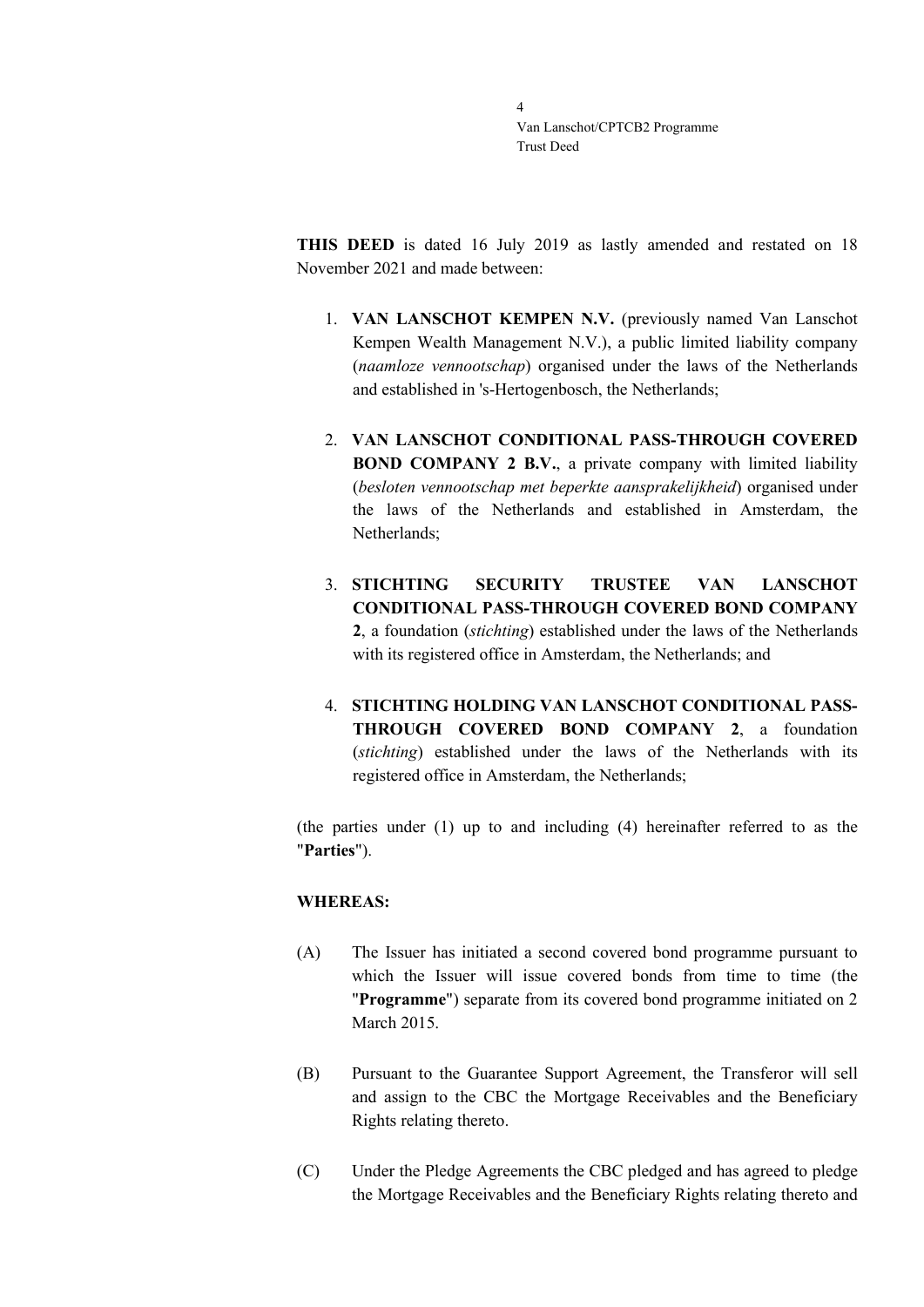the Security Trustee Pledged Rights and has undertaken to pledge all Transferred Assets other than Mortgage Receivables and Beneficiary Rights relating thereto, all to the Security Trustee as security for the Security Trustee Secured Liabilities.

- (D) At the request of the CBC the Security Trustee has agreed to act as trustee for the Secured Parties in connection with the Transaction Documents and the Covered Bonds.
- (E) The parties hereto wish to record the terms of their arrangements in connection with the rights and duties of the Security Trustee and the application of moneys received by the CBC and/or by the Security Trustee under the Pledge Agreements and the Parallel Debt Agreement.

### **IT IS AGREED** as follows:

#### <span id="page-4-0"></span>1. **INTERPRETATION**

- 1.1 In this Trust Deed (including its recitals), except so far as the context otherwise requires, words, expressions and capitalised terms used herein and not otherwise defined or construed herein shall have the same meanings as defined or construed in the master definitions agreement dated the date hereof and signed by, amongst others, the parties to this Trust Deed, as the same may be amended, restated, supplemented or otherwise modified from time to time (the "**Master Definitions Agreement**"). The rules of usage and of interpretation as set forth in the Master Definitions Agreement and all other agreements and understandings between the parties hereto contained therein shall apply to this Trust Deed, unless otherwise provided herein.
- 1.2 The expression "**Trust Deed**" shall herein mean this trust deed including its schedules.
- 1.3 This Trust Deed expresses and describes Dutch legal concepts in English and not in their original Dutch terms. Consequently, this Trust Deed is concluded on the express condition that all words, terms and expressions used herein shall be construed and interpreted in accordance with the laws of the Netherlands.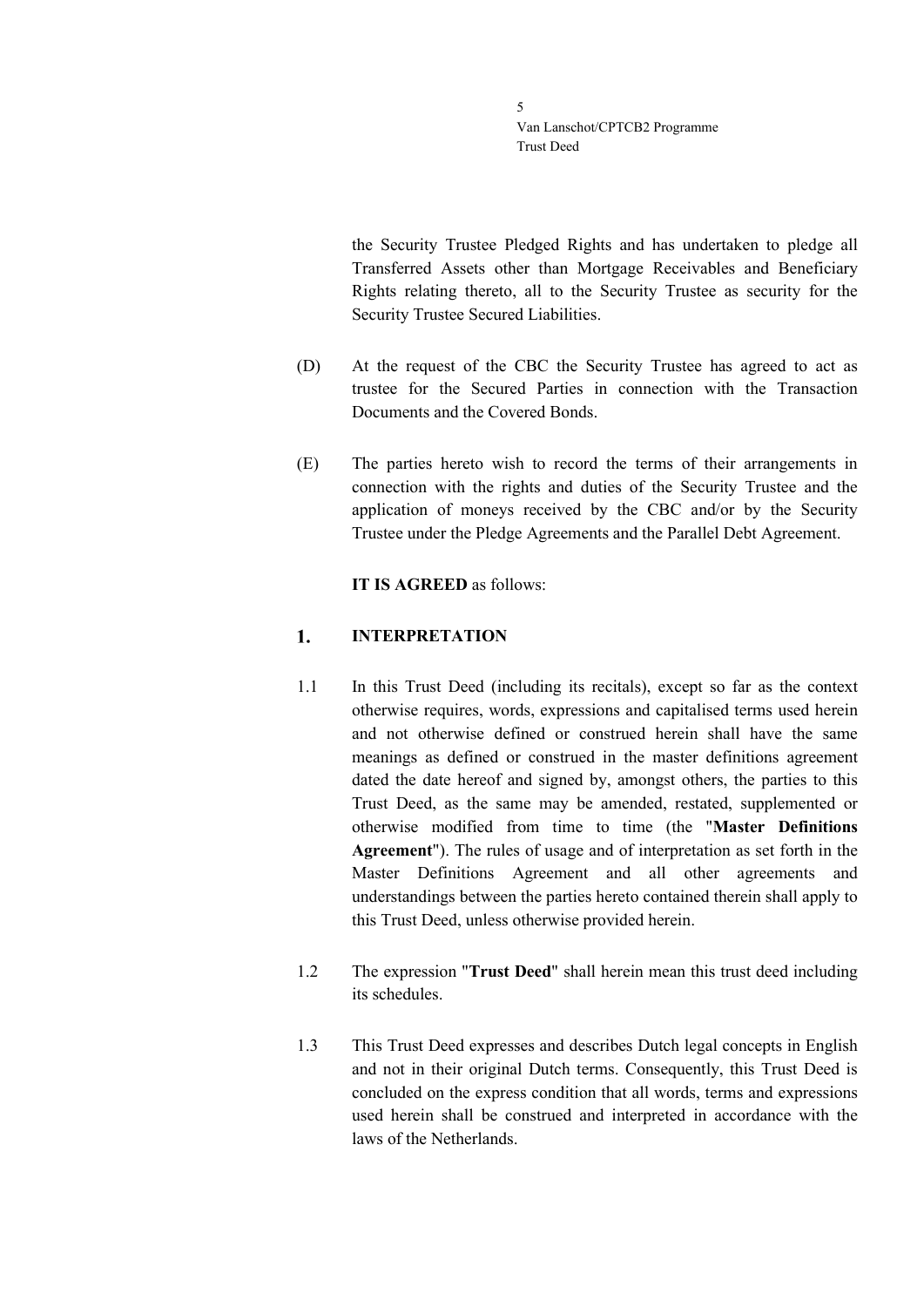#### <span id="page-5-0"></span> $2.$ **APPOINTMENT OF THE SECURITY TRUSTEE**

- 2.1 The Security Trustee agrees to act as trustee for the Secured Parties upon the terms hereinafter contained.
- 2.2 The CBC and the Security Trustee have entered into the Parallel Debt Agreement for the benefit of the Secured Parties.
- 2.3 When exercising its duties as trustee the Security Trustee shall act in the best interests of each of the Secured Parties taking into account the provisions of this Trust Deed.
- 2.4 The Security Trustee hereby declares that it has taken cognisance of the provisions of the Agency Agreement and of the Terms and Conditions and that it will be bound by such provisions and the Terms and Conditions. The Security Trustee agrees to act for the benefit of the Secured Parties, in accordance with and subject to the terms of this Trust Deed. The Security Trustee will have the rights and obligations granted to and accepted by it in this Trust Deed, the Agency Agreement, the Terms and Conditions and any of the other Transaction Documents to which it is a party.
- <span id="page-5-1"></span>2.5 By no later than three o'clock in the afternoon (3.00 p.m.) (Central European Time) on the fourth  $(4<sup>th</sup>)$  Business Day preceding each proposed Issue Date, the Issuer shall:
	- (i) deliver or cause to be delivered to the Security Trustee a copy of the applicable Final Terms; and
	- (ii) notify the Security Trustee in writing without delay of the Issue Date and the principal amount of the Covered Bonds of the relevant Tranche.

If Special Conditions apply to the relevant Tranche or, as the case may be, the relevant Series of Covered Bonds, the Security Trustee must approve the applicable Final Terms. The Security Trustee shall be deemed to have approved the applicable Final Terms if it has not objected in writing to all or any of the terms thereof within two (2) Business Days of the Security Trustee receiving the Final Terms in accordance with this Clause [2.5.](#page-5-1) In the event that the Security Trustee indicates as soon as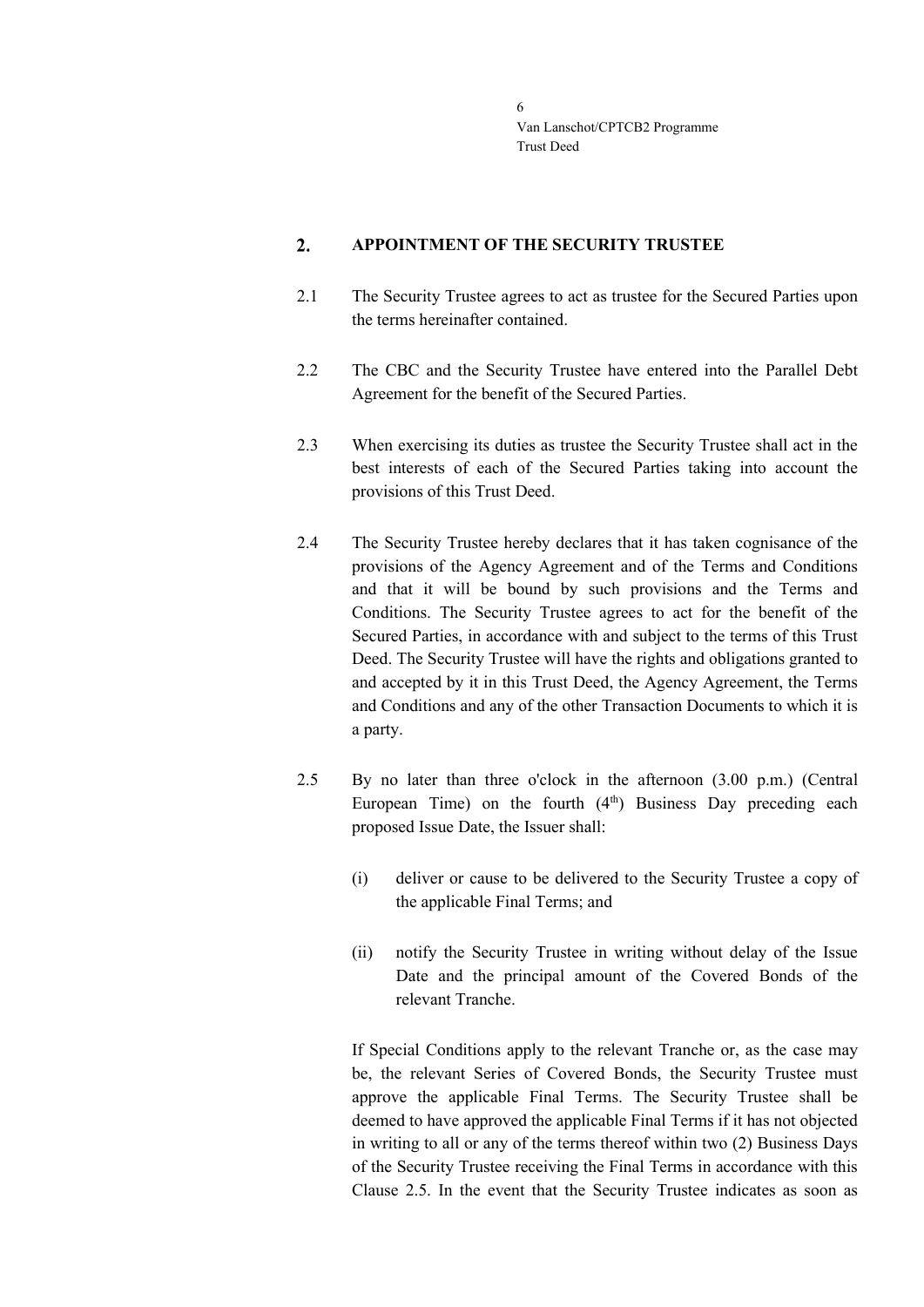practicable after receipt within such period that it does not approve of the provisions of the Final Terms then the Tranche or, as the case may be, the Series relating to such Final Terms shall not be issued until such time as the Security Trustee shall approve the Final Terms.

2.6 Before the first issue of Covered Bonds occurring after each anniversary of the Securities Note, on each occasion when a legal opinion is delivered to a Dealer(s) pursuant to Clause 4 of the Programme Agreement and on such other occasions as the Security Trustee so requests, each of the Issuer and the CBC will procure at its cost that further legal opinions in such form and with such content as the Security Trustee may require from the legal advisers specified in the Programme Agreement or in the relevant jurisdiction approved by the Security Trustee are delivered to the Security Trustee, provided that the Security Trustee shall not be required to approve the applicable legal opinions if there are no Special Conditions opined upon therein. In each such case, receipt by the Security Trustee of the relevant legal opinion shall be a condition precedent to the issue of Covered Bonds pursuant to this Trust Deed.

#### <span id="page-6-0"></span> $3<sub>1</sub>$ **FORM OF THE COVERED BONDS**

- 3.1 Bearer Covered Bonds will initially be represented by a Temporary Global Covered Bond substantially in the form of **Schedule 3** hereto (or such other form as may be required by the relevant clearing system) or a Permanent Global Covered Bond substantially in the form of **Schedule 4** hereto (or such other form as may be required by the relevant clearing system), as set out in the applicable Final Terms. The applicable Final Terms shall be annexed to each Global Covered Bond. Each Temporary Global Covered Bond will be deposited on or prior to the relevant Issue Date with the Common Safekeeper or with the Common Depositary or with Euroclear Nederland or with (a depositary for) any other agreed clearing system. Interests in the Temporary Global Covered Bond will be exchangeable for interests in the Permanent Global Covered Bond, substantially in the form of **Schedule 4** hereto (or such other form as may be required by the relevant clearing system), not earlier than forty (40) days after the relevant Issue Date (the "**Exchange Date**") upon certification that the beneficial owners thereof are not United States persons (as defined in Regulation S under the Securities Act).
- 3.2 Upon exchange of a Temporary Global Covered Bond for a Permanent Global Covered Bond, such Permanent Global Covered Bond will remain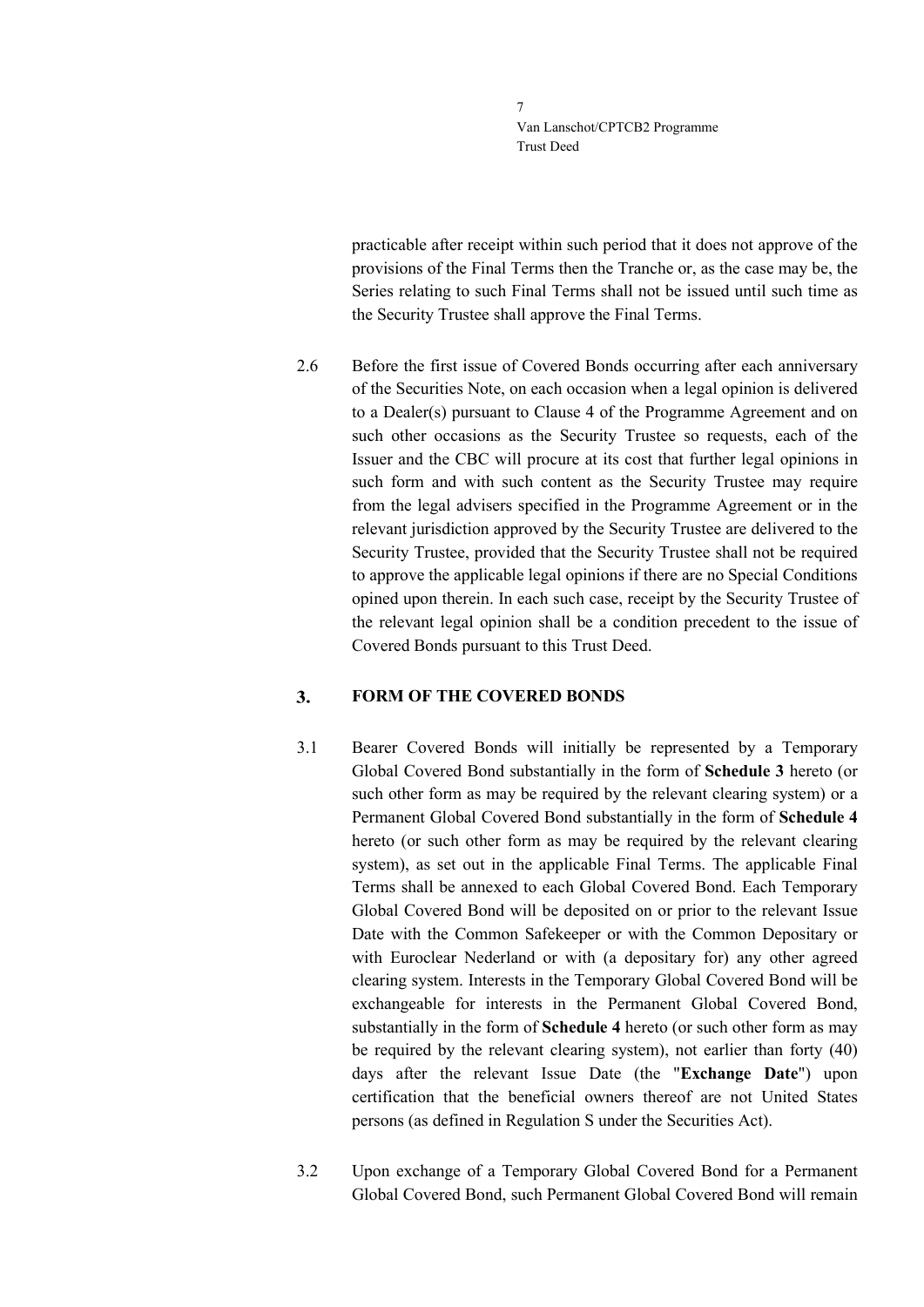deposited with the Common Safekeeper or with the Common Depositary or with Euroclear Nederland or with (a depositary for) any other agreed clearing system, as the case may be.

- 3.3 If required, and only in the limited circumstances set out in Clause [3.8](#page-8-0) below, the Definitive Covered Bonds will be issued in bearer form serially numbered with Coupons and Talons attached on issue.
- 3.4 The procedures as regards the exchange, authentication, effectuation, delivery, surrender, cancellation, presentation, marking down of any of the Global Covered Bonds (or part thereof) and any other matters to be carried out by the relevant parties upon such exchange (in whole or in part) shall be made in accordance with the provisions of the relevant terms of the Global Covered Bonds, the Agency Agreement, this Trust Deed, the rules and procedures of Euroclear and Clearstream, Luxembourg or Euroclear Nederland or any relevant other clearing system, as the case may be, for the time being and in accordance with the customary practice of the European bond market.
- 3.5 In respect of Covered Bonds held through Euroclear and/or Clearstream, Luxembourg, the Issuer shall give notice of redemption to Euroclear and/or Clearstream, Luxembourg not less than two (2) Business Days before the Maturity Date on which redemption shall take place.
- 3.6 The Security Trustee shall rely on the records of Euroclear and/or Clearstream, Luxembourg in relation to any determination of the Principal Amount Outstanding of each Global Covered Bond in NGN form deposited with the Common Safekeeper. For this purpose, "records" means the records that each of Euroclear and Clearstream, Luxembourg, as the case may be, holds for its customers which reflect the amount of such customer's interest in the Covered Bonds.
- 3.7 The Issuer shall procure that, prior to each issue and delivery of each Global Covered Bond, such Global Covered Bond will be duly signed on behalf of the Issuer and the CBC and authenticated by or on behalf of the Principal Paying Agent and, in the case of Global Covered Bonds in NGN form, be effectuated by the Common Safekeeper acting on the instructions of the Principal Paying Agent, and no Global Covered Bond shall be valid for any purpose unless and until so authenticated and, in the case of Global Covered Bonds in NGN form, effectuated. A Global Covered Bond so signed, authenticated and if applicable effectuated shall,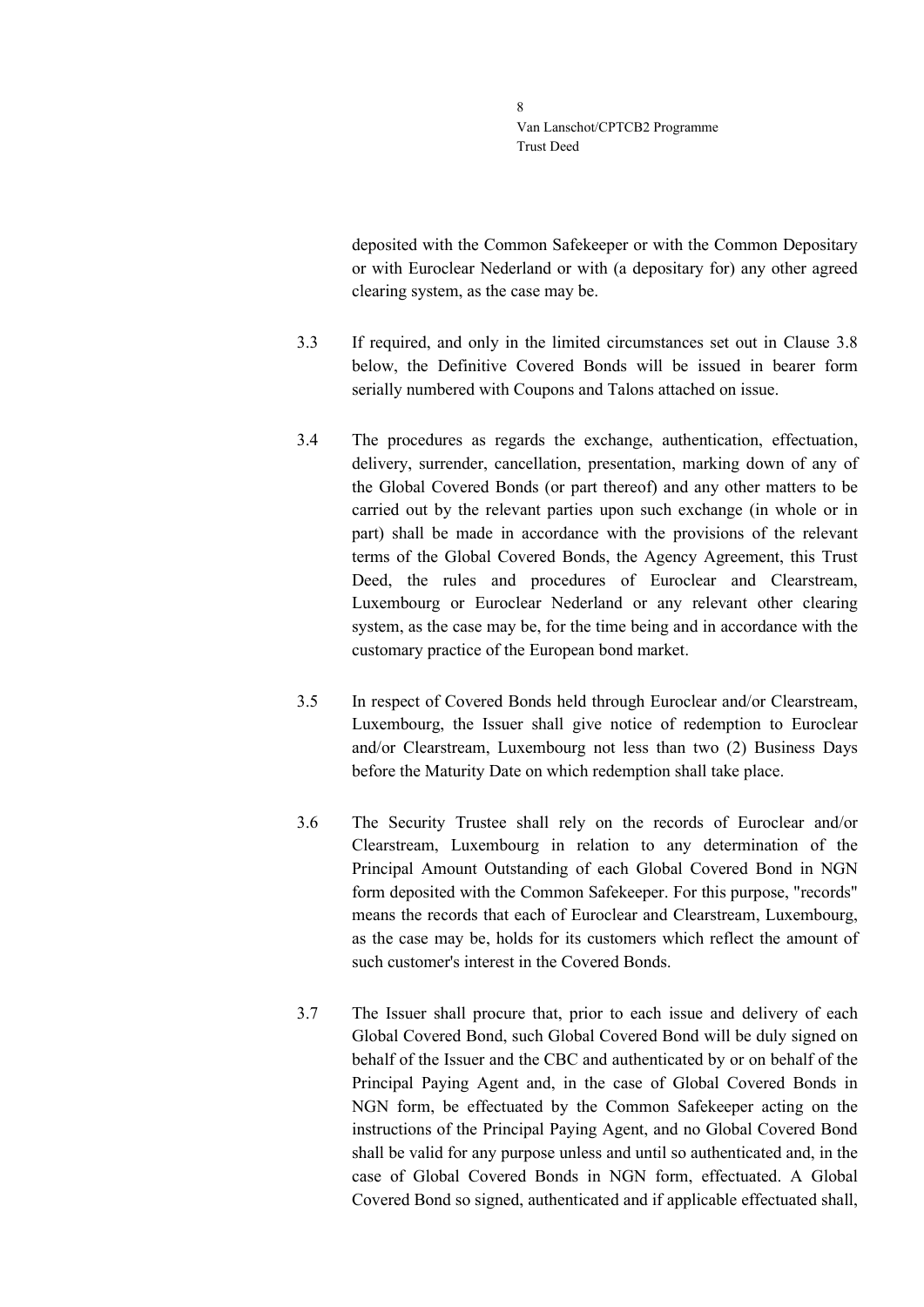$\overline{Q}$ Van Lanschot/CPTCB2 Programme Trust Deed

when delivered, be a binding and valid obligation of the Issuer and the CBC. The holder of each Global Covered Bond (or part thereof) shall be entitled to the same benefits as the holder of a Definitive Covered Bond, and each Global Covered Bond shall, in all other respects, be subject to the provisions of this Trust Deed and the Conditions.

<span id="page-8-0"></span>

3.8 Unless provided otherwise in the relevant Permanent Global Covered Bond, if an Exchange Event occurs or, if such Permanent Global Covered Bond is deposited with Euroclear Nederland, a Delivery Event occurs, then the Issuer and the CBC shall, within forty-five (45) calendar days of the occurrence of the relevant event, issue Definitive Covered Bonds (together with Coupons and Talons attached) in exchange for the whole (or the remaining part(s) outstanding) of the relevant Permanent Global Covered Bond which represents such Covered Bonds. If issued, Definitive Covered Bonds and Coupons and Talons shall be in, or be substantially in, the respective forms set out in **Schedule 2**, serially numbered in each case, and shall be issued in the Specified Denomination or, as the case may be, in the then Principal Amount Outstanding of the Covered Bonds on such exchange date. The Definitive Covered Bonds shall be signed manually or in facsimile on behalf of the Issuer and the CBC by any duly authorised representative of the Issuer and the CBC and the Definitive Covered Bonds shall have endorsed thereon the Conditions and shall be authenticated by or on behalf of the Principal Paying Agent. Definitive Covered Bonds and Coupons and Talons appertaining thereto so signed and authenticated shall, when delivered, be binding and valid obligations of the Issuer and the CBC. If and for as long as the Global Covered Bond is deposited with Euroclear Nederland and/or is subject to the Wge, delivery (*uitlevering*) will only be possible in the very limited circumstances prescribed by the Wge and never in bearer form and, consequently, the Issuer and the CBC shall not issue Definitive Covered Bonds if this is not possible pursuant to the Wge.

3.9 In respect of Registered Covered Bonds, Registered Covered Bonds Deeds will be prepared, executed and delivered substantially in the form set out in **Schedule 5**. The Registered Covered Bonds Deeds shall be signed manually or in facsimile on behalf of the Issuer and the CBC by any duly authorised representative of the Issuer and the CBC and shall be authenticated by or on behalf of the Registrar. Registered Covered Bonds Deeds so signed and authenticated shall, when countersigned by the relevant Registered Covered Bondholder, be binding and valid obligations of the Issuer and the CBC. The applicable Final Terms will be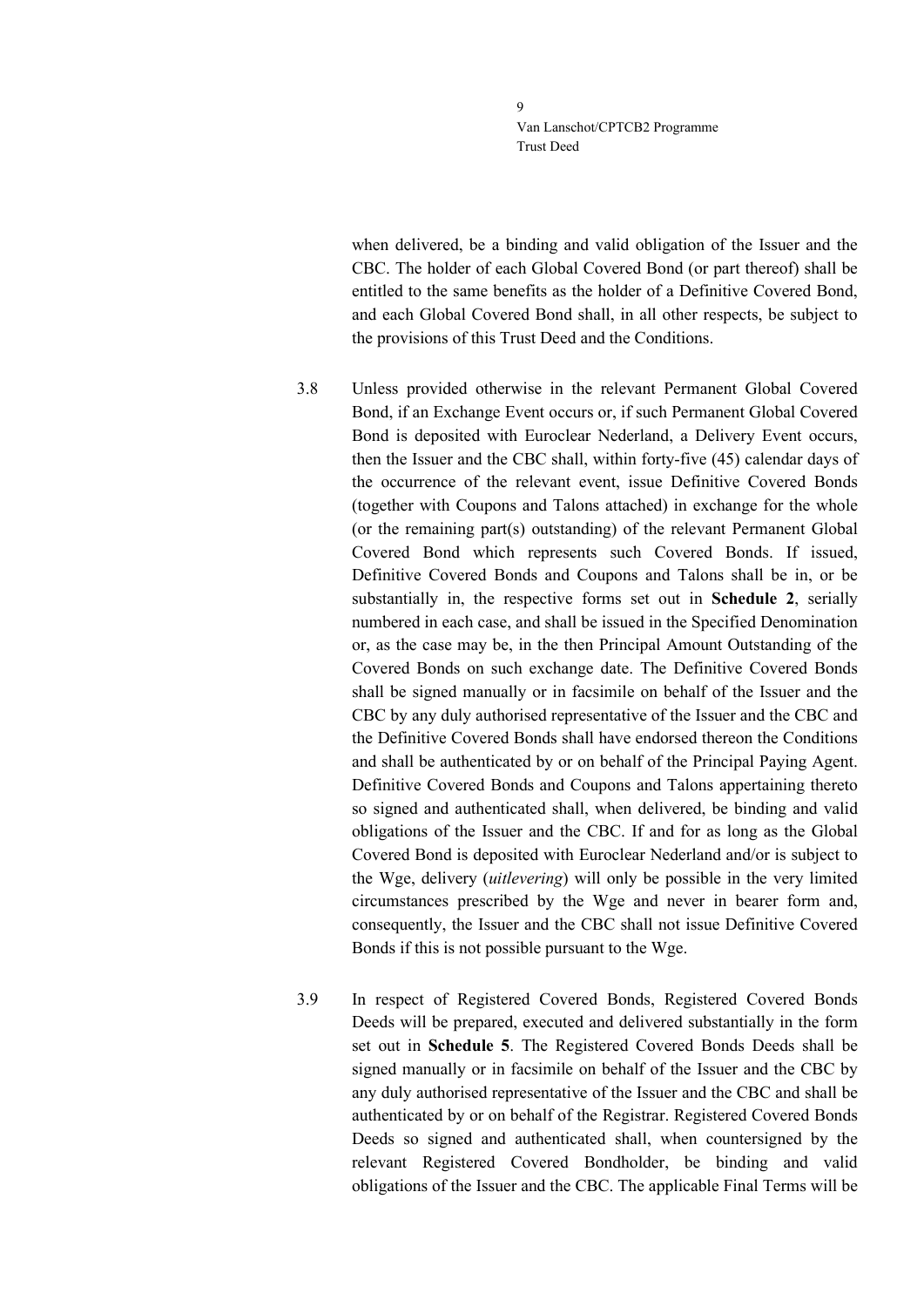annexed to each Registered Covered Bonds Deed. The form of deed of assignment and notification set out in in Schedule IV of **Schedule 5** will be annexed to each Registered Covered Bonds Deed. The Registered Covered Bonds will be executed in counterparts, a copy for each party to the Registered Covered Bonds Deed.

#### <span id="page-9-0"></span> $\boldsymbol{4}$ . **COVENANT TO REPAY AND COVENANT OF COMPLIANCE**

- 4.1 The Issuer covenants with the Security Trustee that it shall, as and when principal and/or interest becomes due on the Covered Bonds of any Series in accordance with the Conditions, unconditionally pay or procure to be paid to or to the order of the Security Trustee in immediately available freely transferable funds in euro, such amount becoming due for payment on that date (subject to Clause [10.8](#page-22-0) below), provided that every payment of principal or interest in respect of such Covered Bonds or any of them made to the Principal Paying Agent in the manner provided in the Agency Agreement shall satisfy, to the extent of such payment, the relevant covenant by the Issuer contained in this Clause except to the extent that there is default in the subsequent payment thereof to the relevant Covered Bondholders or Couponholders (as the case may be) in accordance with the Conditions.
- 4.2 Each of the Issuer and the CBC hereby covenants with the Security Trustee that it will, subject to the provisions of the Transaction Documents:
	- (a) duly and punctually pay and discharge all moneys and liabilities whatsoever which now are or at any time hereafter may become due and payable by it to the Security Trustee and to each of the Secured Parties under or in connection with the Covered Bonds and any of the other Transaction Documents to which it is a party; and
	- (b) comply with, perform and observe all its other obligations and liabilities under the Covered Bonds and any of the other Transaction Documents to which it is a party.
- 4.3 The Security Trustee shall be entitled to enforce the obligations of the CBC and the Issuer under the Covered Bonds, the applicable Final Terms and the Conditions as if the same were set out and contained in this Trust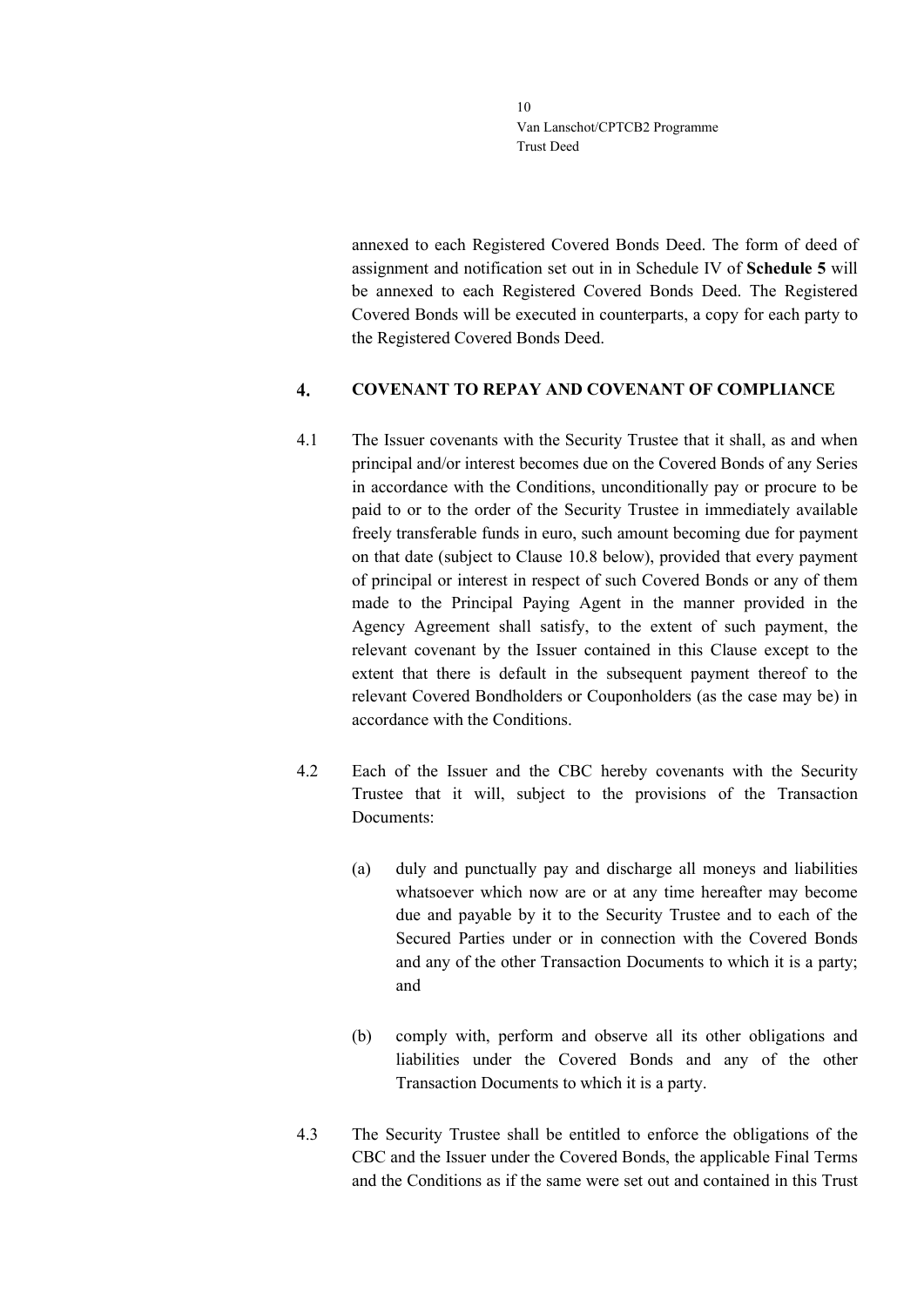Deed, which shall be read and construed as one document with the Covered Bonds and the Conditions (a copy of the Terms and Conditions will be attached to this Trust Deed as **Schedule 6**).

#### <span id="page-10-0"></span>5. **AGENT ACTS ON BEHALF OF THE SECURITY TRUSTEE**

- <span id="page-10-1"></span>5.1 At any time following the occurrence of an Issuer Event of Default or a CBC Event of Default, as the case may be, the Security Trustee at its discretion may by notice in writing to the Issuer, the CBC, the Principal Paying Agent, the Registrar and the other Paying Agents, require the Principal Paying Agent, the Registrar and each of the other Paying Agents:
	- (i) to act thereafter, until otherwise instructed by the Security Trustee, as Principal Paying Agent, Paying Agents and Registrar of the Security Trustee in relation to payments to be made by or on behalf of the Security Trustee under the provisions of this Trust Deed, *mutatis mutandis*, on the terms provided in the Agency Agreement (save that the Security Trustee's liability under any provision of the Agency Agreement for the indemnification of the Principal Paying Agent, the Paying Agents and the Registrar shall be limited to the amount for the time being received or recovered by the Security Trustee under the Security and the Parallel Debt Agreement subject to the Post CBC Acceleration Notice Priority of Payments) and therefore to hold all Covered Bonds and Coupons and all sums, documents and records held by it in respect of the Covered Bonds and the Coupons on behalf of the Security Trustee; and
	- (ii) to deliver all Covered Bonds and Coupons and all sums, documents and records held by it in respect of Covered Bonds and Coupons to the Security Trustee or as the Security Trustee shall direct in such notice, provided that such notice shall be deemed not to apply to any documents or records which the Principal Paying Agent, the Paying Agents and the Registrar are obliged not to release pursuant to any applicable law or regulation.
- 5.2 At any time after an Issuer Event of Default has occurred and is continuing, the Security Trustee may (as alternative to Clause [5.1\(](#page-10-1)i) above) by notice in writing to the Issuer require the Issuer to make all subsequent payments in respect of the Covered Bonds and Coupons to or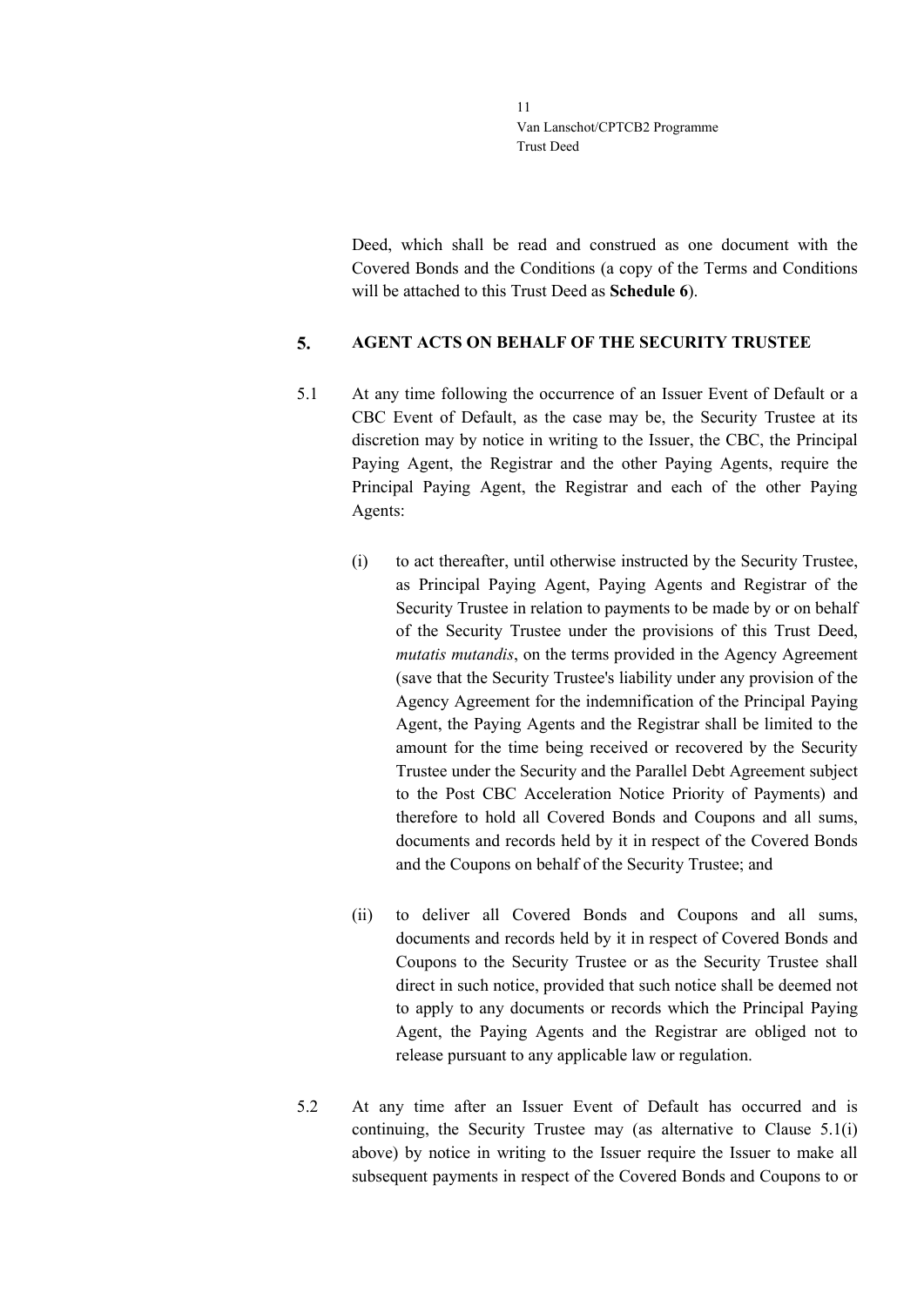to the order of the Security Trustee and not to the Principal Paying Agent, with effect from the issue of any such notice to the Issuer.

5.3 At any time after a CBC Event of Default has occurred and is continuing, the Security Trustee may (as alternative to Clause [5.1\(](#page-10-1)i) above) by notice in writing to the CBC require it to make all subsequent payments in respect of the Covered Bonds and Coupons to or to the order of the Security Trustee and not to the Principal Paying Agent, with effect from the issue of any such notice to the CBC.

#### <span id="page-11-0"></span>6. **COVERED BONDS OF EACH SERIES**

The Covered Bonds of each Series shall form a separate Series of Covered Bonds and accordingly, unless for any purpose the Security Trustee in its absolute discretion shall otherwise determine, all the provisions of this Trust Deed shall apply *mutatis mutandis* separately and independently to the Covered Bonds of each Series and in all Clauses and Schedules the expressions "Covered Bonds", "Covered Bondholders", "Coupons", "Couponholders", "Talons" and "Talonholders" shall be construed accordingly.

### <span id="page-11-1"></span>7. **GUARANTEE**

- 7.1 The CBC hereby irrevocably undertakes as its independent obligation that it shall pay the Guaranteed Amounts to the holders of the Covered Bonds when the same become Due for Payment, provided that the CBC shall have no such obligation until (i) the occurrence of an Issuer Event of Default, the service by the Security Trustee on the Issuer of an Issuer Acceleration Notice and the service by the Security Trustee on the CBC of a Notice to Pay or (ii) the occurrence of a CBC Event of Default and the service by the Security Trustee of a CBC Acceleration Notice on the Issuer and the CBC. In addition, in respect of each Series of Covered Bonds, if the CBC is obliged to pay a Guaranteed Final Redemption Amount, then:
	- (a) the obligation of the CBC to pay the Guaranteed Final Redemption Amount shall be deferred to, and shall under the Guarantee be due on, the Extended Due for Payment Date, provided that if on any CBC Payment Date which falls prior to the Extended Due for Payment Date, any moneys are available to the CBC to be paid (or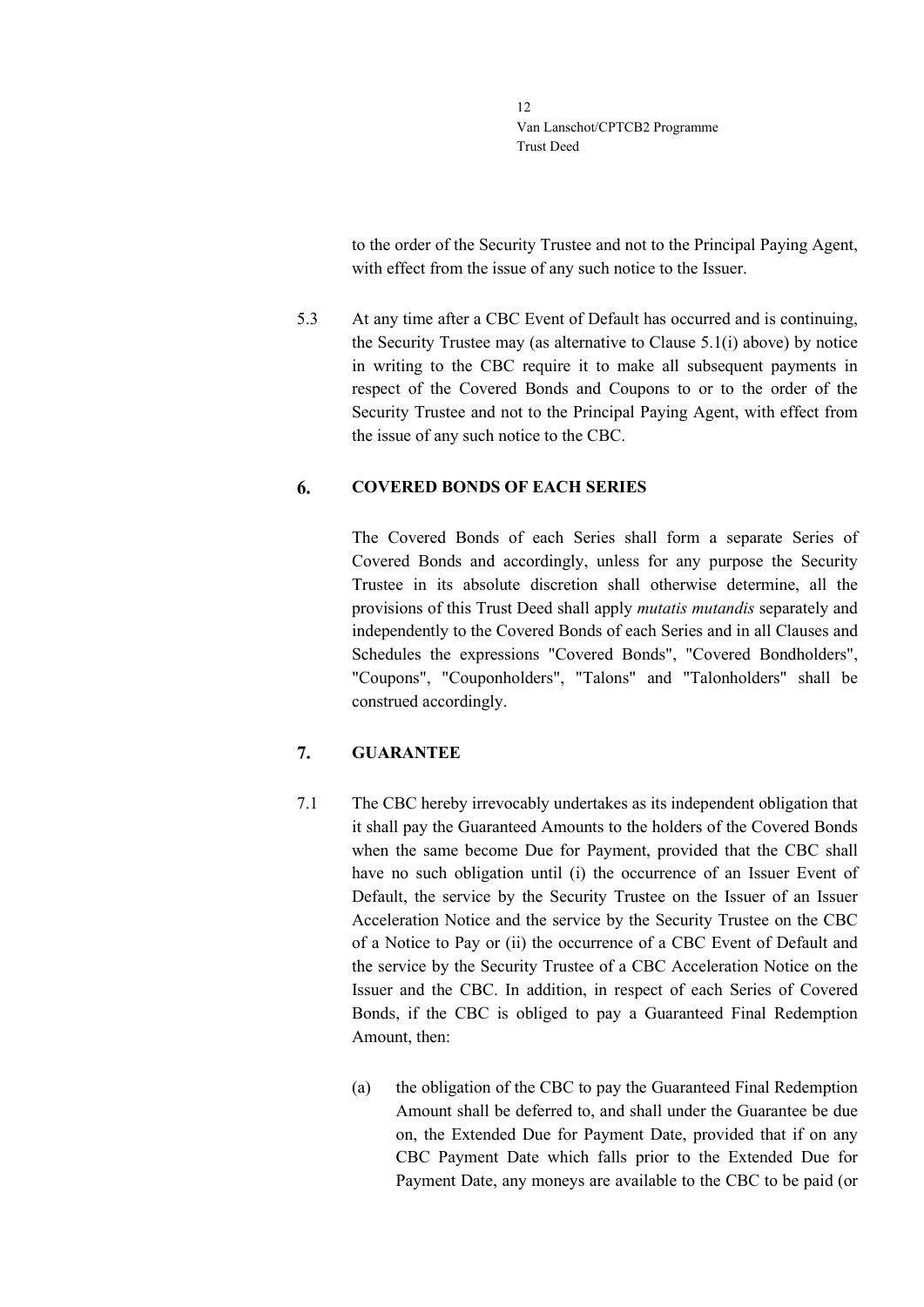reserved for payment of principal on any Series of Covered Bonds), after the CBC shall under the relevant Priority of Payments have paid or provided for (on the relevant CBC Payment Date) all higher ranking amounts, then the CBC shall (a) give notice thereof to the relevant holders of the Pass-Through Covered Bonds (in accordance with Condition 14), the Rating Agencies, the Security Trustee, the Principal Paying Agent and the Registrar (in the case of Registered Covered Bonds) as soon as reasonably practicable and in any event at least two (2) Business Days prior to such CBC Payment Date (whereby such notice shall be deemed to have been given on the first  $(1<sup>st</sup>)$  Business Day following the date on which such notice was given by the CBC to the relevant clearing system, if any, and otherwise in accordance with Condition 14) and (b) apply such remaining available moneys in payment, in whole or in part, of the Guaranteed Final Redemption Amount pertaining to all Pass-Through Covered Bonds, if applicable *pro rata* by reference to the Principal Amount Outstanding of such Pass-Through Covered Bonds (and to such extent the Guaranteed Final Redemption Amount shall for the purpose of the relevant Priority of Payments and all other purposes be due) on such CBC Payment Date; and

(b) the CBC shall under the Guarantee owe interest over the unpaid portion of the Guaranteed Final Redemption Amount, which shall accrue and be payable on the basis set out in the applicable Final Terms or, if not set out therein, Condition 5,

all without prejudice to the CBC's obligation to pay any other Guaranteed Amount (i.e. other than the Guaranteed Final Redemption Amount) when Due for Payment (the "**Guarantee**").

- 7.2 As long as the Guaranteed Amounts have not been fully discharged, the CBC shall not exercise *vis-à-vis* the Issuer any right of set-off, defence or counterclaim or exercise any rights acquired by subrogation (other than in accordance with the Subordinated Loan Agreement).
- 7.3 The rights under the Guarantee (a) form an integral part of the Covered Bonds, (b) are of interest to a holder of Covered Bonds only if, to the extent that, and for so long as, it holds Covered Bonds and (c) can only be transferred together with all other rights under the relevant Covered Bond. As a result, in case of a transfer to a transferee of a: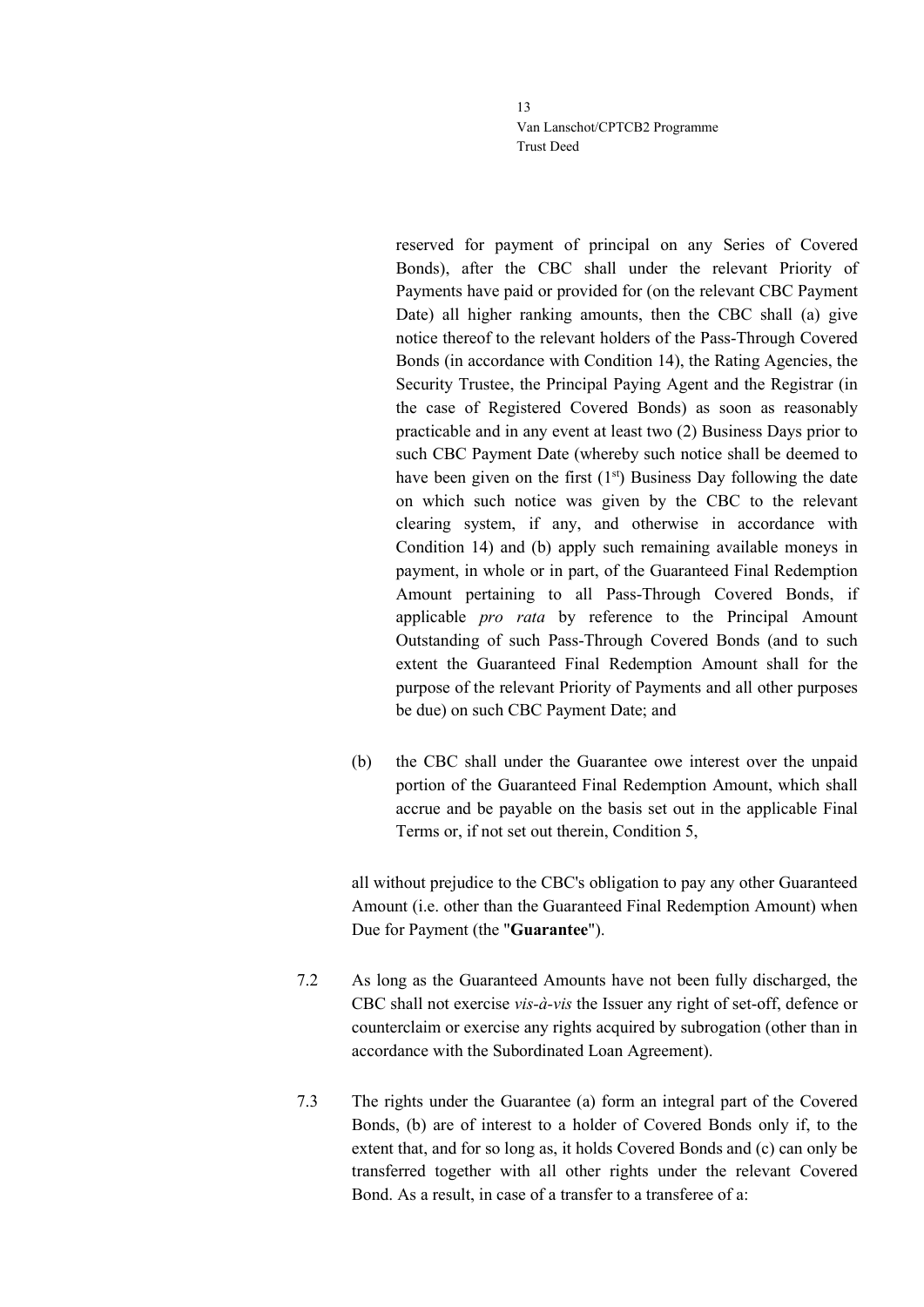- (a) Bearer Covered Bond by way of a physical transfer, such transfer includes the corresponding rights under the Guarantee;
- (b) Beneficial interest in a Global Covered Bond by way of a bookentry transfer (*girale overboeking*), such transfer includes the corresponding rights under the Guarantee according and subject to any applicable laws, rules and regulations of the relevant clearing system; and/or
- (c) Registered Covered Bond by way of assignment (*cessie*) by way of an assignment deed (*akte*) and notification (*mededeling*) thereof to the Issuer, the CBC and the Registrar, the corresponding rights under the Guarantee are to be separately assigned, as provided for in the form of deed of assignment and notification set out in the deed of assignment and notification set out in Schedule IV of Schedule 5.

#### <span id="page-13-0"></span>8. **PAYMENTS UNDER THE GUARANTEE**

- 8.1 The Issuer shall notify the Security Trustee in writing (copied to the CBC), no later than close of business on the fifth  $(5<sup>th</sup>)$  Business Day before each Interest Payment Date, of the amount of Scheduled Interest and/or Scheduled Principal which is due and payable by the Issuer on such Interest Payment Date and shall confirm whether or not it shall have sufficient funds to make such payments of Scheduled Interest and/or Scheduled Principal on such Interest Payment Date. If the amount available for payment by the Issuer in respect of Scheduled Interest and/or Scheduled Principal on such Interest Payment Date will be insufficient to meet the amount of Scheduled Interest and/or Scheduled Principal due and payable on such Interest Payment Date (the "**Shortfall**"), the Issuer shall inform the Security Trustee in writing (copied to the CBC) of the amount of the Shortfall. Following the occurrence of an Issuer Event of Default and service by the Security Trustee of an Issuer Acceleration Notice on the Issuer pursuant to Condition 10(a), the Security Trustee shall promptly deliver a Notice to Pay to the Issuer and the CBC with a copy to the Principal Paying Agent requiring the CBC to make payments in accordance with the terms of the Guarantee.
- 8.2 Following the service by the Security Trustee of an Issuer Acceleration Notice on the Issuer and the service by the Security Trustee of a Notice to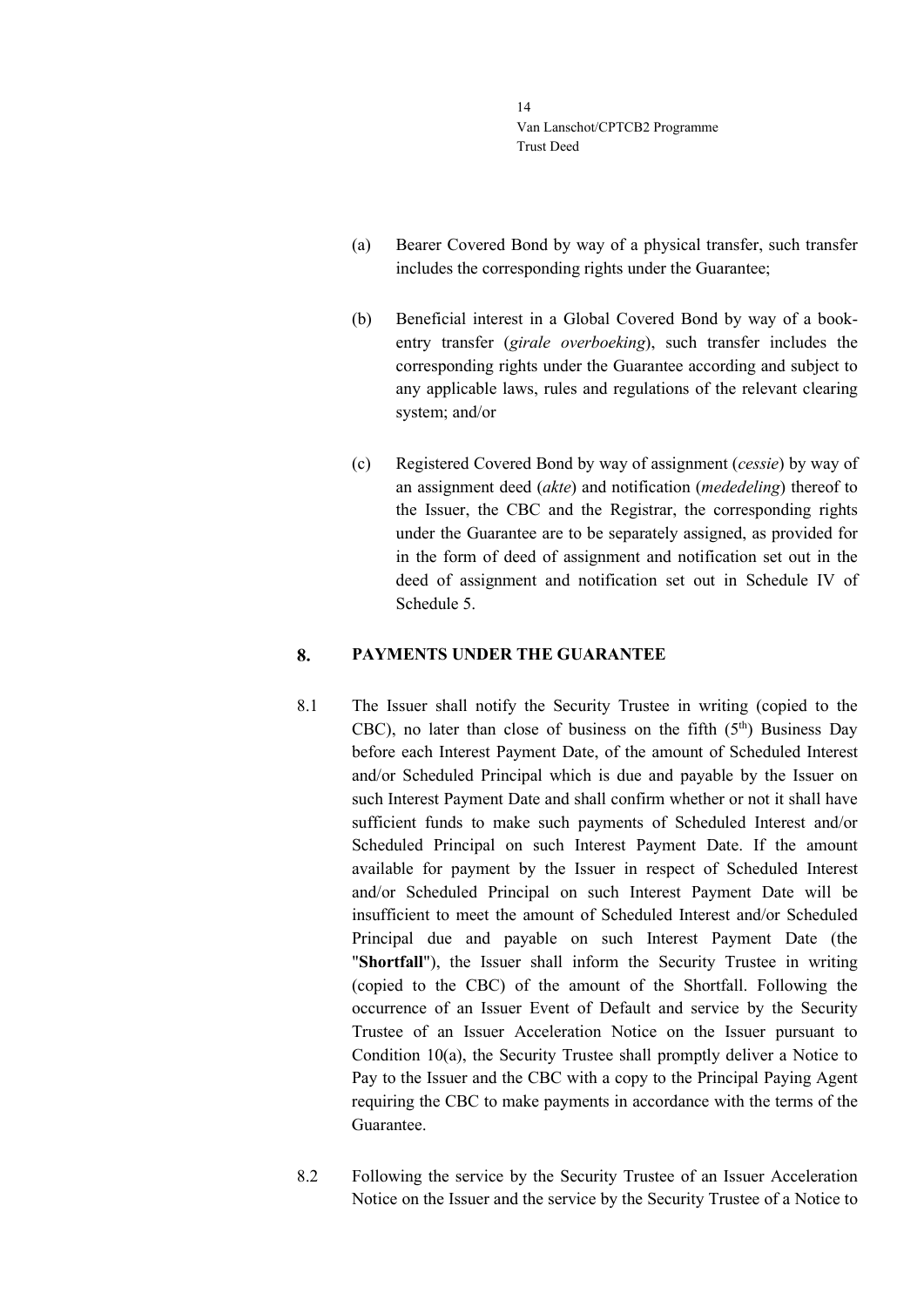Pay on the Issuer and the CBC but prior to a CBC Event of Default and service by the Security Trustee of a CBC Acceleration Notice, payments by the CBC pursuant to the Guarantee shall be made in accordance with the CBC Priority of Payments.

- 8.3 The Security Trustee shall direct the CBC to pay (or to procure the payment of) all sums payable under the Guarantee to the Principal Paying Agent, subject always to the provisions of Clause [5.1.](#page-10-1)
- 8.4 At least one (1) Business Day before the date on which the CBC is obliged to make a payment under the Guarantee, it shall notify or procure the notification of the Principal Paying Agent of the irrevocable instructions to the CBC Account Bank through which payment to the Principal Paying Agent is to be made, subject always to the provisions of Clause [5.1.](#page-10-1)
- <span id="page-14-0"></span>8.5 All payments of Guaranteed Amounts by or on behalf of the CBC shall be made without withholding or deduction of any present or future tax, duties, assessment or other governmental charges of whatever nature, unless the withholding or deduction is required by law or regulation or administrative practice of any jurisdiction. If any such withholding or deduction is required, the CBC shall pay the Guaranteed Amounts net of such withholding or deduction and shall account to the appropriate tax authority for the amount required to be withheld or deducted. The CBC shall not be obliged to pay any additional amount to the Security Trustee or any holder of Covered Bonds and/or Coupons in respect of the amount of such withholding or deduction.
- 8.6 Payments in respect of the Covered Bonds or the Guarantee might be subject to any withholding or deduction required pursuant to an agreement described in Section 1471(b) of the U.S. Internal Revenue Code of 1986 (the "**Code**") or otherwise imposed pursuant to Sections 1471 through 1474 of the Code, any regulations or agreements thereunder, official interpretations thereof or any law implementing such an intergovernmental agreement thereto. Any such amounts withheld or deducted will be treated as paid for all purposes under the Covered Bonds or the Guarantee, and no additional amounts will be paid on the Covered Bonds or the Guarantee with respect to any such withholding or deduction.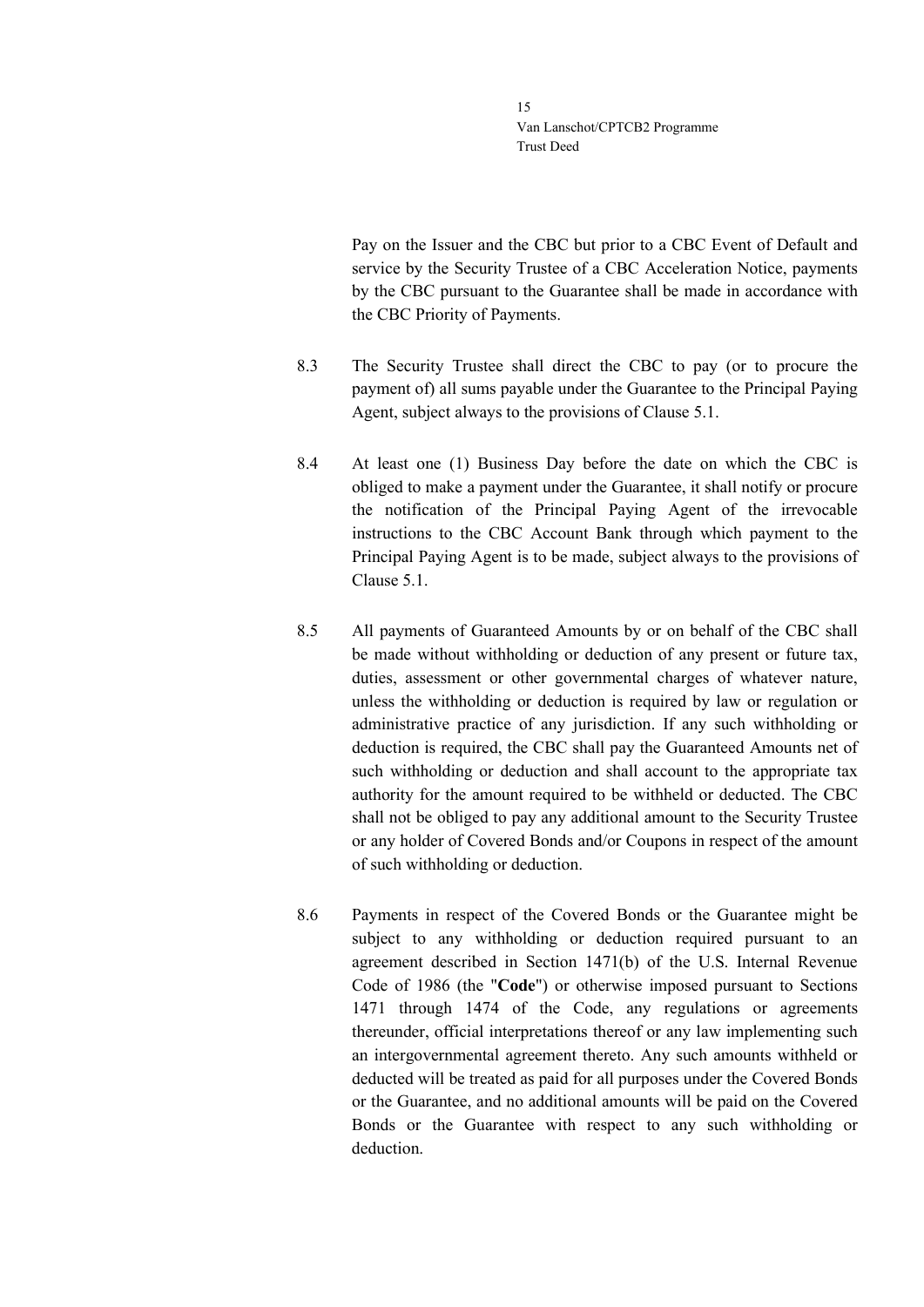8.7 Any payment made by the CBC to the Covered Bondholders or Couponholders in respect of the Covered Bonds, or Coupons may be made in accordance with the Conditions and the Agency Agreement, and any payments so made shall be a good discharge *pro tanto* of the relative covenant by the CBC contained in Clauses [7](#page-11-1) or [8](#page-13-0) of this Trust Deed, save to the extent that there is a default in the subsequent payment thereof in accordance with the Conditions of the Covered Bonds of any Series to the relevant Covered Bondholders or Couponholders (as the case may be).

### <span id="page-15-0"></span> $9<sub>1</sub>$ **REPRESENTATIONS AND WARRANTIES AND COVENANTS BY THE ISSUER AND THE CBC**

- 9.1 Each of the Issuer and the CBC hereby covenants with the Security Trustee that, so long as any of the Covered Bonds remain outstanding and any amounts are or may become payable under any of the Transaction Documents to which the Issuer and/or the CBC is a party, it will:
	- (a) keep or procure to be kept and procure that all its subsidiaries keep books and records of accounts of its assets and business and, with respect to the CBC only, separate from any other person or entity, as may be necessary to comply with all applicable laws and in respect of the CBC substantially in accordance with the relevant provisions of the Administration Agreement;
	- (b) send, upon first written request, financial statements, if produced, to the Security Trustee and to the Principal Paying Agent as soon as practicable after their date of publication and in any event prior to the first  $(1<sup>st</sup>)$  day of July, in Dutch or in the English language of the Issuer's and the CBC's (audited) annual balance sheet and profit and loss account and of every balance sheet, profit and loss account, report or other notice, statement or circular issued under any legal or contractual obligation to the Covered Bondholders (or any of them) in their capacity as such at the time of the legally or contractually required issue or publication thereof and procure that the same are made available for inspection by Covered Bondholders and Couponholders at the Specified Offices of the Paying Agents as soon as practicable thereafter;
	- (c) give notice in writing to the Security Trustee forthwith upon becoming aware of any Issuer Event of Default or CBC Event of Default, as the case may be;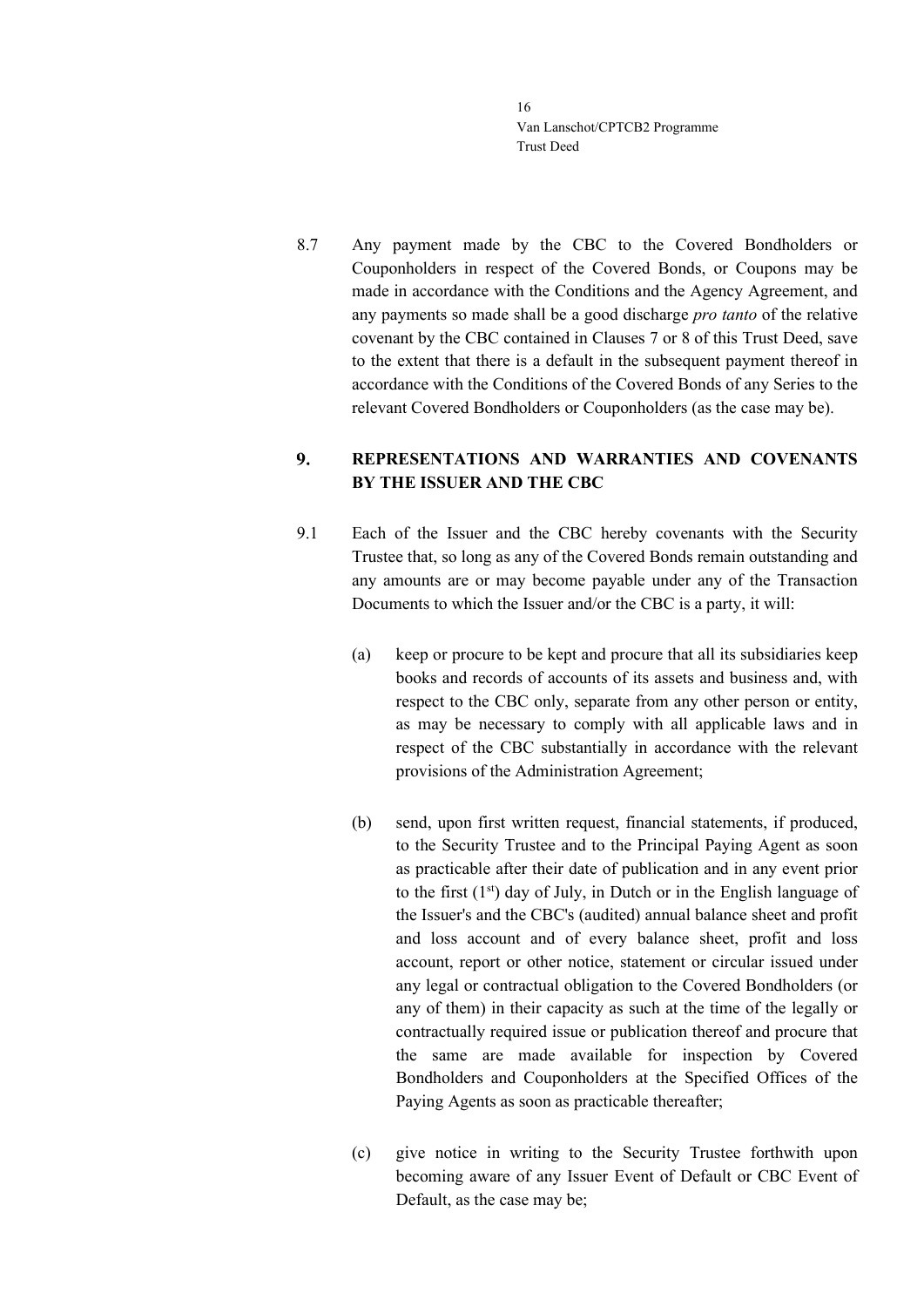- (d) so far as permitted by any applicable law, at all times provide the Security Trustee with such information as it shall reasonably require and in such form as it shall reasonably require for the performance of its functions;
- (e) not waive, modify or amend, or consent to any waiver, modification or amendment of, any provisions of any of the Transaction Documents, except with the prior written consent of the Security Trustee;
- (f) send to the Security Trustee forthwith upon being so requested in writing by the Security Trustee a duly signed certificate of the Issuer or, as the case may be, the CBC setting out the total number of Covered Bonds of each Series which at the date of such certificate are held by or for the benefit of the Issuer or, as the case may be, the CBC, or any subsidiary;
- (g) so far as permitted by any applicable law, at all times execute all such further documents and do all such further acts and things as may be necessary at any time or times in the opinion of the Security Trustee to give effect to the provisions of this Trust Deed;
- (h) send or procure to be sent to the Security Trustee not less than three (3) Business Days prior to the date of publication, for the Security Trustee's approval, one copy of each notice to be given to the Covered Bondholders in accordance with the Conditions and not publish such notice without such approval and, upon publication, send to the Security Trustee a copy of such notice;
- (i) upon request deliver to the Security Trustee (with a copy to the Principal Paying Agent) a list of the authorised signatories of the Issuer, or, as the case may be, the CBC, together with certified specimen signatures of the same;
- (j) use its best efforts to procure that the Principal Paying Agent notifies the Security Trustee forthwith in the event that it does not, on or before the due date on which payment is due in respect of the Covered Bonds or Coupons of any Series or any of them receive unconditionally the full amount in euro of the moneys payable on such due date on all such Covered Bonds or Coupons;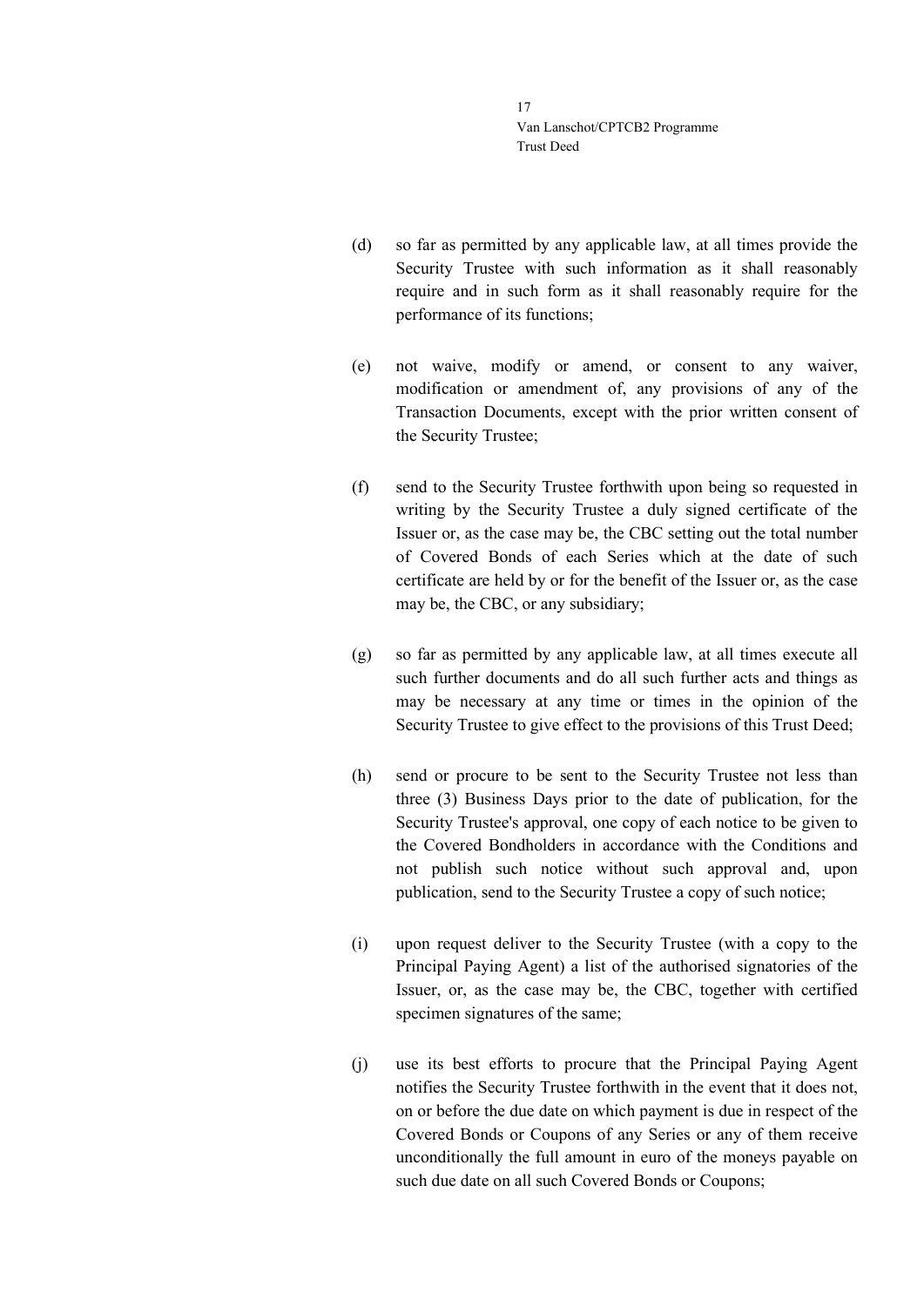- (k) in the event of the unconditional payment to the Principal Paying Agent or the Security Trustee of any sum due in respect of any of the Covered Bonds or the Coupons or any of them being made after the due date for payment thereof, forthwith give notice to the Covered Bondholders that such payment has been made;
- (l) give notice to the Security Trustee at the same time as it is required to give notice to the Covered Bondholders in writing of the amount of redemption or payment pursuant to the Conditions and duly proceed to redeem or pay the Covered Bonds or Coupons accordingly;
- (m) if the Issuer gives notice to the Security Trustee that it intends to redeem or exchange Covered Bonds pursuant to Condition 7(b), 7(c) or 7(h), the Issuer shall, prior to giving such notice to the Covered Bondholders, provide such information to the Security Trustee as the Security Trustee requires in order to verify the matters referred to in such Condition;
- (n) observe and comply with its obligations and use all reasonable efforts to procure that the Agents observe and comply with all their obligations under the Agency Agreement and notify the Security Trustee immediately if it becomes aware of any material breach or failure by an Agent in relation to the Covered Bonds or Coupons;
- (o) in relation to listed Covered Bonds only, at all times use reasonable efforts to maintain the listing (if any) of the Covered Bonds of each Series on the relevant stock exchange(s) on which they are listed on issue as indicated in the applicable Final Terms or, if it is unable to do so having used all reasonable efforts or if the maintenance of such listing is agreed by the Security Trustee to be unduly burdensome or impractical, use reasonable efforts to obtain and maintain a listing of the Covered Bonds on such other stock exchange(s) or securities market(s) as the Issuer and the CBC may (with the approval of the Security Trustee) decide and give notice of the identity of such other stock exchange(s) or securities market(s) to the Covered Bondholders;
- (p) subject to Clause [8.5](#page-14-0) and Condition 7 insofar as the CBC is concerned, pay moneys payable by it to the Security Trustee hereunder without set off, counterclaim, deduction or withholding,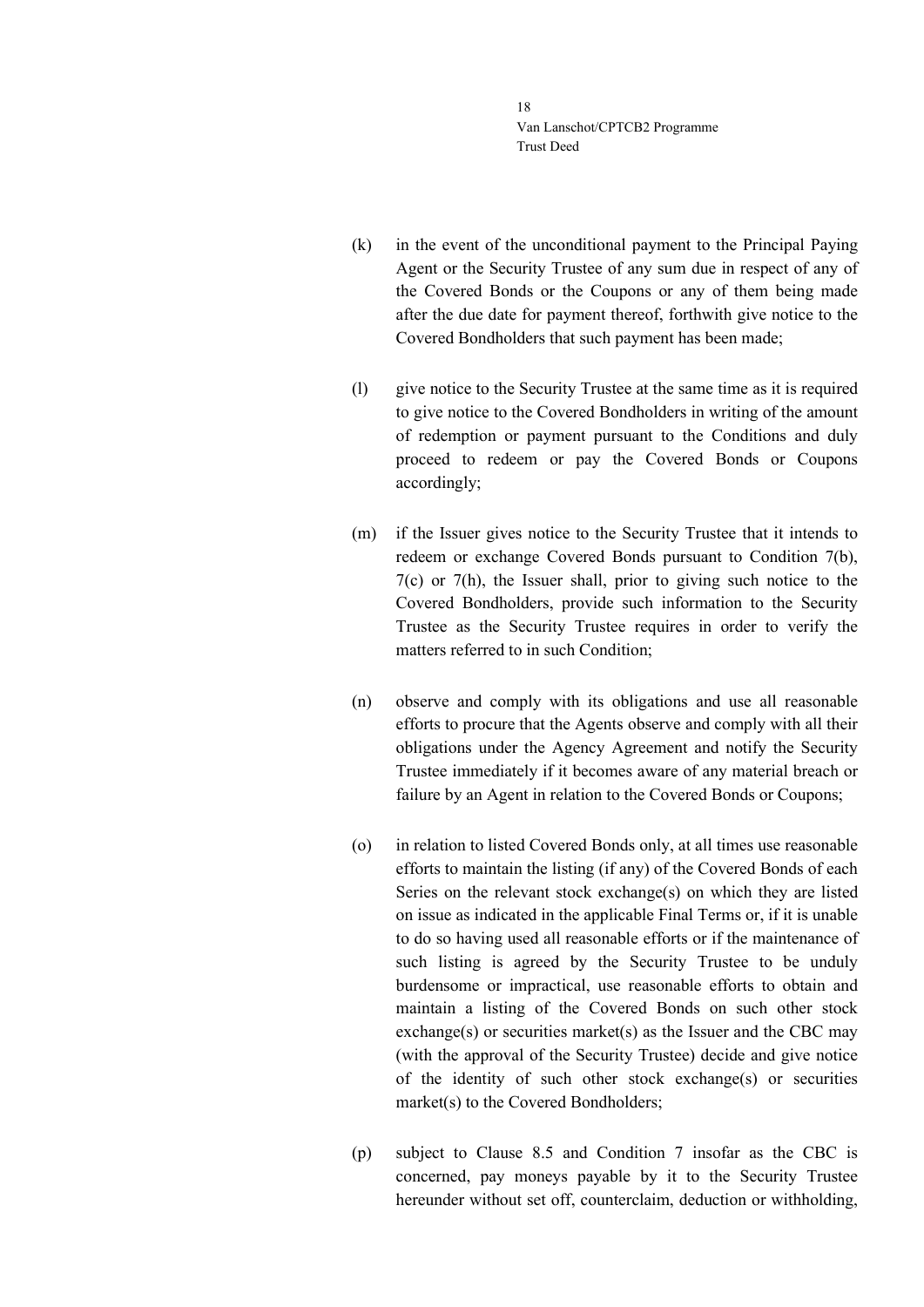unless otherwise compelled by law and in the event of any deduction or withholding compelled by law pay such additional amount as will result in the payment to the Security Trustee of the amount which would otherwise have been payable by it to the Security Trustee hereunder; and

- (q) only with respect to the Issuer, procure that copies of (i) the Issuer's publicly available consolidated audited financial statements over the last two financial years, when available, (ii) the Issuer's current articles of association and (iii) any other document incorporated by reference in the Registration Document, are available for inspection and can be obtained free of charge at the office of the Issuer.
- 9.2 The CBC hereby covenants with the Security Trustee that, so long as any of the Covered Bonds remain outstanding, it shall carry out its business in accordance with proper and prudent Dutch business practice and in accordance with the requirements of Netherlands law and accounting practice and shall not, except to the extent permitted by the Transaction Documents or with the prior written consent of the Security Trustee and notification of the Rating Agencies:
	- (a) carry out any business other than as described in the Securities Note relating to the issuance of the Covered Bonds under the Programme and as contemplated by the Transaction Documents; or
	- (b) apply any amounts received by it other than in accordance with the relevant provisions of the Administration Agreement and this Trust Deed; or
	- (c) incur any indebtedness in respect of borrowed money whatsoever (other than the Subordinated Loan) or give any guarantee (other than the Guarantee) or indemnity in respect of any indebtedness; or
	- (d) create or promise to create any mortgage, charge, pledge, lien or other security interest whatsoever over any of its assets, or use, invest, sell, transfer or otherwise dispose of or grant any options or rights on any part of its assets other than as set out in the Transaction Documents; or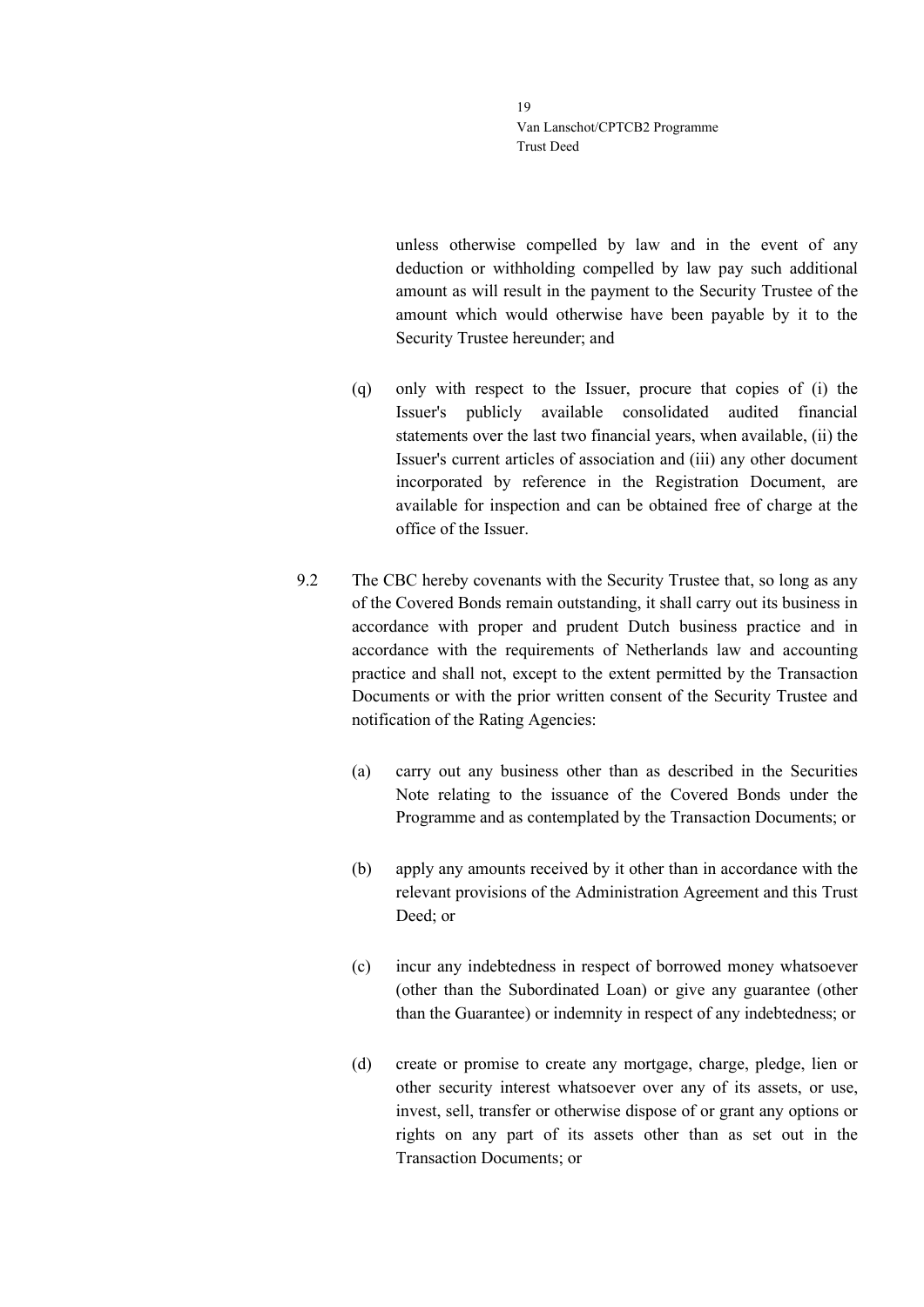- (e) consolidate or merge with any other person or convey or transfer its assets substantially or as an entirety to one or more persons; or
- (f) permit the validity or effectiveness of the Transaction Documents, or the priority of the security created thereby or pursuant thereto to be amended, terminated, postponed or discharged, or permit any person whose obligations form part of such security rights to be released from such obligations or consent to any waiver; or
- (g) have any employees or premises or have any subsidiary or subsidiary undertaking; or
- (h) have an interest in any bank account other than the CBC Transaction Accounts, unless all rights in relation to such account have been pledged to the Security Trustee as provided in the Transaction Documents save for a Swap Collateral Account; or
- (i) engage in any activities or derive income from any activities within the United States or hold any property if doing so would cause it to be engaged or deemed to be engaged in a trade or business within the United States; or
- (j) compromise, compound or release any debt due to it; or
- (k) commence, defend, settle or compromise any litigation or other claims relating to it or any of its assets; or
- (l) acquire obligations or securities of its shareholder.
- 9.3 The CBC undertakes to vest a right of pledge or such other appropriate first ranking security interest in favour of the Security Trustee on any Transferred Assets transferred to the CBC, other than the Mortgage Receivables and the Beneficiary Rights relating thereto, on the relevant Transfer Date and on the CBC's rights under the Transaction Documents (including each Swap Agreement, if any).
- <span id="page-19-0"></span>9.4 The Issuer undertakes to utilise its best efforts to procure that the Covered Bonds that have obtained the Regulated Status, will keep the Regulated Status until their Maturity Date or any earlier date on which they are redeemed.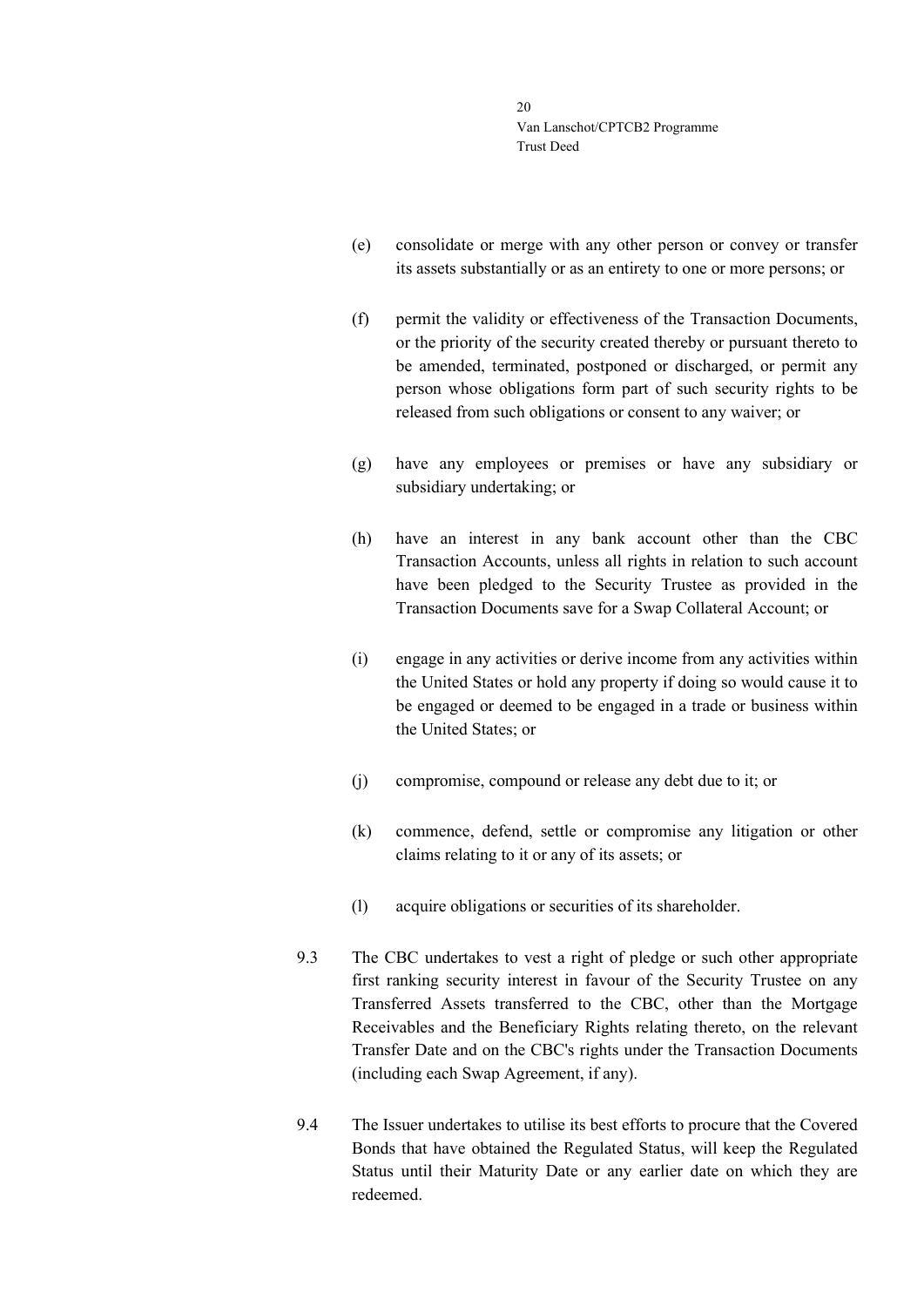- <span id="page-20-0"></span>9.5 The Issuer undertakes to utilise its best efforts to procure that the Covered Bonds with the Regulated Status will be collateralised by assets that are eligible to collateralise covered bonds under the CRR.
- 9.6 The "best efforts" undertakings set out in Clause [9.4](#page-19-0) and [9.5](#page-20-0) above shall not apply if, as a result of a change of law, Dutch residential mortgage receivables are insufficient for collateralisation of the Covered Bonds to keep the Regulated Status or are no longer eligible to collateralise covered bonds under the CRR.
- 9.7 The Issuer undertakes to request, at least once a year, an independent auditor to perform an agreed upon procedure on a sample of randomly selected files relating to the Transferred Assets.
- 9.8 As at the date of this Trust Deed, the Issuer represents and warrants to the Security Trustee that the Issuer Warranties are true and accurate in all material respects and not misleading.
- 9.9 As at the date of this Trust Deed, the CBC represents and warrants to the Security Trustee that the CBC Warranties are true and accurate in all material respects and not misleading.
- 9.10 With regard to each issue of Covered Bonds, the Issuer shall be deemed to repeat the Issuer Warranties to the Security Trustee and the CBC shall be deemed to repeat the CBC Warranties to the Security Trustee as at the Covered Bond Purchase Agreement Date for such Covered Bonds (any agreement on such Covered Bond Purchase Agreement Date being deemed to have been made on the basis of, and in reliance on, those representations and warranties) and as at the Issue Date of such Covered Bonds.
- 9.11 The Issuer shall be deemed to repeat the Issuer Warranties to the Security Trustee and the CBC shall be deemed to repeat the CBC Warranties to the Security Trustee on each date on which the Securities Note is revised, supplemented or amended and on each date on which the aggregate principal amount of the Programme is increased in accordance with Clause 15 of the Programme Agreement.
- 9.12 The representations and warranties contained in this Clause shall continue to be in full force and effect notwithstanding the actual or constructive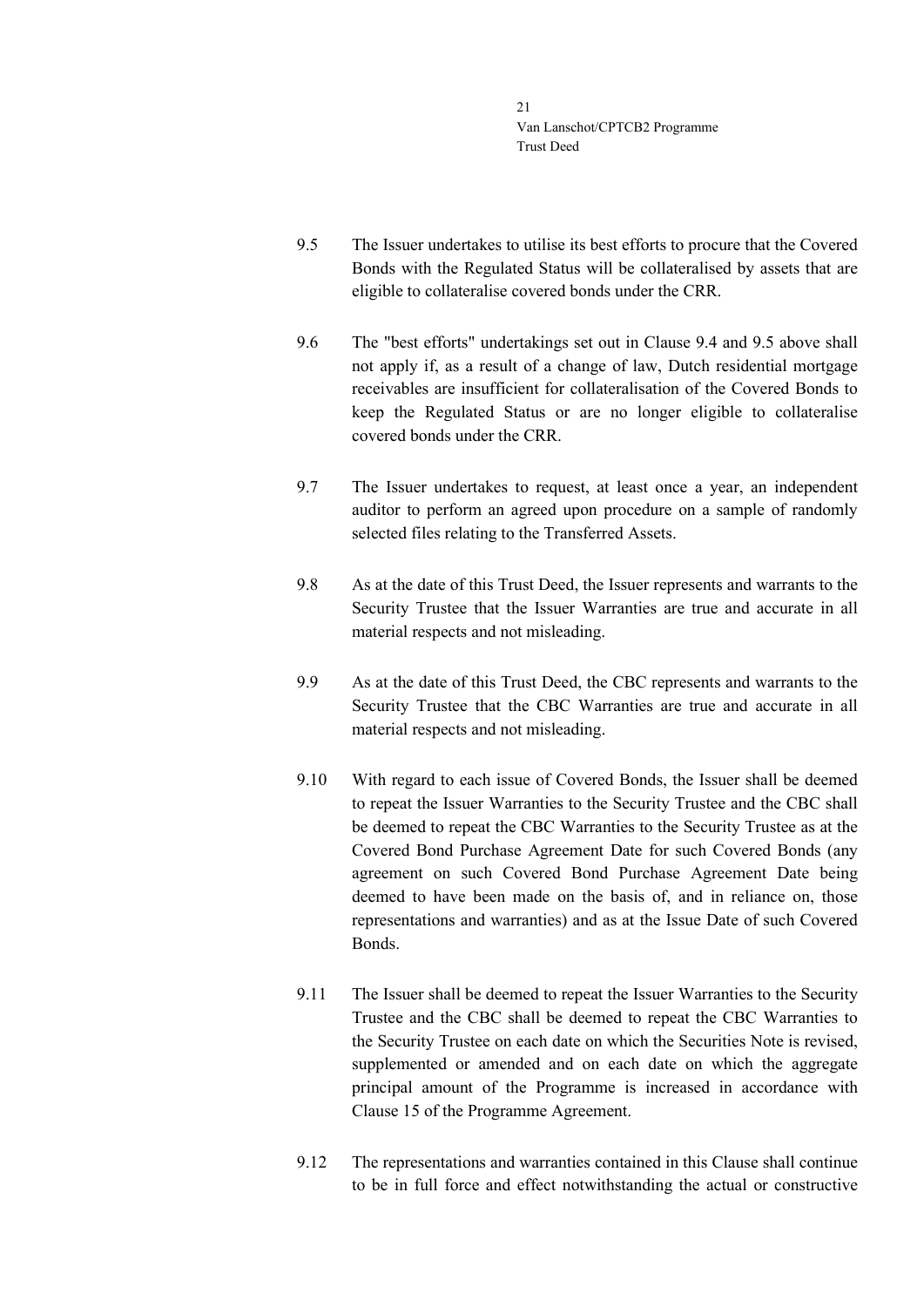knowledge of the Security Trustee with respect to any of the matters referred to in the representations and warranties set out above, any investigation by or on behalf of the Security Trustee or completion of the subscription and issue of any Covered Bonds.

#### <span id="page-21-0"></span>10. **ENFORCEMENT AND ASSET COVER REPORT**

- 10.1 Upon receipt of each Asset Cover Report, the Security Trustee shall verify whether such Asset Cover Report states whether an Issuer Event of Default has occurred. At any time after an Issuer Event of Default has occurred which is continuing, the Security Trustee may at its discretion or, if so prescribed by Condition  $10(a)$ , shall (but in the case of the occurrence of any of the events mentioned in Condition 10(a)(ii), only if the Security Trustee shall have certified in writing to the Issuer that such event is, in its opinion, materially prejudicial to the interests of any of the Covered Bondholders of any Series) deliver an Issuer Acceleration Notice to the Issuer and subsequently, without further notice, subject to the provisions of the Covered Bonds, the Transaction Documents and the Conditions, institute such proceedings or take such action as it thinks fit against the Issuer to enforce its rights under this Trust Deed in respect of the Covered Bonds of any Series and under the other Transaction Documents. The Security Trustee shall send a copy of such an Issuer Acceleration Notice to the CBC and to each of the Secured Parties.
- 10.2 Upon receipt of each Asset Cover Report, the Security Trustee shall verify whether such Asset Cover Report states that the Asset Cover Test was passed or failed and, if failed, whether the following Asset Cover Report states that the Asset Cover Test was failed again, meaning that a Breach of the Asset Cover Test shall have occurred.
- 10.3 After the service of a Notice to Pay on the CBC (but prior to the service of a CBC Acceleration Notice) and upon receipt of each Asset Cover Report, the Security Trustee shall verify whether such Asset Cover Report states that the Amortisation Test was passed or failed and, if failed, then a Breach of the Amortisation Test shall have occurred.
- 10.4 The Security Trustee shall deliver a Notice to Pay to the CBC upon the delivery of an Issuer Acceleration Notice. Following delivery of a Notice to Pay to the CBC, the CBC shall be required to make payments in accordance with the terms of Clause [8](#page-13-0) of this Trust Deed. The Security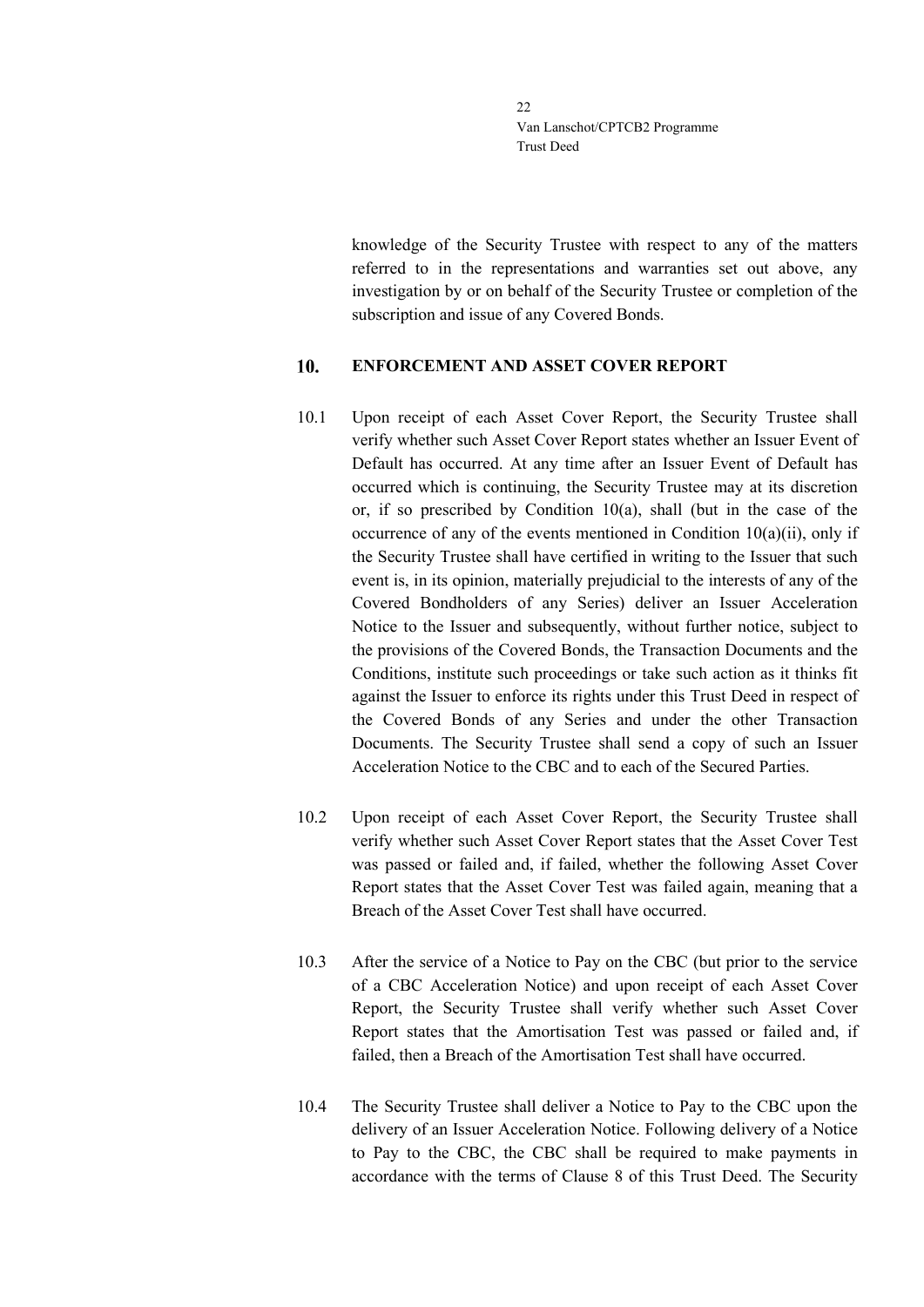Trustee shall send a copy of such a Notice to Pay to each of the Secured Parties.

- 10.5 The Security Trustee will be entitled to deliver a Breach of Asset Cover Test Notice to the Issuer and the CBC upon the occurrence of a Breach of Asset Cover Test. If a Breach of Asset Cover Test Notice is served, the CBC will not be obliged to make payments under Clause [8](#page-13-0) above until (a) an Issuer Acceleration Notice has been served or (b) a CBC Acceleration Notice has been served.
- 10.6 Provided that a Notice to Pay has been served on the CBC, the Security Trustee will be entitled to deliver a Breach of Amortisation Test Notice to the CBC upon the occurrence of a Breach of Amortisation Test.
- 10.7 Upon receipt of each Asset Cover Report, the Security Trustee shall verify whether such Asset Cover Report states that a CBC Event of Default has occurred. At any time after a CBC Event of Default shall have occurred and be continuing, the Security Trustee may at its discretion or, if so prescribed by Condition 10(b), shall deliver a CBC Acceleration Notice to the CBC and the Issuer and subsequently, without further notice, subject to the provisions of the Covered Bonds, the Pledge Agreements, the Transaction Documents and the Conditions, take proceedings or steps as it thinks fit against the Issuer and the CBC to enforce its rights under this Trust Deed, under the Pledge Agreements and under the other Transaction Documents in respect of the Covered Bonds of any Series. The Security Trustee shall send a copy of such CBC Acceleration Notice to each of the Secured Parties.
- <span id="page-22-0"></span>10.8 If Floating Rate Covered Bonds become immediately due and repayable vis-à-vis the Issuer under Condition 10(a) or, through the Guarantee, visà-vis the CBC under Condition 10(b) the rate and/or amount of interest payable in respect of them will be calculated in accordance with the applicable Final Terms and Conditions whereby the first period will commence on the expiry of the Interest Period (as defined in the Conditions) during which the Covered Bonds become so due and repayable in accordance with Condition 10(a) or 10(b) (with consequential amendments as necessary) except that the rates of interest need not be published.
- 10.9 Upon receipt of each Asset Cover Report, the Security Trustee shall verify whether such Asset Cover Report states that an Assignment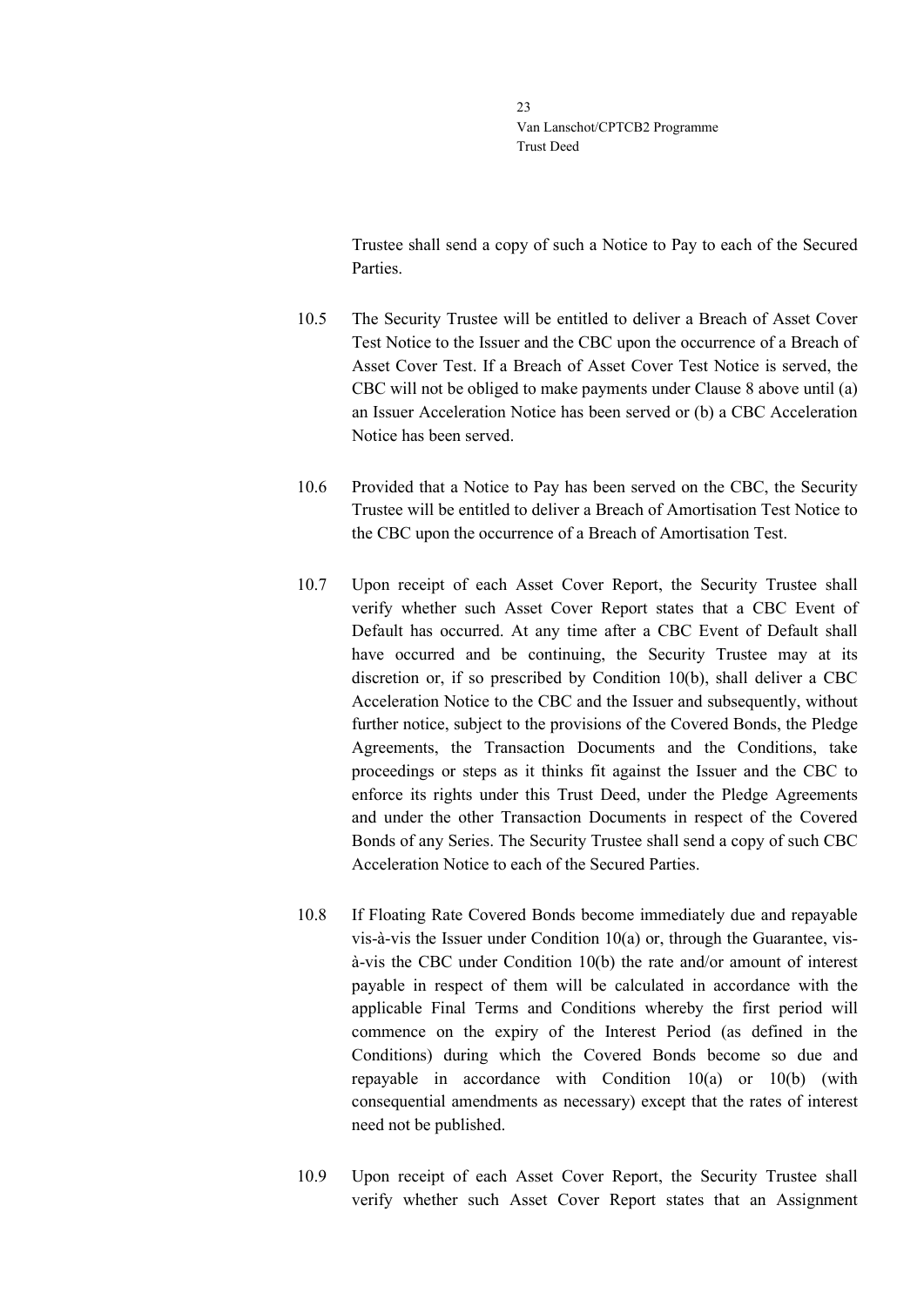Notification Event has occurred. At any time after an Assignment Notification Event shall have occurred, the Security Trustee and the CBC may at their discretion notify the relevant Borrowers of the transfer of the Mortgage Receivables in accordance with the Guarantee Support Agreement.

#### <span id="page-23-0"></span> $11.$ **PROCEEDINGS AND ACTIONS BY THE SECURITY TRUSTEE**

- 11.1 The Security Trustee shall not be bound to take any such proceedings and/or actions as are mentioned in Clause [10](#page-21-0) above or any other action or proceedings pursuant to or in connection with this Trust Deed, the Covered Bonds, the Coupons or the other Transaction Documents unless (i) directed or requested to do so by a Programme Resolution and (ii) only if it shall have been indemnified and/or secured to its satisfaction against all liabilities to which it may thereby become liable or which it may incur by so doing (except insofar as the same are incurred because of the gross negligence (*grove nalatigheid*), wilful default (*opzet*) or fraud of the Security Trustee or such other third parties).
- 11.2 If at any time the Issuer's obligations under any Series of Covered Bonds have become immediately due and payable, the Security Trustee may draw up accounts (i) of all amounts due in relation to all such Covered Bonds outstanding according to the records made available by the Principal Paying Agent and the Registrar under the Agency Agreement, together with accrued interest and any other amounts owed by the Issuer in respect of such Covered Bonds, including the Security Trustee's fee and indemnification for costs incurred by the Security Trustee and (ii) of all amounts due and payable to the other Secured Parties according to the records made available by the Administrator pursuant to the Administration Agreement. The Issuer will act in accordance with and fully accept the accounts drawn up by the Security Trustee, subject to evidence to the contrary.
- 11.3 Only the Security Trustee may enforce the provisions of the Covered Bonds and the Transaction Documents against the Issuer and the CBC. No person shall be entitled to proceed directly against the Issuer or the CBC to enforce any provision of the Covered Bonds and/or the Transaction Documents unless the Security Trustee fails to take any steps to enforce the Security in accordance with Clause [10](#page-21-0) of this Trust Deed within reasonable time and such failure is continuing. All limitations and restrictions imposed under or by virtue of this Trust Deed, the Covered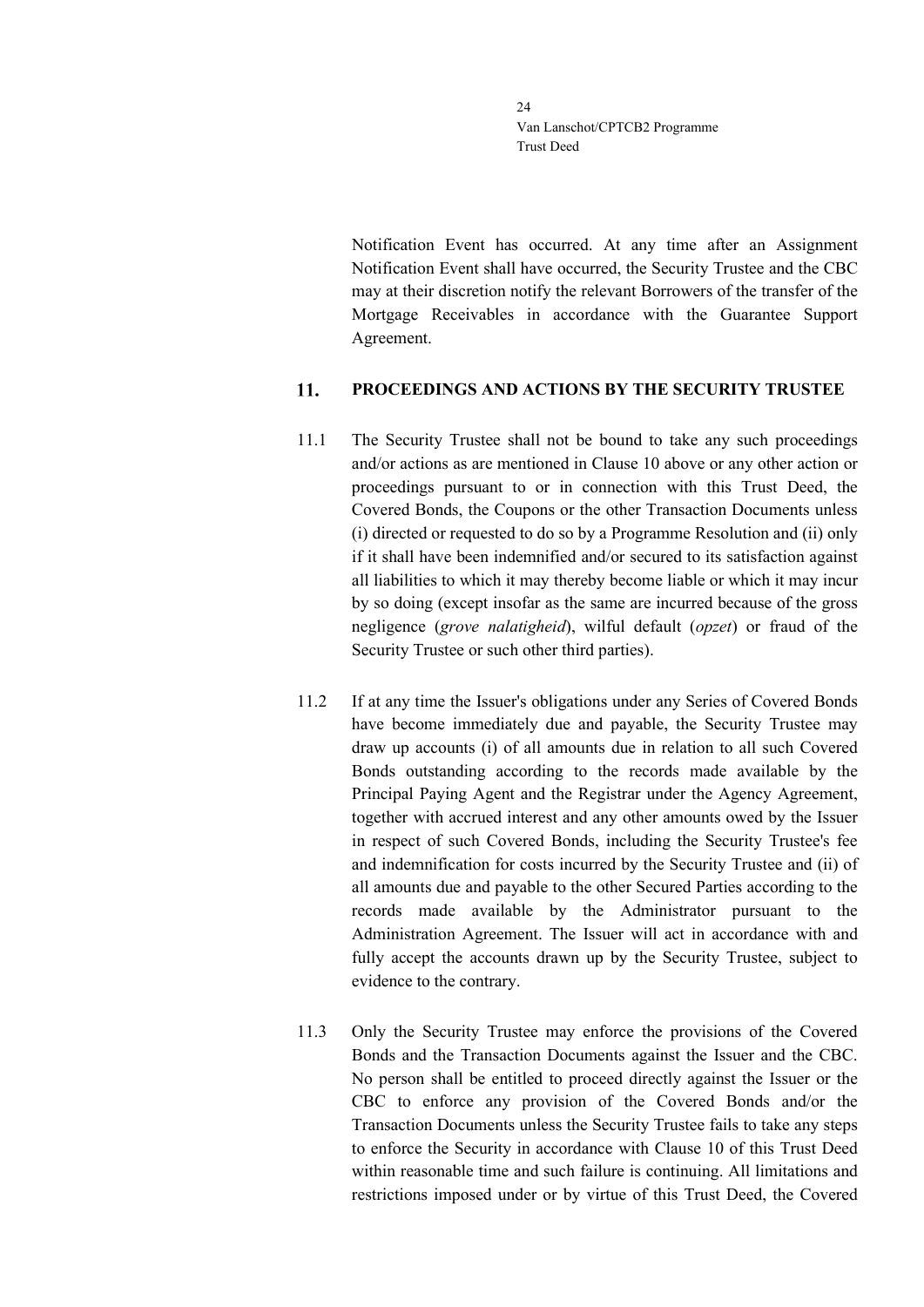Bonds or any other Transaction Document on the Security Trustee in relation to enforcement of rights and availability of remedies, shall *mutatis mutandis* also fully apply to such Secured Parties.

- 11.4 If any Covered Bonds become due and payable under Condition 10 the only remedy of the Security Trustee against the CBC consists of enforcing the Security granted to the Security Trustee pursuant to the Pledge Agreements.
- 11.5 All moneys received by the Security Trustee from the Issuer or any administrator, liquidator, trustee or other similar official appointed in relation to the Issuer following the service of an Issuer Acceleration Notice and a Notice to Pay but prior to the service of a CBC Acceleration Notice (the "**Excess Proceeds**"), may be paid by the Security Trustee to the CBC as soon as practicable, and shall, if so paid to the CBC, be held by the CBC in the CBC Account and be used by the CBC in the same manner as all other moneys from time to time standing to the credit of the CBC Account. Any Excess Proceeds received by the Security Trustee shall discharge the obligations of the Issuer in respect of the Covered Bonds and Coupons for an amount equal to the Excess Proceeds. The Security Trustee shall not be required to pay such Excess Proceeds to the CBC. However the receipt by the Security Trustee of any Excess Proceeds shall not reduce or discharge any of the obligations of the CBC under the Guarantee.
- 11.6 In any claim or legal proceeding made or initiated by the Security Trustee in relation to a winding up or insolvency of the Issuer under this Trust Deed or under the Covered Bonds, it shall provide:
	- (a) proof that, as regards any specified Covered Bond, the Issuer has defaulted in paying any principal due in respect of such Covered Bond shall (unless the contrary be proved) be sufficient evidence that the Issuer has made such default as regards all other Covered Bonds in respect of which a corresponding payment is then due;
	- (b) proof that, as regards any specified Coupon, the Issuer has defaulted in paying any interest due in respect of such Coupon shall (unless the contrary be proved) be sufficient evidence that the Issuer has made such default as regards all other Coupons in respect of which a corresponding payment is then due; and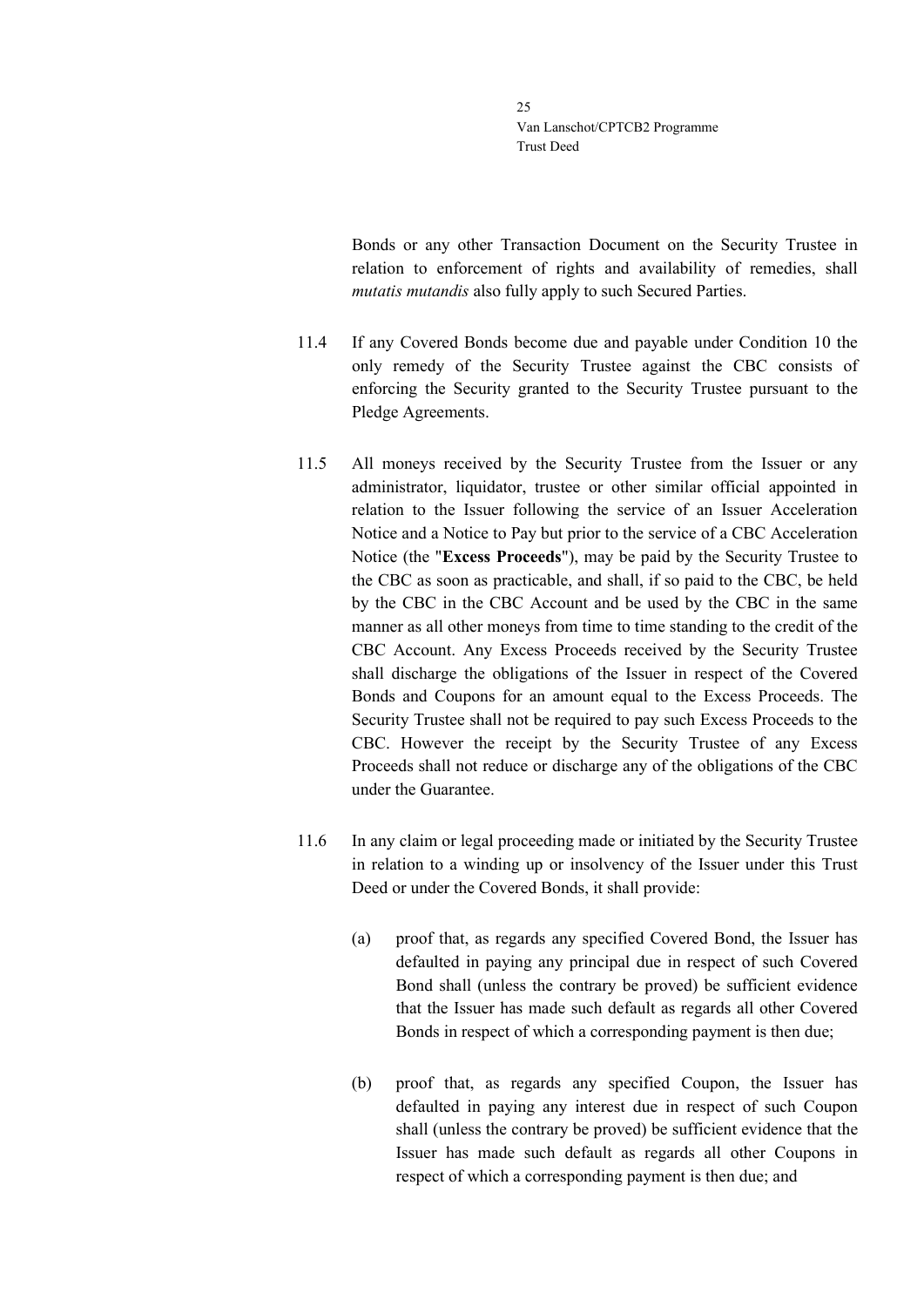(c) proof that, as regards any Talon, the Issuer has defaulted in exchanging such Talon for further Coupons and a further Talon as provided by its terms shall (unless the contrary be proved) be sufficient evidence that the Issuer has made such default as regards all other Talons which are then available for exchange,

and for the purpose of (a) and (b) above, a payment shall be a "corresponding" payment notwithstanding that it is due in respect of a Covered Bond with a denomination different from the Covered Bond above specified.

- 11.7 Neither the Secured Parties nor the Security Trustee may institute against, or join any person in instituting against, the CBC any bankruptcy, winding-up, reorganisation, arrangement, insolvency or liquidation proceeding until the expiry of a period of at least one (1) year after the latest maturing Covered Bond is paid in full. The only remedy of the Security Trustee against the CBC after a CBC Acceleration Notice has been given pursuant to Condition 10 is to enforce the Security to which the Security Trustee is a party.
- 11.8 In the event that the Security has been fully enforced and the proceeds of such enforcement and any other amounts received by the Security Trustee, after payment of all claims ranking in priority to any (i) Covered Bonds of any Series or (ii) claim of a Secured Party in accordance with this Trust Deed, are insufficient to pay in full all amounts owed under such Covered Bonds or such claim of a Secured Party, then the relevant Covered Bondholders and Secured Party respectively shall have no further claim against the CBC or the Security Trustee in respect of such unpaid amount.

#### <span id="page-25-0"></span>**CASHFLOWS**  $12.$

- 12.1 On each CBC Payment Date prior to the service of a CBC Acceleration Notice the CBC shall apply the Interest Available Amount and the Principal Available Amount in accordance with Clause [13](#page-27-0) of this Trust Deed.
- 12.2 After the service of a CBC Acceleration Notice the Security Trustee shall apply any amounts recovered by it, in accordance with Clause [14](#page-31-0) of this Trust Deed subject to Clause [12.3.](#page-26-0)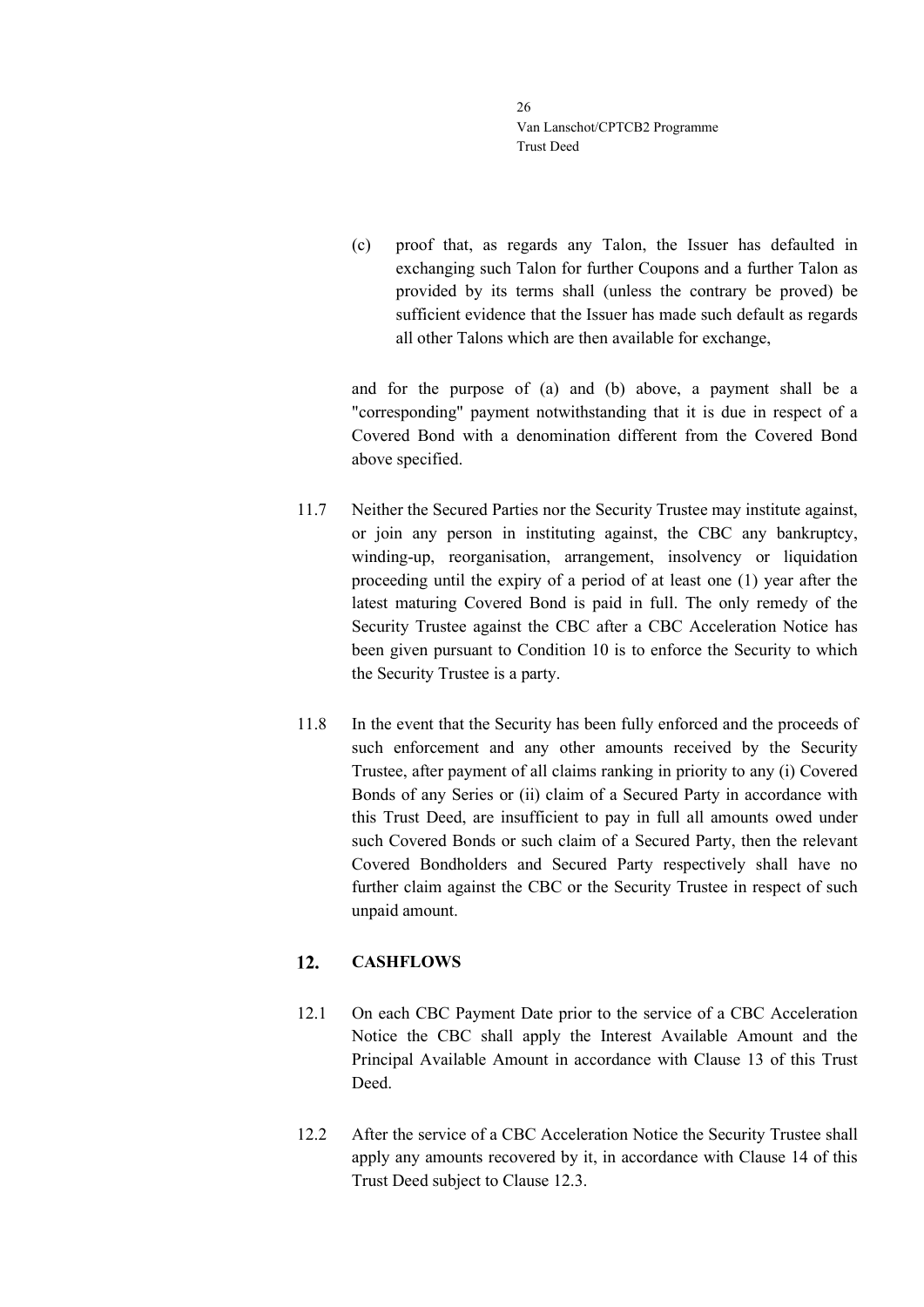- <span id="page-26-0"></span>12.3 Any Swap Collateral Amounts to be provided by a Swap Counterparty will be delivered directly by the relevant Swap Counterparty to the CBC irrespective of whether any Assignment Notification Event has occurred or any Notice to Pay or CBC Acceleration Notice has been served at such time on the CBC and, accordingly, any Collateral Return Payments shall be made directly by the CBC (or, if applicable, by the Security Trustee) to the relevant Swap Counterparty, outside the CBC Priority of Payments (or, as the case may be, the Post CBC Acceleration Notice Priority of Payments).
- <span id="page-26-1"></span>12.4 In the event the non-exercise by the Security Trustee of its disclosed rights of pledge on the Pledged Assets is withdrawn in accordance with Clause 6.2 of the Security Trustee Rights Pledge Agreement (or other Pledge Agreements on Transferred Assets other than Mortgage Receivables and Beneficiary Rights relating thereto), or any notification as referred to in Clause 7.1 of the Security Trustee Receivables Pledge Agreement has been made on the basis of the occurrence of any Security Trustee Pledge Notification Event, the Security Trustee shall transfer all moneys received or recovered pursuant to the Pledge Agreements to the Security Account. All moneys received by the Security Trustee after the occurrence of an Assignment Notification Event, but prior to any notification as referred to in Clause 7.1 of the Security Trustee Receivables Pledge Agreement, shall be applied by the Security Trustee as provided in Clause [13](#page-27-0) of this Trust Deed. Any of the events, set forth in this Clause [12.4,](#page-26-1) the Security Trustee, until the service of a CBC Acceleration Notice, (i) shall have the right to apply all moneys received or recovered towards satisfaction of the amounts due by the CBC in accordance with Clause [13](#page-27-0) of this Trust Deed, or (ii) may at its option, from time to time, for the sole purpose of enabling the CBC to make payments in accordance with Clause [13,](#page-27-0) pay or procure the payment of certain amounts from the Security Account to the CBC, whilst it may at its option for that sole purpose terminate (*opzeggen*) its right of pledge in respect of the amounts so paid.
- 12.5 Notwithstanding Clause [13,](#page-27-0) amounts in respect of interest and principal on a Series of Covered Bonds and, in respect of Swap Agreements (if any), may also become due and payable during a CBC Payment Period. The CBC may and shall pay such amounts on the date on which they become due and payable from the following amounts to the extent available: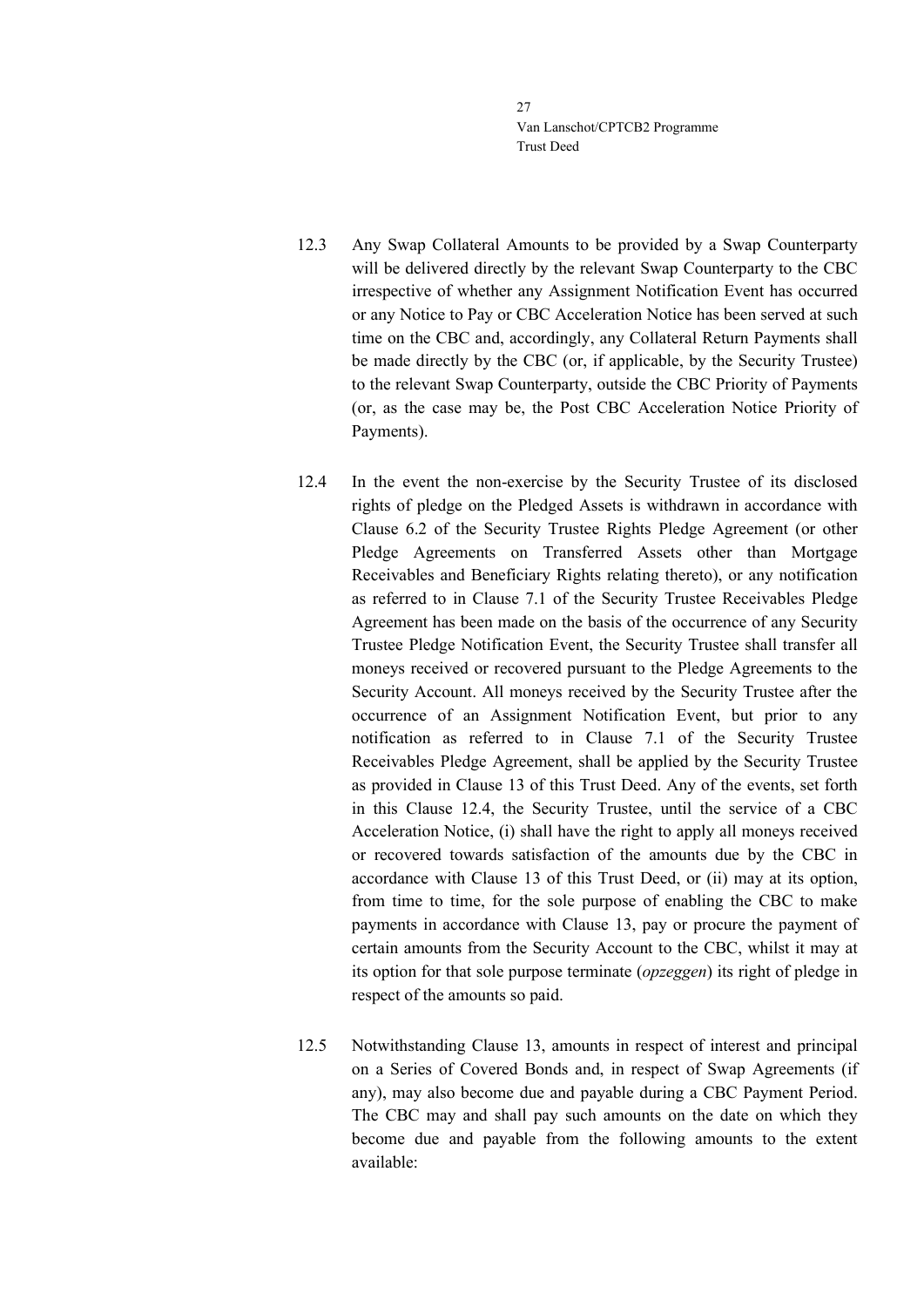- (i) in respect of a Series of Covered Bonds, to the extent that the CBC has entered into a Swap Agreement with respect to such Series of Covered Bonds, from the amounts received under the relevant Swap Agreement connected to such Series;
- (ii) from the amounts reserved for such Series of Covered Bonds or such Swap Agreement pursuant to item (e) or (f) of the CBC Priority of Payments (as applicable) on the immediately preceding CBC Payment Date; and
- (iii) in respect of a Series of Covered Bonds, to the extent not so paid in full following application of the funds available in accordance with (i) and (ii) above, from the amounts as were credited to the CBC Account in accordance with item (i) of the CBC Priority of Payments on the immediately preceding CBC Payment Date.
- 12.6 Any amounts drawn under the Subordinated Loan will either be deposited by the CBC on the Reserve Account to fund the Reserve Account up to the higher of (i) Reserve Account Required Amount and (ii) the Liquidity Reserve Required Amount or be used to fund the Initial Purchase Price for the Mortgage Receivables or the New Mortgage Receivables or the Substitution Assets in each case outside the CBC Priority of Payments.

#### <span id="page-27-0"></span>**CBC PRIORITY OF PAYMENTS** 13.

On each CBC Payment Date prior to the service of a CBC Acceleration Notice, the CBC will apply or reserve (in respect of the immediately following CBC Payment Period (which, for the avoidance of doubt, in this priority of payments commences on such CBC Payment Date)), as the case may be, the Interest Available Amount and the Principal Available Amount (less any amounts payable to third parties incurred by the CBC in its ordinary course of its business, which may be paid on each day by the CBC) in the following order of priority (the "**CBC Priority of Payments**"), in each case only if and to the extent that payments or provisions of a higher priority have been made in full:

(a) *first*, in or towards satisfaction of all amounts due and payable or to become due and payable to the Security Trustee in the immediately following CBC Payment Period under the provisions of the Trust Deed, together with interest;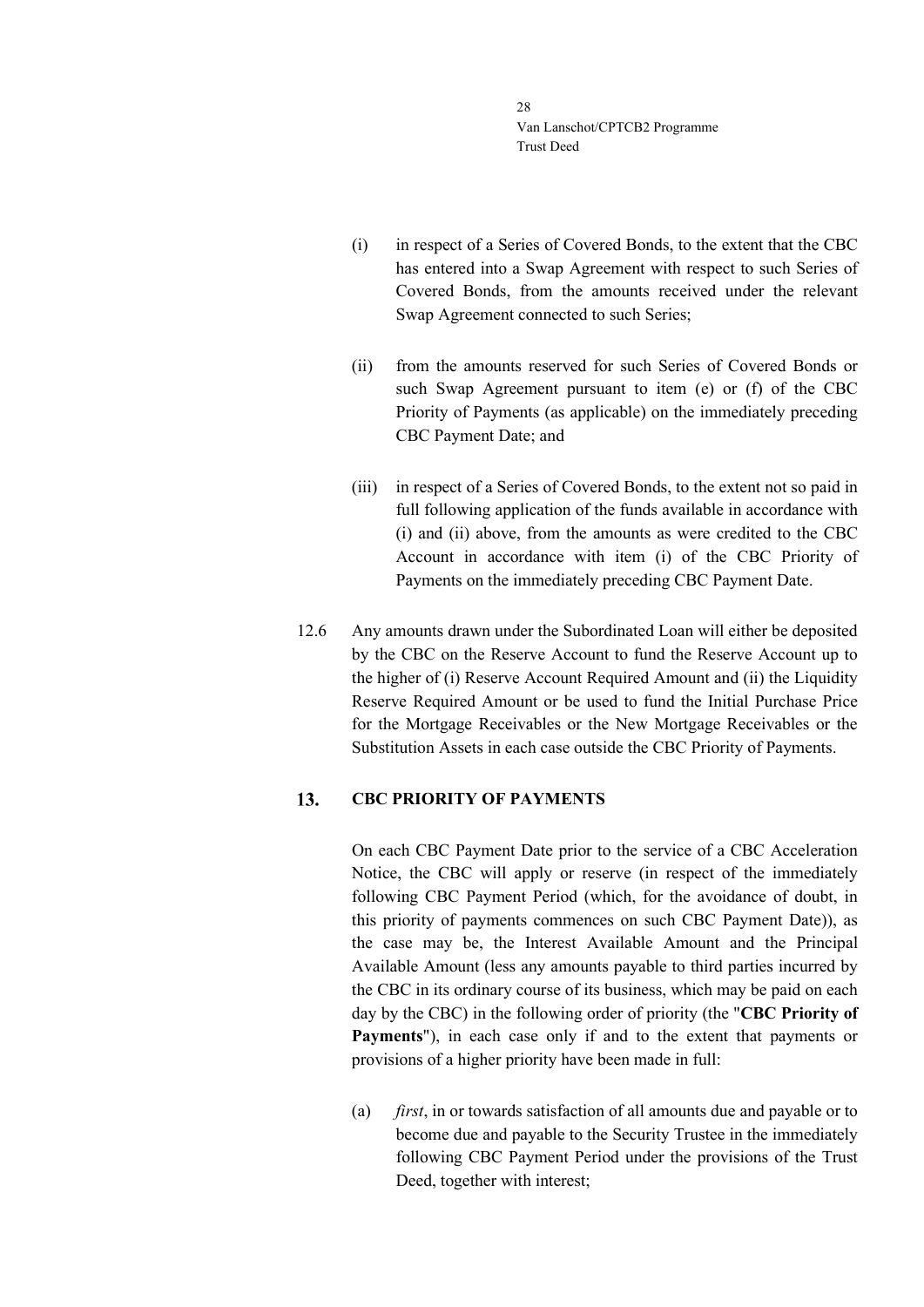- (b) *second*, in or towards satisfaction of taxes owed by the CBC to any tax authority accrued and unpaid (to the extent such amounts cannot be paid out of item (ix) of the Interest Available Amount);
- (c) *third*, in or towards satisfaction *pro rata* and *pari passu* according to the respective amounts owing thereto of any remuneration and any costs, charges, liabilities and expenses then due and payable to the Paying Agents or the Registrar under or pursuant to the Agency Agreement and to any Calculation Agent under any Calculation Agency Agreement or Agency Agreement;
- (d) *fourth*, in or towards satisfaction *pro rata* and *pari passu* according to the respective amounts owing thereto of:
	- (i) any remuneration then due and payable to the Servicer and any costs, charges, liabilities and expenses then due or to become due and payable to the Servicer in the immediately following CBC Payment Period under the provisions of the Servicing Agreement;
	- (ii) any remuneration then due and payable to the Administrator and any costs, charges, liabilities and expenses then due or to become due and payable to the Administrator in the immediately following CBC Payment Period under the provisions of the Administration Agreement;
	- (iii) any amounts (if any) due and payable to the CBC Account Bank (including any costs and negative interest) pursuant to the terms of the CBC Account Agreement;
	- (iv) any amounts (including costs and expenses) due and payable to the Directors; and
	- (v) any amounts due and payable to the Asset Monitor (other than the amounts referred to in paragraph (k) below) pursuant to the terms of the Asset Monitor Appointment Agreement;
- (e) *fifth,* to each Portfolio Swap Counterparty in or towards satisfaction or to be reserved for payment *pro rata* and *pari passu*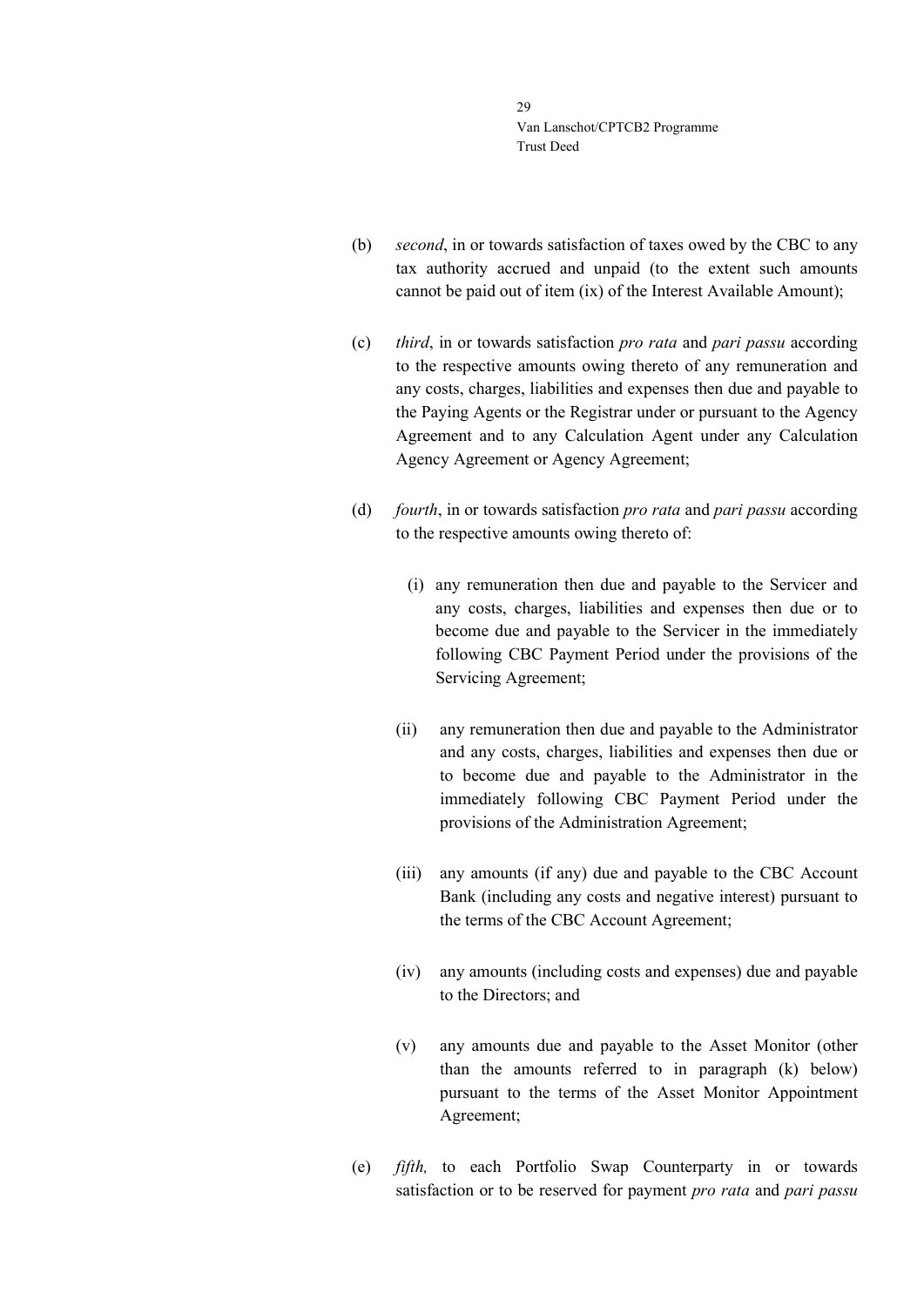in accordance with the respective amounts owing thereto of all amounts (including any termination payment due and payable by the CBC under the relevant Portfolio Swap Agreement to the extent not paid from any associated Swap Replacement Amounts but excluding any associated Excluded Swap Termination Amount) then due to it or as will become due and payable to it in the immediately following CBC Payment Period under the relevant Portfolio Swap Agreement;

- (f) *sixth*, in or towards satisfaction or to be reserved for payment *pro rata* and *pari passu* in accordance with the respective amounts owing thereto:
	- (i) all amounts (including any termination payment due and payable by the CBC under the relevant Swap Agreement to the extent not paid from any associated Swap Replacement Amounts but excluding any associated Excluded Swap Termination Amount) then due to each Swap Counterparty (other than to a Portfolio Swap Counterparty, which is paid under item (e) above) or as will become due and payable to it in the immediately following CBC Payment Period under the relevant Swap Agreement (other than under a Portfolio Swap Agreement, which is paid under item (e) above); and
	- (ii) all Scheduled Interest that is Due for Payment or will become Due for Payment in the immediately succeeding CBC Payment Period under the Guarantee in respect of any Series of Covered Bonds to the extent that such amounts (i) are not scheduled to be paid in the relevant CBC Payment Period from amounts received (or to be received) under any Swap Agreement connected to such Series or (ii) are scheduled to be paid in the immediately succeeding CBC Payment Period from amounts received (or to be received) under the relevant Swap Agreement connected to such Series but the Administrator determines in its sole discretion may not be available as scheduled due to the potential nonperformance by the relevant Swap Counterparty of its obligations pursuant to the relevant Swap Agreement;
- (g) *seventh,* in or towards satisfaction of any sums required to replenish the Reserve Account up to the amount of the higher of (i)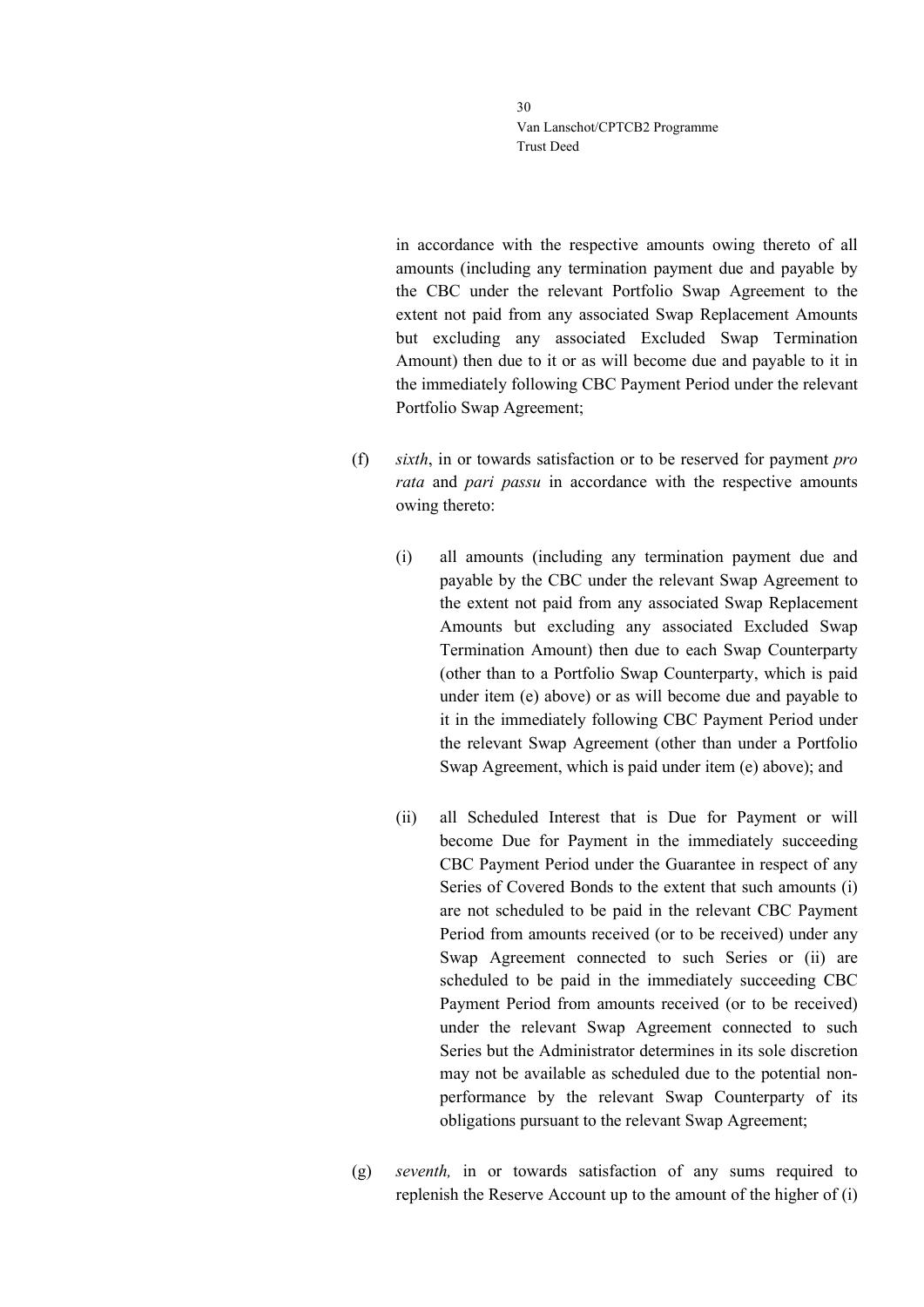the Reserve Account Required Amount and (ii) the Liquidity Reserve Required Amount;

- (h) *eighth*, in or towards satisfaction or to be reserved for payment, *pro rata* and *pari passu* according to the respective amounts owing thereto, of all Scheduled Principal that is or will become Due for Payment in the immediately succeeding CBC Payment Period under the Guarantee in respect of any Series of Covered Bonds;
- (i) *ninth*, after the earlier to occur of (i) service of a Breach of Asset Cover Test Notice (to the extent the Breach of Asset Cover Test is not remedied on such date) and (ii) service of an Issuer Acceleration Notice and a Notice to Pay on the CBC, to deposit the remaining moneys in the CBC Account for application on the next following CBC Payment Date in accordance with this priority of payments, until the Covered Bonds have been fully repaid or provided for (such that the Required Redemption Amount has been accumulated in respect of each outstanding Series);
- (j) *tenth*, in or towards satisfaction *pro rata* and *pari passu* according to the respective amounts owing thereto of any Excluded Swap Termination Amount due and payable by the CBC to the relevant Swap Counterparty under the relevant Swap Agreement;
- (k) *eleventh*, in or towards satisfaction of any indemnity amount due to the Transferor pursuant to the Guarantee Support Agreement and certain costs, expenses and indemnity amounts due by the CBC to the Asset Monitor pursuant to the Asset Monitor Appointment Agreement;
- (l) *twelfth*, in or towards satisfaction of any interest due on the Subordinated Loan;
- (m) *thirteenth*, in or towards satisfaction of any principal due on the Subordinated Loan; and
- (n) *fourteenth*, in or towards satisfaction of a Deferred Purchase Price Instalment to the Issuer.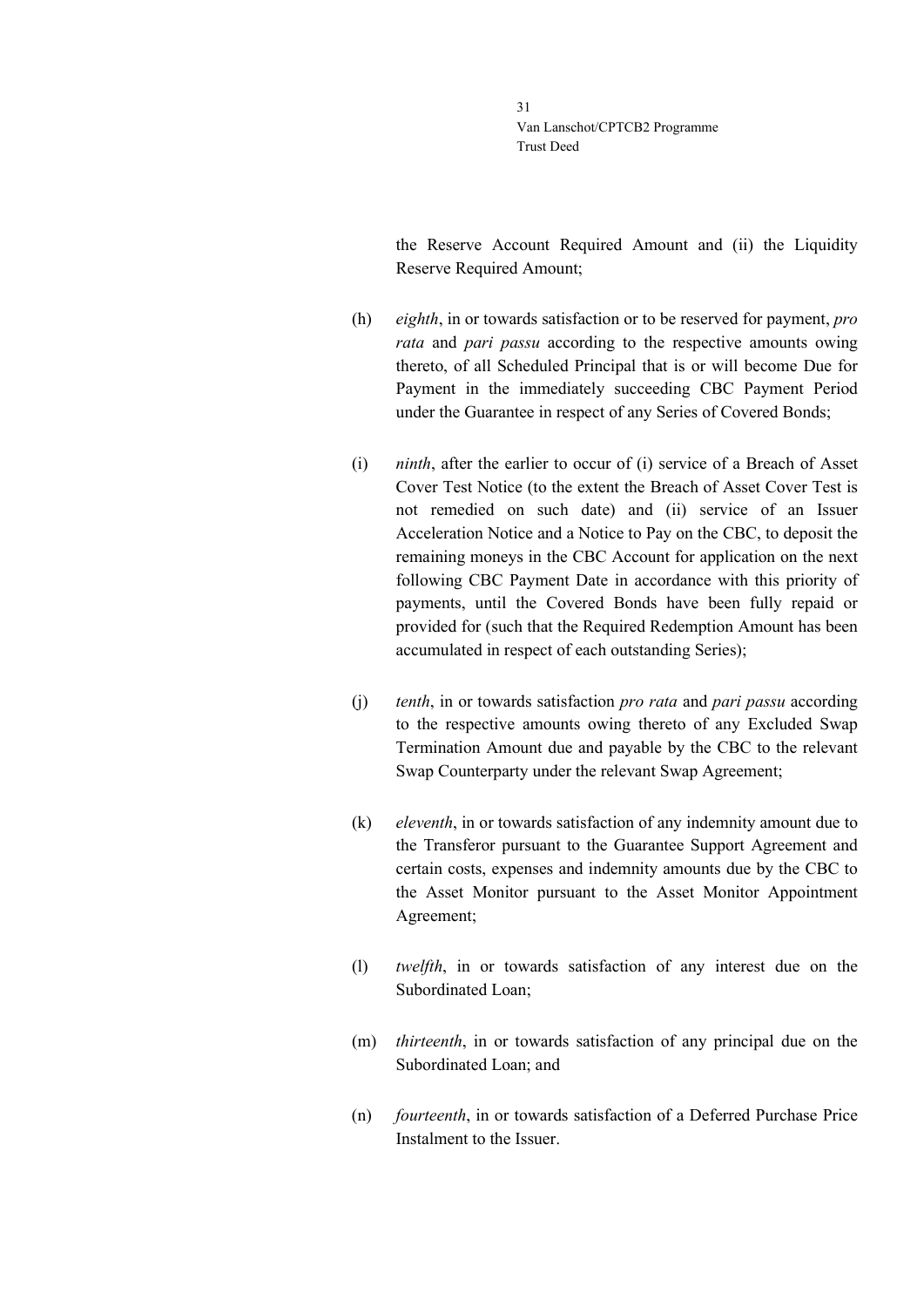### <span id="page-31-0"></span>14. **POST CBC ACCELERATION NOTICE PRIORITY OF PAYMENTS**

- 14.1 All moneys received or recovered by the Security Trustee or any other Secured Party (whether in the administration, liquidation of the CBC or otherwise), less the Swap Collateral Amounts, will following the service of a CBC Acceleration Notice and following the enforcement of the security rights be applied in the following order of priority (the "**Post CBC Acceleration Notice Priority of Payments**"), in each case only if and to the extent that payments or provisions of a higher priority have been made in full:
	- (a) *first*, in or towards satisfaction of all amounts due and payable or to become due and payable to the Security Trustee under the provisions of the Trust Deed together with interest;
	- (b) *second*, in or towards satisfaction *pro rata* and *pari passu* according to the respective amounts owing thereto, of any remuneration and any costs, charges, liabilities and expenses then due and payable to the Paying Agents or the Registrar under or pursuant to the Agency Agreement and to any Calculation Agent under any Calculation Agency Agreement or Agency Agreement;
	- (c) *third*, in or towards satisfaction *pro rata* and *pari passu* according to the respective amounts owing thereto, of:
		- (i) any remuneration then due and payable to the Servicer and any costs, charges, liabilities and expenses then due or to become due and payable to the Servicer under the provisions of the Servicing Agreement;
		- (ii) any remuneration then due and payable to the Administrator and any costs, charges, liabilities and expenses then due or to become due and payable to the Administrator under the provisions of the Administration Agreement;
		- (iii) any amounts (if any) due and payable to the CBC Account Bank (including any costs and negative interest) pursuant to the terms of the CBC Account Agreement; and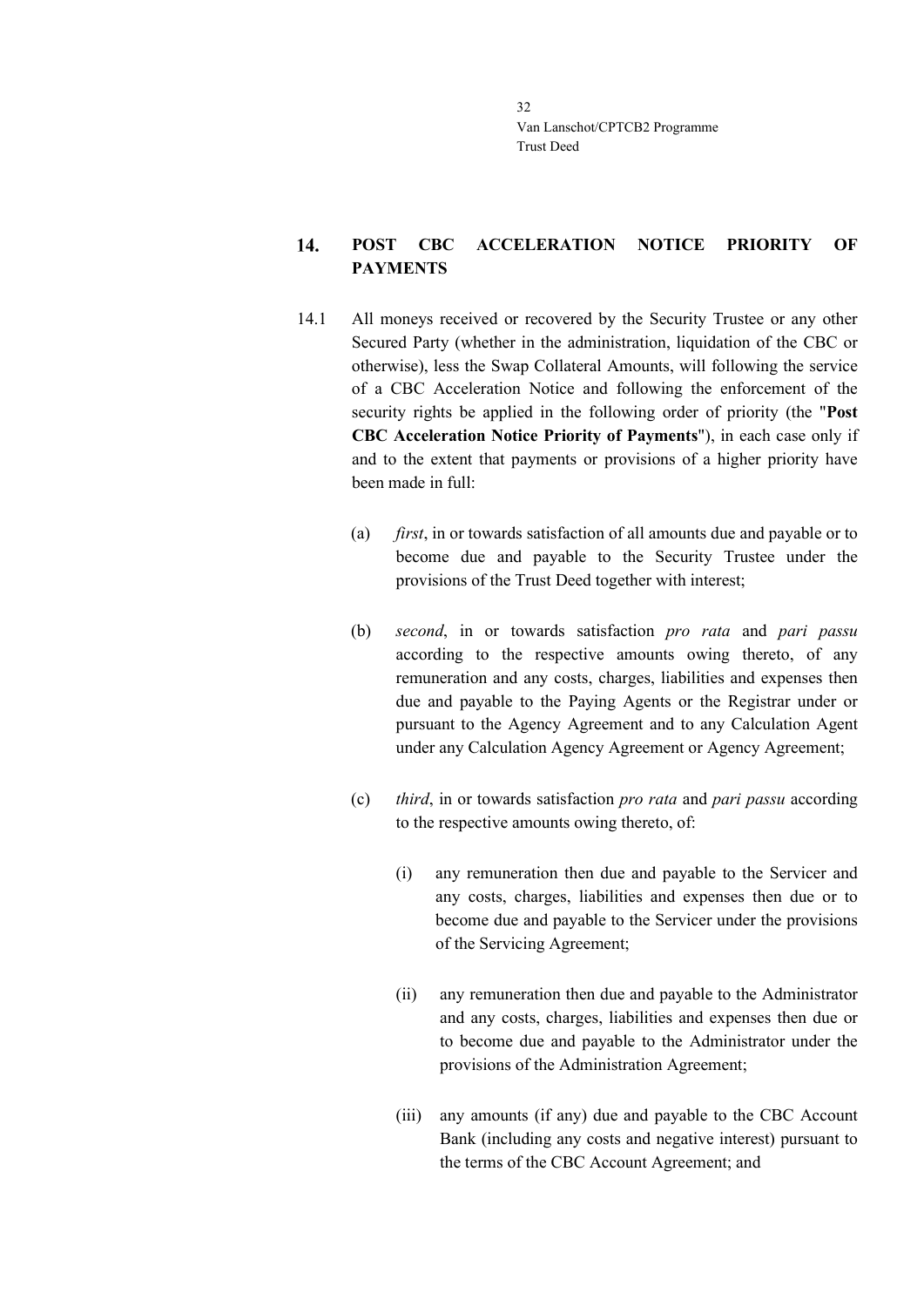- (iv) amounts (including costs and expenses) due to the Directors;
- (d) *fourth,* to each Portfolio Swap Counterparty in or towards satisfaction *pro rata* and *pari passu* in accordance with the respective amounts owing thereto of any amount due under the relevant Portfolio Swap Agreement (including any termination payment due and payable by the CBC under the relevant Portfolio Swap Agreement to the extent not paid from any associated Swap Replacement Amounts but excluding any associated Excluded Swap Termination Amount);
- (e) *fifth*, in or towards satisfaction, *pro rata* and *pari passu* according to the respective amounts owing thereto, of any amounts due and payable:
	- (i) to the Swap Counterparties under the relevant Swap Agreements (other than under a Portfolio Swap Agreement, which is paid under item (d) above) (including, but not limited to, any termination payment due and payable by the CBC under the relevant Swap Agreement to the extent not paid from any associated Swap Replacement Amounts but excluding any associated Excluded Swap Termination Amount); and
	- (ii) to the Covered Bondholders *pro rata* and *pari passu* in respect of interest due and payable on each Series in accordance with the Guarantee;
- (f) *sixth,* in or towards satisfaction, *pro rata* and *pari passu* according to the respective amounts owing thereto, of any amounts due and payable to the Covered Bondholders *pro rata* and *pari passu* in respect of principal due and payable on each Series in accordance with the Guarantee;
- (g) *seventh*, in or towards satisfaction *pro rata* and *pari passu* according to the respective amounts owing thereto, of any Excluded Swap Termination Amounts due and payable by the CBC to the relevant Swap Counterparty under the relevant Swap Agreement;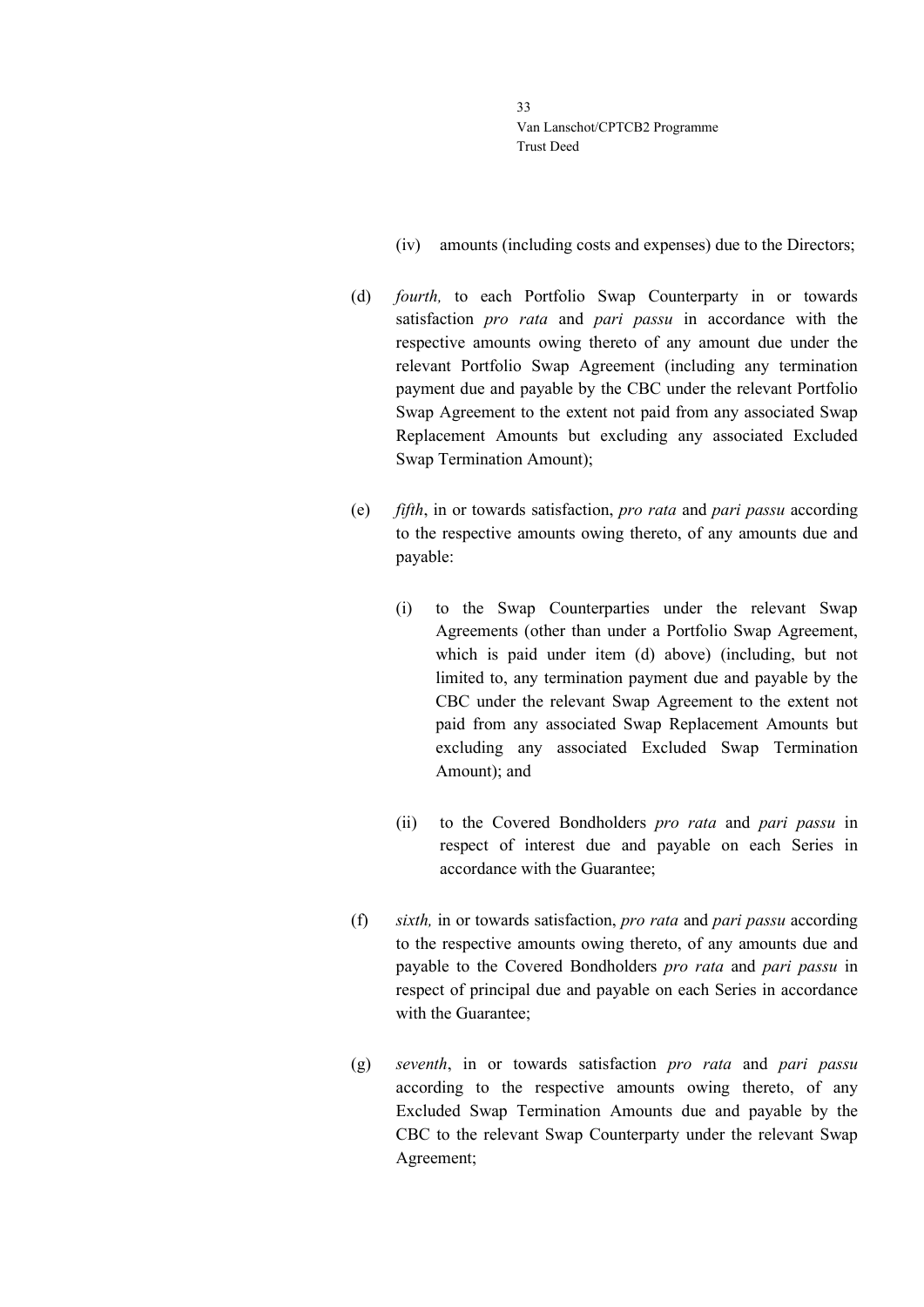- (h) *eighth*, in or towards satisfaction of any interest due on the Subordinated Loan;
- (i) *ninth*, in or towards satisfaction of any principal due on the Subordinated Loan; and
- (j) *tenth*, in or towards satisfaction of a Deferred Purchase Price Instalment to the Issuer.
- 14.2 The Security Trustee shall give notice to the Covered Bondholders in accordance with Condition 14 of the date fixed for any payment under Clause [13](#page-27-0) and [14](#page-31-0) hereof. Any payment to be made in respect of the Covered Bonds or Coupons of any Series by the Issuer, the CBC or the Security Trustee may be made in the manner provided in the Conditions, the Agency Agreement and this Trust Deed and any payment so made shall discharge (*kwijten*) the Issuer, the CBC and the Security Trustee to the extent made.

#### <span id="page-33-0"></span>15. **CBC ACCOUNT**

- <span id="page-33-1"></span>15.1 If, at any time, the unsecured, unsubordinated and unguaranteed debt obligations of the CBC Account Bank cease to be rated at least the Requisite Credit Rating or any such rating is withdrawn, then within the Relevant Remedy Period, the CBC undertakes (a) to close the CBC Account and open a new account under the terms of a new CBC account agreement substantially on the same terms as the CBC Account Agreement with a financial institution having at least the Requisite Credit Rating; or (b) to procure that the CBC Account Bank will obtain a guarantee of its obligations under the CBC Account Agreement on terms acceptable to the Security Trustee, acting reasonably, from a financial institution having at least the Requisite Credit Rating.
- 15.2 In case of termination of the CBC Account Agreement, other than as described in Clause [15.1](#page-33-1) above, the CBC shall use its best endeavours, to find an alternative CBC account bank having the Requisite Credit Rating acceptable to the Security Trustee, provided that no such termination shall take effect until an alternative CBC account bank has been appointed.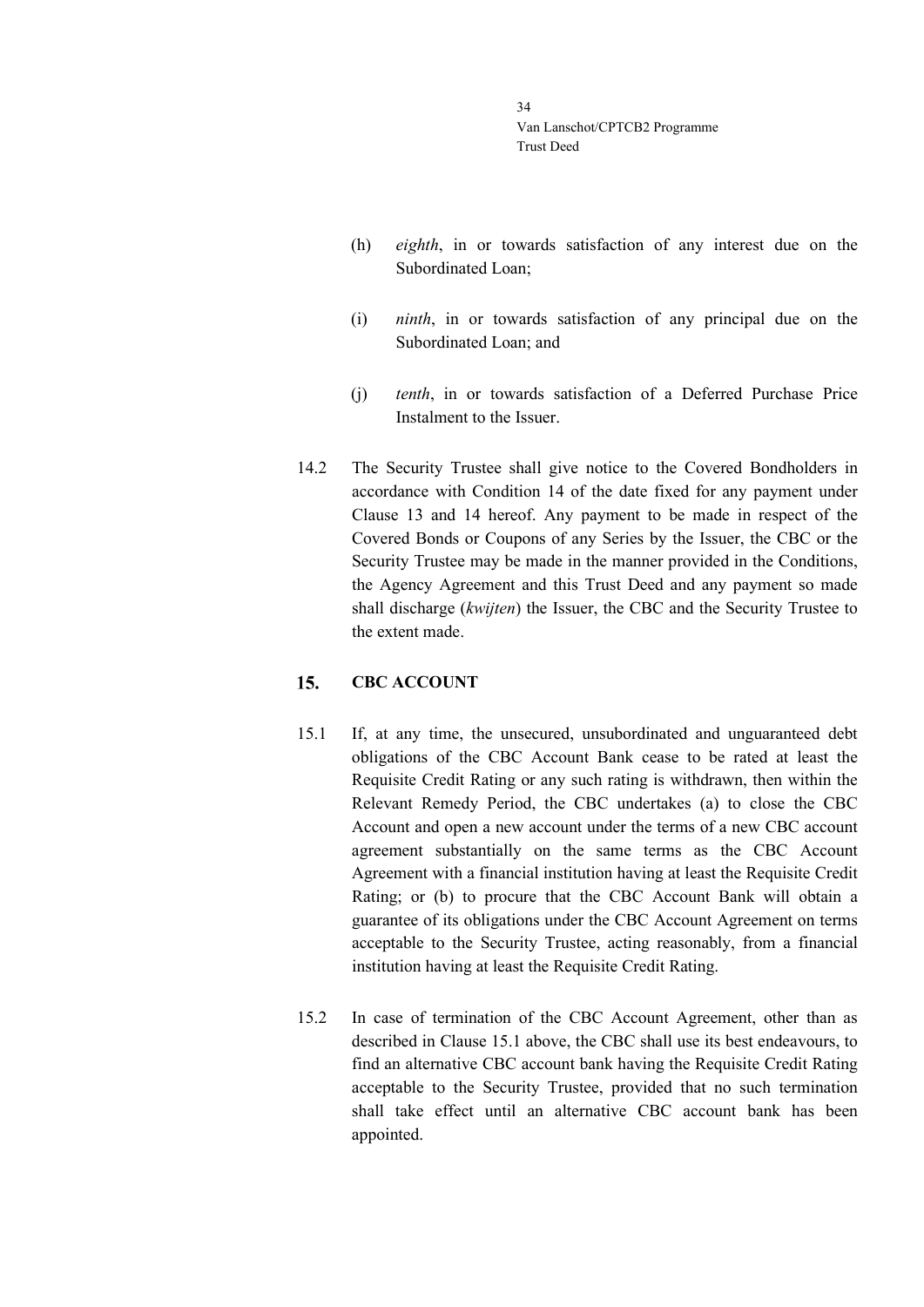#### <span id="page-34-0"></span>16. **SWAP REPLACEMENT LEDGER**

- 16.1 The CBC shall maintain the Swap Replacement Ledger to which the Swap Replacement Amounts shall be credited.
- 16.2 The CBC shall only debit from the Swap Replacement Ledger:
	- (i) those amounts payable to the replacement Swap Counterparty by the CBC in consideration of the entry into between the CBC and such replacement Swap Counterparty of a swap transaction to replace any Swap Agreement, to the extent that Swap Replacement Amounts have been received by the CBC in respect of such Swap Agreement as is being so replaced;
	- (ii) those amounts payable by the CBC to a Swap Counterparty in respect of the termination of any Swap Agreement, to the extent that Swap Replacement Amounts have been received by the CBC in respect of such Swap Agreement as is being so terminated; and
	- (iii) any Excess Swap Replacement Amounts, which amounts shall form part of the Interest Available Amount on the immediately succeeding CBC Payment Date and shall be distributed on such CBC Payment Date accordingly.

#### <span id="page-34-1"></span>**RESERVE ACCOUNT** 17.

- 17.1 The CBC will be required to establish a reserve account (the "**Reserve Account**") which will be credited by the CBC, from the proceeds of a Subordinated Loan Advance, on the Programme Date with an amount equal to the Reserve Account Required Amount. The CBC will ensure that the amount credited to the Reserve Account is equal to the higher of (i) the Reserve Account Required Amount and (ii) the Liquidity Reserve Required Amount to the extent (a) any amounts are available after payment of all items ranking above item (g) of the CBC Priority of Payments have been paid or provided for and (b) any Subordinated Loan Advance is drawn under the Subordinated Loan for the purpose of funding the Reserve Account.
- 17.2 The CBC shall request the Subordinated Loan Provider to make available new Subordinated Loan Advances to fund the Reserve Account up to the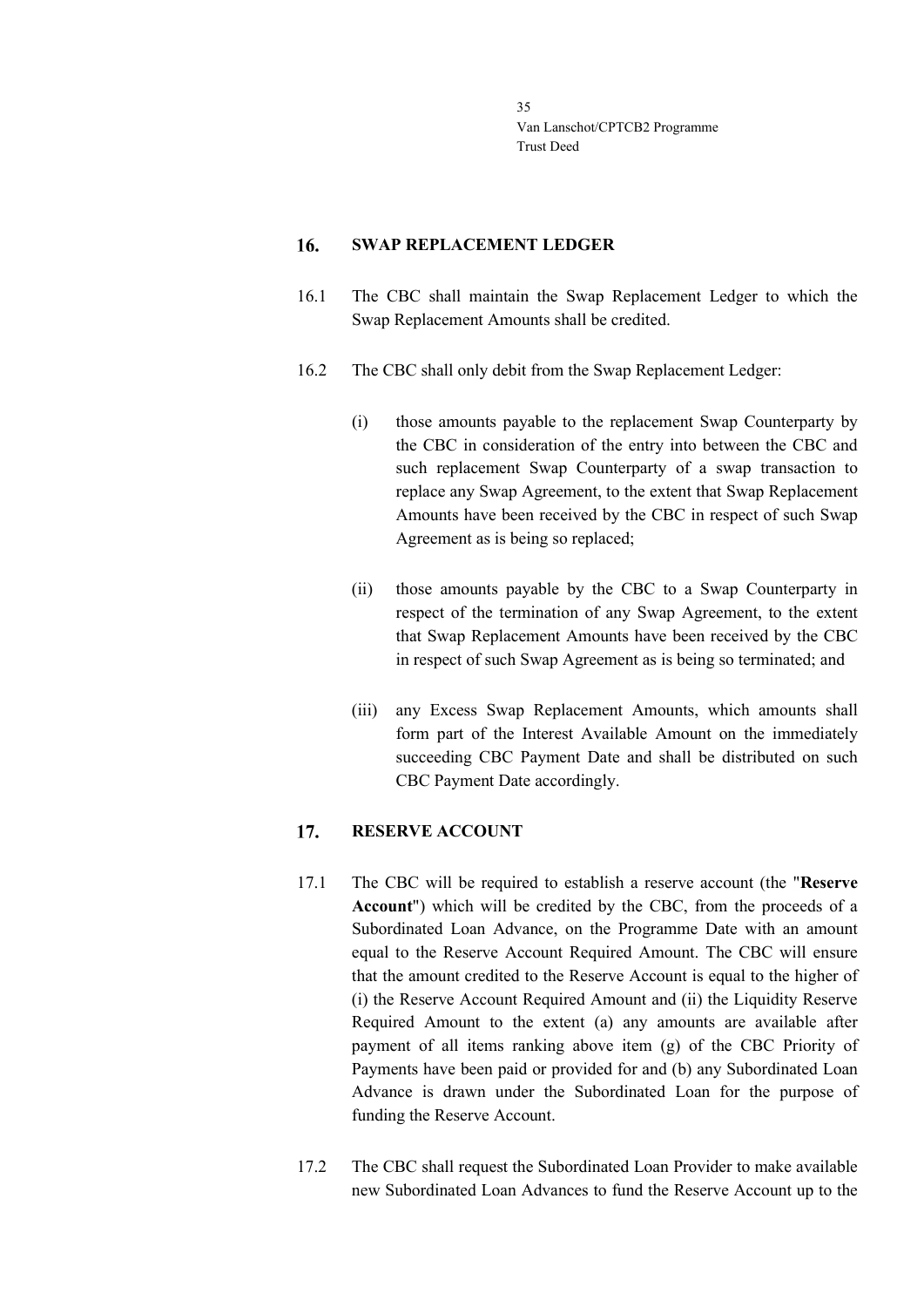higher of (i) Reserve Account Required Amount and (ii) Liquidity Reserve Required Amount. The Issuer will, or will procure that the Subordinated Loan Provider will, ensure that the amount credited to the Reserve Account is equal to the higher of (i) the Reserve Account Required Amount and (ii) the Liquidity Reserve Required Amount by making available sufficient funds under the Subordinated Loan Facility for such purpose.

- 17.3 In case the Interest Available Amount and the Principal Available Amount are, on a CBC Payment Date, insufficient to meet items (a) to (f) inclusive of the CBC Priority of Payments, all amounts credited to the Reserve Account will be available on such CBC Payment Date to meet items (a) to (f) inclusive of the CBC Priority of Payments and will be released accordingly and form part of the Interest Available Amount.
- 17.4 If a Notice to Pay is served on the CBC on any day in the period from the day of the service of such Notice to Pay up to the immediately succeeding CBC Payment Date (the "**Interim Period**"), all amounts credited to the Reserve Account will be available to meet any amount of Scheduled Interest due on any Series of Covered Bonds in such Interim Period and will be released accordingly and paid directly, outside any Priorities of Payments. If the amount credited to the Reserve Account exceeds the Reserve Account Required Amount, such excess will be released and will form part of the Interest Available Amount.

#### <span id="page-35-0"></span>18. **REMUNERATION / LIABILITY**

18.1 The Issuer or, failing whom, the CBC, shall pay to the Security Trustee an annual fee for its services as trustee, which fee shall be separately agreed between the Security Trustee, the Issuer and the CBC. If at any time no such rate is agreed, the most recently applicable rate shall continue to apply. Such remuneration shall be payable in advance on the anniversary of the Programme Date in each year and the first payment shall be made on the Programme Date. Such remuneration shall accrue from day to day and be payable (in priority to payments to the Covered Bondholders or Couponholders) up to and including the date when all the Covered Bonds having become due for redemption and the redemption moneys and interest thereon to the date of redemption have been paid to the Principal Paying Agent or the Security Trustee, provided that if upon due presentation (if required pursuant to the Conditions) of any Covered Bond or any cheque, payment of the moneys due in respect thereof is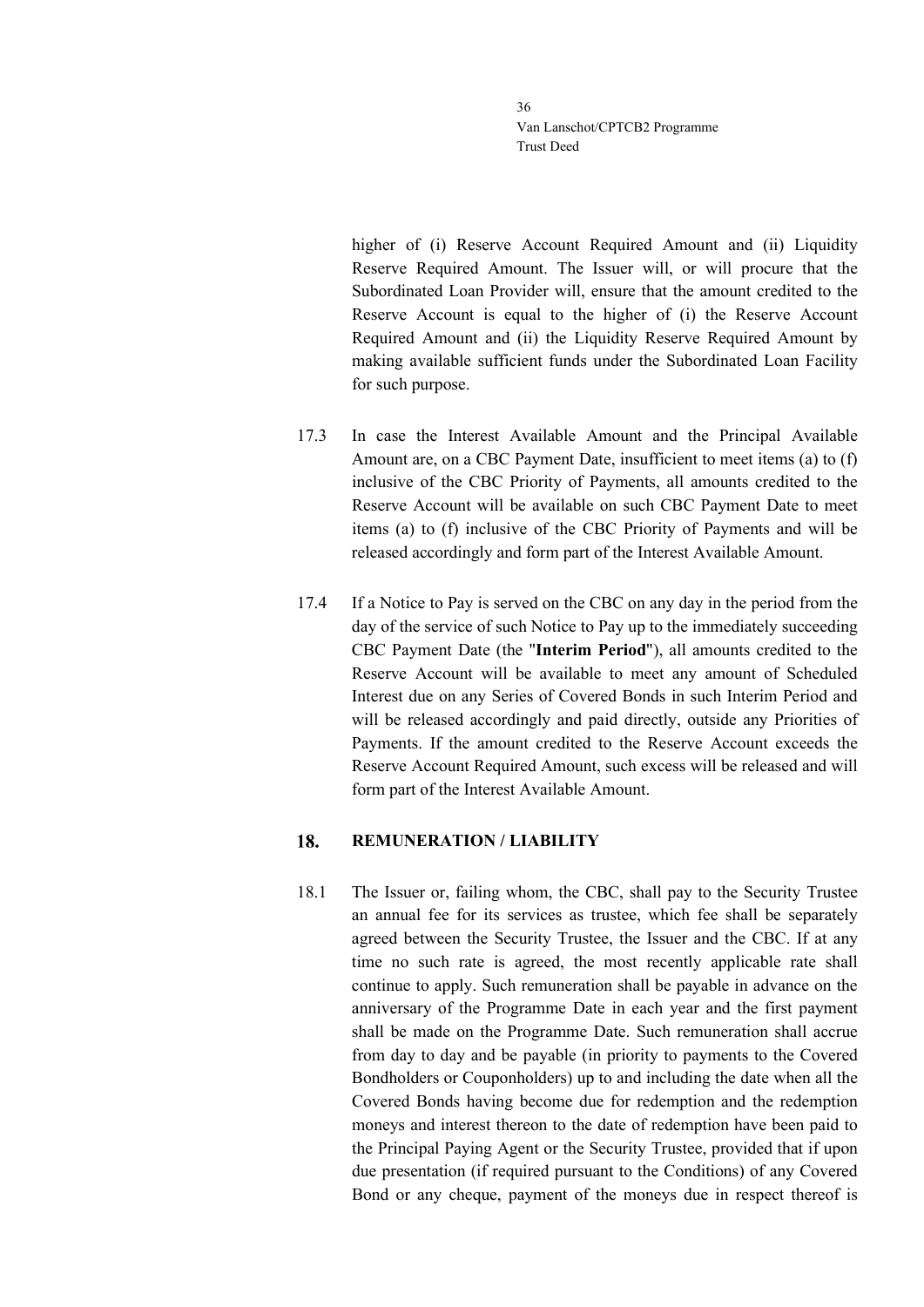improperly withheld or refused, remuneration will commence again to accrue).

- 18.2 The Issuer or, failing whom, the CBC shall also pay or discharge all costs, charges, liabilities and expenses reasonably incurred by the Security Trustee in relation to the preparation and execution of, the exercise of its powers and the performance of its duties under, and in any other manner in relation to, this Trust Deed or any of the other Transaction Documents, including but not limited to fees payable to the Security Trustee's managing directors, travelling expenses, costs of expert advice including fees and expenses of the Rating Agencies and any legal advisor, auditor and accountant appointed by the Security Trustee and appraisal and any stamp and other taxes or duties paid by the Security Trustee in connection with any legal proceedings brought or contemplated by the Security Trustee against the Issuer or the CBC for enforcing any obligation under this Trust Deed, the Parallel Debt Agreement or the Covered Bonds or any of the other Transaction Documents.
- 18.3 In the event of the occurrence of an Issuer Event of Default or a CBC Event of Default, as the case may be, or the Security Trustee considering it expedient or necessary or being requested by the Issuer or the CBC to undertake duties which the Security Trustee and the Issuer or the CBC agree to be of an exceptional nature or otherwise outside the scope of the normal duties of the Security Trustee under this Trust Deed, the Issuer shall pay to the Security Trustee such additional remuneration as shall be agreed between them.
- 18.4 The Security Trustee will, after consultation with the Issuer (prior to the service of an Issuer Acceleration Notice only), at all times be entitled to provide itself with the assistance of one or more experts, provided that no such expert(s) fulfil the same advisory function with or for the Issuer or any of the Transferors.
- 18.5 In the event that the CBC is held liable for (lack of) information in respect of those sections in the Securities Note for which it has relied on information provided by the Issuer, the CBC shall, and the Security Trustee shall procure that the CBC shall, take such steps and actions to ensure that, if the CBC were to be held liable for such information or lack of information, any damages, costs and expenses resulting from such liability shall be borne by the Issuer.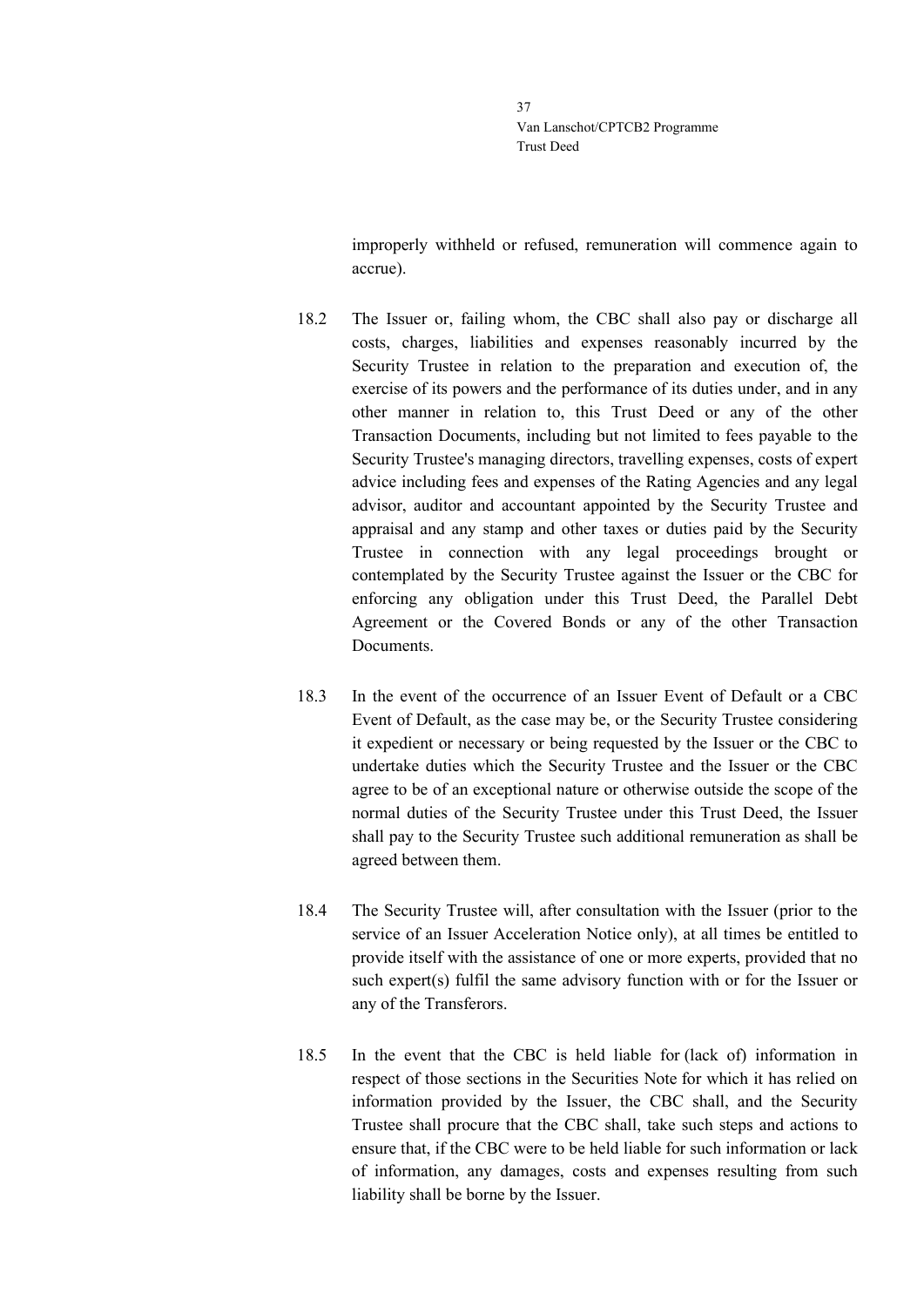### 19. **POWERS, LIABILITIES AND COVENANTS OF THE SECURITY TRUSTEE**

- 19.1 The Security Trustee shall have the powers and authorities set forth in this Trust Deed and in any of the Transaction Documents to which it is a party and such powers incidental thereto which it will exercise in accordance with and subject to the provisions of this Trust Deed and the Transaction Documents. In particular, but without limitation, the Security Trustee shall have the power:
	- (a) to borrow or raise moneys and to grant security interests if required in accordance with any of the Transaction Documents for the purpose of administering the security granted to it pursuant to the Pledge Agreements to which it is a party, entering into agreements which are conducive to the holding of the security granted to it and foreclosing the security granted to it pursuant to the Pledge Agreements to which it is a party, and upon such terms and conditions as the Security Trustee shall deem advisable;
	- (b) to retain such cash balances as the Security Trustee from time to time may deem to be in the best interests of the Secured Parties and to credit any moneys received, recovered or realised by it under the Pledge Agreements, at its discretion, to the Security Account or to any other suspense account and to hold such moneys in such account for so long as the Security Trustee may think fit acting in the best interests of the Secured Parties (with interest accruing thereon at such rate, if any, as the Security Trustee may deem fit) pending their application from time to time in accordance with the provisions of this Trust Deed;
	- (c) to make, execute, acknowledge and deliver any and all documents and instruments that may be necessary or appropriate to carry out the powers granted to it under this Trust Deed;
	- (d) to settle, compromise or litigate any claims, debts or damages due or owing to the Security Trustee and to commence or defend suits or legal or administrative proceedings;
	- (e) to determine all questions and doubts arising in relation to any of the provisions of this Trust Deed and every such determination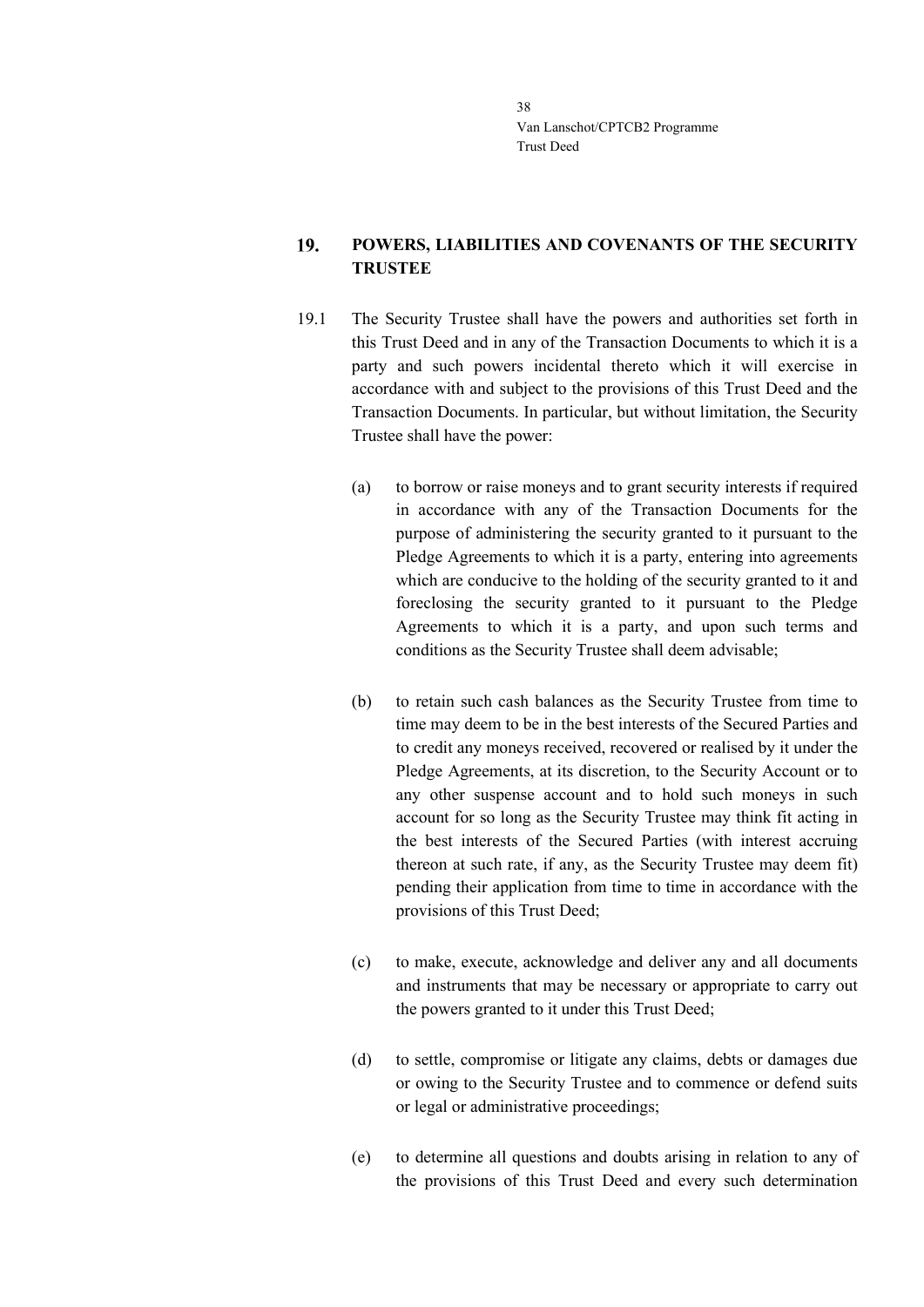bona fide made (whether or not the same shall relate in whole or in part to the acts or proceedings of the Security Trustee under this Trust Deed) shall be conclusive and binding on the Secured Parties;

- (f) to convert where it is necessary or desirable for any purpose in connection with this Trust Deed any sum from one currency to another; and
- (g) to do all such acts, initiate all such proceedings and exercise all such rights and privileges although not specifically mentioned herein as the Security Trustee may deem necessary for the purposes of carrying out its duties under this Trust Deed.
- 19.2 The Security Trustee may determine whether or not a default in the performance by the Issuer or the CBC of any obligation under the provisions of or contained in the Covered Bonds, Coupons or any Transaction Document is capable of remedy and/or materially prejudicial to the interests of the Covered Bondholders. If the Security Trustee shall certify that any such default is, in its opinion, not capable of remedy and/or materially prejudicial to the interests of the Covered Bondholders, such certificate shall be conclusive and binding upon the Issuer, the CBC, the Covered Bondholders and Couponholders and the other Secured Parties.
- 19.3 The Security Trustee as between itself and the Covered Bondholders and Couponholders and the other Secured Parties shall have full power to determine all questions and doubts arising in relation to any of the provisions of the Transaction Documents and every such determination, whether made upon a question actually raised or implied in the acts or proceedings of the Security Trustee, shall be conclusive and shall bind the Security Trustee, the Covered Bondholders and Couponholders and the other Secured Parties.
- 19.4 The Security Trustee may call for and shall be at liberty to accept a certificate signed by a duly authorised person as to any fact or matter prima facie within the knowledge of the Issuer or the CBC, as the case may be, as sufficient evidence thereof and a like certificate to the effect that any particular dealing, transaction or step or thing is, in the opinion of the person so certifying, expedient as sufficient evidence that it is expedient and the Security Trustee shall not be bound in any such case to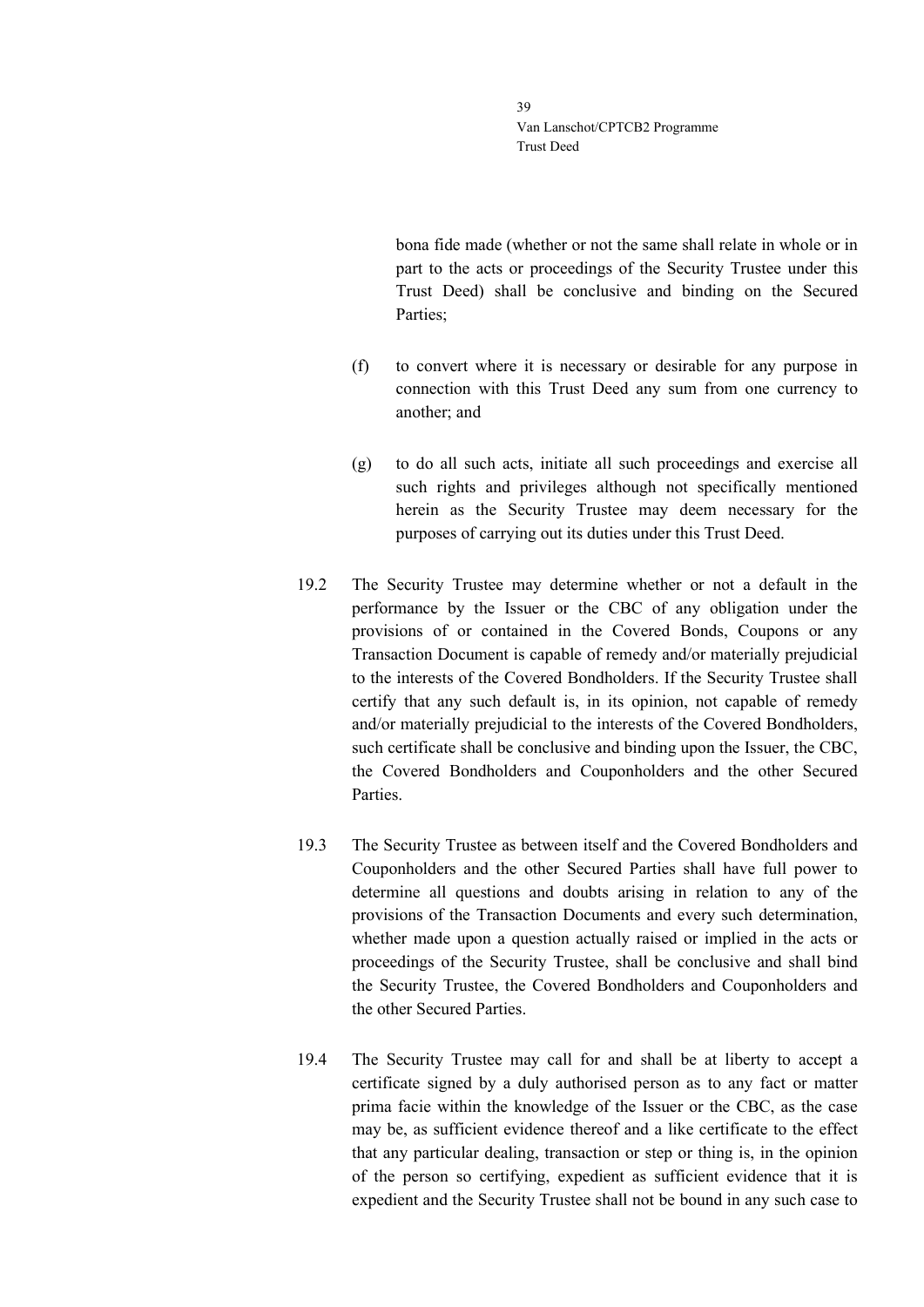call for further evidence or be responsible for any liability that may be occasioned by its failing so to do.

- 19.5 Without prejudice to the provisions of Clause [19.6](#page-39-0) below whenever in the Transaction Documents the Security Trustee is required in connection with any exercise of its powers, authorities or discretions to have regard to the interests of the Covered Bondholders, it shall have regard to the general interests of the Covered Bondholders of a Series as a class. The Security Trustee shall not be obliged to have regard to the consequences of such exercise for any individual Covered Bondholder or Couponholder resulting from his or it being for any purpose domiciled or resident in, or otherwise connected in any way with, or subject to the jurisdiction of, any particular territory or taxing jurisdiction and the Security Trustee shall not be entitled to require, nor shall any Covered Bondholder or Couponholder be entitled to claim, from the Issuer, the CBC, the Security Trustee or any other person any indemnification or payment in respect of any tax consequences of any such exercise upon individual Covered Bondholders or Couponholders, except to the extent already provided for in Condition 8 and/or in any undertaking or covenant given in addition to, or in substitution for, Condition 8.
- <span id="page-39-0"></span>19.6 The Security Trustee shall, as regards all the powers, authorities, duties and discretions vested in it by the Covered Bonds or the Transaction Documents or, except where expressly provided otherwise, have regard to the interests of both the Covered Bondholders or Couponholders and the other Secured Parties, but if, in the Security Trustee's sole opinion, there is a conflict between their interests, it will have regard solely to the interests of each Secured Party, including, but not limited to, the Covered Bondholders, in accordance with the relevant Priorities of Payments.
- 19.7 The Security Trustee shall exercise its duties without the assistance or intervention of the Secured Parties, shall act on their behalf in its capacity as Security Trustee and shall represent the Secured Parties whenever requested or sued in that capacity.
- 19.8 The Security Trustee shall, however, not be obliged to take any action which may involve expenses, unless reasonable security for or indemnity against all costs involved, shall be placed at its disposal, by the Issuer, by the CBC, by the Secured Parties or by others. The Security Trustee may deduct whatever it is entitled to by reason of fees, disbursements or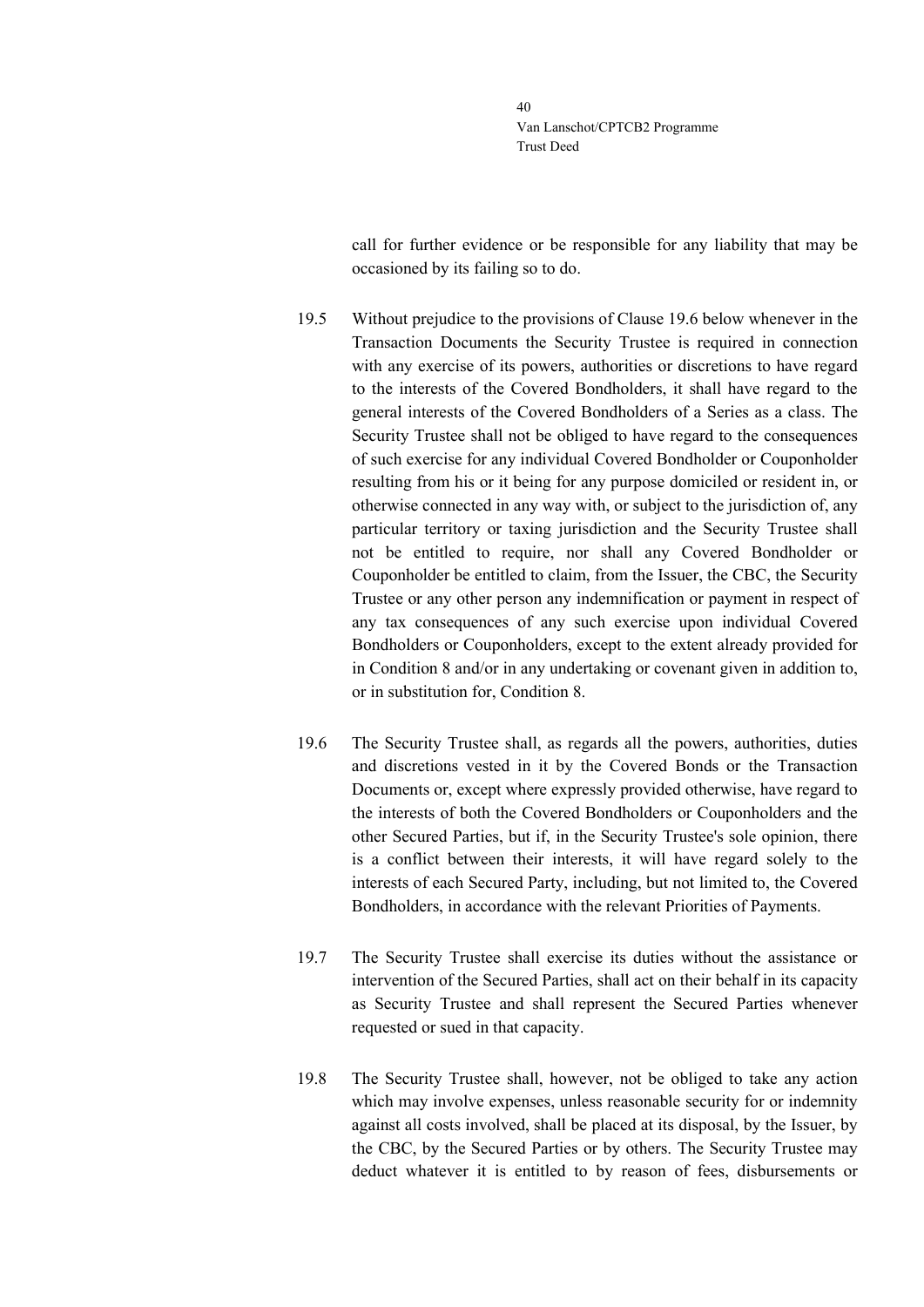otherwise from what it may have in its possession or receive for the account of the Secured Parties.

- 19.9 The Security Trustee shall not be liable for any action taken or not taken by it or for any breach of its obligations under this Trust Deed or other Transaction Documents to which it is a party, except in the event of its wilful misconduct (*opzet*) or gross negligence (*grove nalatigheid*), or fraud, and it shall not be responsible for any act or negligence of persons or institutions selected by it with due care.
- 19.10 The Security Trustee shall not be liable for acting upon any resolution purporting to have been passed at any meeting of Covered Bondholders in respect whereof minutes have been made and signed even though subsequent to its acting it may be found that there was some defect in the constitution of the meeting or passing of the resolution or that for any reason the resolution was not valid or binding upon the Covered Bondholders. If the Security Trustee has acted upon such resolution, the Covered Bondholders shall forthwith on demand indemnify (*schadeloos stellen*) the Security Trustee for their *pro rata* share in any liability, loss or expense incurred or expected to be incurred by the Security Trustee in any way relating to or arising out of its acting as Security Trustee in respect of that of a particular Class of Covered Bonds, except to the extent that the liability or loss arises directly from the Security Trustee's gross negligence (*grove nalatigheid*), wilful misconduct (*opzet*) or fraud. The liability shall be divided between the Covered Bondholders *pro rata* according to the respective Principal Amounts Outstanding of the Covered Bonds held by each of them respectively.
- 19.11 The Security Trustee may call for any certificate or other document issued by Euroclear or Clearstream, Luxembourg or any other relevant clearing system or Euroclear Nederland. Any such certificate or other document shall, in the absence of manifest error, be conclusive and binding for all purposes. Any such certificate or other document may comprise any form of statement or print out of electronic records provided by the relevant clearing system (including Euroclear's EUCLID or Clearstream, Luxembourg's Cedcom system) in accordance with its usual procedures and in which the holder of a particular principal or nominal amount of the Covered Bonds is clearly identified together with the amount of such holding. The Security Trustee shall not be liable to any person by reason of having accepted as valid or not having rejected any certificate or other document to such effect purporting to be issued by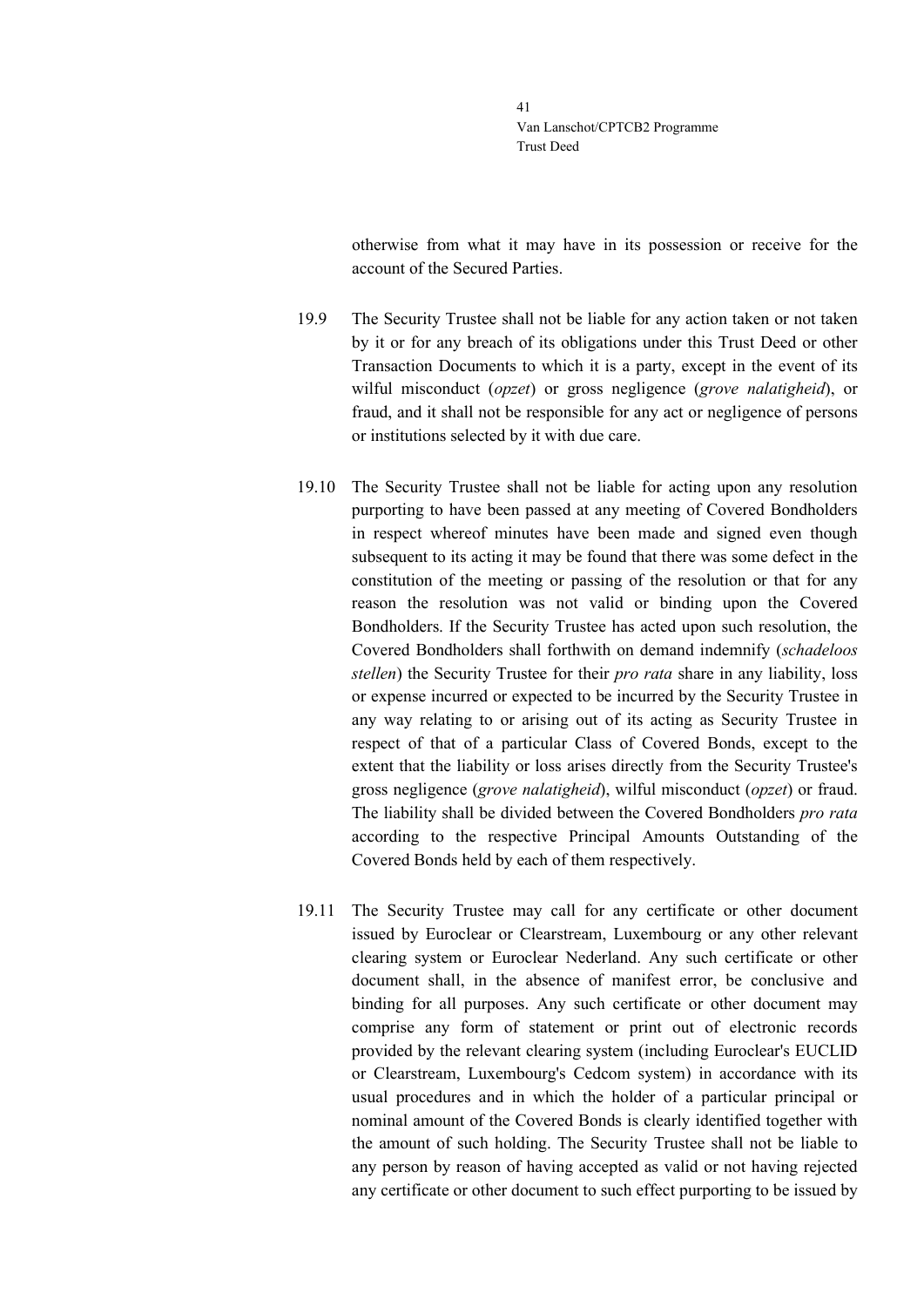Euroclear or Clearstream, Luxembourg or any other relevant clearing system and subsequently found to be forged or not authentic.

- 19.12 The Security Trustee shall not be liable to the Issuer, the CBC or any Covered Bondholder by reason of having accepted as valid or not having rejected any entry in the Register later found to be forged or not authentic and can assume for all purposes in relation hereto that any entry on the Register is correct.
- 19.13 The Security Trustee shall not be liable to the Issuer or any Covered Bondholder by reason of having accepted as valid or not having rejected any Covered Bond purporting to be such and subsequently found to be forged or not authentic.
- 19.14 The Security Trustee will not be responsible for any loss, expense or liability, which may be suffered as a result of any Transferred Assets, or any deeds or documents of title thereto, being uninsured or inadequately insured or being held by clearing organisations or their operators or by intermediaries such as banks, brokers or other similar persons on behalf of the Security Trustee.
- 19.15 The Security Trustee will not be responsible for (i) supervising the performance by the Issuer or any other party to the Transaction Documents of their respective obligations under the Transaction Documents and will be entitled to assume, until it has written notice to the contrary, that all such persons are properly performing their duties; (ii) considering the basis on which approvals or consents are granted by the Issuer or any other party to the Transaction Documents under the Transaction Documents; (iii) monitoring the Transferred Assets, including, without limitation, whether the Transferred Assets are in compliance with the Asset Cover Test or the Amortisation Test; or (iv) monitoring whether Mortgage Receivables (and any other Transferred Assets) satisfy the applicable Eligibility Criteria or such other criteria as may be agreed with the CBC, subject to Rating Agency Confirmation in relation to other Transferred Assets. The Security Trustee will not be liable to any Covered Bondholder or other Secured Party for any failure to make or to cause to be made on their behalf the searches, investigations and enquiries which would normally be made by a prudent chargee in relation to the security rights and have no responsibility in relation to the legality, validity, sufficiency and enforceability of the security rights it holds and the Transaction Documents.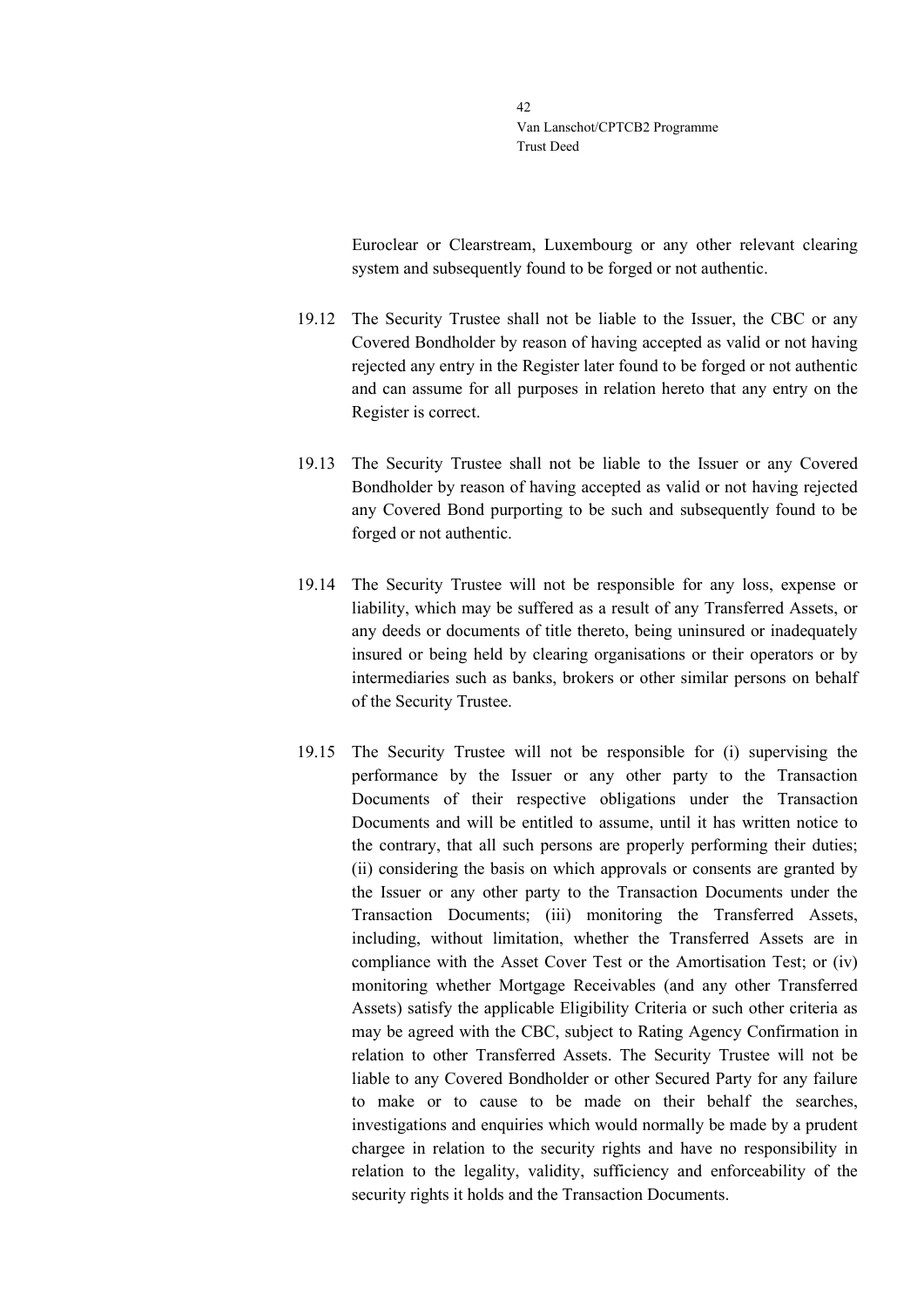19.16 Any consent or approval given by the Security Trustee for the purposes of this Trust Deed may be given on such terms and subject to such conditions (if any) as the Security Trustee thinks fit and notwithstanding anything to the contrary contained in this Trust Deed or the Conditions may be given retrospectively, provided that any consent with respect to the covenants set forth in Clause [9.2](#page-18-0) (d) and (e) of this Trust Deed to the extent relating to a sale, transfer or disposal of assets of the CBC, may only be given with a view to early redemption of the Covered Bonds and any such consent should be notified in advance by the Security Trustee to the Rating Agencies.

#### 20. **FINANCIAL MATTERS**

- 20.1 The Security Trustee will annually, within two (2) months upon the annual accounts of the Security Trustee becoming available, make available, at the Issuer's expense, for public inspection at the office of the Security Trustee in Amsterdam, the Netherlands, and the Specified Offices of the Principal Paying Agent, copies of the Security Trustee's balance sheet and its profit and loss account with respect to the preceding calendar year, together with, following a CBC Acceleration Notice, an auditor's statement and a written report of its activities (including any actions taken which it has deemed necessary and any distributions made) during that calendar year. The Security Trustee will send a copy of such documents to the Rating Agencies on or prior to the first  $(1<sup>st</sup>)$  day of July of each year.
- 20.2 Notwithstanding anything contained in the Covered Bonds or the Transaction Documents, to the extent required by applicable law, if the Security Trustee is required to make any deduction or withholding from any distribution or payment made by it under the Covered Bonds or the Transaction Documents (other than in connection with its remuneration as provided for herein) or if the Security Trustee is otherwise charged to, or may become liable to, tax as a consequence of performing its duties under the Covered Bonds or the Transaction Documents, then the Security Trustee shall be entitled to make such deduction or withholding or (as the case may be) to retain out of sums received by it an amount sufficient to discharge any liability to tax which relates to sums so received or distributed or to discharge any such other liability of the Security Trustee to tax from the funds held by the Security Trustee pursuant to the Transaction Documents.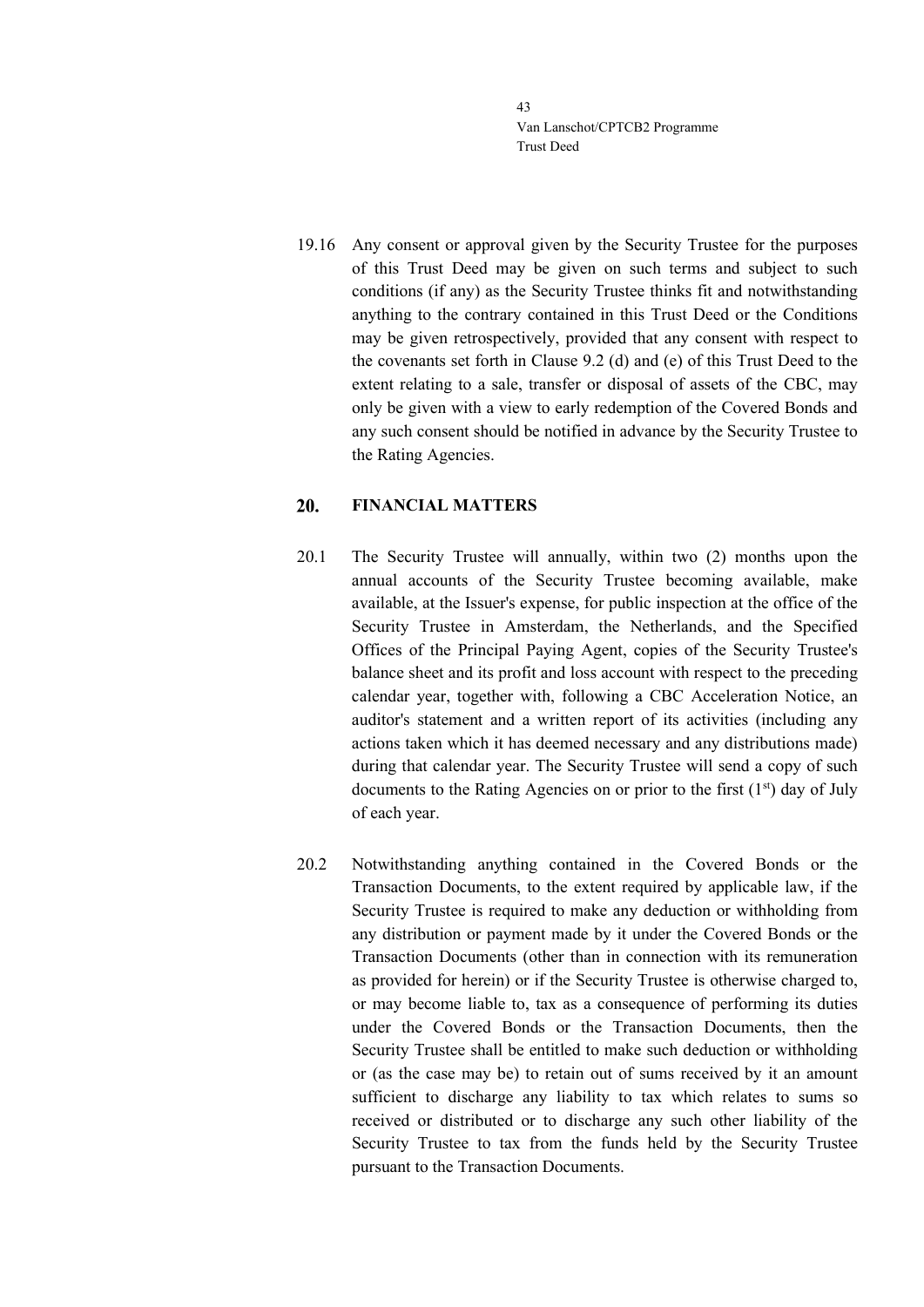#### 21. **INDEMNITY / REIMBURSEMENT**

Without prejudice to the right of indemnity by law given to it, the Security Trustee and every attorney, manager, agent, delegate or other person appointed by it under the Transaction Documents shall on first demand be indemnified by the Issuer, failing which, by the CBC, in respect of all liabilities and expenses properly incurred by it or him in the execution or purported execution of the powers of this Trust Deed or of any powers, authorities or discretions vested in it or him pursuant to this Trust Deed and against all actions, proceedings, costs, claims and demands in respect of any matter or thing done or omitted in any way relating to this Trust Deed or otherwise.

#### 22. **COVENANTS OF STICHTING HOLDING**

Until all amounts payable by the Issuer under the Covered Bonds and under any of the other Transaction Documents to which the Issuer is a party have been paid or written off in full, Stichting Holding shall:

- (a) not amend the articles of association of the CBC, without the prior written consent of the Security Trustee;
- (b) be and continue to be the sole shareholder of the CBC;
- (c) not resolve (i) to issue any additional shares in the capital of the CBC or (ii) to transfer shares in the capital of the CBC or (iii) to grant rights to third parties to acquire shares in the capital of the CBC or (iv) to pledge, dispose of or encumber in any other way the shares in the capital of the CBC;
- (d) exercise its voting and other shareholder rights and powers (if any) in accordance with the CBC's obligations under the Transaction Documents and/or as otherwise instructed by the Security Trustee;
- (e) not take action (including any instruction, decision or approval) to dissolve the CBC, enter into a legal merger (*juridische fusie*) or legal demerger (*juridische splitsing*) involving the CBC or for its conversion (*conversie*) into a foreign entity or to have the CBC (i) request the court to grant a suspension of payments (*surseance van betaling*) or to declare its bankruptcy (*faillissement*), (ii) file a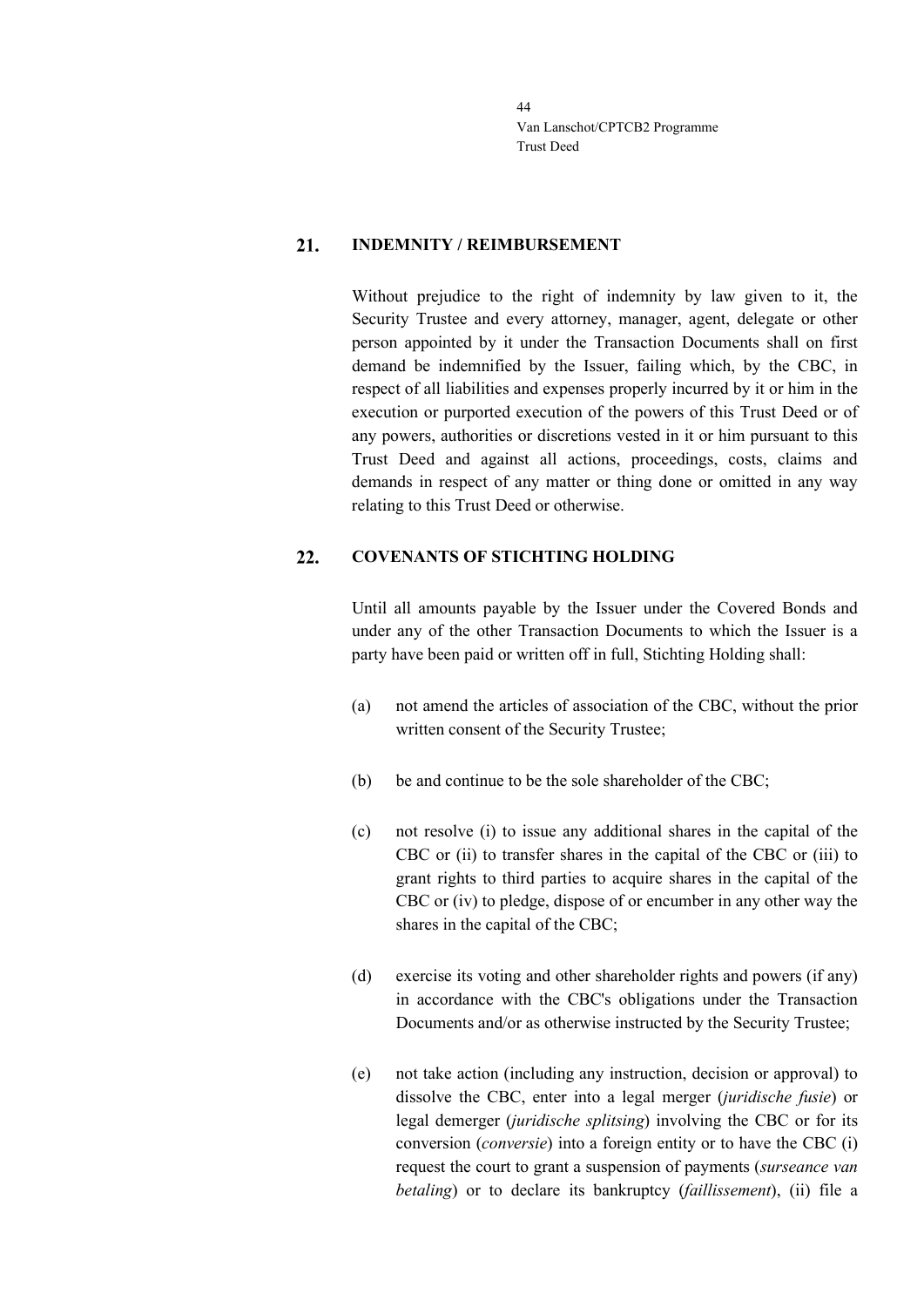declaration with a court on the preparation of a scheme of arrangements (*gehomologeerd onderhands akkoord*) or (iii) enter into any analogous insolvency proceedings under any applicable law;

- (f) not enter into a legal merger (*juridische fusie)* or legal demerger (*juridische splitsing*) involving Stichting Holding;
- (g) each calendar year after the adoption and approval by it of the CBC's annual accounts, resolve that the CBC shall pay out any profit amount resulting from item (ix) of the Interest Available Amount, after deduction of any amounts owed by the CBC to the tax authorities, to it by way of dividend to the Stichting Holding and the Stichting Holding shall, within a period of fifteen (15) Business Days after the receipt of such amount, pay such amount to Stichting Van Lanschot Kempen Foundation or to another similar foundation as approved by the Issuer; and
- (h) perform each of its obligations under the Transaction Documents to which it is a party and comply with all requirements of any law, rule or regulation applicable to it.

#### 23. **MODIFICATION; CONSENTS; WAIVER AND TRANSFER**

<span id="page-44-0"></span>23.1 The Security Trustee may agree, without the consent of the Covered Bondholders of any Series and/or Couponholders and without the consent of any other Secured Party, to the waiver or authorisation of any breach or proposed breach of any of the provisions of the Covered Bonds of any Series or Transaction Documents, or determine, without any such consent as aforesaid, that any Issuer Event of Default or CBC Event of Default shall not be treated as such, where, in any such case, it is not, in the opinion of the Security Trustee, materially prejudicial to the interests of any of the Secured Parties (in which respect the Security Trustee may (without further enquiry) rely upon the consent in writing of any other Secured Party as to the absence of material prejudice to the interests of such Secured Party), provided that (i) the Security Trustee has not been informed by any Secured Party (other than any Covered Bondholder(s)) that such Secured Party will be materially prejudiced thereby (other than a Secured Party who has given its written consent as aforesaid) and (ii) the Rating Agencies have been notified in respect of such waiver, authorisation or determination and provided further that the Security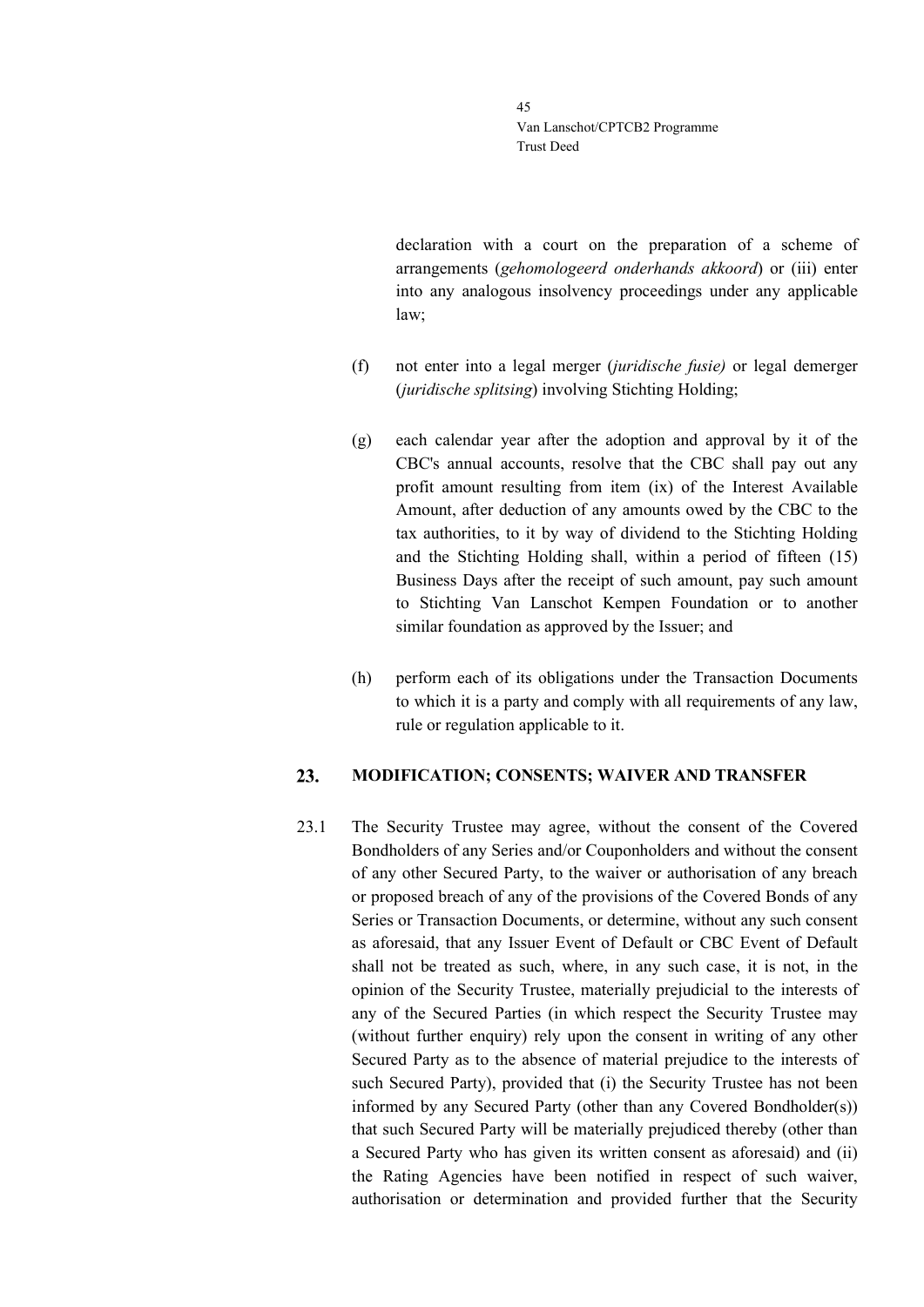Trustee shall not exercise any powers conferred upon it by this Clause in contravention of any express direction by a Programme Resolution (but so that no such direction or request shall affect any authorisation, waiver or determination previously given or made).

- <span id="page-45-0"></span>23.2 The Security Trustee may from time to time and at any time without any consent or sanction of the Covered Bondholders or Couponholders of any Series and without the consent of the Secured Parties (other than the Secured Parties which are a party to a Transaction Document which is to be modified) concur with the Issuer and the CBC and agree to:
	- a. any modification of the Covered Bonds of one or more Series, the related Coupons or any Transaction Document and/or designate further creditors as Secured Parties, provided that (i) in the opinion of the Security Trustee such modification or designation is not materially prejudicial to the interests of any of the Covered Bondholders or Couponholders of any Series or any of the other Secured Parties (other than the CBC) (in which respect the Security Trustee may rely upon the consent in writing of any other Secured Party as to the absence of material prejudice to the interests of such Secured Party), (ii) it has not been informed in writing by any Secured Party (other than any Covered Bondholder(s)) that such Secured Party will be materially prejudiced thereby (other than a Secured Party who has given his/her written consent as aforesaid) and (iii) it has received Rating Agency Confirmation in respect of such modification; or
	- b. any modification of the Covered Bonds of any one or more Series, the related Coupons or any Transaction Document which is of a formal, minor or technical nature or is made to correct a manifest error or an error established as such to the satisfaction of the Security Trustee or to comply with its obligations under EMIR or to comply with mandatory provisions of law; or
	- c. a Legislative Amendment; or
	- d. any modification to the Transaction Documents which are in the opinion of the Issuer and the Security Trustee necessary in order to transfer title (and if applicable obligations) in respect of Eligible Assets to the CBC and/or to create security in respect thereof in favour of the Security Trustee, provided that (i) in the opinion of the Security Trustee such modification is not materially prejudicial to the interests of any of the Covered Bondholders or Couponholders of any Se-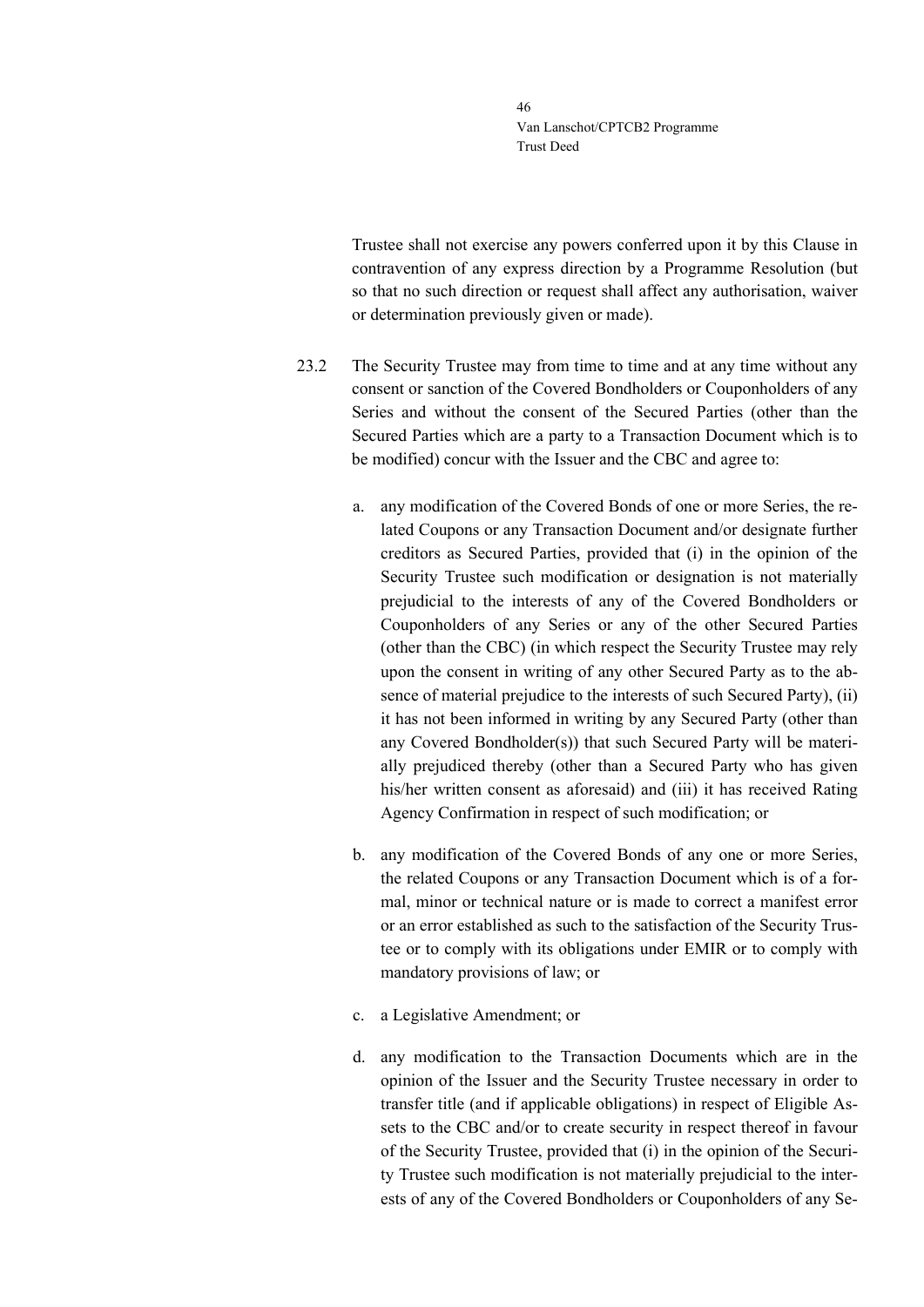ries or any of the other Secured Parties (other than the CBC) (in which respect the Security Trustee may rely upon the consent in writing of any other Secured Party as to the absence of material prejudice to the interests of such Secured Party), (ii) it has not been informed in writing by any Secured Party (other than any Covered Bondholder(s)) that such Secured Party will be materially prejudiced thereby (other than a Secured Party who has given its written consent as aforesaid) and (iii) the Rating Agencies have been notified in respect of such modification; or

- e. any modification to the Eligibility Criteria which is in the opinion of the Security Trustee not materially prejudicial to the interests of the existing Covered Bondholders or Couponholders of any Series; or
- f. any modification to the Conditions pursuant to Condition 5(E) to vary the method or basis of calculating, any Interest Amount in respect of the Covered Bonds or for any other modification of the Conditions, the Covered Bonds and/or the Transaction Documents required to be made in the circumstances described in Condition 5(E), where the Issuer has delivered to the Agent a certificate pursuant to Condition  $5(E)(v)$ .
- 23.3 The prior consent of the Security Trustee and the other Secured Parties will not be required and will not be obtained in relation to the accession of any New Transferor or new Swap Counterparty to the Programme, provided that the relevant conditions precedent in the Transaction Documents are satisfied at the time of the intended accession.
- 23.4 Any such modification, designation, waiver, authorisation or determination pursuant to Clause [23.1](#page-44-0) or [23.2](#page-45-0) above shall be binding on all Covered Bondholders of all Series for the time being outstanding, the related Couponholders and the other Secured Parties and, unless the Security Trustee otherwise agrees, the Issuer shall cause such modification, designation, waiver, authorisation or determination to be notified to the Covered Bondholders or Couponholders of all Series for the time being outstanding, the other Secured Parties and the Rating Agencies in accordance with the Conditions as soon as practicable thereafter.
- <span id="page-46-0"></span>23.5 The Issuer may, without the consent of the holders of the Covered Bonds of any Series or any Coupons relating thereto, or any other Secured Party consolidate with, merge or amalgamate into or transfer their respective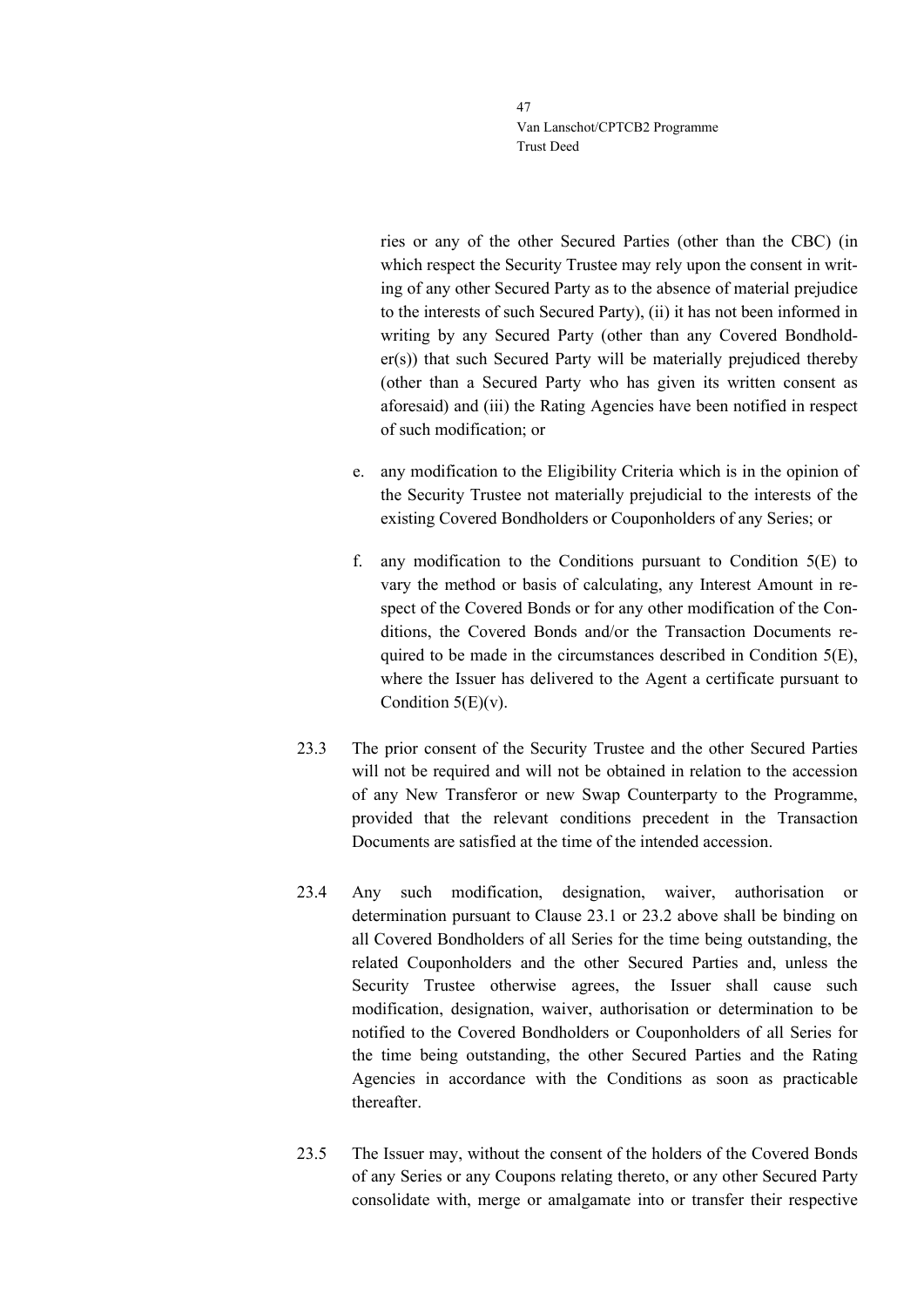assets substantially as an entirety to any corporation organised under Dutch law (where the surviving entity or transferee company is not the Issuer, such surviving entity or transferee company shall be referred to as the "**New Entity**"), provided that:

- (i) a certificate of two Authorised Signatories of the Issuer and the CBC is delivered to the Security Trustee to the effect that immediately after giving effect to such transaction no Issuer Event of Default and no CBC Event of Default, respectively, will have happened and be continuing;
- (ii) where the surviving entity or transferee company is not the Issuer, the Issuer shall procure that the New Entity assumes its obligations as Issuer under the Trust Deed, each other Transaction Document and all of the outstanding Covered Bonds of all Series, in place of the Issuer;
- (iii) where the surviving entity or transferee company is not the Issuer, the Guarantee of the CBC is fully effective on the same basis in relation to the obligations of the New Entity; and
- (iv) where the surviving entity or transferee company is not the Issuer, where the New Entity is domiciled or resident in, or subject generally to the taxing jurisdiction of, a territory other than or in addition to the Tax Jurisdiction, undertakings or covenants shall be given by the New Entity in terms corresponding to the provisions of Condition 8 (*Taxation*) with the substitution for (or, as the case may be, the addition to) the references to the Tax Jurisdiction of references to that other or additional territory in which the New Entity is incorporated, domiciled or resident or to whose taxing jurisdiction it is subject and, where such undertaking or covenant is provided, references in Condition 7(b) (*Redemption for tax reasons*) to the Tax Jurisdiction shall be deemed to be amended accordingly.
- 23.6 Upon the execution of such documents and compliance with such requirements, the New Entity shall be deemed to be named in the Trust Deed and the other Transaction Documents as the principal debtor in place of the Issuer and the Trust Deed and the other Transaction Documents shall be deemed to be modified in such manner as shall be necessary to give effect to the above provisions and, without limitation,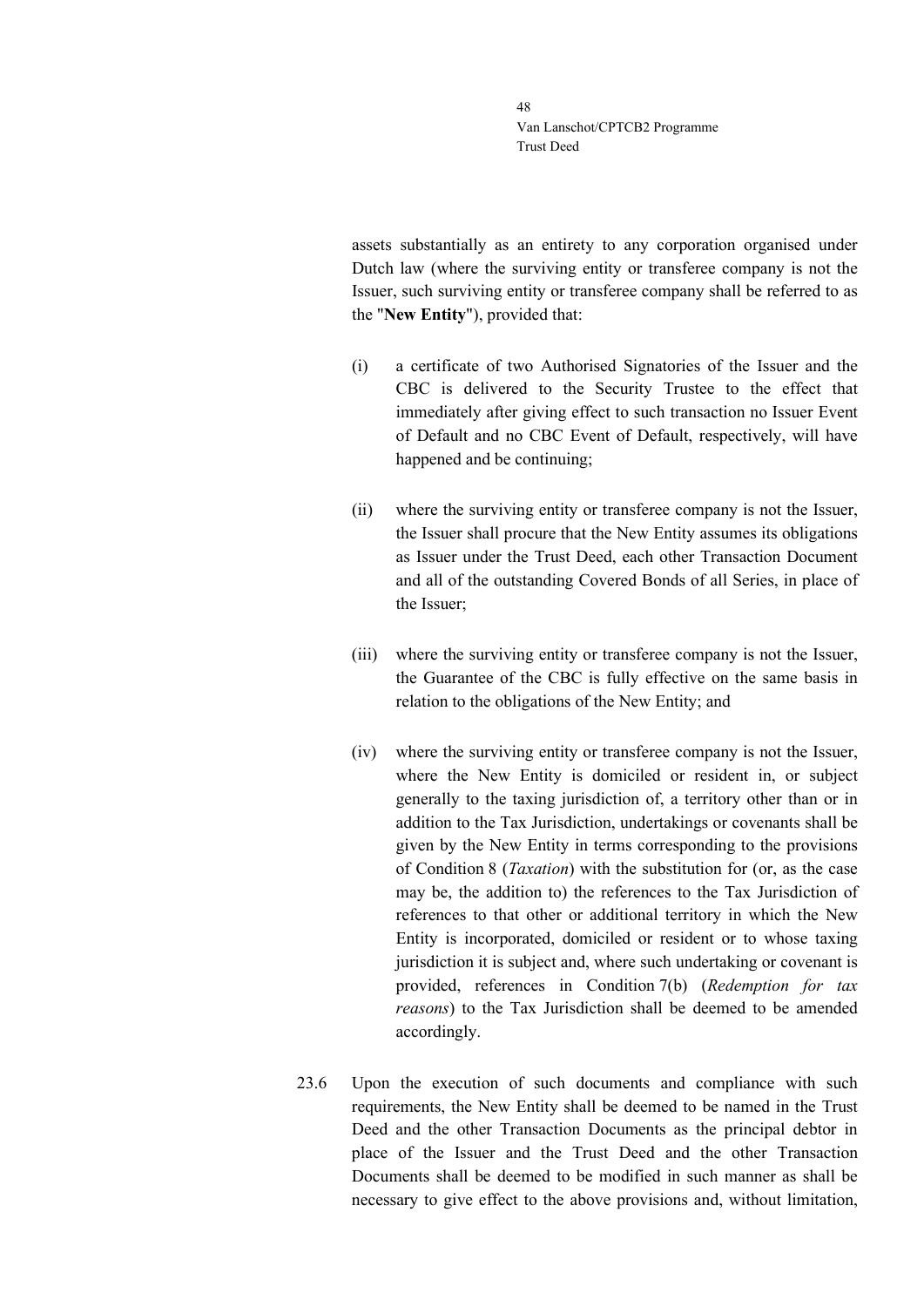references in the Trust Deed and the other Transaction Documents to the Issuer shall, unless the context otherwise requires, be deemed to be or include references to the New Entity. Upon the assumption of the obligations of the Issuer by such surviving or transferee company, the predecessor Issuer shall (subject to the provisions of the Trust Deed) have no further liabilities under or in respect of the Trust Deed or the outstanding Covered Bonds of each Series then outstanding or any Coupons appertaining thereto and the other Transaction Documents.

- 23.7 Not later than fourteen (14) calendar days after such merger or transfer, the New Entity, or, if none, the Issuer (as the case may be) shall give notice thereof in a form previously approved by the Security Trustee to the Covered Bondholders in the manner provided in Condition 14 and Condition 20.
- 23.8 The Issuer may, subject to Rating Agency Confirmation and without the consent of the Covered Bondholders in respect of each issue of Covered Bonds on which no payment of principal of or interest on any of the Covered Bonds is in default and after written approval of DNB (*De Nederlandsche Bank N.V.*), be replaced and substituted by a Substituted Debtor as principal debtor in respect of the Covered Bonds and the relative Coupons subject to and in the manner provided in Condition 17.

### $24.$ **HOLDER OF COVERED BOND ASSUMED TO BE OWNER; NOTICES TO COVERED BONDHOLDERS**

- 24.1 The Issuer, the Security Trustee and the Principal Paying Agent may deem and treat the holder of any Covered Bond or Coupons as the absolute owner of such Covered Bond or Coupons, as the case may be, for all purposes (whether or not such Covered Bond or Coupons shall be overdue and notwithstanding notice of ownership or writing thereon, or any notice of previous loss or, theft, or of trust or other interest therein), and the Issuer, the Security Trustee and the Principal Paying Agent shall not be affected by any notice to the contrary. All payments made to any such Covered Bondholder or Couponholder shall be valid and, to the extent of the sums so paid, effective to satisfy and discharge the liability for the moneys payable upon such Covered Bonds or Coupons.
- 24.2 All notices to Covered Bondholders will be given in the manner as described in Condition 14 and Condition 20.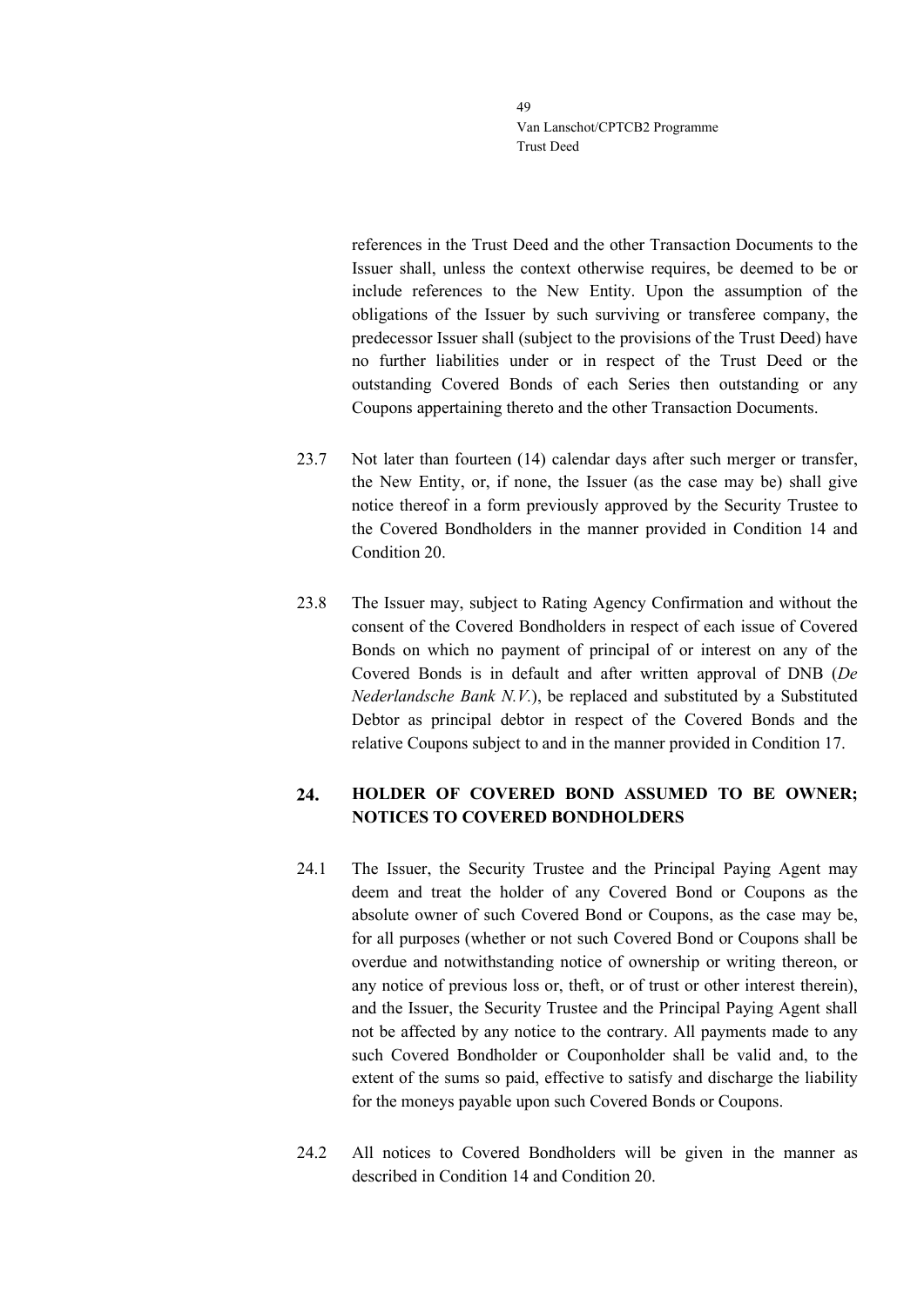24.3 So long as all of the Covered Bonds are represented by Global Covered Bonds and such Global Covered Bonds are held in their entirety on behalf of Euroclear and Clearstream, Luxembourg or Euroclear Nederland or any other agreed clearing system, notices to Covered Bondholders may be given by delivery of the relevant notice to Euroclear and Clearstream, Luxembourg or Euroclear Nederland or any other agreed clearing system, as the case may be, provided that notices can be given to such clearing system for such purposes, for communication to the relevant accountholders rather than by publication as required by Condition 14, or in case the Covered Bonds are listed on any stock exchange in respect of any publication required by such stock exchange, such stock exchange agrees to such notice or, as the case may be, any due publication requirement of such stock exchange will be met. Any such notice shall be deemed to have been given to the Covered Bondholders on the second (2<sup>nd</sup>) day after the day on which such notice is delivered to Euroclear and Clearstream, Luxembourg or Euroclear Nederland or any other agreed clearing system, as the case may be, provided that notices can be given to such clearing system for such purposes.

#### 25. **SECURITY TRUSTEE'S RETIREMENT AND REMOVAL**

Until all amounts payable by the Issuer and/or the CBC under the Security Trustee Secured Liabilities have been paid in full, the Security Trustee shall not retire or be removed from its duties under this Trust Deed. The Covered Bondholders shall have the power, exercisable only by a Programme Resolution, to remove any or all of the managing directors of the Security Trustee, provided that (i) the other Secured Parties have been consulted and (ii) neither the Security Trustee nor any managing director so removed shall be responsible for any costs or expenses arising from any such removal. The Issuer or, as the case may be, the CBC undertakes that in the event of all or any of the managing directors of the Security Trustee being removed by a Programme Resolution, it will use all reasonable efforts to procure that new managing directors of the Security Trustee will be appointed with due observance of the articles of association of the Security Trustee as soon as reasonably practicable thereafter. The removal of any managing director of the Security Trustee shall not become effective until a suitable person, trust or administration office, reasonably acceptable to the Issuer and the CBC, after having consulted the Secured Parties, other than the Covered Bondholders, and subject Rating Agency Confirmation has been contracted to act as managing director of the Security Trustee.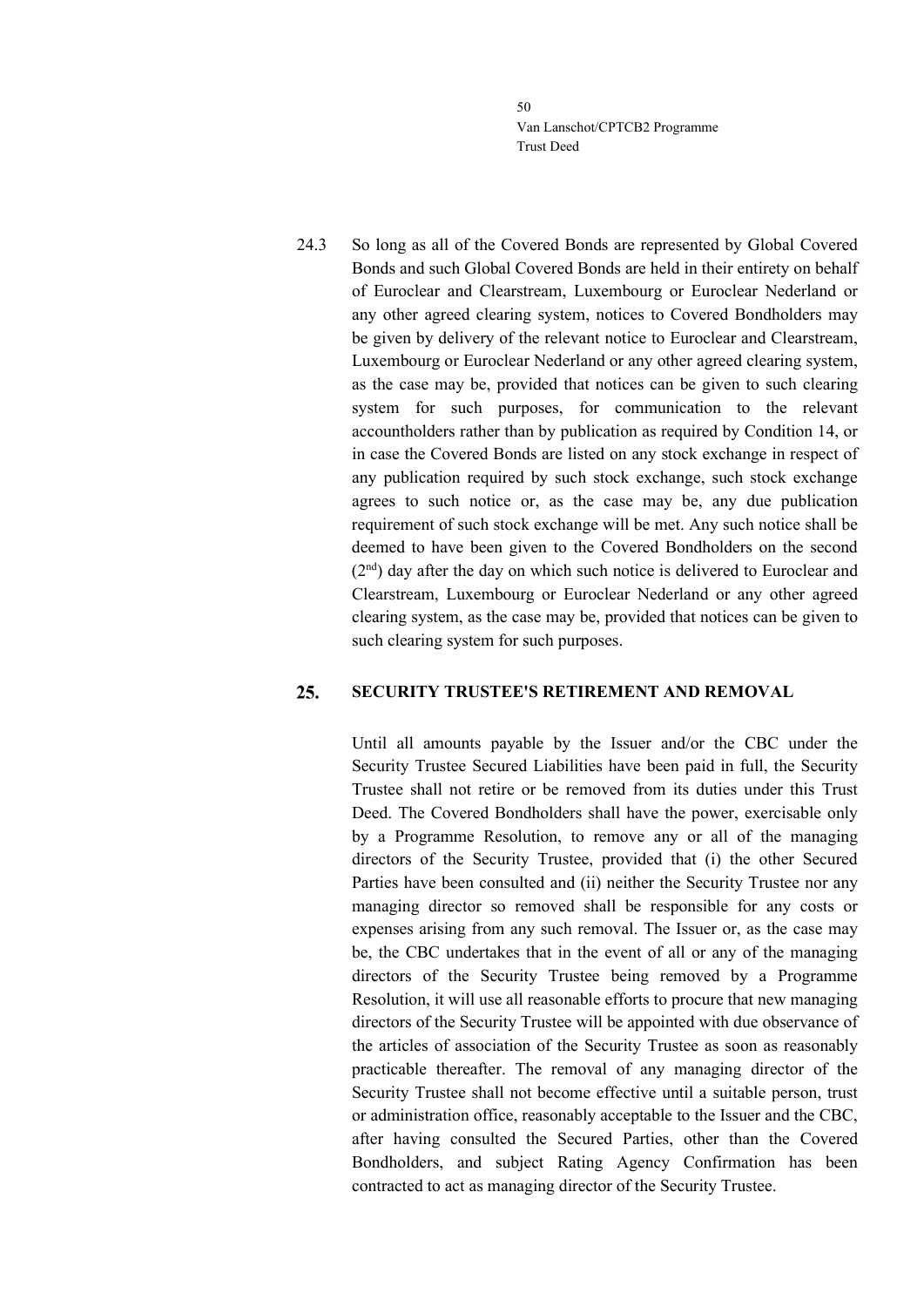#### 26. **NO DISSOLUTION, NO NULLIFICATION**

To the extent permitted by law, the parties hereby waive their rights pursuant to articles 6:265 to 6:272 inclusive of the Dutch Civil Code to dissolve (*ontbinden*), or demand in legal proceedings the dissolution (*ontbinding*) of, this Trust Deed. Furthermore, to the extent permitted by law, the parties hereby waive their rights under article 6:228 of the Dutch Civil Code to nullify (*vernietigen*), or demand in legal proceedings the nullification (*vernietiging*) of this Trust Deed on the ground of error (*dwaling*).

#### 27. **GOVERNING LAW**

This Trust Deed, including Clause [28](#page-50-0) of this Trust Deed, and any noncontractual obligations arising out of or in connection with this Trust Deed shall be governed by and construed in accordance with Dutch law.

#### <span id="page-50-0"></span>28. **JURISDICTION**

Any disputes arising out of or in connection with the Covered Bonds or this Trust Deed including, without limitation, any disputes relating to any non-contractual obligations arising out of or in connection with the Covered Bonds or this Trust Deed, shall be submitted to the exclusive jurisdiction of the competent court of Amsterdam, the Netherlands.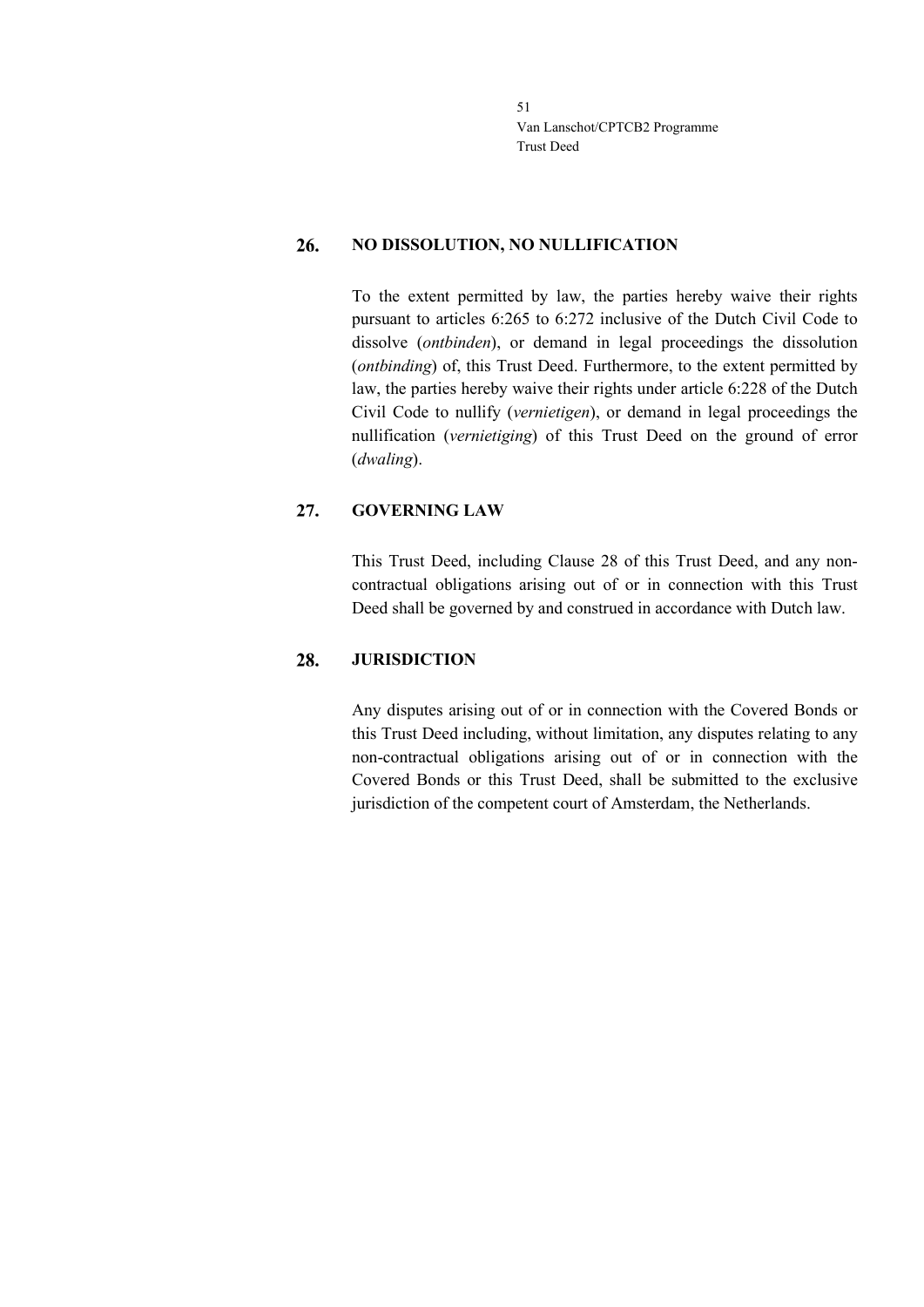**THIS DEED HAS BEEN LASTLY AMENDED AND RESTATED BY THE PARTIES HERETO PURSUANT TO THE DEED OF AMENDMENT DATED 18 NOVEMBER 2021 AND WHICH DEED OF AMENDMENT HAS BEEN SIGNED BY THE PARTIES HERETO**

**VAN LANSCHOT KEMPEN N.V.**

**VAN LANSCHOT CONDITIONAL PASS-THROUGH COVERED BOND COMPANY 2 B.V.**

**STICHTING HOLDING VAN LANSCHOT CONDITIONAL PASS-THROUGH COVERED BOND COMPANY 2**

**STICHTING SECURITY TRUSTEE VAN LANSCHOT CONDITIONAL PASS-THROUGH COVERED BOND COMPANY 2**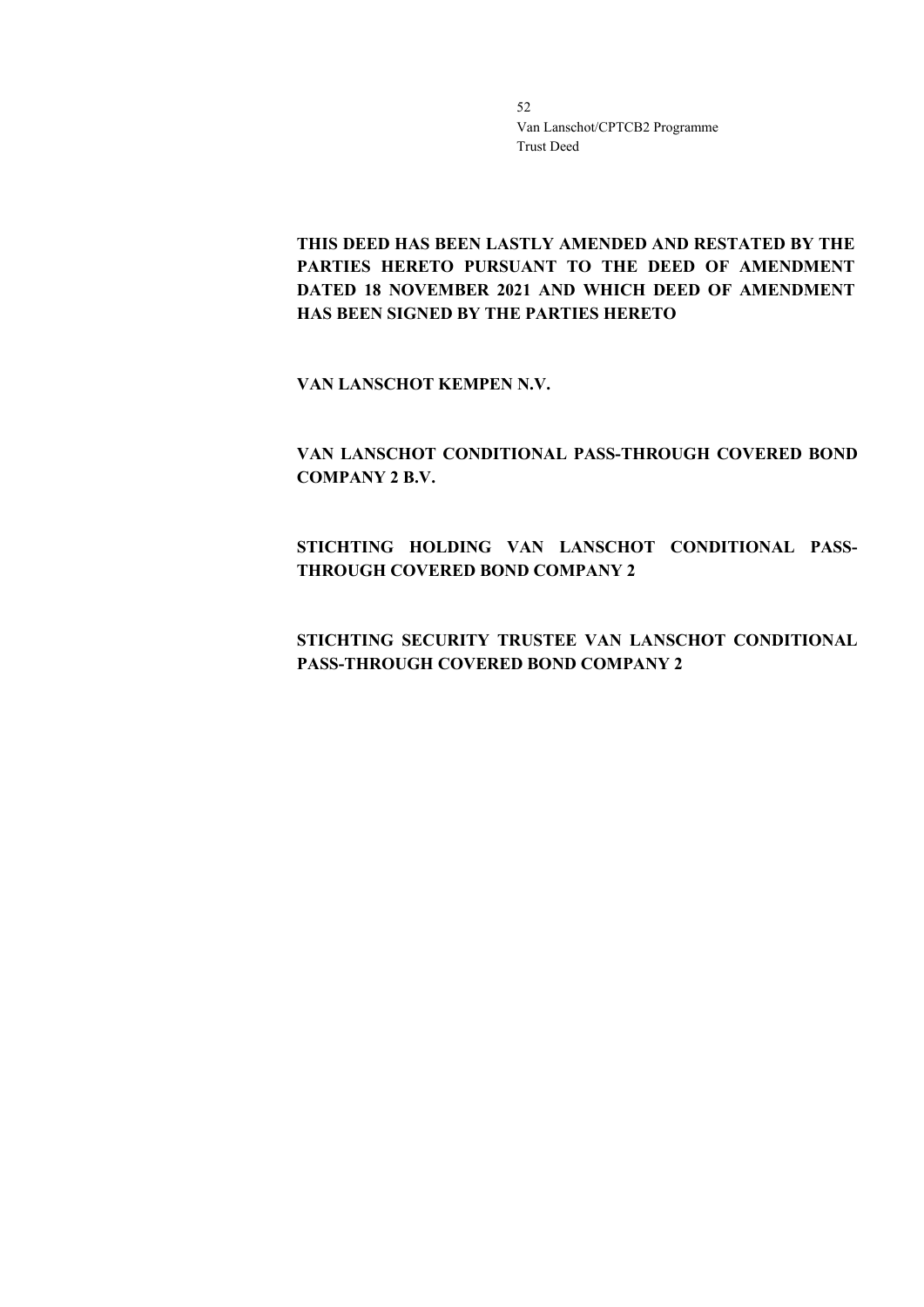### **SCHEDULE 1**

### **PROVISIONS FOR MEETINGS OF COVERED BONDHOLDERS**

#### 1. **DEFINITIONS**

In this Trust Deed and the Conditions, the following expressions have the following meanings:

"**Block Voting Instruction**" means, in relation to any Meeting, a document in the English language issued by a Paying Agent:

- a) certifying that the Deposited Covered Bonds have been deposited with such Paying Agent (or to its order at a bank or other depositary) or blocked in an account with a clearing system or blocked in the Register and will not be released until the earlier of:
	- i. the conclusion of the Meeting; and
	- ii. not less than 48 hours before the time fixed for the Meeting (or, if the Meeting has been adjourned, the time fixed for its resumption),
		- a. in the case of Bearer Covered Bondholders, the surrender to such Paying Agent of the receipt for the deposited or blocked Bearer Covered Bonds; or
		- b. in the case of Registered Covered Bondholders, notification from the Registrar to such Paying Agent that such Registered Covered Bondholder has deblocked the relevant blocked Registered Covered Bonds in the Register,

and notification thereof by such Paying Agent to the Issuer, the CBC and the Security Trustee; and

b) certifying that the depositor of each Deposited Covered Bond or a duly authorised person on its behalf has instructed the relevant Paying Agent that the votes attributable to such Deposited Covered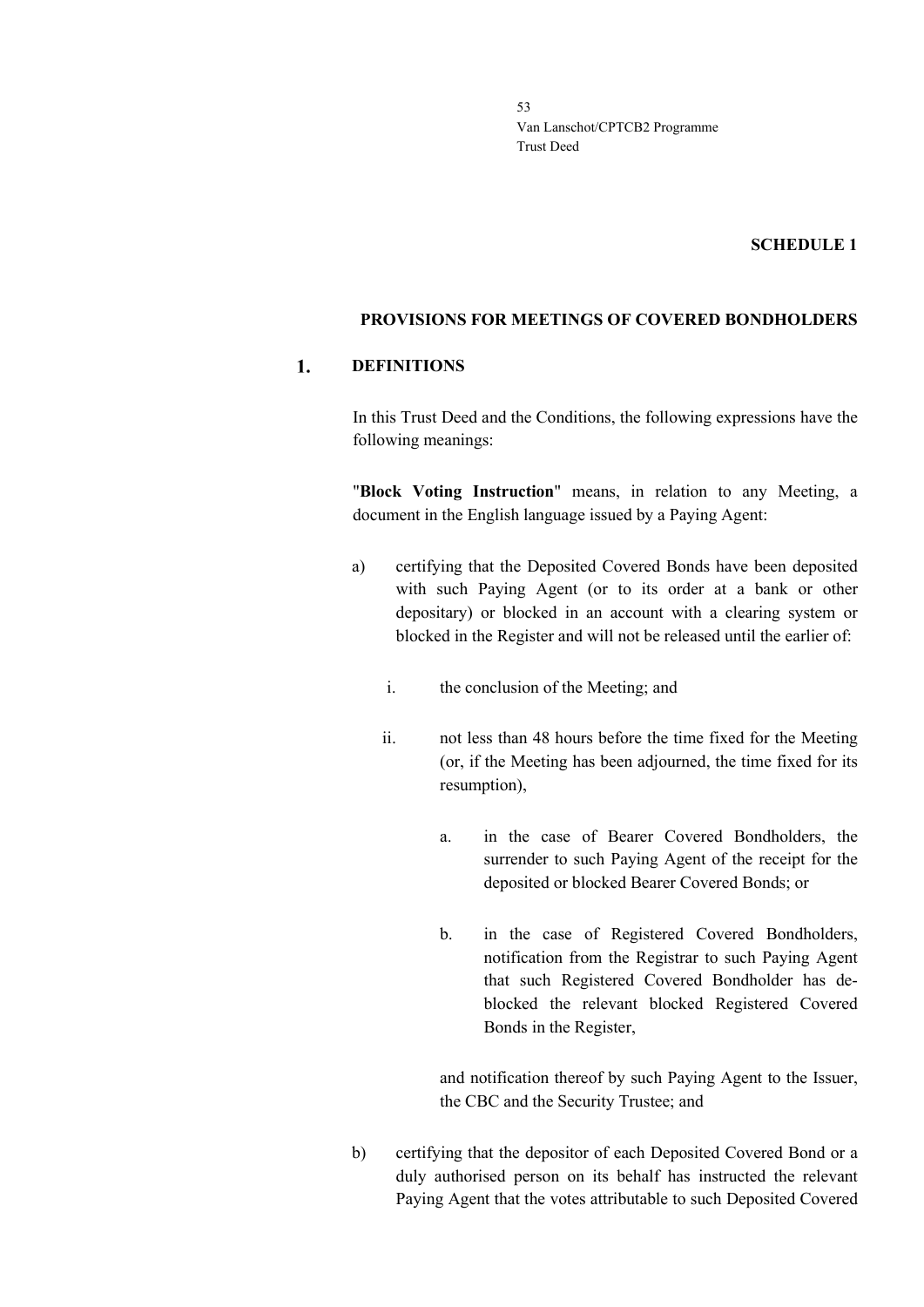Bond are to be cast in a particular way on each resolution to be put to the Meeting and that, during the period of 48 hours before the time fixed for the Meeting, such instructions may not be amended or revoked;

- c) listing the total number and (if in definitive form) the certificate numbers of the Deposited Covered Bonds, distinguishing for each resolution between those in respect of which instructions have been given to vote for, or against, the resolution; and
- d) authorising a named individual or individuals to vote in respect of the Deposited Covered Bonds in accordance with such instructions;

"**Chairman**" means, in relation to any Meeting, the individual who takes the chair in accordance with paragraph 7 (*Chairman*);

"**Deposited Covered Bonds**" means certain specified Bearer Covered Bonds which have been deposited with a Paying Agent (or to its order at a bank or other depositary) or blocked in an account with a clearing system or certain specified Registered Covered Bonds which have been blocked by the holder of a Registered Covered Bond in the Register, for the purposes of a Block Voting Instruction or a Voting Certificate;

"**Extraordinary Resolution**" means a resolution passed at a Meeting duly convened and held in accordance with this Schedule by a majority of not less than two-thirds of the votes cast;

"**Meeting**" means a meeting of Covered Bondholders (whether originally convened or resumed following an adjournment) which may constitute a virtual meeting held via an electronic platform or a physical meeting attended by persons present in person at the physical location specified in the notice of such meeting;

### "**Programme Resolution**" means either:

(a) a written resolution of the holders of not less than fifty (50) per cent. of the Principal Amount Outstanding of the Covered Bonds then outstanding as if they were a single Series; or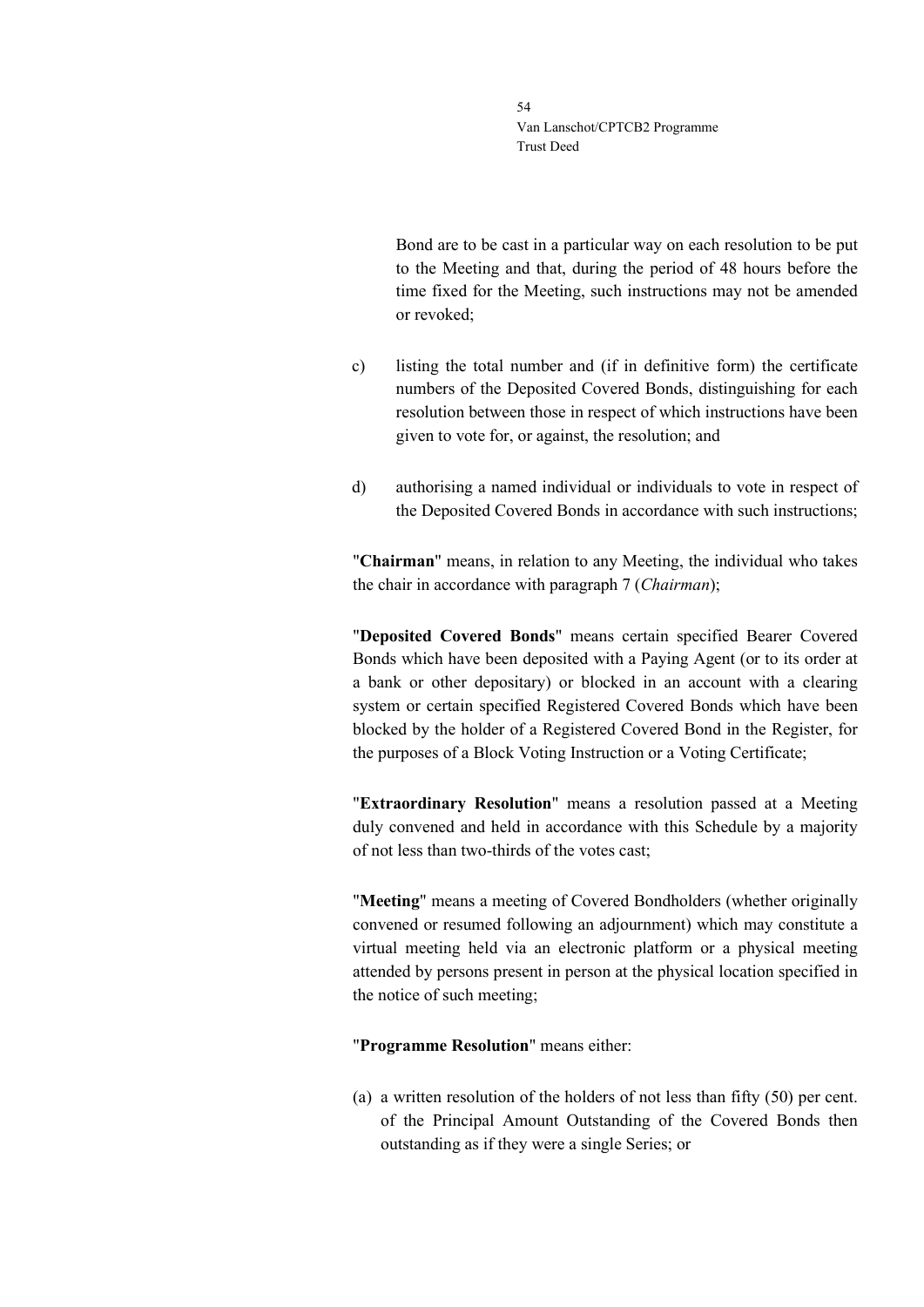(b) an Extraordinary Resolution (with the Covered Bonds of all Series taken together as a single Series);

"**Proxy**" means, in relation to any Meeting, a person appointed to vote under a Block Voting Instruction other than:

- (a) any such person whose appointment has been revoked and in relation to whom the relevant Paying Agent has been notified in writing of such revocation by the time which is 48 hours before the time fixed for such Meeting; and
- (b) any such person appointed to vote at a Meeting which has been adjourned for want of a quorum and who has not been reappointed to vote at the Meeting when it is resumed;

### "**Relevant Fraction**" means:

- (a) for all business other than voting on an Extraordinary Resolution, fifteen (15) per cent.;
- (b) for voting on any Extraordinary Resolution (other than a Programme Resolution to be taken by an Extraordinary Resolution), seventy-five (75) per cent.; and
- (c) for voting on a Programme Resolution (including by means of an Extraordinary Resolution), fifty (50) per cent.;

provided, however, that, in the case of a Meeting which has resumed after adjournment for want of a quorum, it means for all business, the fraction of the aggregate Principal Amount Outstanding of the outstanding Covered Bonds represented or held by the Voters actually present at the Meeting;

"**Voter**" means, in relation to any Meeting, the bearer of a Voting Certificate, a Proxy, the bearer of a Definitive Covered Bond who produces such Definitive Covered Bond at the Meeting or the holder of a Registered Covered Bond;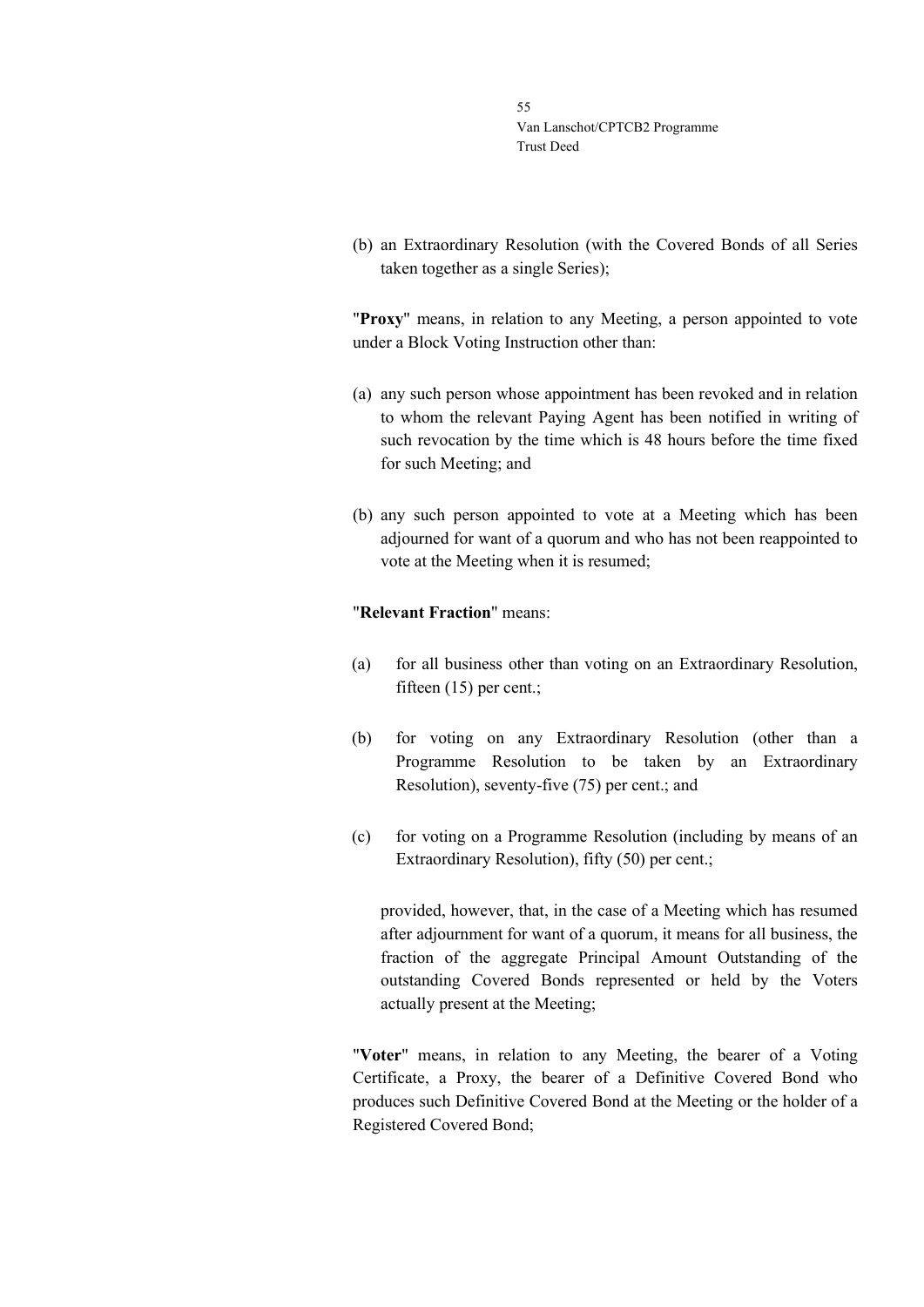"**Voting Certificate**" means, in relation to any Meeting, a certificate in the English language issued by a Paying Agent and dated in which it is stated:

- (a) that the Deposited Covered Bonds have been deposited with such Paying Agent (or to its order at a bank or other depositary) or blocked in an account with a clearing system or blocked in the Register and will not be released until the earlier of:
	- (i) the conclusion of the Meeting; and
	- (ii) the surrender of such certificate to such Paying Agent; and
- (b) that the bearer of such certificate is entitled to attend and vote at the Meeting in respect of the Deposited Covered Bonds.

### $2.$ **ISSUE OF VOTING CERTIFICATES AND BLOCK VOTING INSTRUCTIONS**

The holder of a Covered Bond may obtain a Voting Certificate from any Paying Agent or require any Paying Agent to issue a Block Voting Instruction by:

- (a) depositing such Covered Bond with such Paying Agent; or
- (b) arranging for such Covered Bond to be (to the satisfaction of the Paying Agent) held to the Paying Agent's order or under its control or blocked in an account with a clearing system not later than 48 hours before the time fixed for the relevant Meeting; or
- (c) requesting the Registrar to block the Register with respect to the relevant Registered Covered Bond not later than 48 hours before the time fixed for the relevant Meeting.

A Voting Certificate or Block Voting Instruction shall be valid until the release of the Deposited Covered Bonds to which it relates. So long as a Voting Certificate or Block Voting Instruction is valid, the bearer thereof (in the case of a Voting Certificate) or any Proxy named therein (in the case of a Block Voting Instruction) shall be deemed to be the holder of the Covered Bonds to which it relates for all purposes in connection with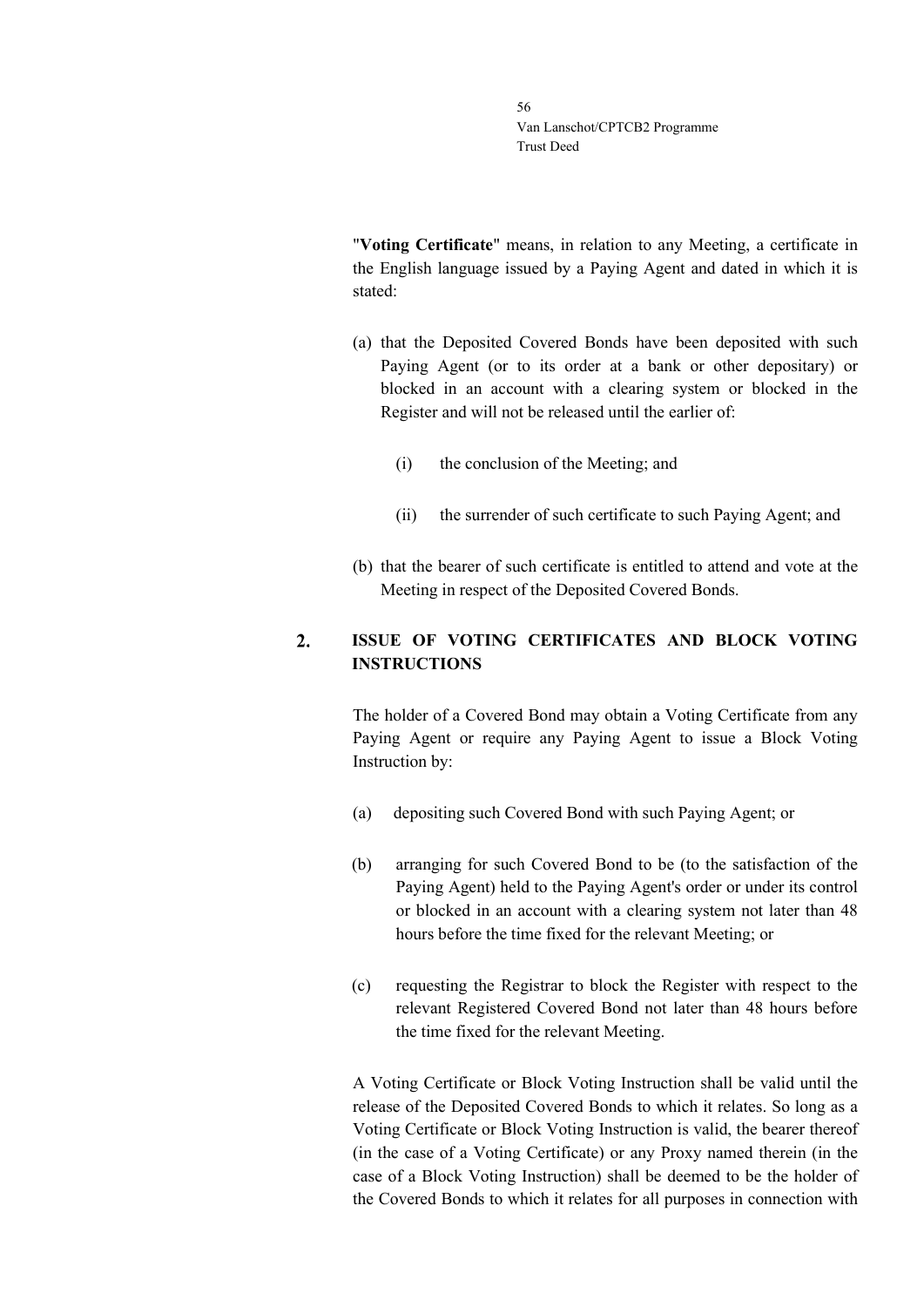the Meeting. A Voting Certificate and a Block Voting Instruction cannot be outstanding simultaneously in respect of the same Covered Bond.

#### $\mathbf{3}$ . **REFERENCES TO DEPOSIT/RELEASE OF COVERED BONDS**

Where Covered Bonds are represented by a Temporary Global Covered Bond and/or a Permanent Global Covered Bond or are held in definitive form within a clearing system, references to the deposit, or release, of Covered Bonds shall be construed in accordance with the usual practices (including blocking the relevant account) of such clearing system.

#### $\overline{4}$ . **VALIDITY OF BLOCK VOTING INSTRUCTIONS**

Block Voting Instruction shall be valid only if deposited at the Specified Office of the relevant Paying Agent or at some other place approved by the Security Trustee, at least 24 hours before the time fixed for the relevant Meeting or the Chairman decides otherwise before the Meeting proceeds to business. If the Security Trustee requires, a notarised copy of each Block Voting Instruction and satisfactory proof of the identity of each Proxy named therein shall be produced at the Meeting, but the Security Trustee shall not be obliged to investigate the validity of any Block Voting Instruction or the authority of any Proxy.

#### 5. **CONVENING OF MEETING**

The Issuer and the CBC (acting together) or the Security Trustee may convene a Meeting at any time, either in physical or virtual form (with the Security Trustee's approval), and the Security Trustee shall be obliged to do so subject to its being indemnified and/or secured to its satisfaction upon the request in writing of Covered Bondholders holding not less than fifteen per cent. of the aggregate Principal Amount Outstanding of the outstanding Covered Bonds. Every Meeting shall be held on a date, and at a time and place, approved by the Security Trustee.

If an Issuer Event of Default has occurred which is continuing, the Security Trustee shall within three months convene a meeting for the Covered Bondholders of each Series to discuss the possibility to sell Selected Transferred Assets in the following six months.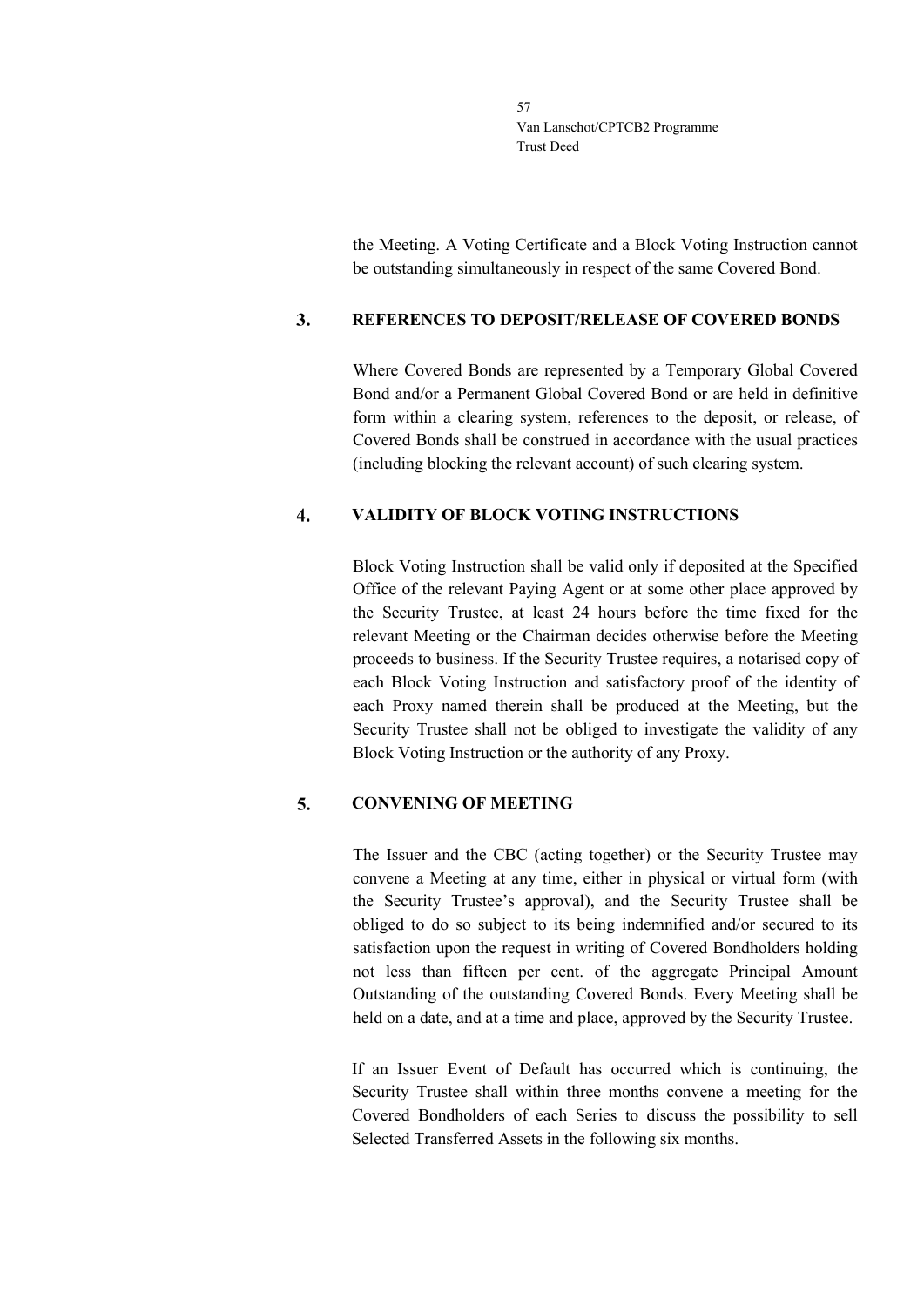#### 6. **NOTICE**

At least twenty-one (21) days' notice (exclusive of the day on which the notice is given and of the day on which the relevant Meeting is to be held) and specifying whether the meeting will be held in physical or virtual form, the date, time and place and details of the electronic platform to be used, as applicable, of the Meeting shall be given to the Covered Bondholders and the Paying Agents (with a copy to the Issuer) and the CBC where the Meeting is convened by the Security Trustee or, where the Meeting is convened by the Issuer and the CBC, the Security Trustee. The notice shall set out the full text of any resolutions to be proposed unless the Security Trustee agrees that the notice shall instead specify the nature of the resolutions without including the full text and shall state that the Covered Bonds may be deposited with, or to the order of, any Paying Agent for the purpose of obtaining Voting Certificates or appointing Proxies not later than 48 hours before the time fixed for the Meeting.

#### 7. **CHAIRMAN**

An individual (who may, but need not, be a Covered Bondholder) nominated in writing by the Security Trustee may take the chair at any Meeting but, if no such nomination is made or if the individual nominated is not present within 15 minutes after the time fixed for the Meeting, those present shall elect one of themselves to take the chair failing which, the Issuer or the CBC may appoint a Chairman. The Chairman of an adjourned Meeting need not be the same person as was the Chairman of the original Meeting.

#### 8. **QUORUM**

The quorum at any Meeting shall be at least one Voter representing or holding not less than the Relevant Fraction of the aggregate Principal Amount Outstanding of the Covered Bonds, provided, however, that, so long as at least the Relevant Fraction of the aggregate Principal Amount Outstanding of the outstanding Covered Bonds is represented by the Temporary Global Covered Bond or the Permanent Global Covered Bond, a Voter appointed in relation thereto or being the holder of the Covered Bonds represented thereby shall be deemed to be two Voters for the purpose of forming a quorum.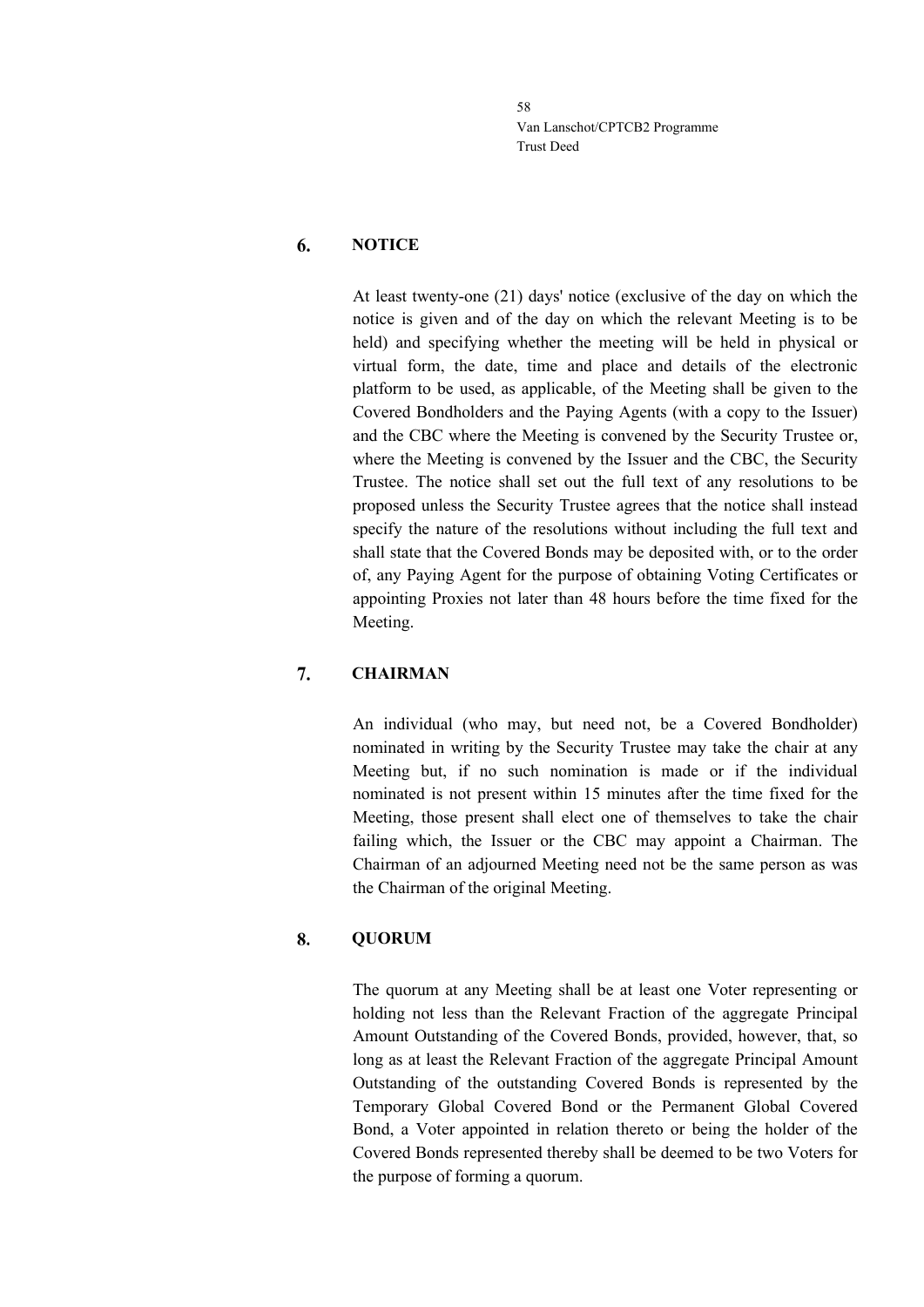#### 9. **ADJOURNMENT FOR WANT OF QUORUM**

If within 15 minutes after the time fixed for any Meeting a quorum is not present, then:

- (a) in the case of a Meeting requested by Covered Bondholders, it shall be dissolved; and
- (b) in the case of any other Meeting (unless the Issuer, the CBC and the Security Trustee otherwise agree), it shall be adjourned for such period (which shall be not less than fourteen (14) days and not more than forty-two (42) days) and to such place as the Chairman determines (with the approval of the Security Trustee); provided, however, that no Meeting may be adjourned more than once for want of a quorum.

#### 10. **ADJOURNED MEETING**

The Chairman may, with the consent of, and shall if directed by, any Meeting adjourn such Meeting from time to time and from place to place, but no business shall be transacted at any adjourned Meeting except business which might lawfully have been transacted at the Meeting from which the adjournment took place.

#### **NOTICE FOLLOWING ADJOURNMENT** 11.

Paragraph 6 (*Notice*) shall apply to any Meeting which is to be resumed after adjournment for want of a quorum save that:

- (a) ten (10) days' notice (exclusive of the day on which the notice is given and of the day on which the Meeting is to be resumed) shall be sufficient; and
- (b) the notice shall specifically set out the quorum requirements which will apply when the Meeting resumes.

It shall not be necessary to give notice of the resumption of a Meeting which has been adjourned for any other reason.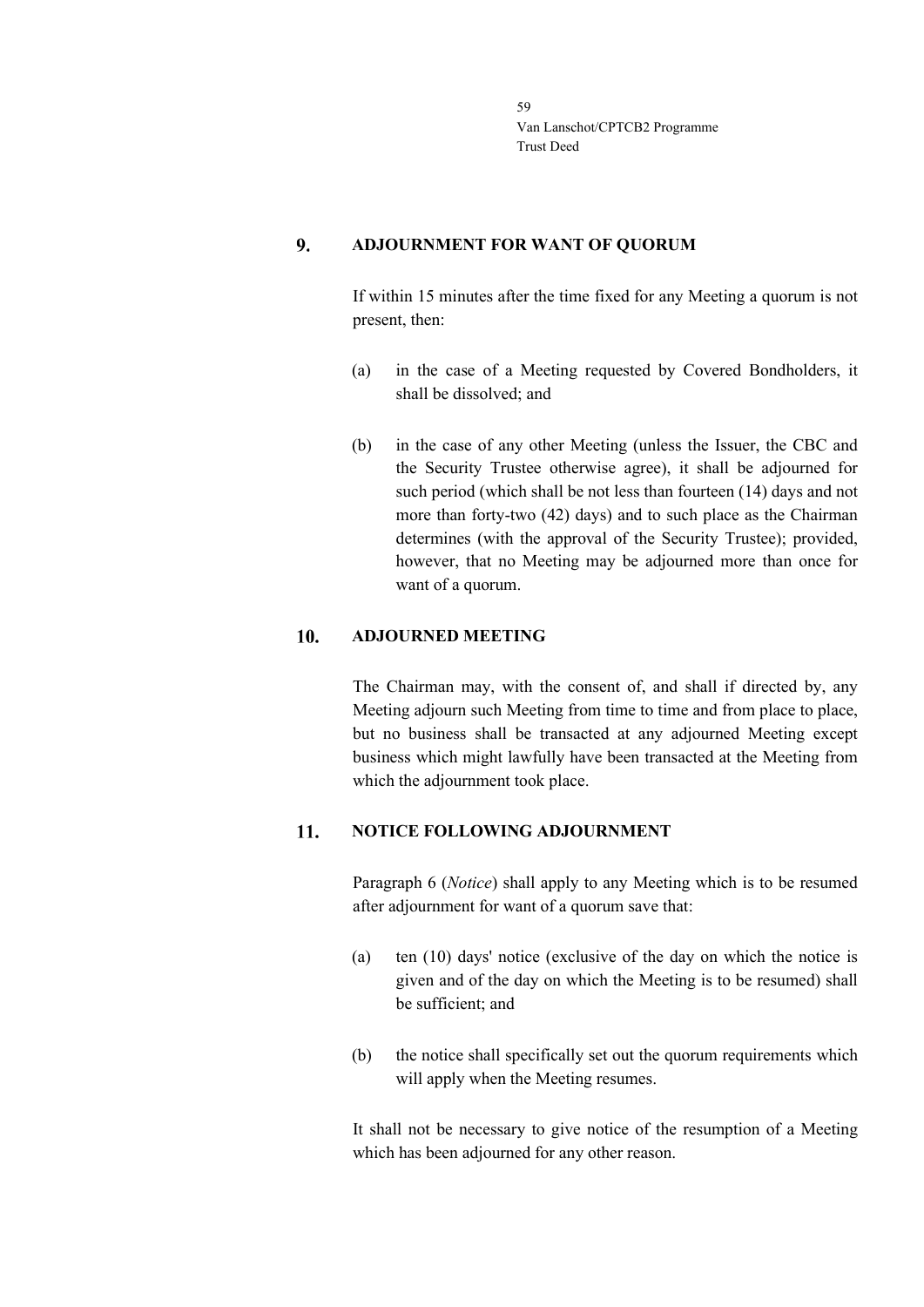#### 12. **PARTICIPATION**

The following may attend and speak at a Meeting:

- (a) Voters;
- (b) representatives of the Issuer, the CBC and the Security Trustee;
- (c) the financial advisers of the Issuer, the CBC and the Security Trustee;
- (d) the legal counsel to the Issuer, the CBC and the Security Trustee and such advisers; and
- (e) any other person approved by the Meeting or the Security Trustee.

#### 13. **SHOW OF HANDS**

Every question submitted to a Meeting shall be decided in the first instance by a show of hands. Unless a poll is validly demanded before or at the time that the result is declared, the Chairman's declaration that on a show of hands a resolution has been passed, passed by a particular majority, rejected or rejected by a particular majority shall be conclusive, without proof of the number of votes cast for, or against, the resolution. Where there is only one Voter, this paragraph shall not apply and the resolution will immediately be decided by means of a poll.

#### 14. **POLL**

A demand for a poll shall be valid if it is made by the Chairman, the Issuer, the CBC, the Security Trustee or one or more Voters representing or holding not less than one fiftieth of the aggregate Principal Amount Outstanding of the outstanding Covered Bonds. The poll may be taken immediately or after such adjournment as the Chairman directs, but any poll demanded on the election of the Chairman or on any question of adjournment shall be taken at the Meeting without adjournment. A valid demand for a poll shall not prevent the continuation of the relevant Meeting for any other business as the Chairman directs.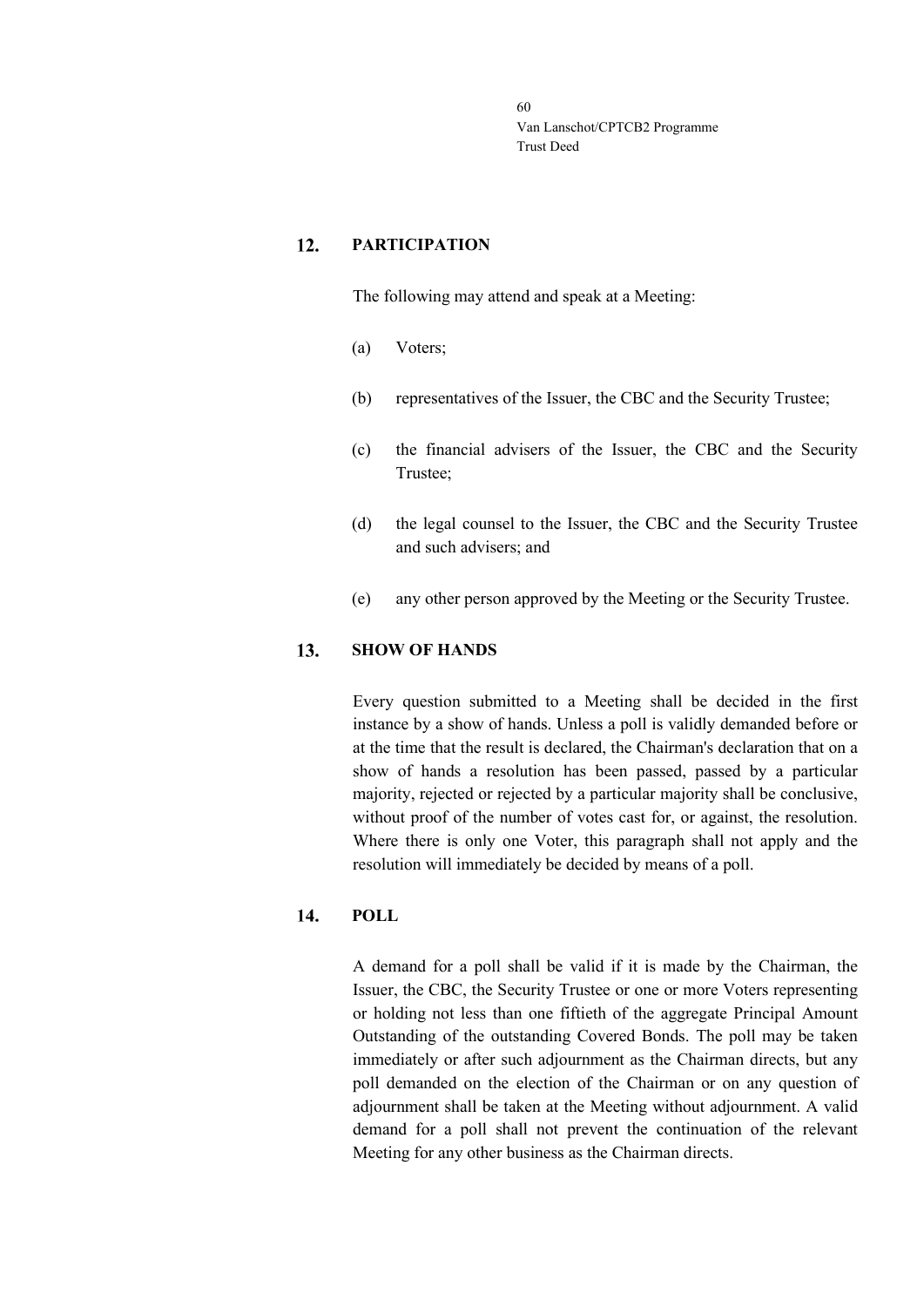#### $15.$ **VOTES**

- 15.1 Every Voter shall have:
	- (a) on a show of hands, one vote; and
	- (b) on a poll, one vote in respect of each EUR 1 or such other amount as the Security Trustee may in its absolute discretion stipulate in Principal Amount Outstanding of the outstanding Covered Bond(s) represented or held by him.
- 15.2 Unless the terms of any Block Voting Instruction state otherwise, a Voter shall not be obliged to exercise all the votes to which he is entitled or to cast all the votes which he exercises in the same way. In the case of a voting tie the Chairman shall have a casting vote.
- 15.3 In this paragraph, a "**Unit**" means the lowest denomination of the Covered Bonds as stated in the applicable Final Terms or in the case of a meeting of Covered Bondholders of more than one Series, shall be the lowest common denominator of the lowest denomination of the Covered Bonds.

#### 16. **VALIDITY OF VOTES BY PROXIES**

Any vote by a Proxy in accordance with the relevant Block Voting Instruction shall be valid even if such Block Voting Instruction or any instruction pursuant to which it was given has been amended or revoked, provided that neither the Issuer, the CBC the Security Trustee nor the Chairman has been notified in writing of such amendment or revocation by the time which is 24 hours before the time fixed for the relevant Meeting. Unless revoked, any appointment of a Proxy under a Block Voting Instruction in relation to a Meeting shall remain in force in relation to any resumption of such Meeting following an adjournment; *provided, however, that* no such appointment of a Proxy in relation to a Meeting originally convened which has been adjourned for want of a quorum shall remain in force in relation to such Meeting when it is resumed. Any person appointed to vote at such a Meeting must be reappointed under a Block Voting Instruction to vote at the Meeting when it is resumed.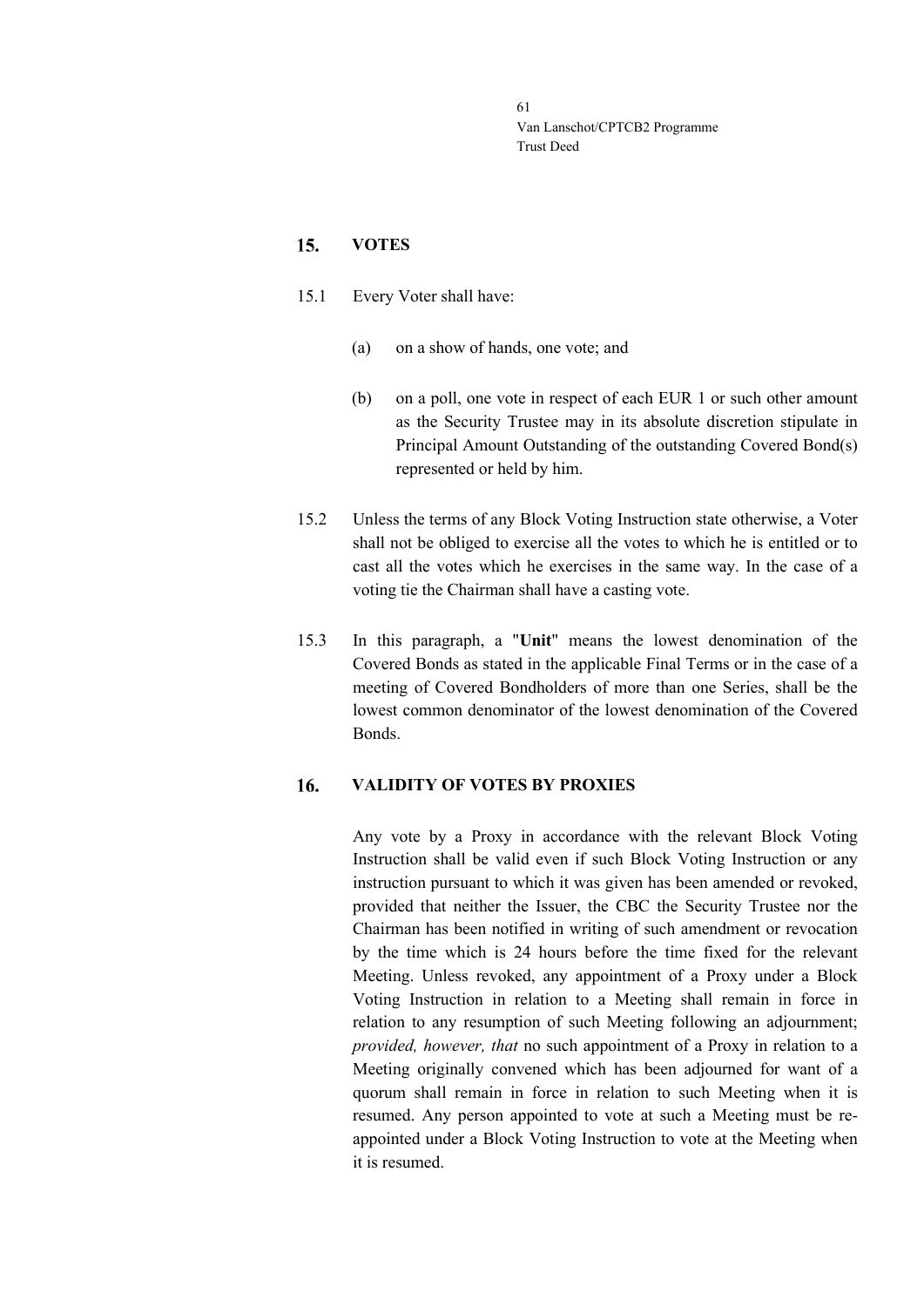#### 17. **POWERS**

A Meeting shall have power, exercisable only by Extraordinary Resolution, without prejudice to any other powers conferred on it or any other person:

- (a) to approve any proposal by the Issuer and the CBC (acting together) for any modification, abrogation, variation or compromise of any provisions of this Trust Deed or the Conditions or any arrangement in respect of the obligations of the Issuer under or in respect of the Covered Bonds;
- (b) to approve any proposal by the CBC for any modification of any provision of the Guarantee of the Covered Bonds or any arrangement in respect of the obligations of the CBC thereunder;
- (c) (other than as permitted under Clause [23.5](#page-46-0) of this Trust Deed) to approve the substitution of any person for the Issuer (or any previous substitute) as principal obligor under the Covered Bonds or the substitution of any person for the CBC as guarantor under the Guarantee of the Covered Bonds;
- (d) to waive any breach or authorise any proposed breach by the Issuer or the CBC of its obligations under or in respect of this Trust Deed or the Covered Bonds or any act or omission which might otherwise constitute an Issuer Event of Default or a CBC Event of Default under the Covered Bonds;
- (e) to authorise the Security Trustee (subject to its being indemnified and/or secured to its satisfaction) or any other person to execute all documents and do all things necessary to give effect to any Extraordinary Resolution;
- (f) to discharge or exonerate the Security Trustee from any liability in respect of any act or omission for which it may become responsible under this Trust Deed or the Covered Bonds;
- (g) to give any other authorisation or approval which under this Trust Deed or the Covered Bonds is required to be given by Extraordinary Resolution; and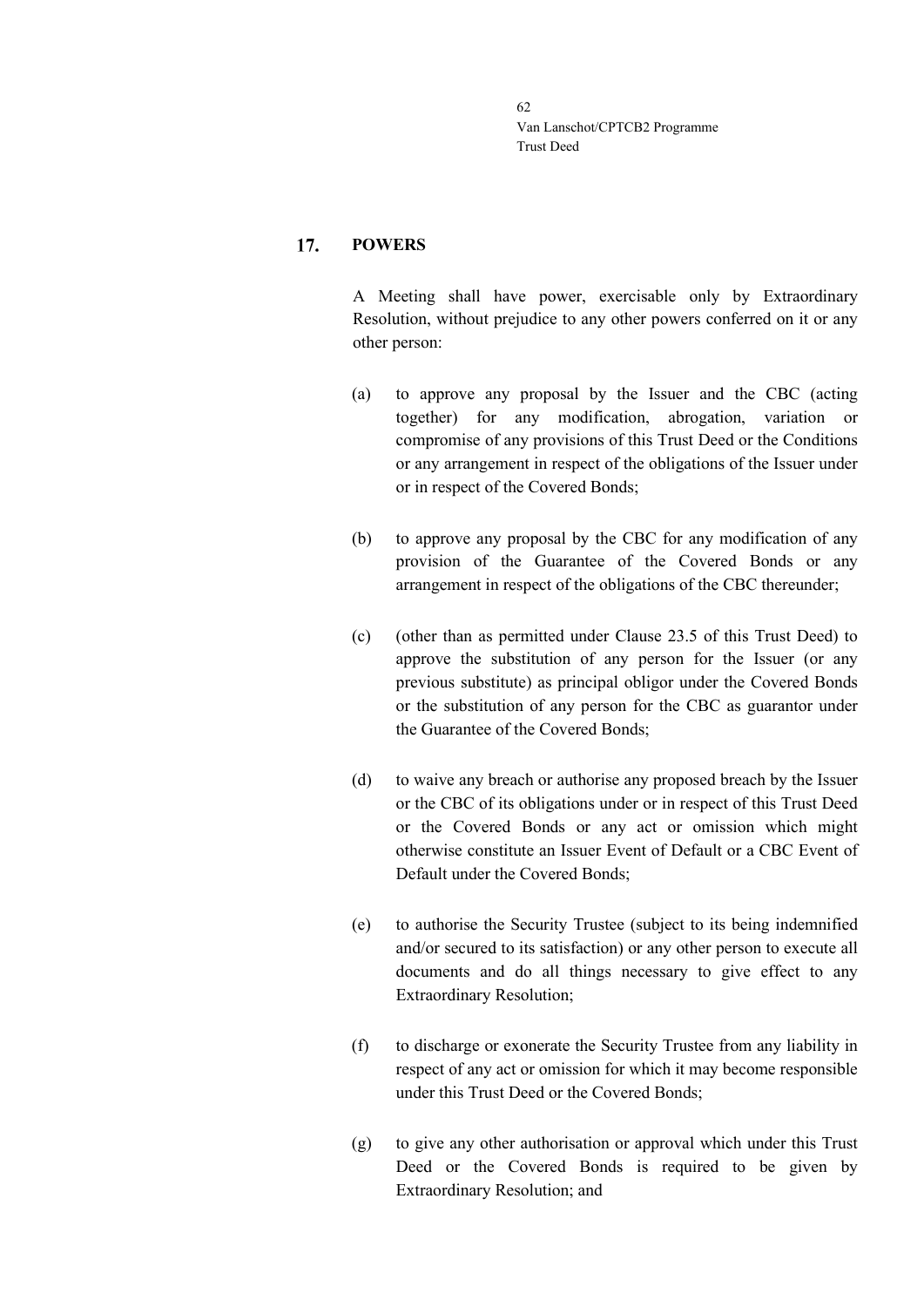(h) to appoint any persons as a committee to represent the interests of the Covered Bondholders and to confer upon such committee any powers which the Covered Bondholders could themselves exercise by Extraordinary Resolution.

#### 18. **EXTRAORDINARY RESOLUTION BINDS ALL HOLDERS**

An Extraordinary Resolution shall be binding upon all Covered Bondholders and Couponholders of the relevant Series, whether or not present at such Meeting, and each of the Covered Bondholders shall be bound to give effect to it accordingly. Notice of the result of every vote on an Extraordinary Resolution shall be given to the Covered Bondholders and the Paying Agents (with a copy to the Issuer, the CBC and the Security Trustee) within fourteen (14) calendar days of the conclusion of the Meeting.

#### 19. **PROGRAMME RESOLUTION**

Notwithstanding the preceding paragraphs, any Extraordinary Resolution to direct the Security Trustee (i) to accelerate the Covered Bonds pursuant to Condition 10 (*Events of Default and Enforcement*); (ii) to take any enforcement action, or (iii) to remove or replace the Security Trustee's Director shall only be capable of being passed by a Programme Resolution. Any such meeting to consider a Programme Resolution may be convened by the Issuer, the CBC or the Security Trustee or by Covered Bondholders of any Series. A Programme Resolution passed at any meeting of the Covered Bondholders of all Series shall be binding on all Covered Bondholders and Couponholders, whether or not present at such Meeting, and each of the Covered Bondholders and Couponholders shall be bound to give effect to it accordingly. Notice of the result of every vote on a Programme Resolution shall be given to the Covered Bondholders and the Paying Agents (with a copy to the Issuer, the CBC and the Security Trustee) within fourteen (14) days of the conclusion of the Meeting.

#### 20. **MINUTES**

Minutes of all resolutions and proceedings at each Meeting shall be made. The Chairman shall sign the minutes, which shall be *prima facie* evidence of the proceedings recorded therein. Unless and until the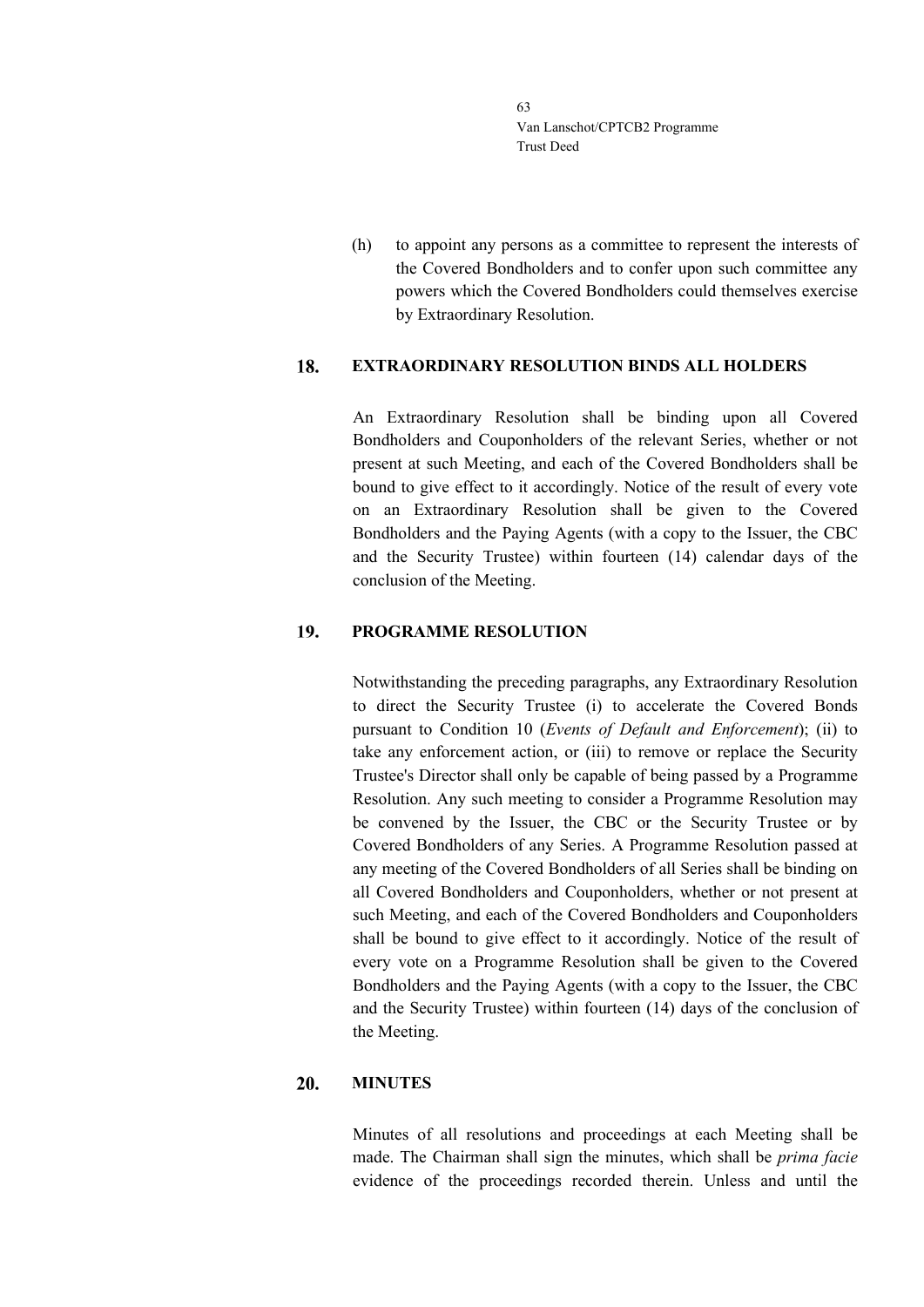contrary is proved, every such Meeting in respect of the proceedings of which minutes have been summarised and signed shall be deemed to have been duly convened and held and all resolutions passed or proceedings transacted at it to have been duly passed and transacted.

#### $21.$ **WRITTEN RESOLUTION AND ELECTRONIC CONSENT**

An Extraordinary Resolution and a Programme Resolution may also be taken (i) in writing (whether contained in one document or several documents in the same form, each signed by or on behalf of one or more Covered Bondholders) or (ii) through the electronic communications systems of the relevant clearing system(s) in accordance with their operating rules and procedures, in each case to the extent the relevant clearing system(s) offer such communication systems, by or on behalf of:

- (a) in case of an Extraordinary Resolution, all holders who are for the time being entitled to receive notice of a Meeting in accordance with this Schedule; or
- (b) in case of a Programme Resolution, not less than fifty (50) per cent. of the aggregate Principal Amount Outstanding of the outstanding Covered Bonds of all Series then outstanding as if they were a single Series.

#### $22.$ **FURTHER REGULATIONS**

Subject to all other provisions contained in this Trust Deed, the Security Trustee may without the consent of the Issuer, the CBC or the Covered Bondholders prescribe such further regulations regarding the holding of Meetings of Covered Bondholders and attendance and voting at them as the Security Trustee may in its sole discretion determine.

#### **SEVERAL SERIES** 23.

The following provisions shall apply where outstanding Covered Bonds belong to more than one Series:

(a) business which in the opinion of the Security Trustee affects the Covered Bonds of only one Series shall be transacted at a separate Meeting of the holders of the Covered Bonds of that Series;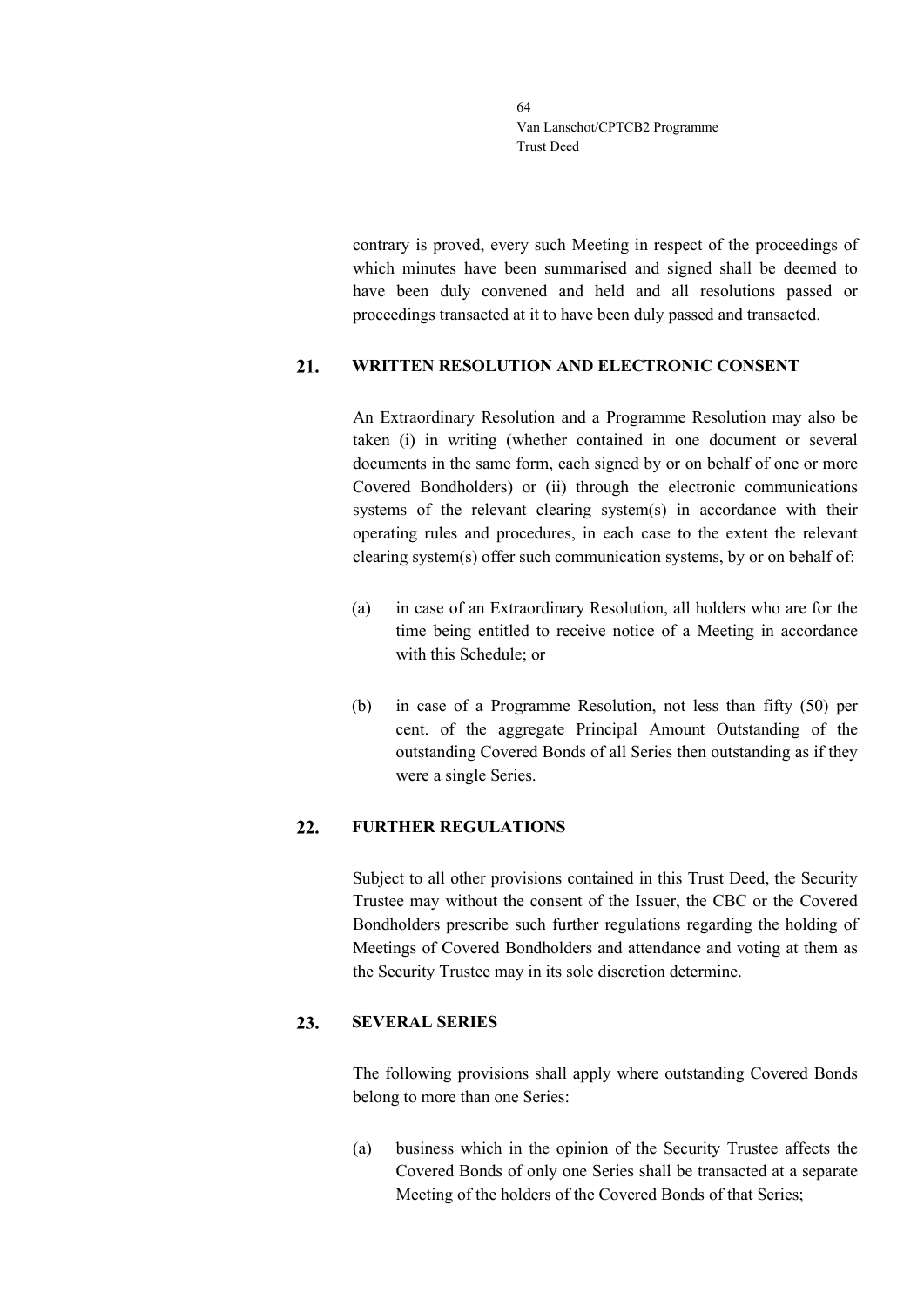- (b) business which in the opinion of the Security Trustee affects the Covered Bonds of more than one Series but does not give rise to an actual or potential conflict of interest between the holder of Covered Bonds of one such Series and the holders of Covered Bonds of any other such Series shall be transacted either at separate Meetings of the holders of the Covered Bonds of each such Series or at a single Meeting of the holders of the Covered Bonds of all such Series, as the Security Trustee shall in its absolute discretion determine;
- (c) business which in the opinion of the Security Trustee affects the Covered Bonds of more than one Series and gives rise to an actual or potential conflict of interest between the holders of Covered Bonds of one such Series and the holders of Covered Bonds of any other such Series shall be transacted at separate Meetings of the holders of the Covered Bonds of each such Series; and
- (d) the preceding paragraphs of this Schedule shall be applied as if references to the Covered Bonds and Covered Bondholders were to the Covered Bonds of the relevant Series and to the holders of such Covered Bonds.

In this paragraph, "**business**" includes (without limitation) the passing or rejection of any resolution.

### $24.$ **ADDITIONAL PROVISIONS APPICABLE TO VIRTUAL MEETINGS**

- 24.1 The Issuer and the CBC (acting together with the Security Trustee's approval) or the Security Trustee may decide to hold a virtual meeting and, in such case, shall provide details of the means for Covered Bondholders (or their proxies or representatives) to attend and participate in the meeting, including the electronic platform to be used.
- 24.2 The Issuer or the Chairman may make any arrangement and impose any requirement or restriction as is necessary to ensure the identification of those entitled to take part in the virtual meeting and the security of the electronic platform. All documentation that is required to be passed between persons present at the virtual meeting (in whatever capacity) shall be communicated by email.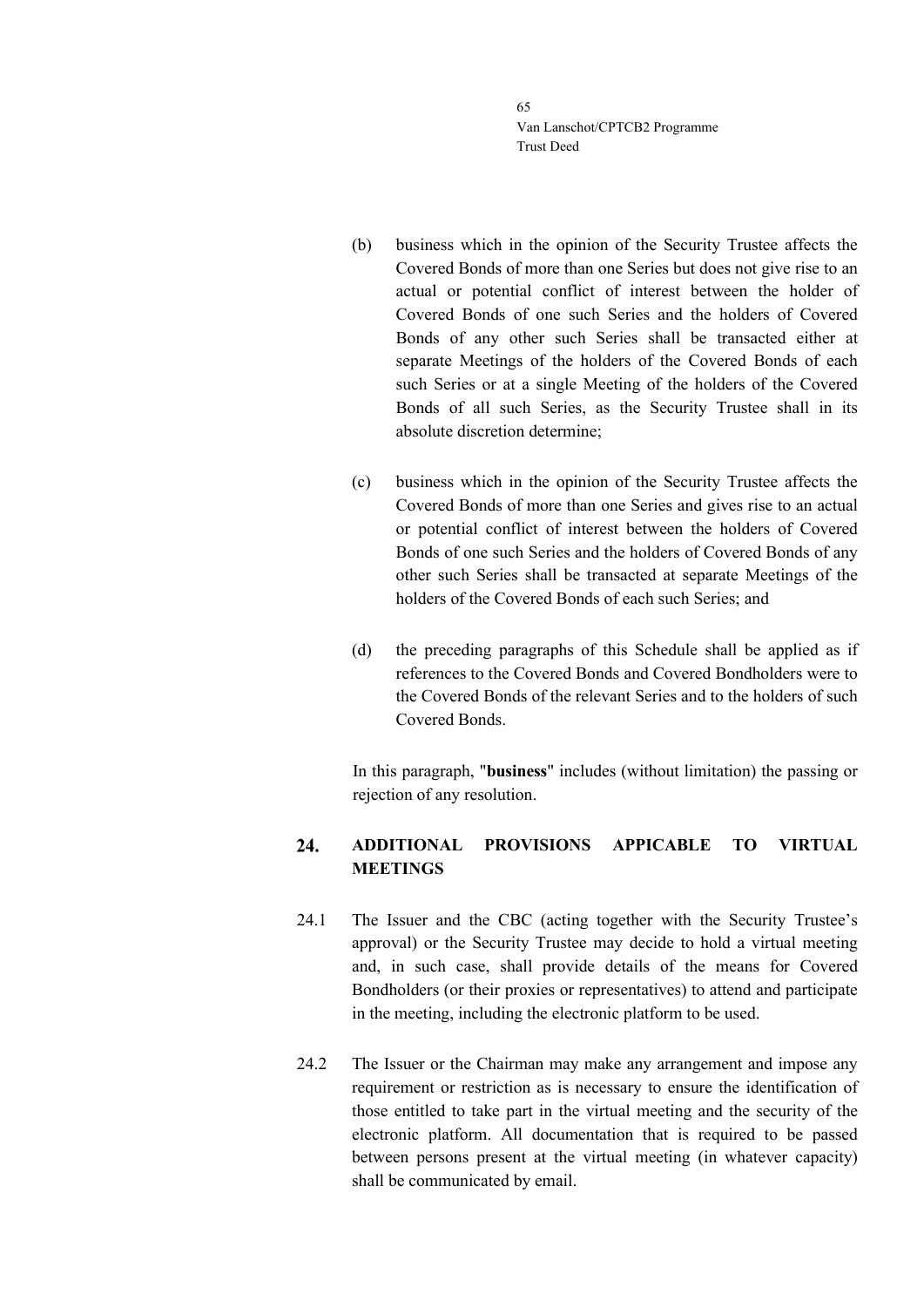- 24.3 All resolutions put to a virtual meeting shall be voted on by a poll in accordance with the paragraphs above and such poll votes may be cast by such means as the Issuer considers appropriate for the purposes of the virtual meeting.
- 24.4 Persons seeking to attend or participate in a virtual meeting shall be responsible for ensuring that they have access to the facilities (including, without limitation, IT systems, equipment and connectivity) which are necessary to enable them to do so.
- 24.5 In determining whether persons are attending or participating in a virtual meeting, it is immaterial whether any two or more members attending it are in the same physical location as each other or how they are able to communicate with each other.
- 24.6 Two or more persons who are not in the same physical location as each other attend a virtual meeting if their circumstances are such that if they have (or were to have) rights to speak or vote at that meeting, they are (or would be) able to exercise them.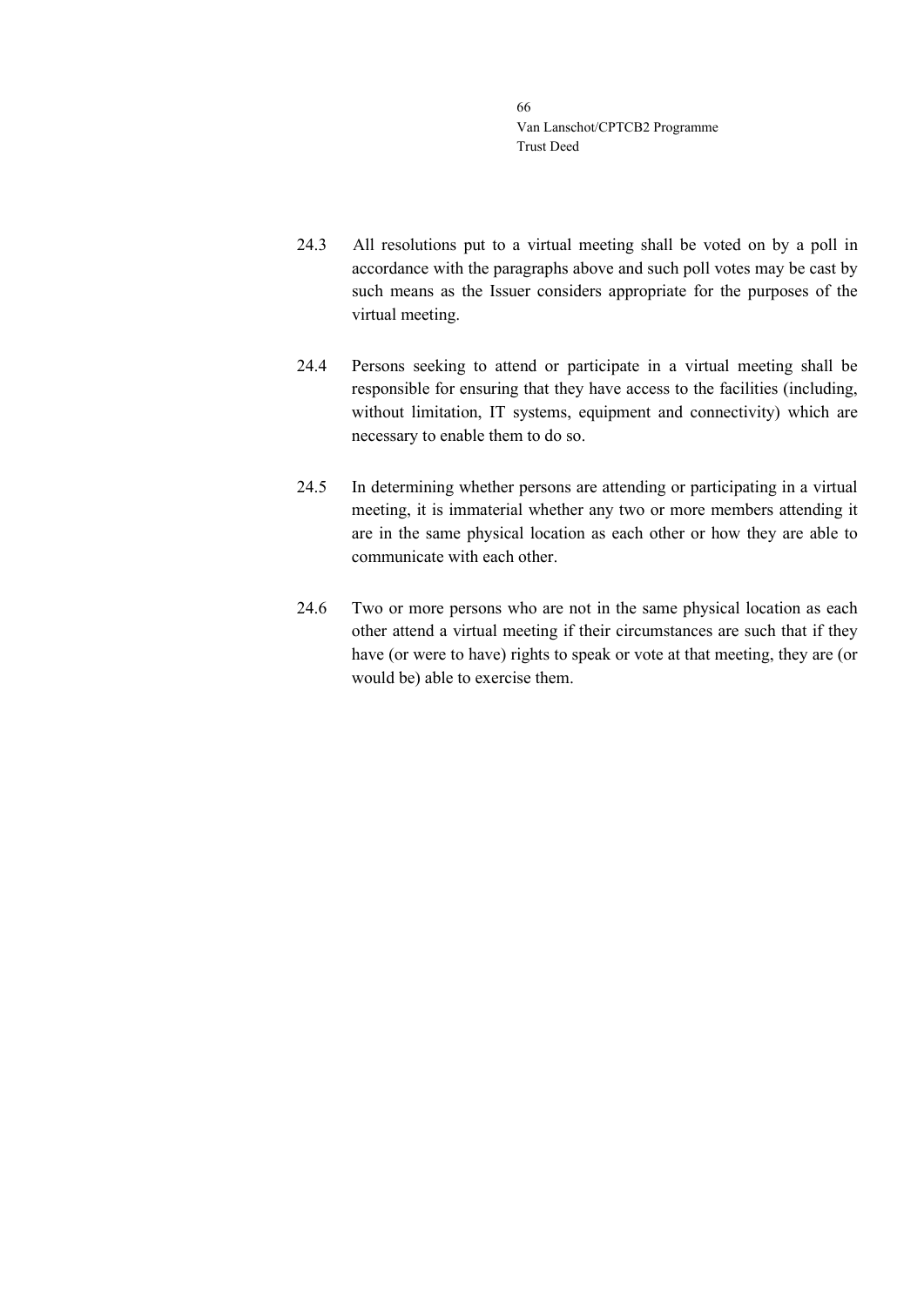**SCHEDULE 2**

### **FORMS OF DEFINITIVE COVERED BONDS**

[ON THE FRONT]

### **VAN LANSCHOT KEMPEN N.V.**

(*incorporated with limited liability under the laws of the Netherlands*

*and having its corporate seat in 's-Hertogenbosch*)

### **guaranteed as to payments of interest and principal by**

## **VAN LANSCHOT CONDITIONAL PASS-THROUGH COVERED BOND COMPANY 2 B.V.**

*(incorporated with limited liability under the laws of the Netherlands*

*and having its corporate seat in Amsterdam)*

### **[***currency***][***amount***][***type***] Covered Bonds due** [●]

ISIN:

Common Code:

This Covered Bond is one of a series of duly authorised Covered Bonds (the "**Covered Bonds**") in the denomination of €[100,000] and in the aggregate principal amount of **[€ ]** issued by Van Lanschot Kempen N.V. (the "**Issuer**"). The Covered Bonds are subject to, and have the benefit of, a trust deed dated 16 July 2019 between the Issuer, Stichting Security Trustee Van Lanschot Conditional Pass-Through Covered Bond Company 2 (the "**Security Trustee**") as Security Trustee for the holders of the Covered Bonds and Van Lanschot Conditional Pass-Through Covered Bond Company 2 B.V. (the "**CBC**") as guarantor, as modified and/or supplemented and/or restated from time to time.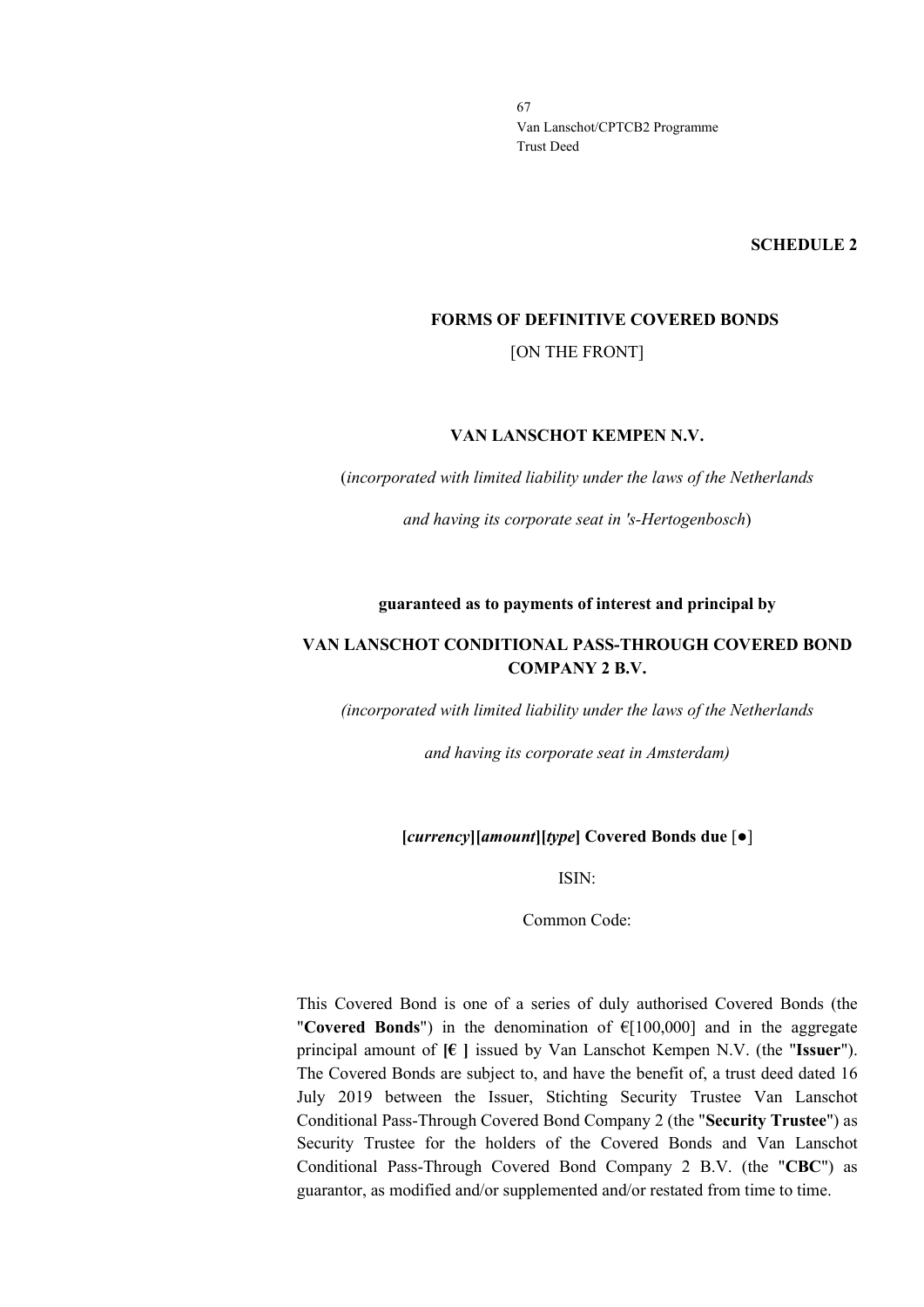The Issuer, for value received, promises to pay to the bearer the principal sum of

# **[currency symbol] [amount in number]**

### **[amount in words]**

on the dates and in the amounts specified in the conditions endorsed on this Covered Bond as supplemented, replaced and modified by the final terms endorsed on this Covered Bond (the "**Final Terms**") applicable to the Covered Bonds (the "**Conditions**"), or on such earlier date or dates as the same may become payable in accordance with the Conditions, and to pay interest on the unpaid balance of such principal sum in arrear on the dates and at the rate specified in the Conditions, together with any additional amounts payable in accordance with the Conditions, all subject to and in accordance with the Conditions.

Interest is payable on the unpaid balance of the above principal sum in accordance with the Conditions.

The rights under the Guarantee (a) form an integral part of the Covered Bonds, (b) are of interest to a holder of Covered Bonds only if, to the extent that, and for and long as, it holds Covered Bonds and (c) can only be transferred together with all other rights under the relevant Covered Bond. As a result, in case of a transfer of an interest in this Covered Bond to a transferee by way of physical transfer of this Covered Bond, such transfer includes the corresponding rights under the Guarantee.

This Covered Bond and the principal receipts, interest coupons and talons relating hereto shall not be valid for any purpose until this Covered Bond has been authenticated by or on behalf of the Principal Paying Agent.

Articles 229(e) to 229(k) of the Dutch Commercial Code (*Wetboek van Koophandel*) do not apply to this Covered Bond.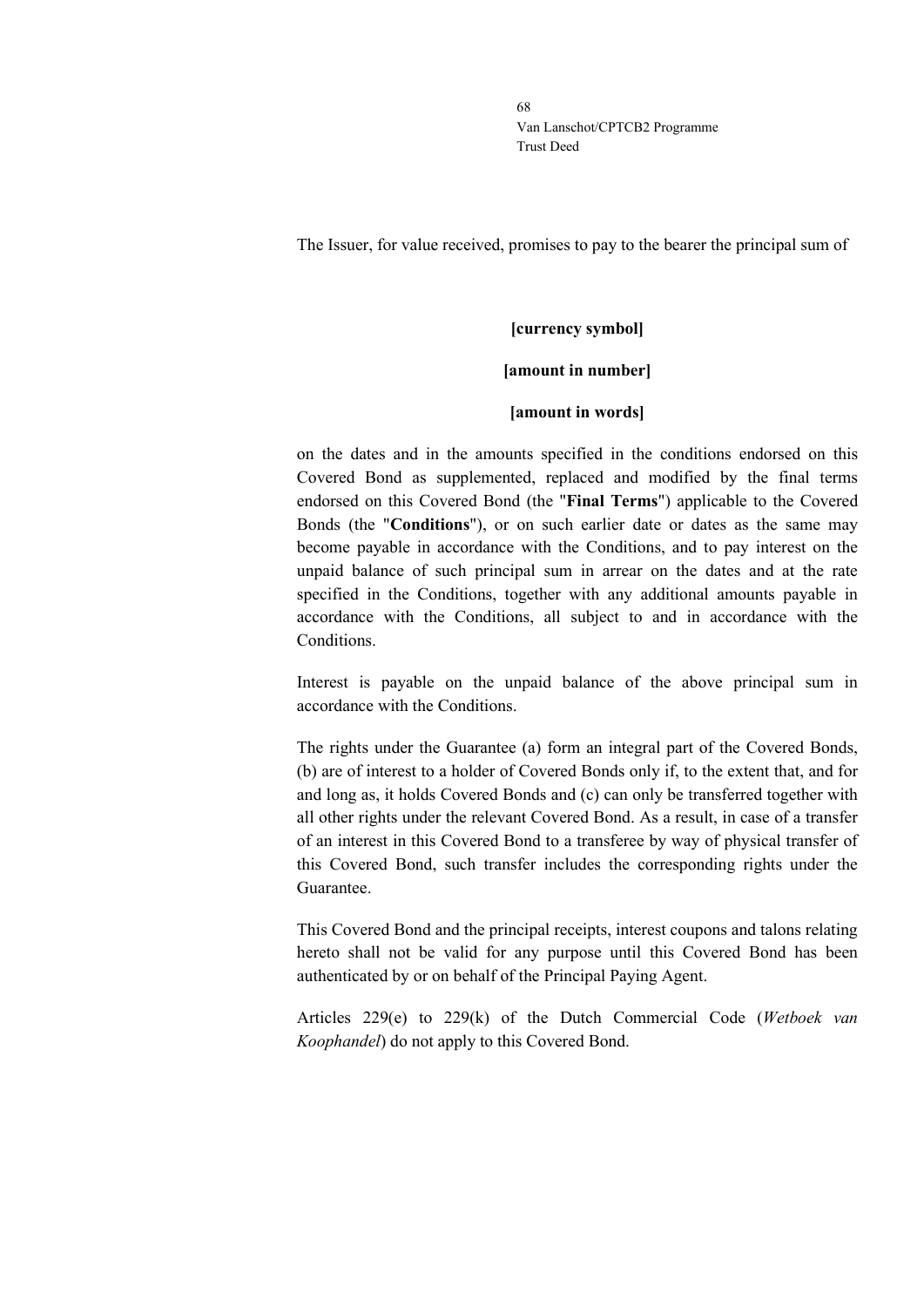**IN WITNESS WHEREOF** the Issuer and the CBC have caused this Covered Bond to be signed manually or in facsimile on their behalf.

**ISSUED** on [date]

## **VAN LANSCHOT KEMPEN N.V.** as Issuer

| by :   | by:     |  |
|--------|---------|--|
| title: | title : |  |

# **VAN LANSCHOT CONDITIONAL PASS-THROUGH COVERED BOND COMPANY 2 B.V.**

as CBC

by : title :

ANY UNITED STATES PERSON (AS DEFINED IN THE UNITED STATES INTERNAL REVENUE CODE OF 1986, AS AMENDED (THE "CODE")) WHO HOLDS THIS OBLIGATION WILL BE SUBJECT TO LIMITATIONS UNDER THE UNITED STATES INCOME TAX LAWS, INCLUDING THE LIMITATIONS PROVIDED IN SECTIONS 165(j) AND 1287(a) OF THE INTERNAL REVENUE CODE.

THIS COVERED BOND HAS NOT BEEN AND WILL NOT BE REGISTERED UNDER THE UNITED STATES SECURITIES ACT OF 1933, AS AMENDED ("SECURITIES ACT"), OR THE SECURITIES LAWS OF ANY STATE OF THE UNITED STATES. ACCORDINGLY, THIS COVERED BOND MAY NOT BE OFFERED, SOLD OR DELIVERED IN THE UNITED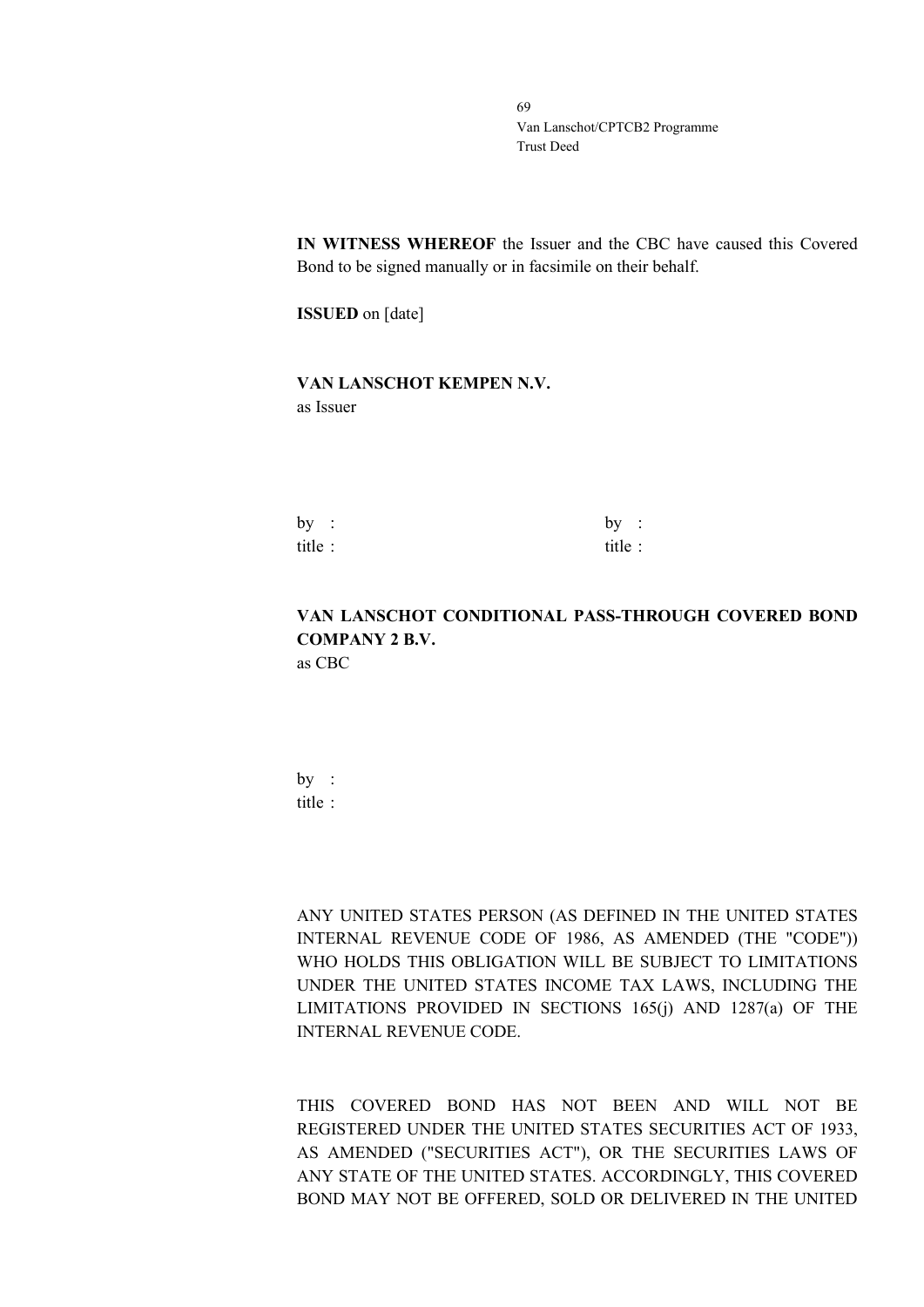# STATES OR TO A US PERSON EXCEPT PURSUANT TO AN EXEMPTION FROM, OR IN A TRANSACTION NOT SUBJECT TO THE REGISTRATION REQUIREMENTS OF THE SECURITIES ACT.

[Unless between individuals not acting in the conduct of a business or profession, each transaction regarding this Covered Bond which involves the direct or indirect transfer and acceptance thereof within, from or into the Netherlands, must be effected (as required by the Dutch Savings Certificates Act (*Wet inzake Spaarbewijzen*) of 21 May 1985) (as amended) through the mediation of the Issuer or an institution admitted to Euronext Amsterdam N.V. (*toegelaten instelling*) and, in the case of physical delivery thereof within, from or into the Netherlands, must be recorded in a transaction Covered Bond which includes the name and address of each party to the transaction, the nature of the transaction and the details and serial number of this Covered Bond.]

**Authenticated** without recourse, warranty or liability by **[...]** in its capacity of Principal Paying Agent.

**[...]**

by : by : title : title :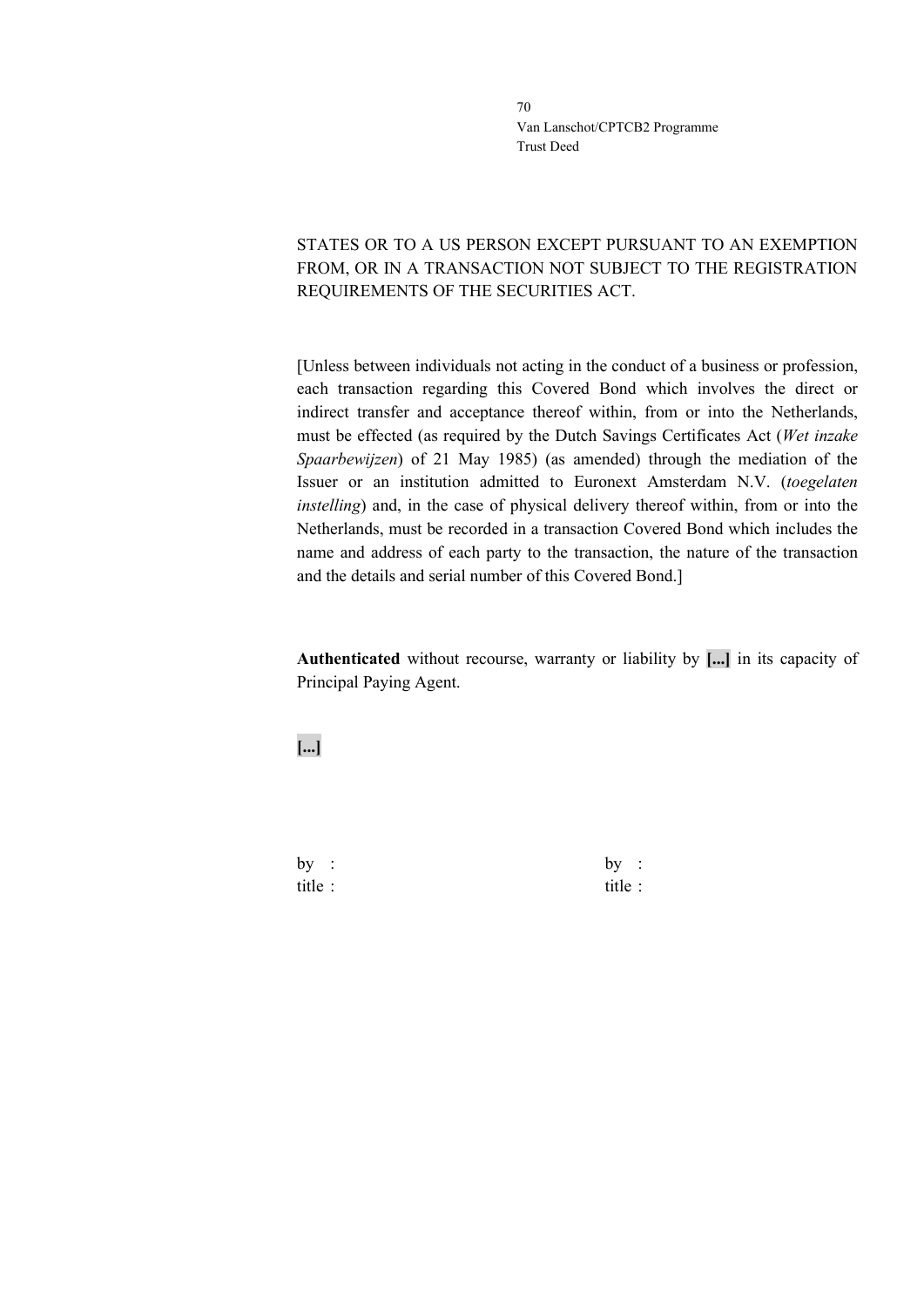[ON THE REVERSE]

### **TERMS AND CONDITIONS OF THE COVERED BONDS**

[*attached or inserted if required*]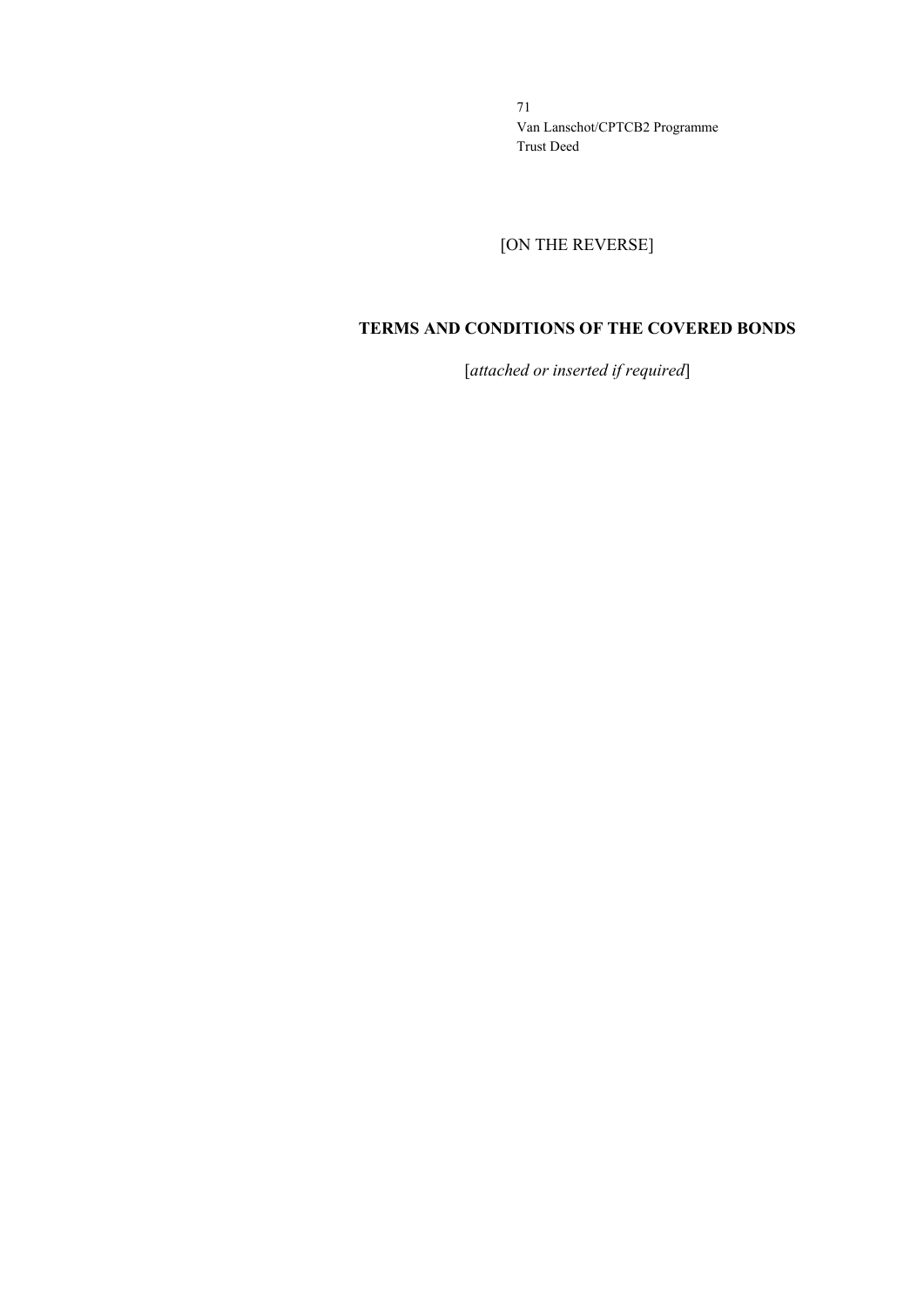[ON THE REVERSE]

# **APPLICABLE FINAL TERMS**

[*attached or inserted if required*]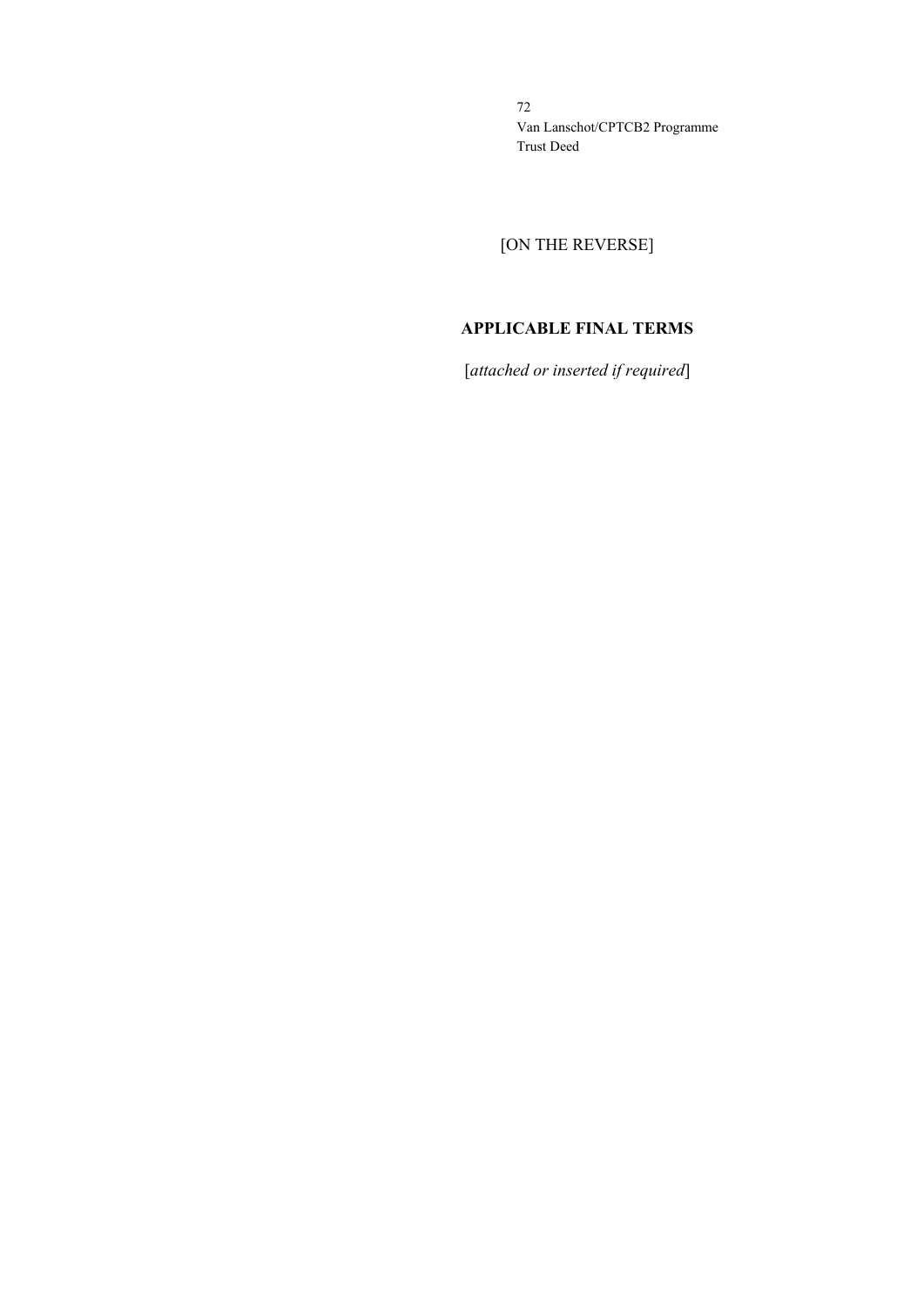# [ON THE REVERSE]

# **PRINCIPAL PAYING AGENT:**

**[...]**

[include address]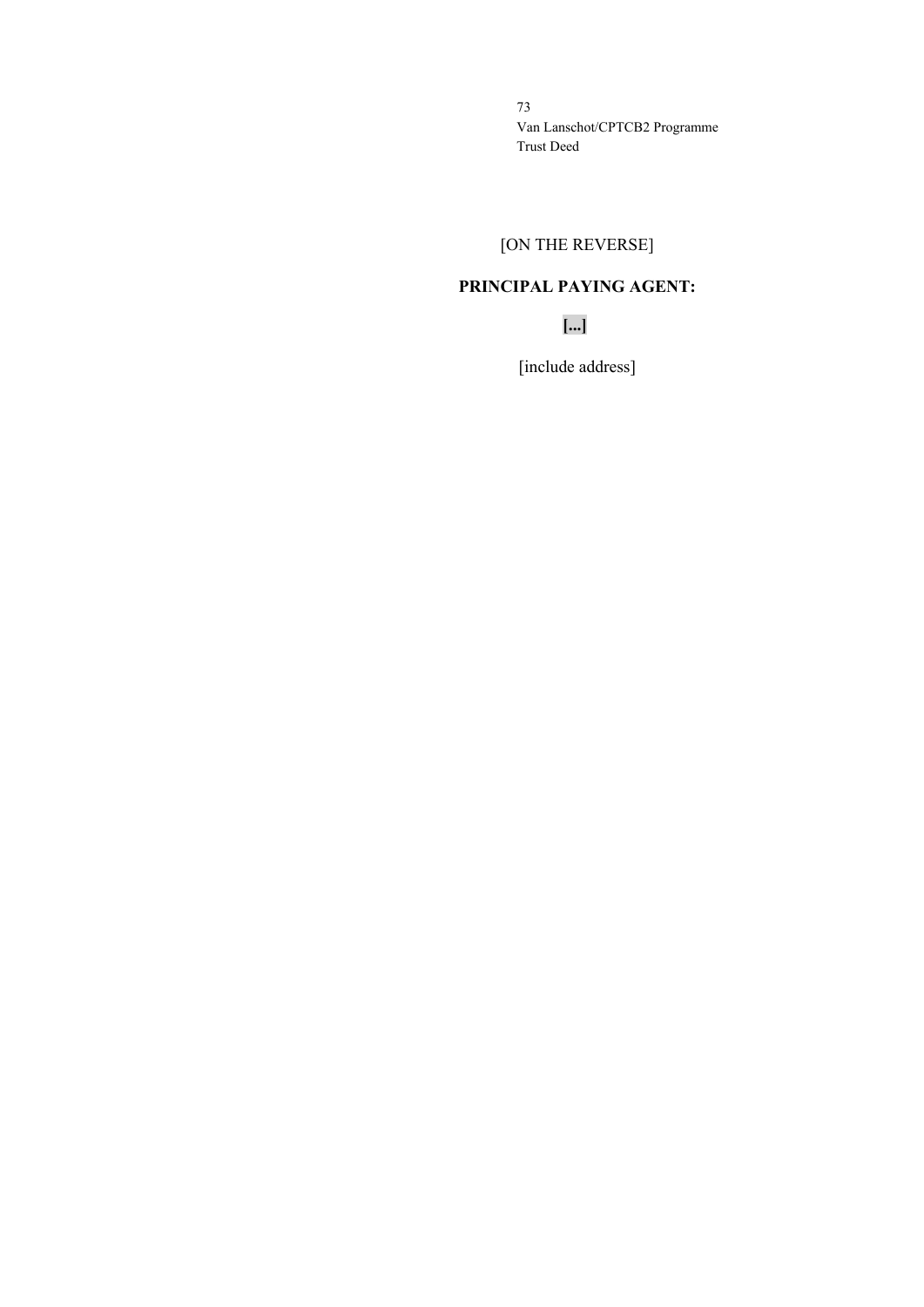**Part A Form of Interest Coupon** [ON THE FRONT]

### **VAN LANSCHOT KEMPEN N.V.**

### **[currency] [type] Covered Bonds due** [●]

This Coupon relates to a Covered Bond in the denomination of  $E[100,000]$ .

Coupon for the amount of interest due on the Interest Payment Date falling in [*month and year*].

Such amount is payable, subject to the terms and conditions endorsed on the Covered Bond as supplemented, replaced and modified by the final terms endorsed on the Covered Bond (the "**Final Terms**") applicable to the Covered Bonds (the "**Conditions**") to which this Coupon relates (which are binding on the holder of this Coupon whether or not it is for the time being attached to such Covered Bond), against presentation and surrender of this Coupon at the specified office for the time being of any of the agents shown on the reverse of this Coupon (or any successor or additional agents appointed from time to time in accordance with the Conditions).

The Covered Bond to which this Coupon relates may, in certain circumstances specified in the Conditions, fall due for redemption before the maturity date of this Coupon. In such event, this Coupon shall become void and no payment will be made in respect hereof.

ANY UNITED STATES PERSON WHO HOLDS THIS OBLIGATION WILL BE SUBJECT TO LIMITATIONS UNDER THE UNITED STATES INCOME TAX LAWS, INCLUDING THE LIMITATIONS PROVIDED IN SECTIONS 165(j) AND 1287(a) OF THE INTERNAL REVENUE CODE.

THIS COVERED BOND HAS NOT BEEN AND WILL NOT BE REGISTERED UNDER THE UNITED STATES SECURITIES ACT OF 1933, AS AMENDED ("SECURITIES ACT"), OR THE SECURITIES LAWS OF ANY STATE OF THE UNITED STATES. ACCORDINGLY, THIS COVERED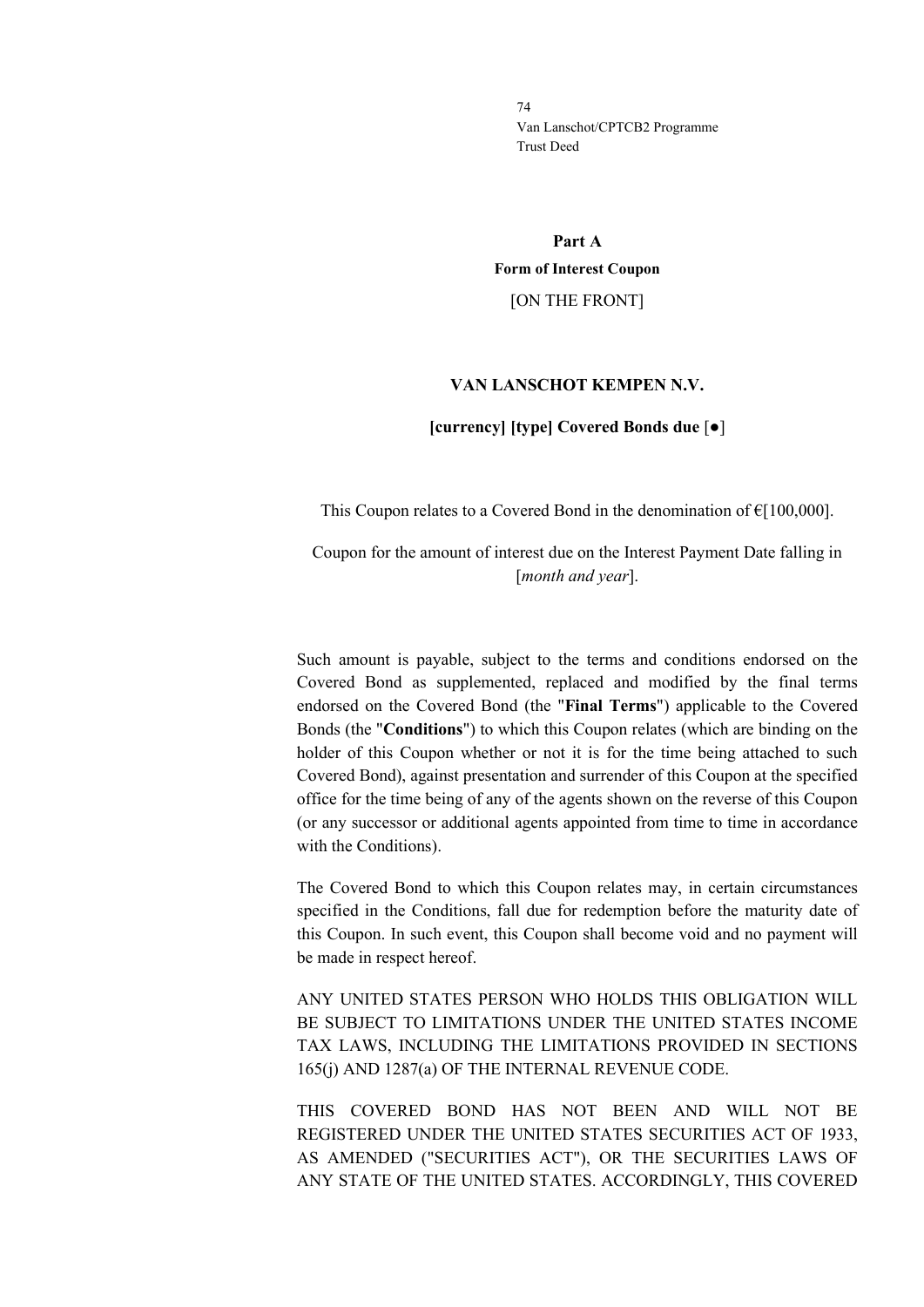BOND MAY NOT BE OFFERED, SOLD OR DELIVERED IN THE UNITED STATES OR TO A US PERSON EXCEPT PURSUANT TO AN EXEMPTION FROM, OR IN A TRANSACTION NOT SUBJECT TO THE REGISTRATION REQUIREMENTS OF THE SECURITIES ACT.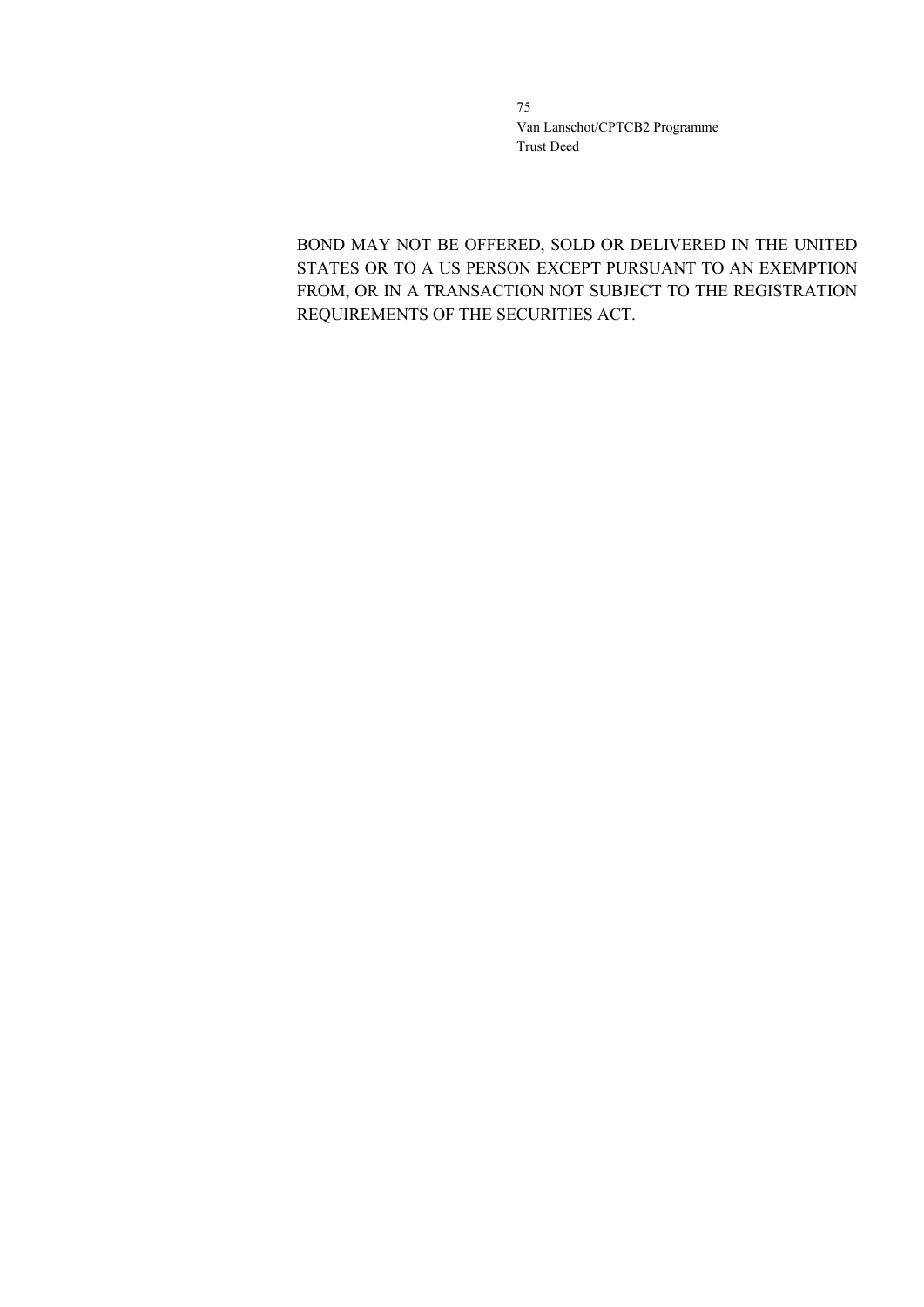[ON THE REVERSE]

## **PRINCIPAL PAYING AGENT:**

**[...]**

**Part B Form of Principal Receipt** [ON THE FRONT]

### **VAN LANSCHOT KEMPEN N.V.**

### **[€ ] [Floating Rate] Covered Bonds due [**•**]**

Receipt for the amount of principal due on [*scheduled payment date*].

Such amount is payable, subject to the terms and conditions endorsed on the Covered Bond as supplemented, replaced and modified by the final terms endorsed on the Covered Bond (the "**Final Terms**") applicable to the Covered Bonds (the "**Conditions**") to which this Receipt relates (which are binding on the holder of this Receipt whether or not it is for the time being attached to such Covered Bond), against presentation and surrender of this Receipt at the specified office for the time being of any of the agents shown on the reverse of this Receipt (or any successor or additional agents appointed from time to time in accordance with the Conditions).

The Covered Bond to which this Receipt relates may, in certain circumstances specified in the Conditions, fall due for redemption before the maturity date of this Receipt. In such event, this Receipt shall become void and no payment will be made in respect hereof.

ANY UNITED STATES PERSON WHO HOLDS THIS OBLIGATION WILL BE SUBJECT TO LIMITATIONS UNDER THE UNITED STATES INCOME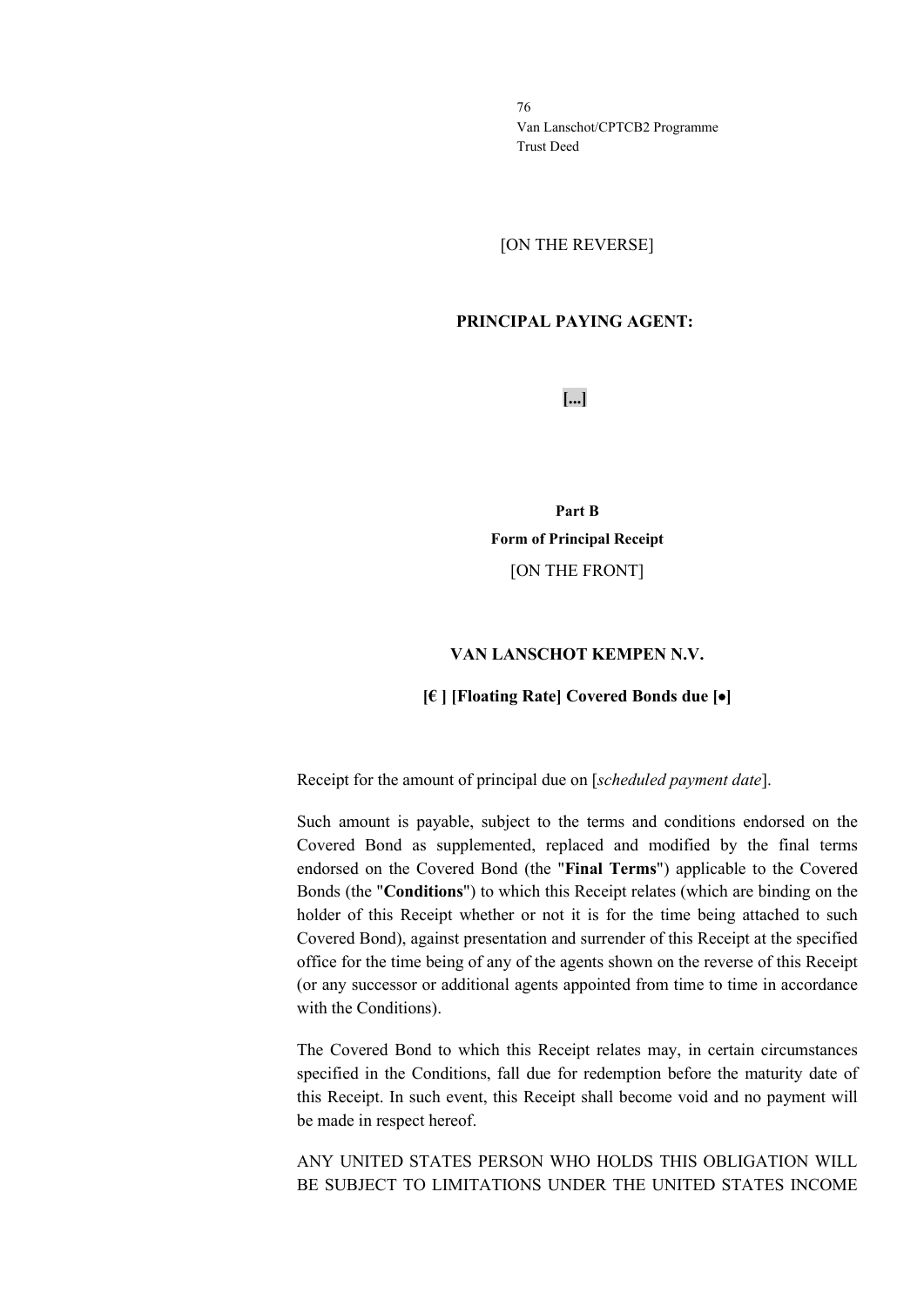TAX LAWS, INCLUDING THE LIMITATIONS PROVIDED IN SECTIONS 165(j) AND 1287(a) OF THE INTERNAL REVENUE CODE.

THIS COVERED BOND HAS NOT BEEN AND WILL NOT BE REGISTERED UNDER THE UNITED STATES SECURITIES ACT OF 1933, AS AMENDED ("SECURITIES ACT"), OR THE SECURITIES LAWS OF ANY STATE OF THE UNITED STATES. ACCORDINGLY, THIS COVERED BOND MAY NOT BE OFFERED, SOLD OR DELIVERED IN THE UNITED STATES OR TO A US PERSON EXCEPT PURSUANT TO AN EXEMPTION FROM, OR IN A TRANSACTION NOT SUBJECT TO THE REGISTRATION REQUIREMENTS OF THE SECURITIES ACT.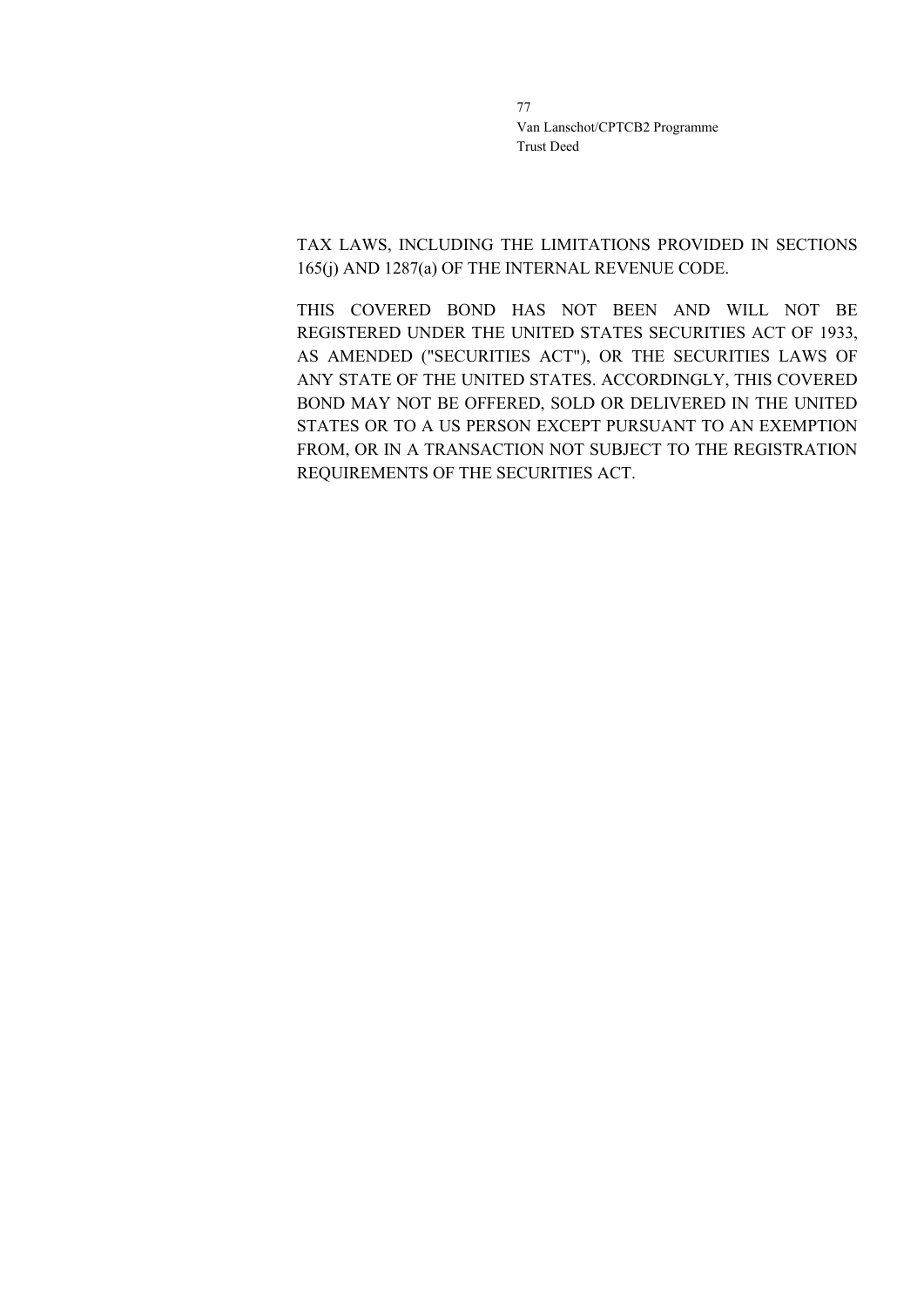[ON THE REVERSE]

# **PRINCIPAL PAYING AGENT:**

**[...]**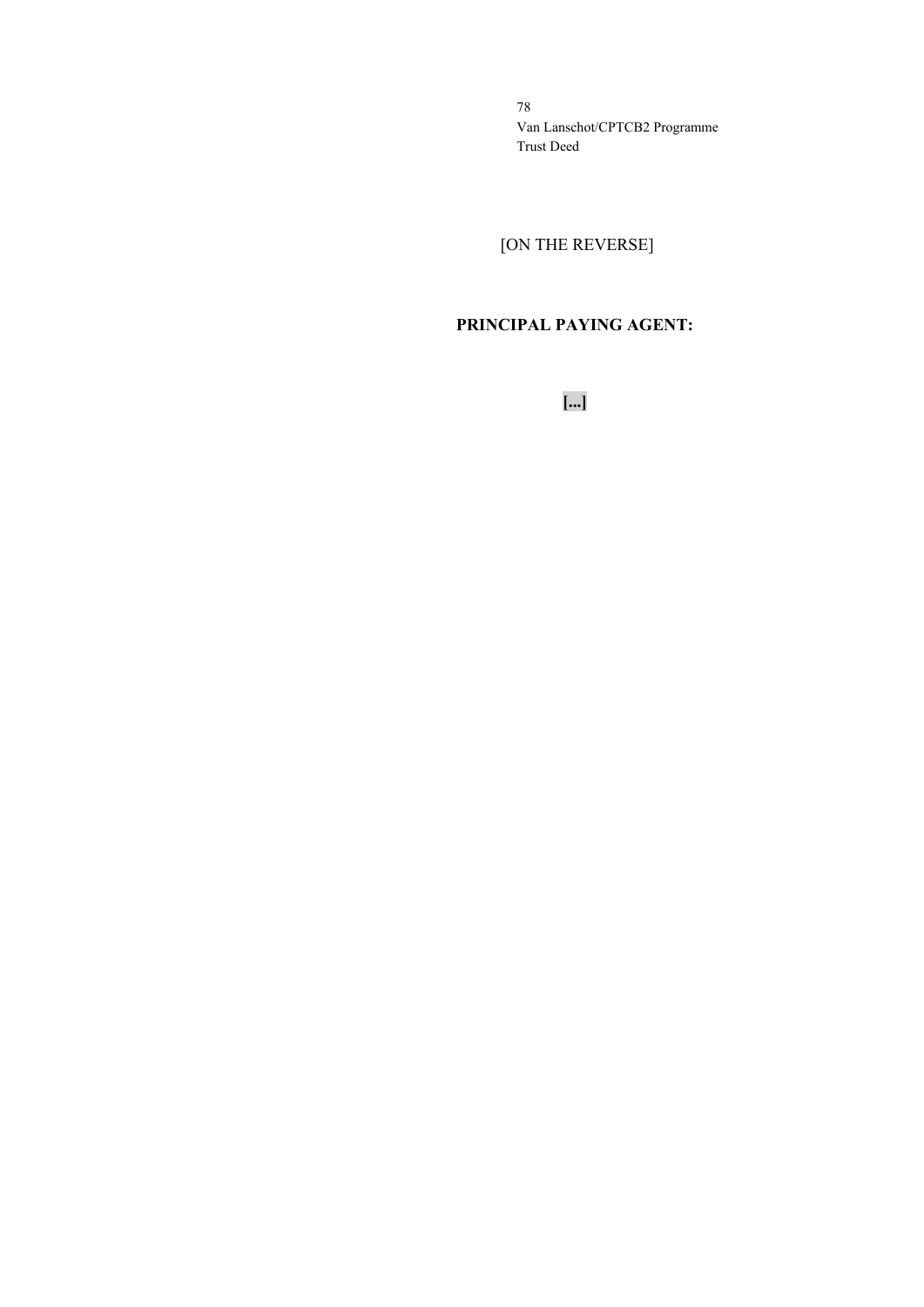**Part C Form of Talon** [ON THE FACE]

### **VAN LANSCHOT KEMPEN N.V.**

#### **[currency] [type] Covered Bonds due** [●]

Talon for further Coupons.

On or after the maturity date of the final Coupon which is (or was at the time of issue) part of the Coupon Sheet to which this Talon is (or was at the time of issue) attached, this Talon may be exchanged at the specified office for the time being of the paying agent shown on the reverse of this Talon (or any successor paying agent appointed from time to time in accordance with the terms and conditions endorsed on the Covered Bond as supplemented, replaced and modified by the final terms endorsed on the Covered Bond (the "**Final Terms**") applicable to the Covered Bonds (the "**Conditions**") of the Covered Bonds to which this Talon relates) for a further Coupon Sheet (including a further Talon but excluding any Coupons in respect of which claims have already become void pursuant to the Conditions).

The Covered Bond to which this Talon relates may, in certain circumstances specified in the Conditions, fall due for redemption before the Final Maturity Date of such final Coupon. In such event, this Talon shall become void and no Coupon will be delivered in respect hereof.

ANY UNITED STATES PERSON WHO HOLDS THIS OBLIGATION WILL BE SUBJECT TO LIMITATIONS UNDER THE UNITED STATES INCOME TAX LAWS, INCLUDING THE LIMITATIONS PROVIDED IN SECTIONS 165(j) AND 1287(a) OF THE INTERNAL REVENUE CODE.

THIS COVERED BOND HAS NOT BEEN AND WILL NOT BE REGISTERED UNDER THE UNITED STATES SECURITIES ACT OF 1933, AS AMENDED ("SECURITIES ACT"), OR THE SECURITIES LAWS OF ANY STATE OF THE UNITED STATES. ACCORDINGLY, THIS COVERED BOND MAY NOT BE OFFERED, SOLD OR DELIVERED IN THE UNITED STATES OR TO A US PERSON EXCEPT PURSUANT TO AN EXEMPTION FROM, OR IN A TRANSACTION NOT SUBJECT TO THE REGISTRATION REQUIREMENTS OF THE SECURITIES ACT.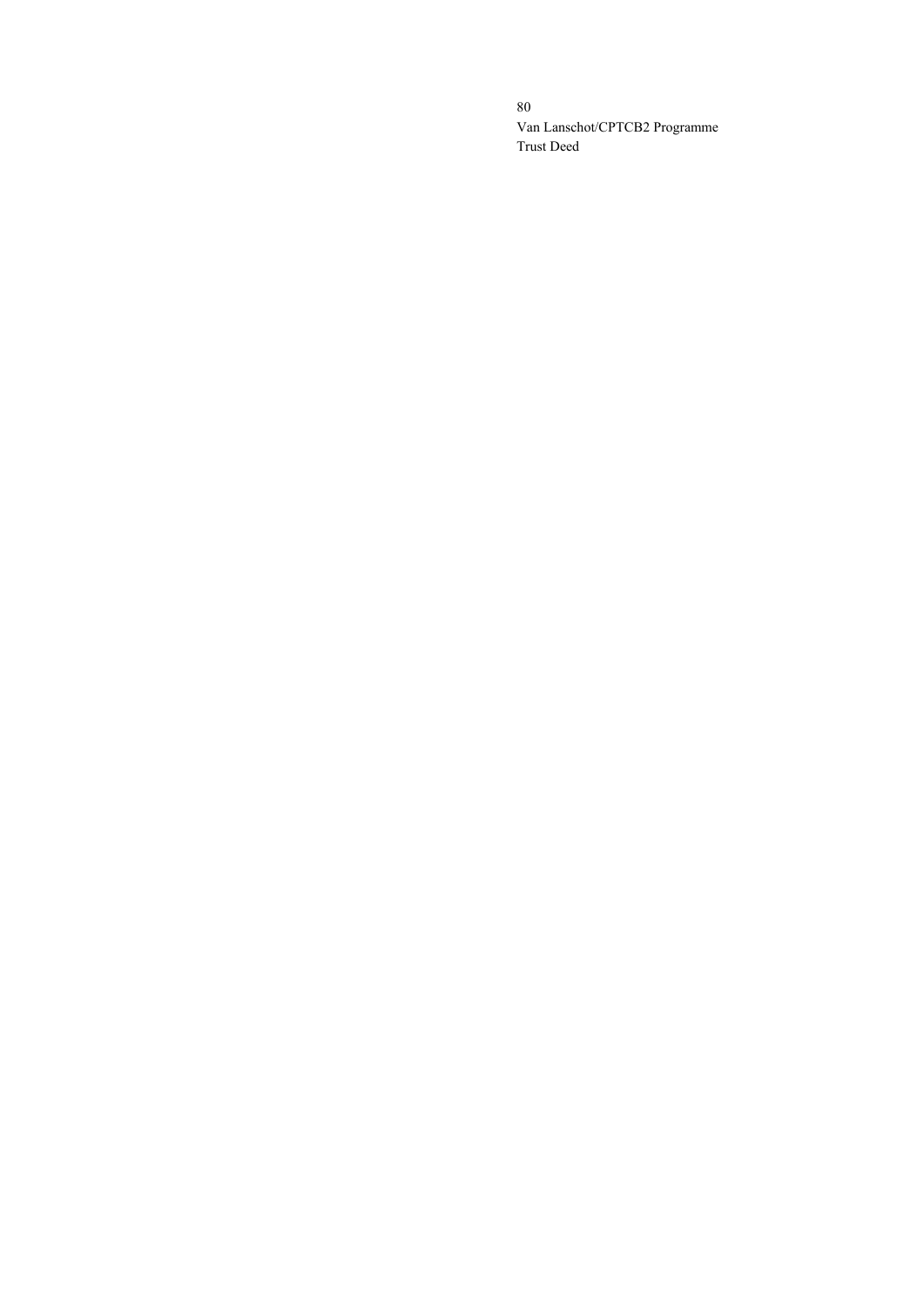[ON THE REVERSE]

# **PRINCIPAL PAYING AGENT:**

**[...]**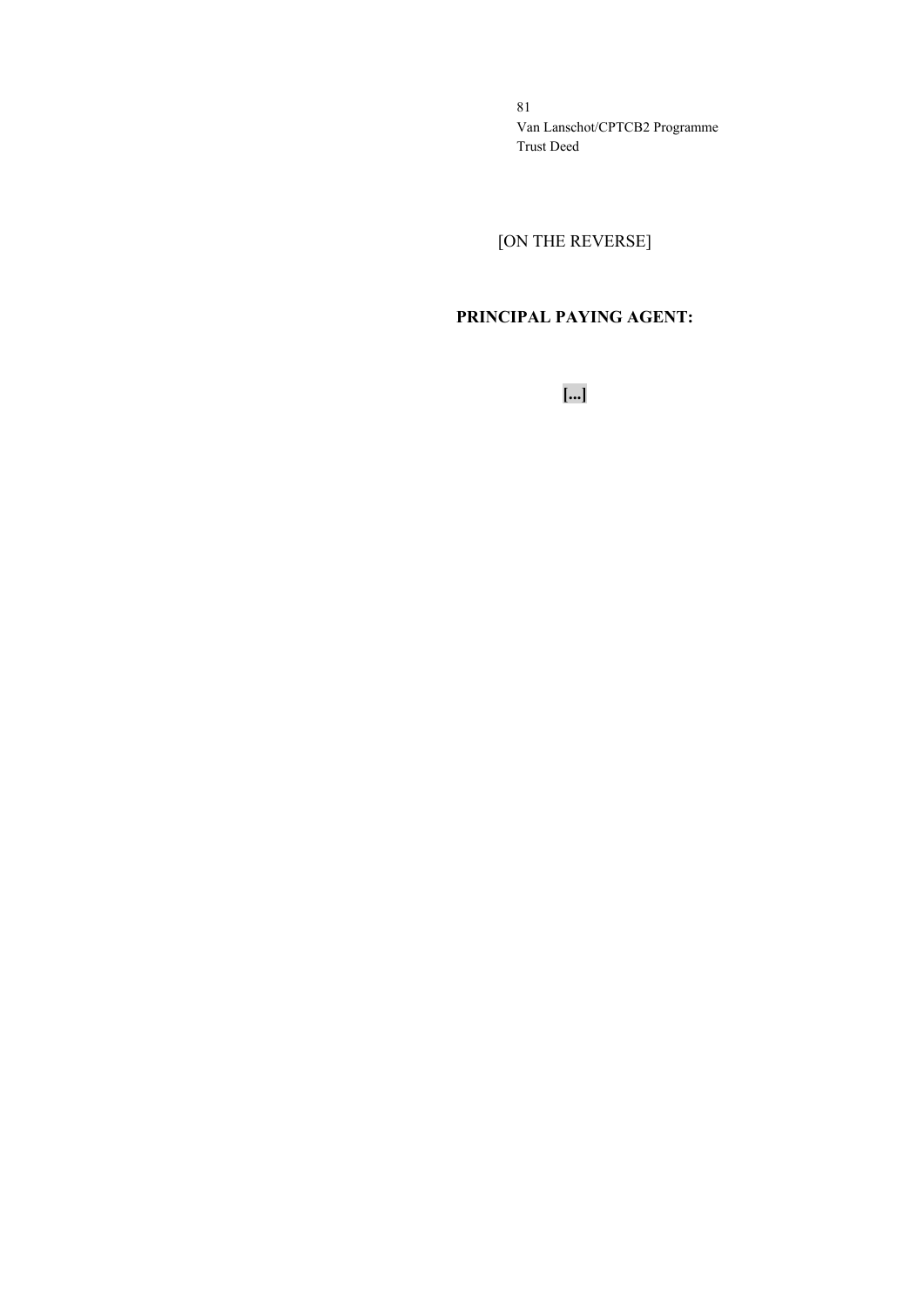**SCHEDULE 3**

# **FORMS OF TEMPORARY GLOBAL COVERED BONDS Part A**

### **Form of Temporary Global Covered Bond in NGN form**

NOTICE: THIS TEMPORARY GLOBAL COVERED BOND IS ISSUED FOR TEMPORARY DEPOSIT WITH A COMMON SAFEKEEPER FOR EUROCLEAR BANK S.A./N.V., AS OPERATOR OF THE EUROCLEAR SYSTEM ("EUROCLEAR") AND CLEARSTREAM BANKING, SOCIÉTÉ ANONYME ("CLEARSTREAM, LUXEMBOURG"). ANY PERSON BEING OFFERED THIS TEMPORARY GLOBAL COVERED BOND FOR TRANSFER OR ANY OTHER PURPOSE SHOULD BE AWARE THAT THEFT OR FRAUD IS ALMOST CERTAIN TO BE INVOLVED.

NEITHER THIS TEMPORARY GLOBAL COVERED BOND NOR THE COVERED BONDS IN DEFINITIVE FORM HAVE BEEN OR WILL BE REGISTERED UNDER THE UNITED STATES SECURITIES ACT OF 1933, AS AMENDED (THE "SECURITIES ACT"). NEITHER THIS TEMPORARY GLOBAL COVERED BOND NOR THE COVERED BOND IN DEFINITIVE FORM MAY BE OFFERED, SOLD OR DELIVERED IN THE UNITED STATES OR TO A UNITED STATES PERSON, EXCEPT PURSUANT TO AN EXEMPTION FROM, OR IN A TRANSACTION NOT SUBJECT TO, THE REGISTRATION REQUIREMENTS OF THE SECURITIES ACT.

ANY UNITED STATES PERSON (AS DEFINED IN THE UNITED STATES INTERNAL REVENUE CODE OF 1986, AS AMENDED (THE "CODE")) WHO HOLDS THIS OBLIGATION WILL BE SUBJECT TO LIMITATIONS UNDER THE UNITED STATES INCOME TAX LAWS, INCLUDING THE LIMITATIONS PROVIDED IN SECTIONS 1650(j) AND 1287(a) OF THE INTERNAL REVENUE CODE.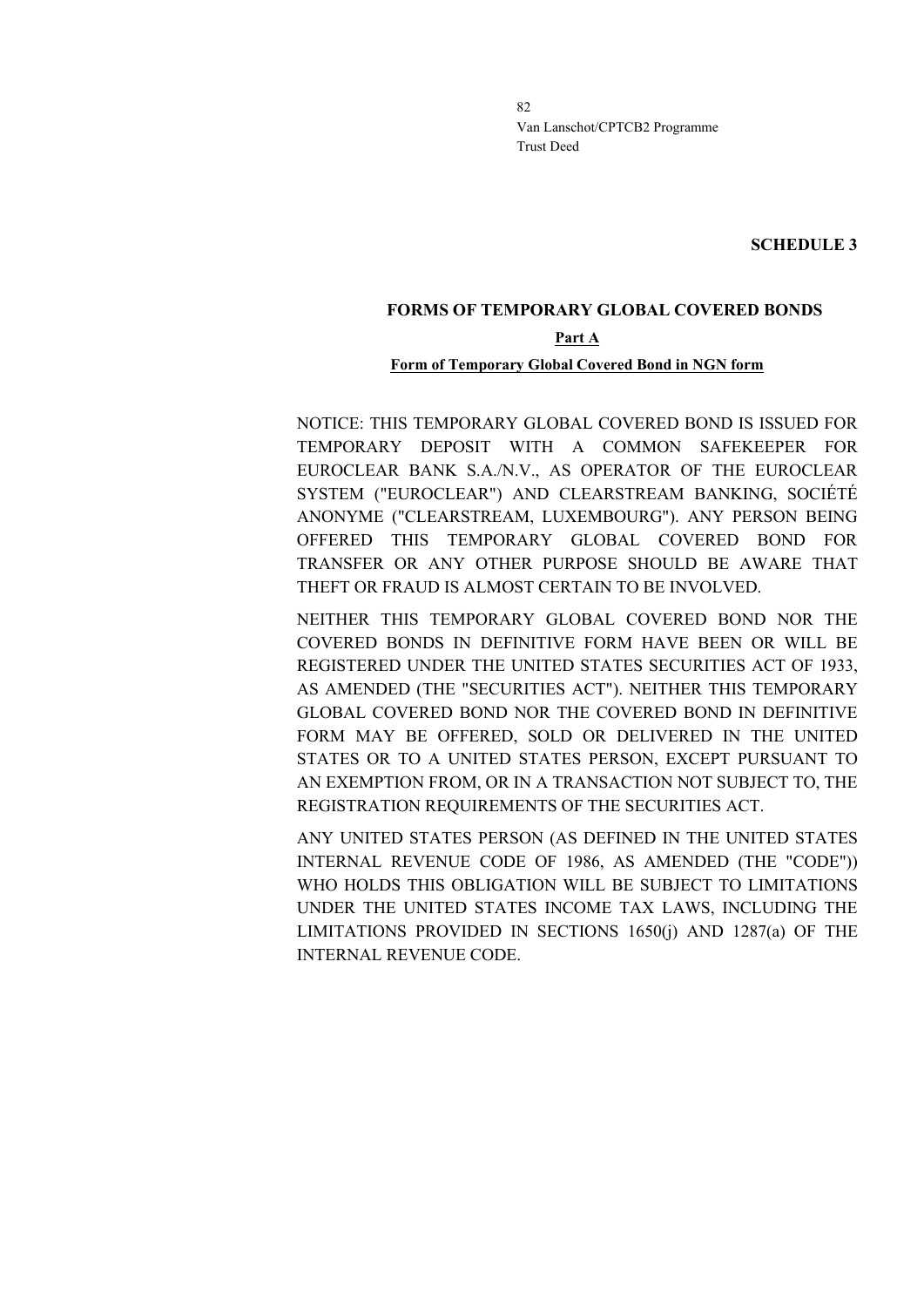### **TEMPORARY GLOBAL COVERED BOND**

### **VAN LANSCHOT KEMPEN N.V.**

(the "**Issuer**")

(*incorporated under the laws of the Netherlands and having its corporate seat in 's-Hertogenbosch*)

### **guaranteed as to payments of interest and principal by**

# **VAN LANSCHOT CONDITIONAL PASS-THROUGH COVERED BOND COMPANY 2 B.V.**

### (the "**CBC**")

(*incorporated under the laws of the Netherlands and having its corporate seat in Amsterdam*)

ISIN:\_\_\_\_\_\_\_\_\_\_\_\_\_

Common code:\_\_\_\_\_\_\_\_\_\_\_

**(currency symbol:) \_\_\_\_\_(amount in number:)\_\_\_\_\_\_\_\_\_\_\_\_\_\_\_\_\_\_\_\_\_\_\_**

**(type:)** Covered Bonds due (year:)

This Covered Bond is a Temporary Global Covered Bond in respect of a duly authorised issue of Covered Bonds of the Issuer (the "**Covered Bonds**") described, and having the provisions specified in the final terms applicable to the Covered Bonds (the "**Final Terms**"), a copy of which is annexed hereto as Schedule II. This Temporary Global Covered Bond is issued subject to, and with the benefit of, the Trust Deed dated 16 July 2019 and made between the Issuer, the CBC and Stichting Security Trustee Van Lanschot Conditional Pass-Through Covered Bond Company 2 as security trustee for, *inter alia*, the holders of the Covered Bonds (such Trust Deed as modified and/or supplemented and/or restated from time to time the "**Trust Deed**") including without limitation, the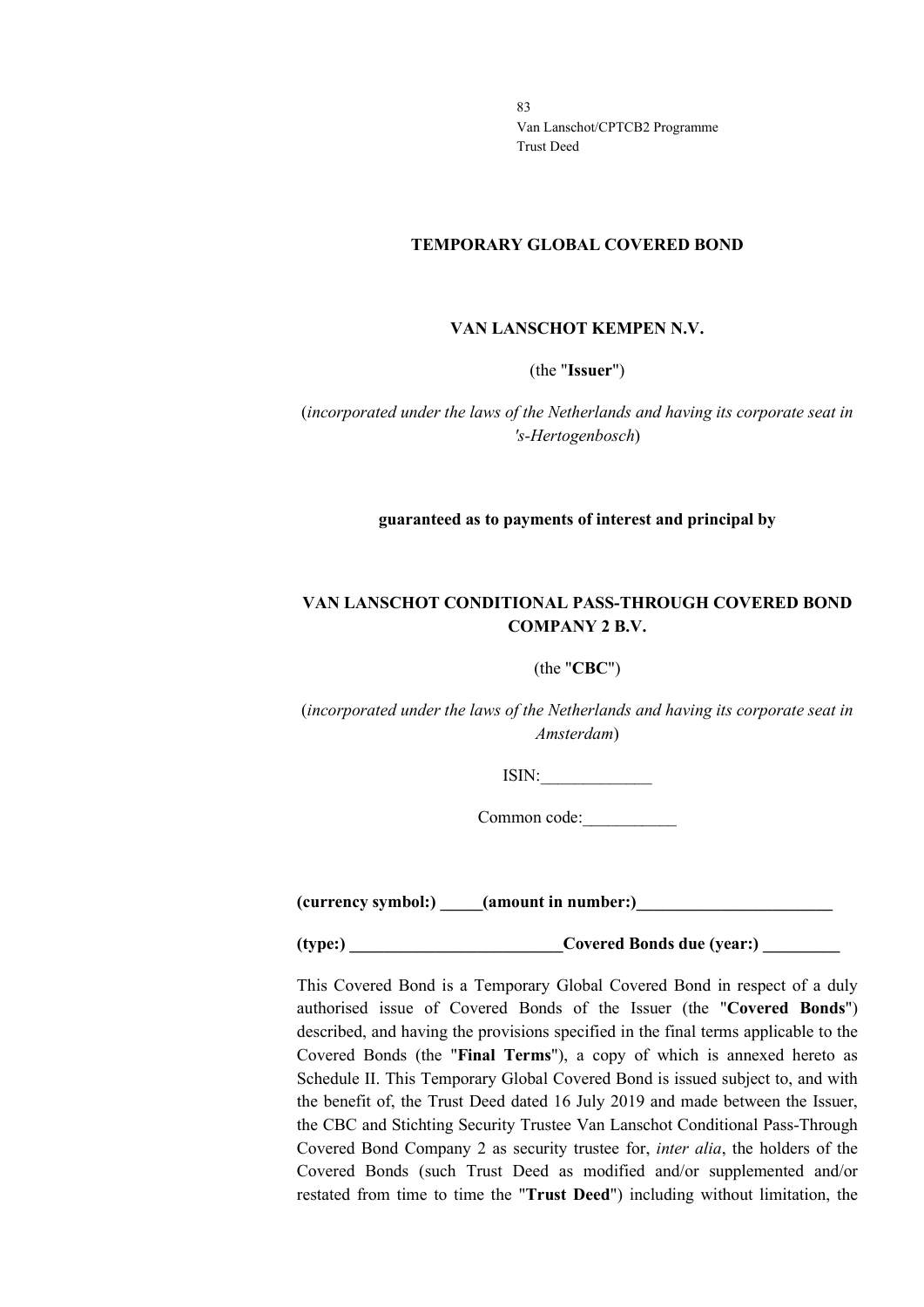Guarantee (as defined in the Trust Deed) and are the subject of the Agency Agreement and the other Transaction Documents.

Any reference herein to the "**Conditions**" is to the Terms and Conditions of the Covered Bonds a copy of which is annexed to the Trust Deed, as supplemented, replaced and modified by the Final Terms but, in the event of any conflict between the provisions of the Terms and Conditions and the information in the Final Terms, the Final Terms will prevail.

In this Temporary Global Covered Bond, unless otherwise defined herein or the context requires otherwise, words and expressions have the meanings and constructions ascribed to them in the Conditions.

### **PROMISE TO PAY**

The Issuer, for value received, promises to pay to the bearer of this Temporary Global Covered Bond the principal amount of:

| (currency symbol:) | (amount in number:) |  |
|--------------------|---------------------|--|
|                    |                     |  |

(amount in words:)

on the dates and in the amounts specified in the Conditions or on such earlier date or dates as the same may become payable in accordance with the Conditions, and to pay interest on the unpaid balance of such principal sum in arrear on the dates and at the rate specified in the Conditions, together with any additional amounts payable in accordance with the Conditions, all subject to and in accordance with the Conditions, provided that such principal or such interest shall be payable only:

(i) in the case of principal or interest falling due prior to the Exchange Date (as defined below), to the extent that a certificate or certificates issued by Euroclear and/or Clearstream, Luxembourg dated not earlier than the date on which such principal or such interest falls due and in substantially the form set out in Schedule I hereto is or are delivered to the specified office of the Principal Paying Agent; or

(ii) in the case of principal or interest falling due at any time, to the extent that the Issuer has failed to procure the exchange for a Permanent Global Covered Bond of that portion of this Temporary Global Covered Bond in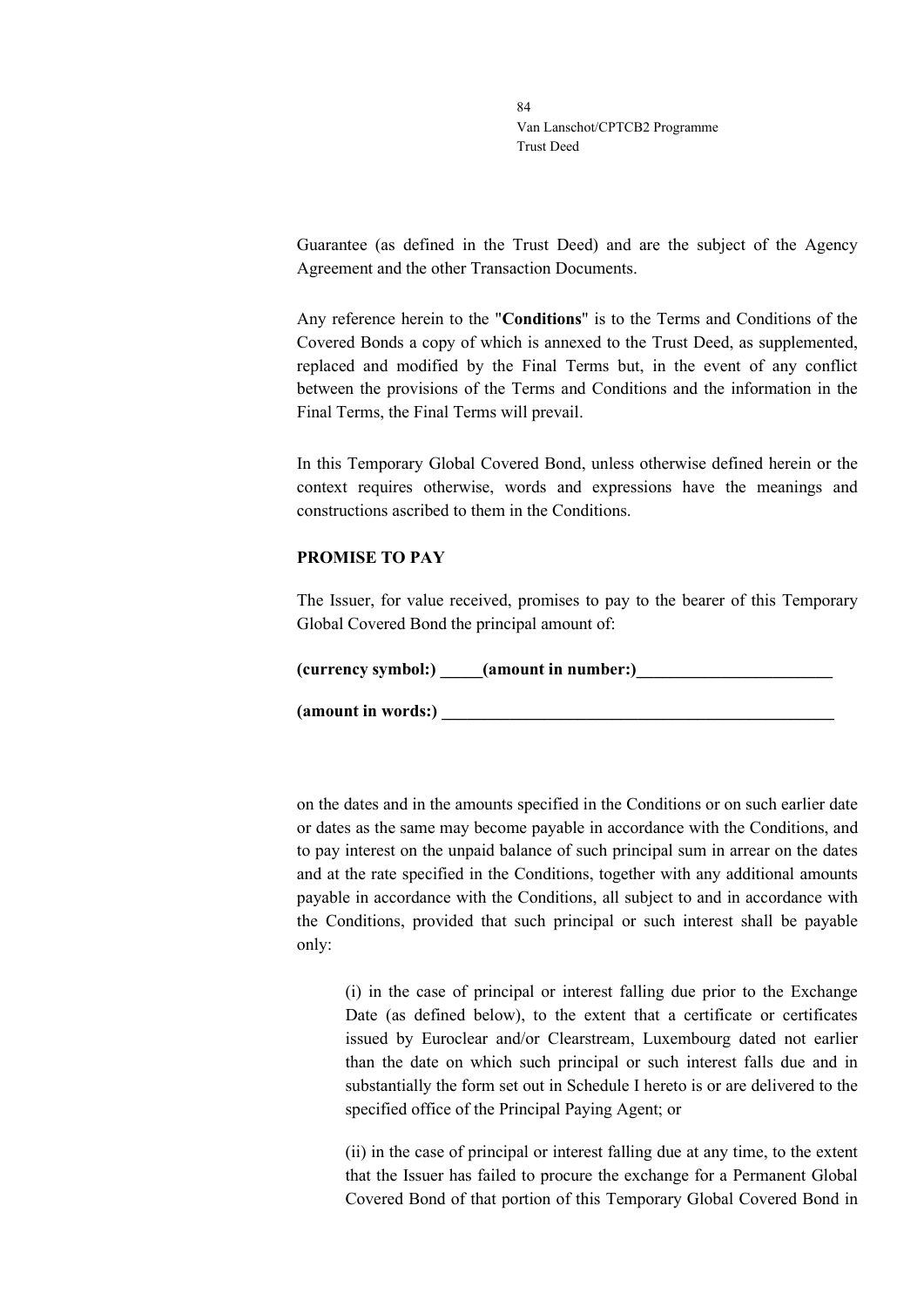respect of which such principal is due or interest has accrued.

The principal amount of Covered Bonds represented by this Temporary Global Covered Bond shall be the aggregate principal amount from time to time entered in the records of both Euroclear and Clearstream Luxembourg (together the "**relevant Clearing Systems**"). The records of the relevant Clearing Systems (which expression in this Temporary Global Covered Bond means the records that the relevant Clearing System holds for its customers which reflect the amount of such customer's interest in the Covered Bonds) shall be conclusive evidence of the principal amount of Covered Bonds represented by this Temporary Global Covered Bond and, for these purposes, a statement issued by the relevant Clearing System (which statement shall be made available to the bearer upon request) stating the principal amount of Covered Bonds represented by this Temporary Global Covered Bond at any time shall be conclusive evidence of the records of the relevant Clearing System at that time.

## **EXCHANGE**

On or after the day which is not earlier then forty (40) days after the date of issue of this Temporary Global Covered Bond (the "**Exchange Date**"), the Issuer shall procure (in the case of first exchange) the delivery of a Permanent Global Covered Bond to the bearer of this Temporary Global Covered Bond or (in the case of any subsequent exchange) an increase in the Principal Amount Outstanding of the Permanent Global Covered Bond in accordance with its terms against:

(i) presentation and (in the case of final exchange) surrender of this Temporary Global Covered Bond at the specified office of the Principal Paying Agent and destruction of this Temporary Global Covered Bond by the Common Safekeeper; and

(ii) receipt by the Principal Paying Agent of a certificate or certificates issued by Euroclear and/or Clearstream, Luxembourg dated not earlier than the Exchange Date and in substantially the form set out in Schedule I hereto to the effect that it has received from or in respect of a person entitled to a particular principal amount of the Covered Bonds (as shown by its records) a certificate in or substantially in the form of Certificate "A" set out in Schedule I hereto.

### **WRITING DOWN**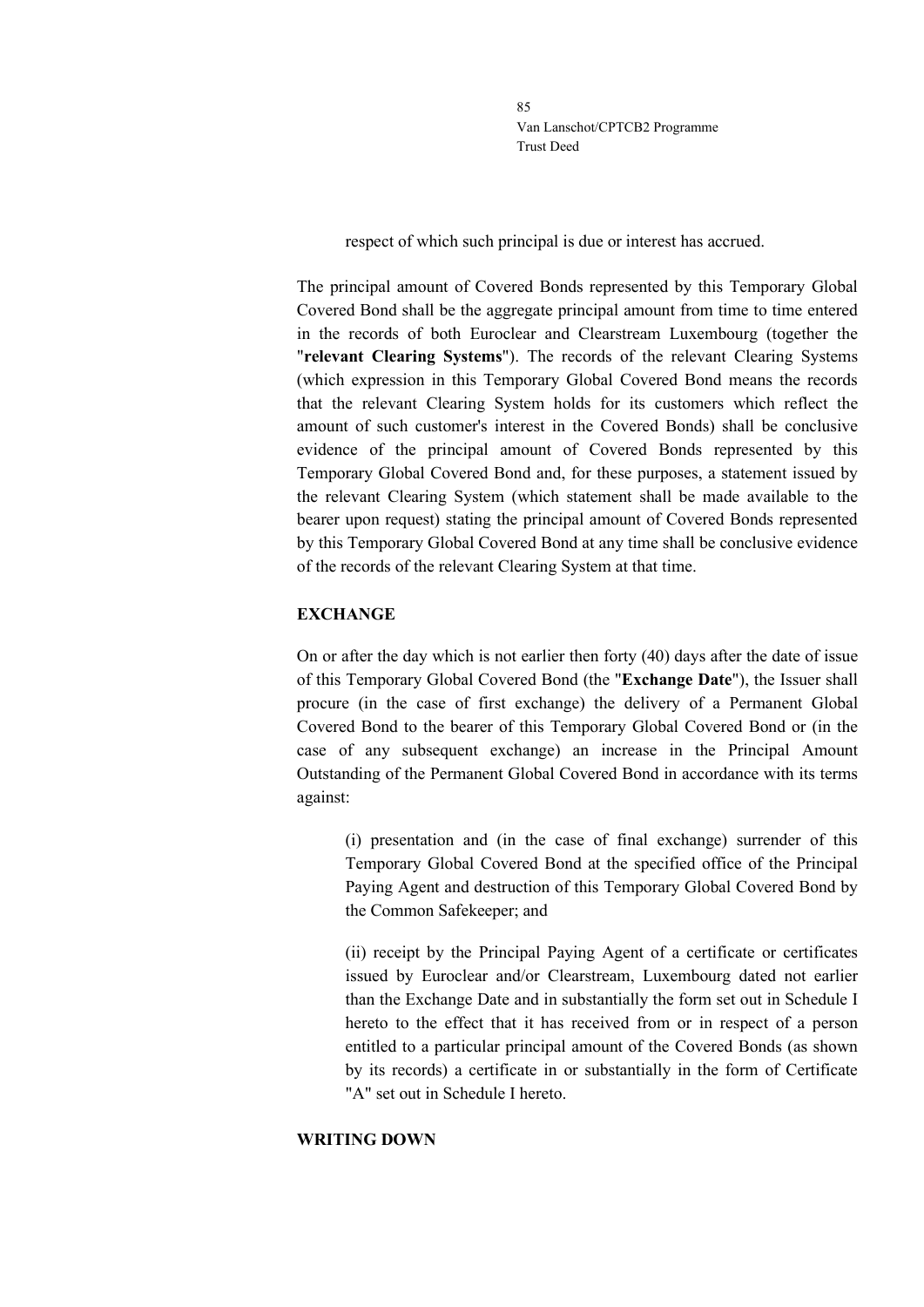On each occasion on which (i) this Temporary Global Covered Bond has been exchanged for a Permanent Global Covered Bond or (ii) the principal amount of the Permanent Global Covered Bond is increased in accordance with its terms in exchange for a further portion of this Temporary Global Covered Bond, the Issuer shall procure that (a) the principal amount of the Permanent Global Covered Bond or the principal amount of such increase, and (b) the remaining principal amount of this Temporary Global Covered Bond (which shall be the previous principal amount hereof *less* the aggregate of the amounts referred to in (a)) are entered *pro rata* in the records of the relevant Clearing System.

## **PAYMENTS, REDEMPTION, CANCELLATION AND PURCHASE**

Upon any redemption or payment of an instalment or interest being made in respect of, or purchase and cancellation of, any of the Covered Bonds represented by this Temporary Global Covered Bond, the Issuer shall procure that details of such payments, redemption, purchase and cancellation shall be entered *pro rata* in the records of the relevant Clearing System and, in the case of any such entry being made, the principal amount of the Covered Bonds entered in the records of the relevant Clearing System and represented by this Temporary Global Covered Bond shall be reduced by the aggregate principal amount of the Covered Bonds so redeemed or purchased and cancelled or by the instalment so paid.

Payments due in respect of Covered Bonds for the time being represented by this Temporary Global Covered Bond shall be made to the bearer of the Temporary Global Covered Bond and each payment so made will discharge the Issuer's obligations in respect thereof. Any failure to make the entries referred to above shall not affect such discharge.

### **CONDITIONS APPLY**

Until this Temporary Global Covered Bond has been exchanged as provided herein, the bearer of this Temporary Global Covered Bond shall be subject to the Conditions and, subject as otherwise provided herein, entitled to the same rights and benefits under the Conditions as if the bearer were the holder of Definitive Covered Bonds substantially in the form set out in Schedule 2 of the Trust Deed and the related Coupons and Talons.

### **NOTICES**

Notwithstanding Condition 14, while all the Covered Bonds are represented by this Temporary Global Covered Bond (or by this Temporary Global Covered Bond and the Permanent Global Covered Bond) and this Temporary Global Covered Bond is (or this Temporary Global Covered Bond and the Permanent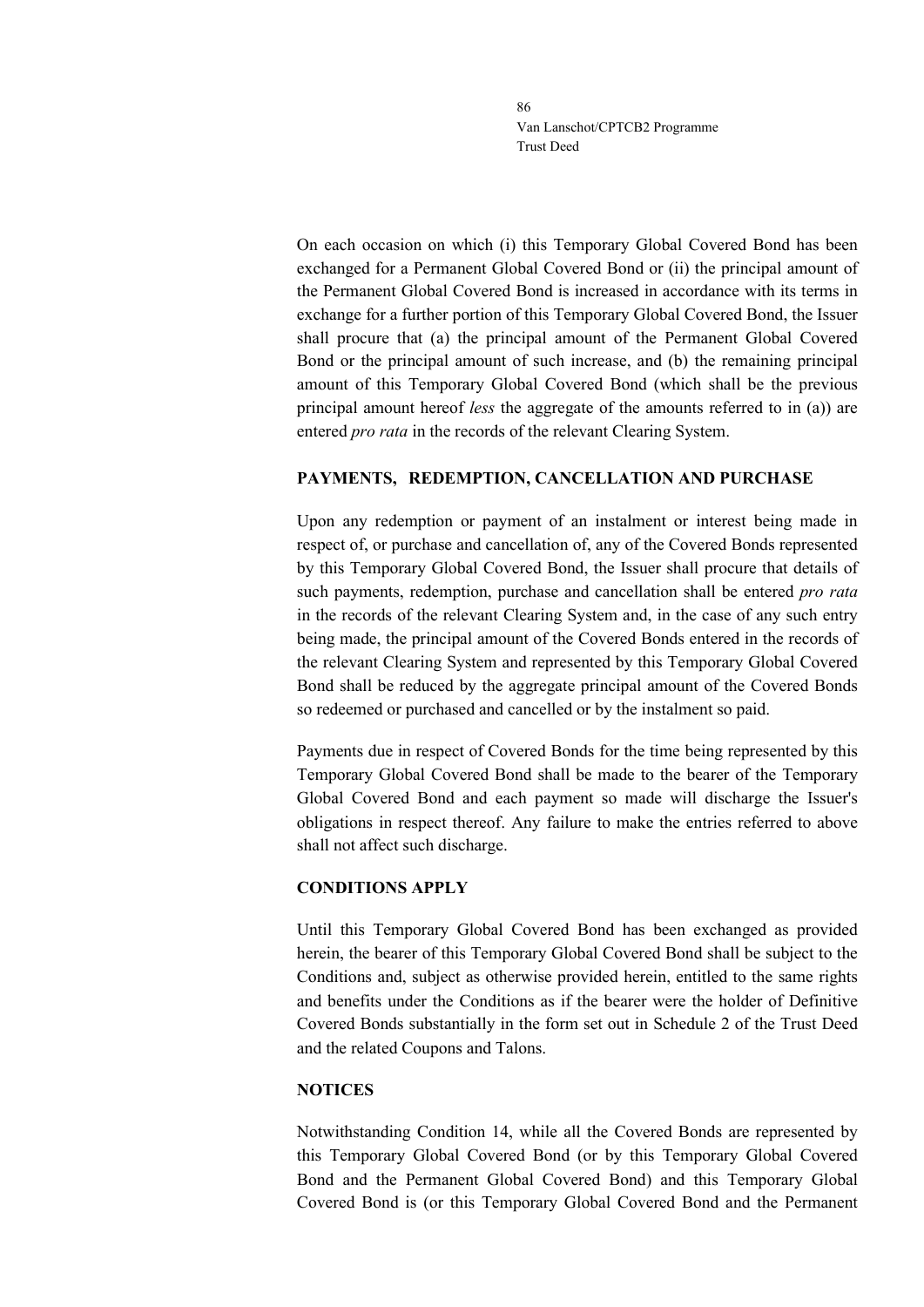Global Covered Bond are) deposited with a Common Safekeeper for Euroclear or Clearstream, Luxembourg, as the case may be, notices to Covered Bondholders may be given by delivery of the relevant notice to Euroclear and Clearstream, Luxembourg and, in any such case, such notices shall be deemed to have been given to the Covered Bondholders in accordance with Condition 14 on the date of delivery to Euroclear and Clearstream, Luxembourg, as the case may be.

## **GUARANTEE**

The rights under the Guarantee (a) form an integral part of the Covered Bonds, (b) are of interest to a holder of Covered Bonds only if, to the extent that, and for and long as, it holds Covered Bonds and (c) can only be transferred together with all other rights under the relevant Covered Bond. As a result, in case of a transfer of an interest in this Temporary Global Covered Bond to a transferee by way of book-entry transfer (*girale overboeking*) or physical transfer of this Temporary Global Covered Bond, such transfer includes the corresponding rights under the Guarantee, in the case of a book-entry transfer subject to any applicable laws, rules and regulations of the relevant clearing system.

# **AUTHENTICATION AND EFFECTUATION**

This Temporary Global Covered Bond shall not be valid for any purpose until it has been authenticated by or on behalf of the Principal Paying Agent and has been effectuated by or on behalf of the Common Safekeeper.

# **GOVERNING LAW**

This Temporary Global Covered Bond is governed by, and shall be construed in accordance with the laws of the Netherlands. All disputes in connection with or arising from this Temporary Global Covered Bond or its execution will be judged by the courts of Amsterdam, the Netherlands, and its appellate courts.

Articles 229(e) to 229(k) of the Dutch Commercial Code (*Wetboek van Koophandel*) do not apply to this Temporary Global Covered Bond.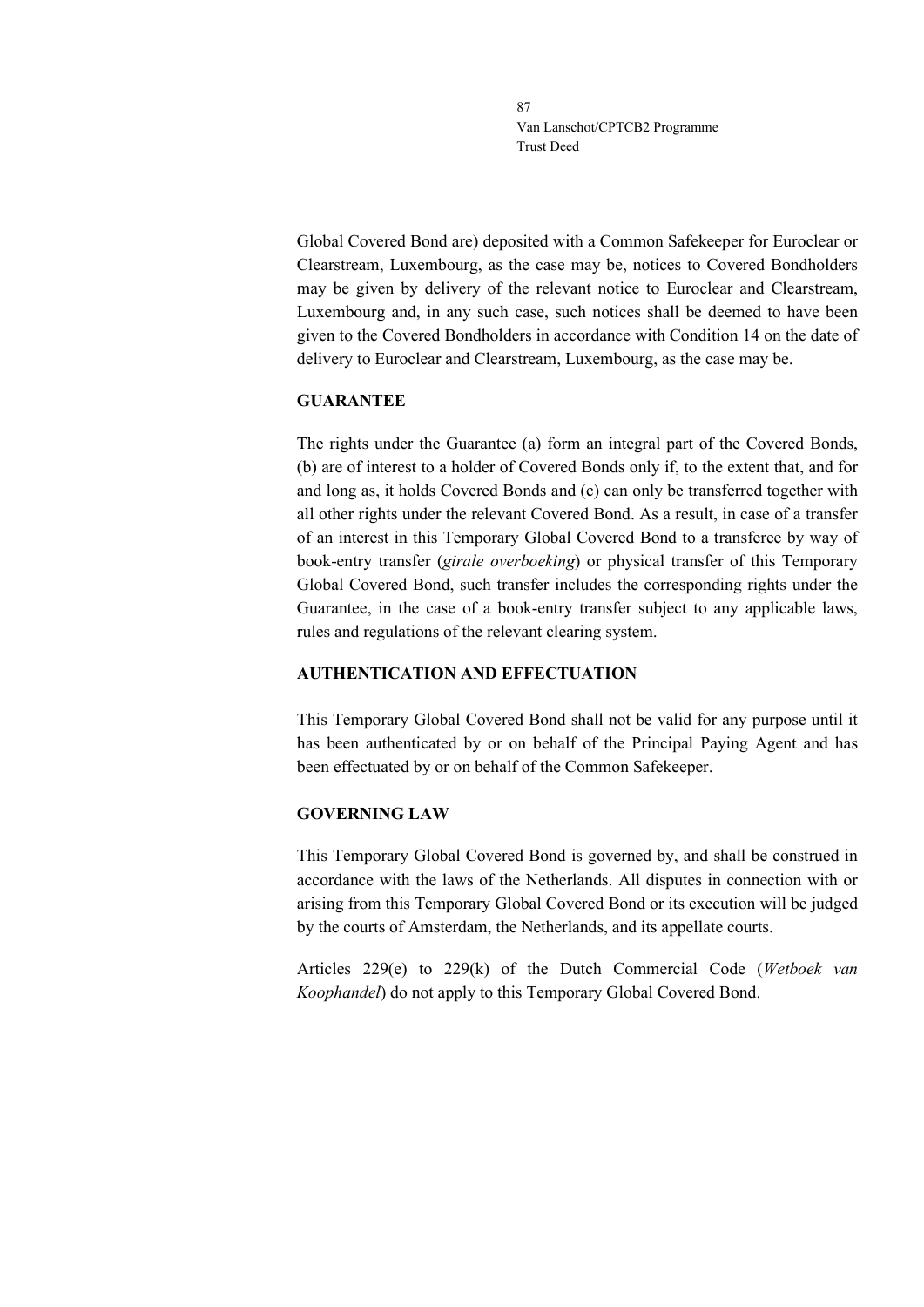**IN WITNESS WHEREOF** the Issuer and the CBC have caused this Covered Bond to be signed manually or in facsimile on their behalf.

**ISSUED** on \_\_\_\_\_\_

**VAN LANSCHOT KEMPEN N.V.** as Issuer

| by:    | by:     |  |
|--------|---------|--|
| title: | title : |  |

# **VAN LANSCHOT CONDITIONAL PASS-THROUGH COVERED BOND COMPANY 2 B.V.** as CBC

by : title :

**Authenticated** without recourse, warranty or liability by **[...]** in its capacity of Principal Paying Agent, [...]

**[...]**

 $by :$  by : title : title :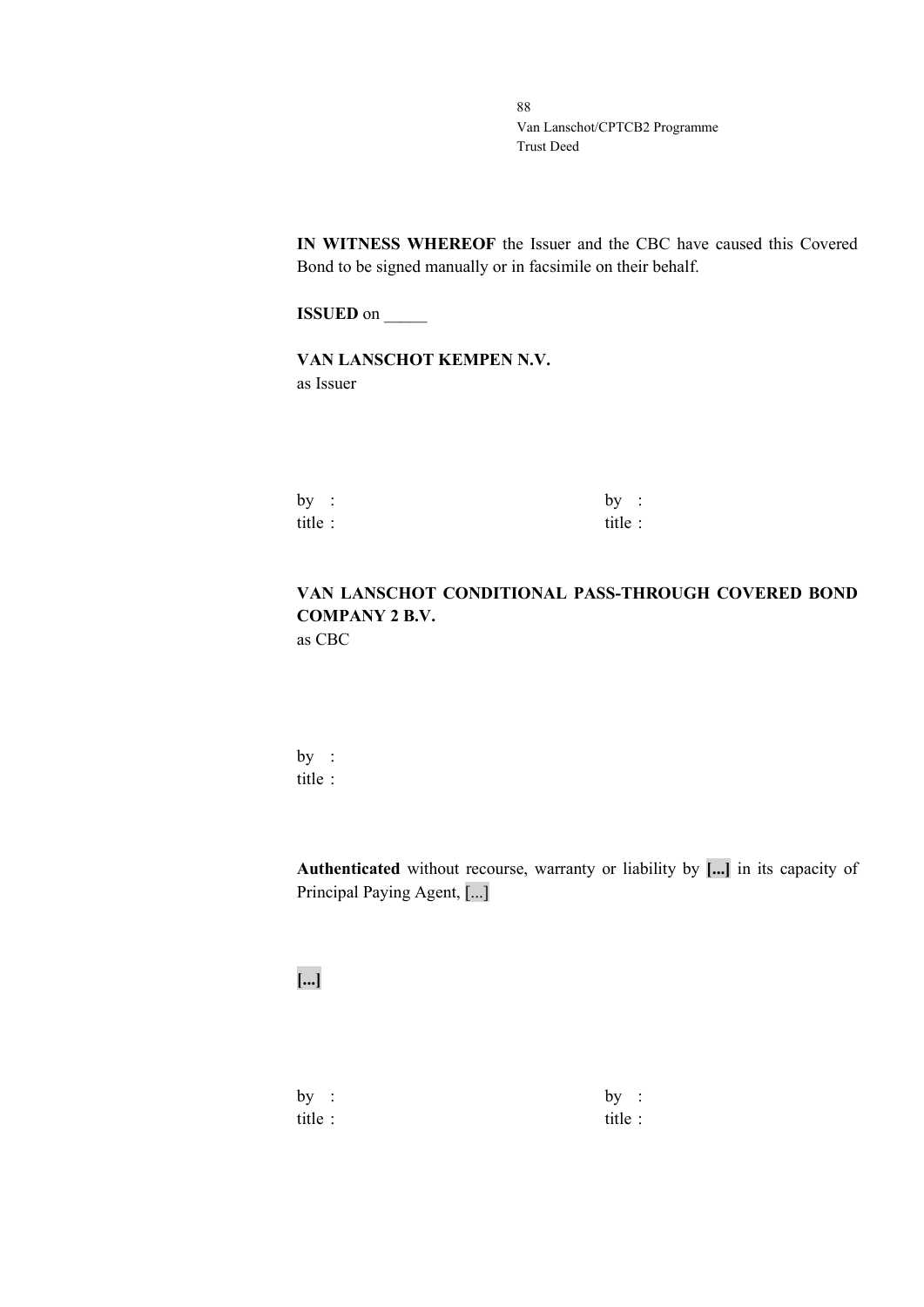# **Effectuated** without recourse, warranty or liability by *(name Common Safekeeper)* …………………………………….. as Common Safekeeper

| by      | $\mathbf{L}$ | by:    |  |
|---------|--------------|--------|--|
| title : |              | title: |  |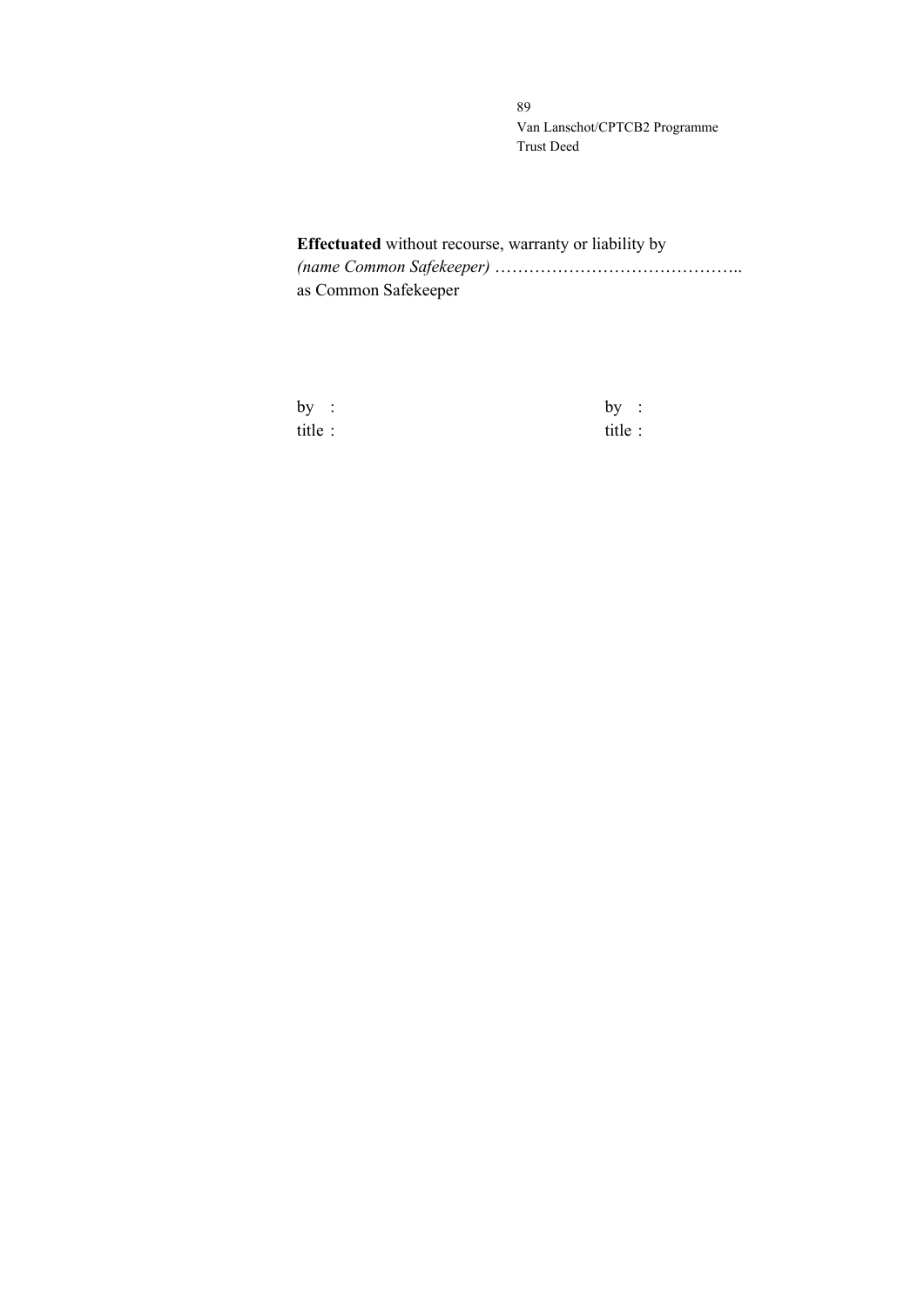**Schedule I**

# **MODEL OF CERTIFICATION TO BE GIVEN BY EUROCLEAR/CLEARSTREAM, LUXEMBOURG CERTIFICATION**

### **VAN LANSCHOT KEMPEN N.V.**

(the "**Issuer**")

# (*incorporated with limited liability under the laws of the Netherlands and having its corporate seat in 's-Hertogenbosch*)

This is to certify that, based solely on certifications we have received in writing, by tested telex or by electronic transmission from member organisations appearing in our records as persons being entitled to a portion of the principal amount set forth below (our "**Member Organisations**") or having a credit balance in their account(s) with us equivalent to a portion of the principal amount set forth below (our "**Participants**"), substantially to the effect set forth in Schedule I of the temporary global Covered Bond issued in respect of the securities, as of the date hereof,  $E$ [amount] principal amount of the abovecaptioned Securities (a) is owned by persons that are not citizens or residents of the United States, domestic partnerships, domestic corporations or any estate or trust the income of which is subject to United States Federal income taxation regardless of its source ("**United States persons**"), (b) is owned by United States persons that (i) are foreign branches of United States financial institutions (as defined in U.S. Treasury Regulations Section 1.165-12(c)(1)(iv)) ("**financial institutions**") purchasing for their own account or for resale, or (ii) acquired the Securities through foreign branches of United States financial institutions and who hold the Securities through such United States financial institutions on the date hereof (and in either case (i) or (ii), each such United States financial institution has agreed, on its own behalf or through its agent, that we may advise the Issuer or the Issuer's agent that it will comply with the requirements of Section  $165(i)(3)(A)$ , (B) or (C) of the Internal Revenue Code of 1986, as amended, and the regulations thereunder), or (c) is owned by United States or foreign financial institutions for purposes of resale during the restricted period (as defined in U.S. Treasury Regulations Section  $1.163-5(c)(2)(i)(D)(7)$ ) (or any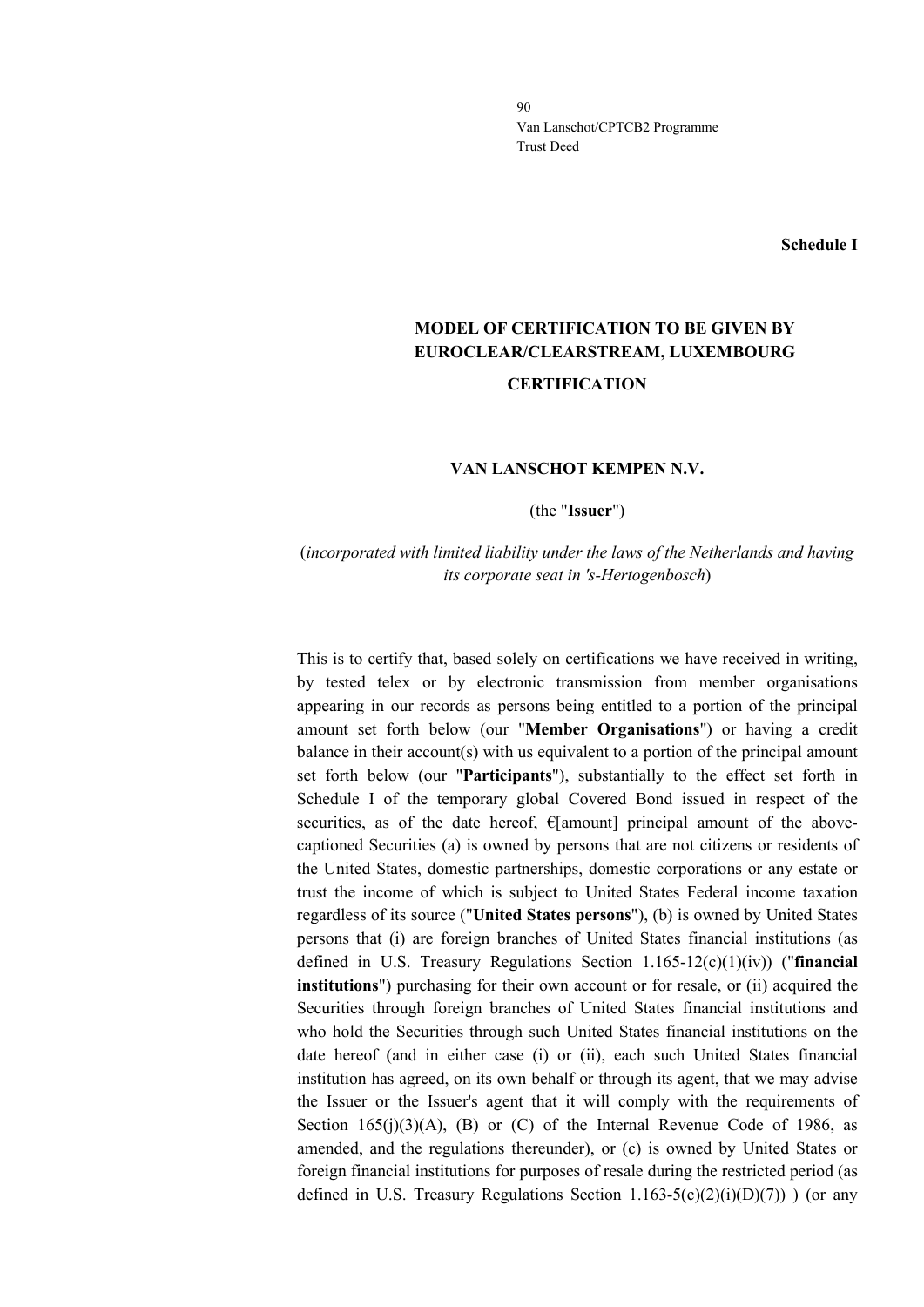successor U.S. Treasury Regulation Section including, without limitation, regulations issued in accordance with U.S. Internal Revenue Service Notice 2012-20 or otherwise in connection with the U.S. Hiring Incentives to Restore Employment Act of 2010), and to the further effect that United States or foreign financial institutions described in clause (c) (whether or not also described in clause (a) or (b)) have certified that they have not acquired the Securities for purposes of resale directly or indirectly to a United States person or to a person within the United States or its possessions.

If the Securities are of the category contemplated in Section 230.903(b)(3) of Regulation S under the Securities Act of 1933, as amended (the "**Act**"), then this is also to certify with respect to the principal amount of Securities set forth above that, except as set forth below, we have received in writing, by tested telex or by electronic transmission, from our Member Organisations entitled to a portion of such principal amount, certifications with respect to such portion substantially to the effect set forth in the temporary global Covered Bond issued in respect of the Securities.

As used herein, "**United States**" means the United States of America (including the States and the District of Columbia); and its "**possessions**" include Puerto Rico, the U.S. Virgin Islands, Guam, American Samoa, Wake Island and the Northern Mariana Islands.

We further certify  $(1)$  that we are not making available herewith for exchange (or, if relevant, exercise of any rights or collection of any interest) any portion of the temporary global security excepted in such certifications and (2) that as of the date hereof we have not received any notification from any of our Member Organisations to the effect that the statements made by such Member Organisations with respect to any portion of the part submitted herewith for exchange (or, if relevant, exercise of any rights or collection of any interest) are no longer true and cannot be relied upon as of the date hereof.

We understand that this certification is required in connection with certain tax laws and, if applicable, certain securities laws of the United States. In connection therewith, if administrative or legal proceedings are commenced or threatened in connection with which this certification is or would be relevant, we irrevocably authorise you to produce this certification to any interested party in such proceedings.

Dated: Yours faithfully,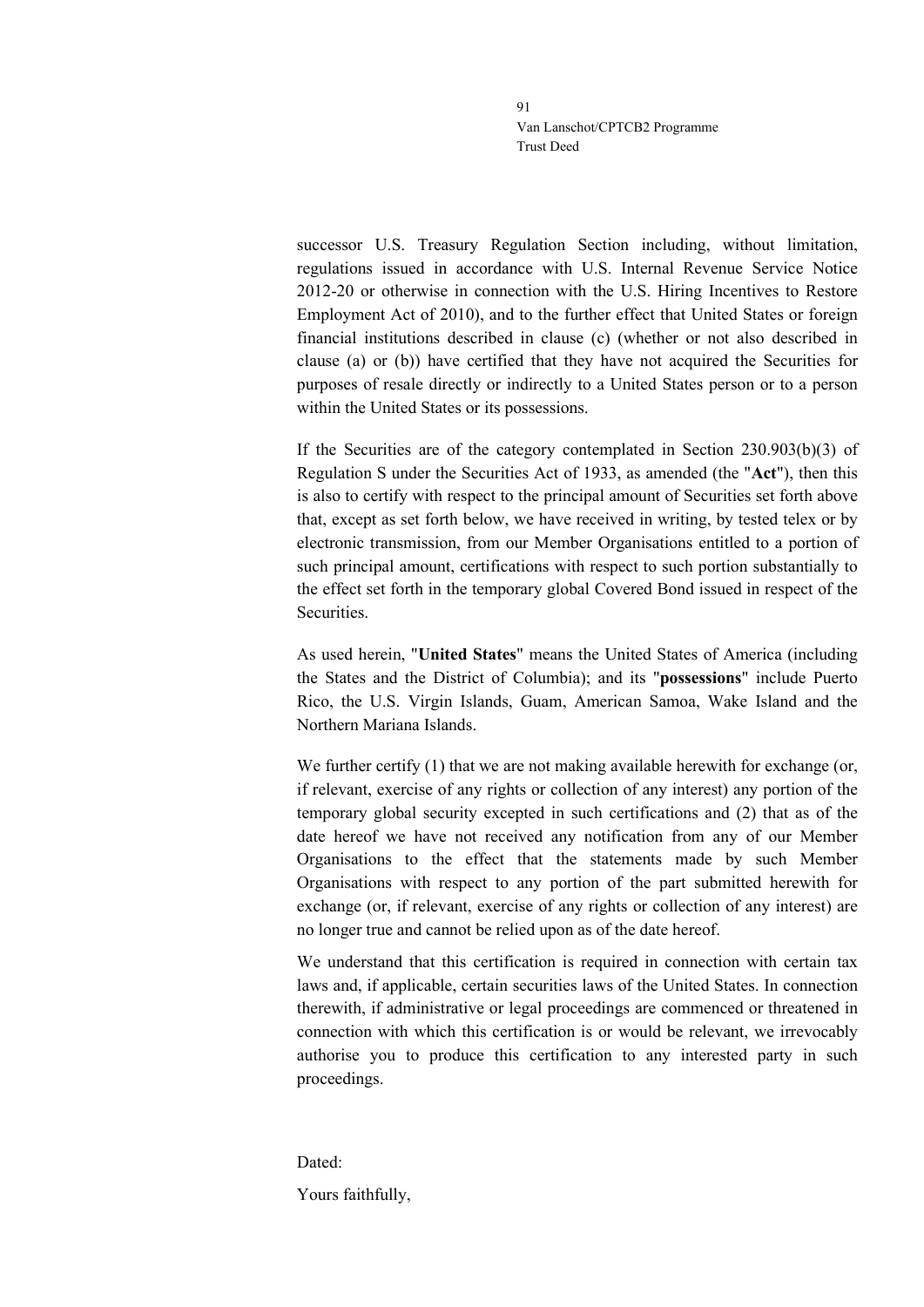Euroclear Bank S.A./N.V., as operator of the Euroclear System / Clearstream, Banking, SA

By: \_\_\_\_\_\_\_\_\_\_\_\_\_\_\_\_\_\_\_\_\_\_\_\_\_\_\_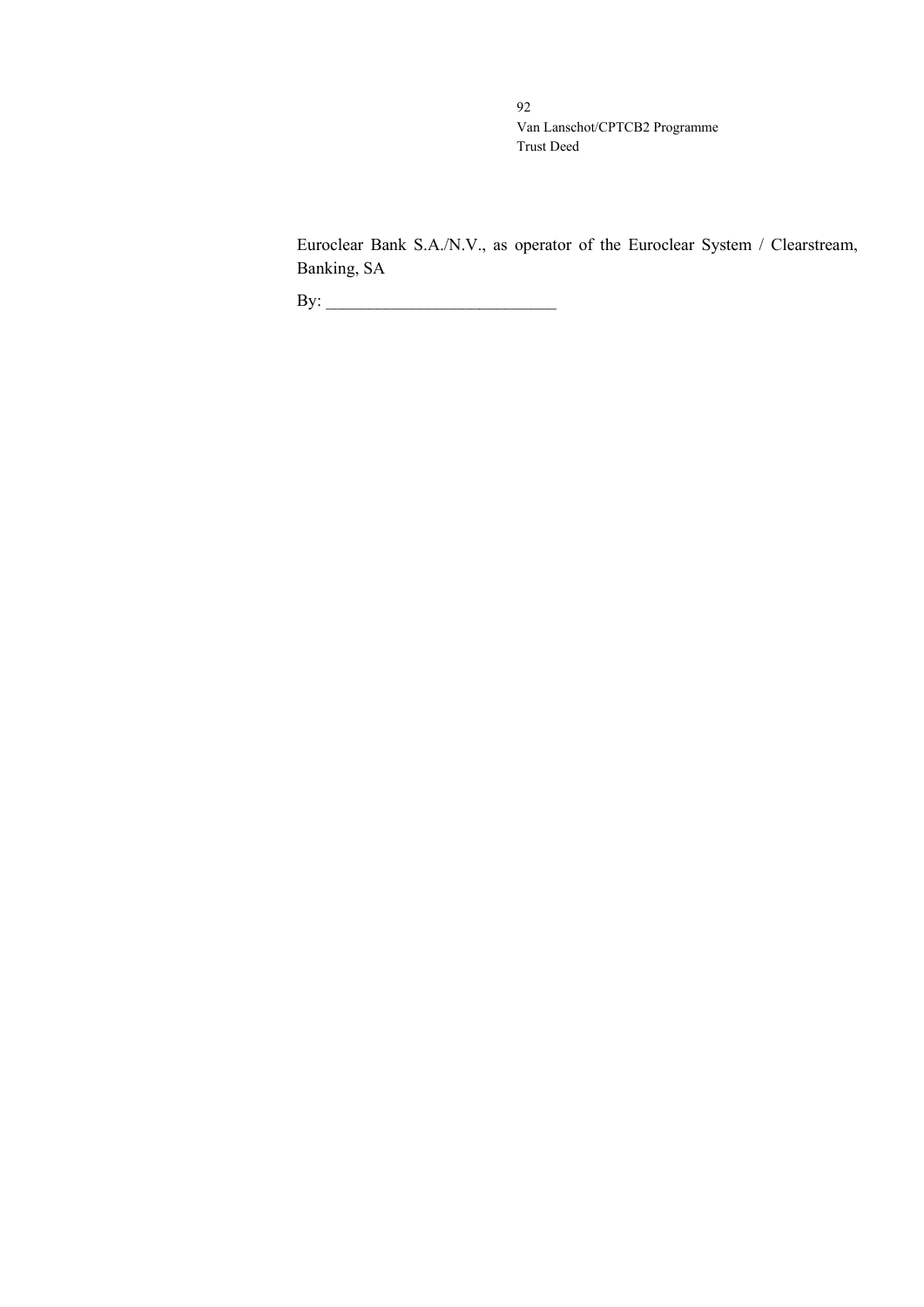#### CERTIFICATE "A"

### **VAN LANSCHOT KEMPEN N.V.**

#### (the "**Issuer**")

# (*incorporated with limited liability under the laws of the Netherlands and having its corporate seat in 's-Hertogenbosch*)

This is to certify that as of the date hereof, and except as set forth below, the above-captioned Securities held by you for our account (a) are owned by persons that are not citizens or residents of the United States, domestic partnerships, domestic corporations or any estate or trust the income of which is subject to United States Federal income taxation regardless of its source ("**United States persons**"), (b) are owned by United States person(s) that (i) are foreign branches of a United States financial institution (as defined in U.S. Treasury Regulations Section 1.165-12(c)(1)(iv)) ("**financial institutions**") purchasing for their own account or for resale, or (ii) acquired the Securities through foreign branches of United States financial institutions and who hold the Securities through such United States financial institutions on the date hereof (and in either case (i) or (ii), each such United States financial institution hereby agrees, on its own behalf or through its agent, that you may advise the issuer or the issuer's agent that it will comply with the requirements of Section 165(j)(3)(A), (B) or (C) of the Internal Revenue Code of 1986, as amended, and the regulations thereunder), or (c) are owned by United States or foreign financial institution(s) for purposes of resale during the restricted period (as defined in U.S. Treasury Regulations Section 1.163-  $5(c)(2)(i)(D)(7)$  (or any successor U.S. Treasury Regulation Section including, without limitation, regulations issued in accordance with U.S. Internal Revenue Service Notice 2012-20 or otherwise in connection with the U.S. Hiring Incentives to Restore Employment Act of 2010), and in addition if the owner of the Securities is a United States or foreign financial institution described in clause (c) (whether or not also described in clause (a) or (b)) this is to further certify that such financial institution has not acquired the Securities for purposes of resale directly or indirectly to a United States person or to a person within the United States or its possessions.

If the Securities are of the category contemplated in Section 230.903(b)(3) of Regulation S under the Securities Act of 1933, as amended (the "**Act**"), then this is also to certify that, except as set forth below, the Securities are beneficially owned by (1) non-U.S. person(s) or (2) U.S. person(s) who purchased the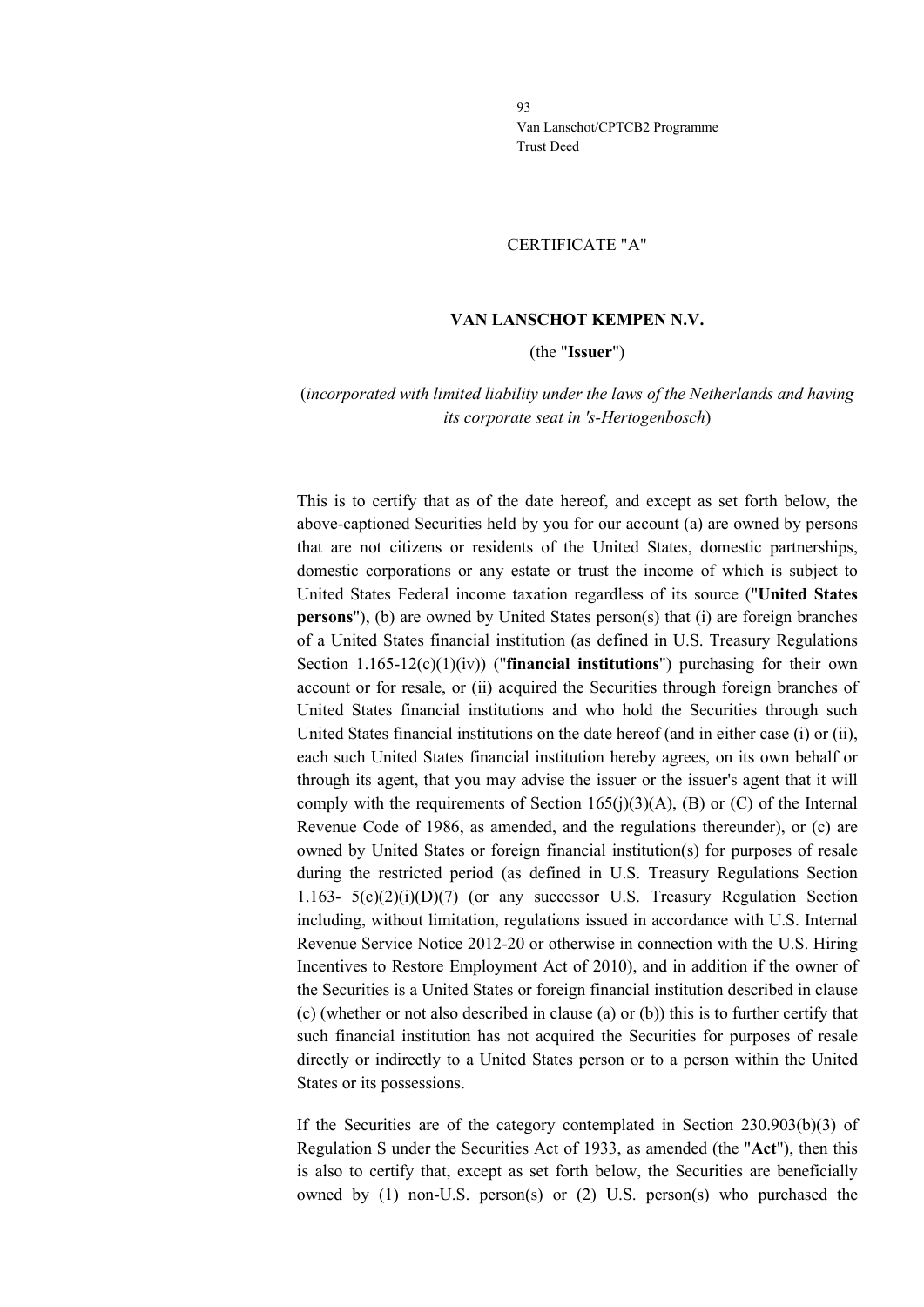Securities in transactions which did not require registration under the Act. As used in this paragraph the term "**U.S. person**" has the meaning given to it by Regulation S under the Act.

As used herein, "**United States**" means the United States of America (including the States and the District of Columbia); and its "**possessions**" include Puerto Rico, the U.S. Virgin Islands, Guam, American Samoa, Wake Island and the Northern Mariana Islands.

We undertake to advise you promptly by tested telex on or prior to the date on which you intend to submit your certification relating to the Securities held by you for our account in accordance with your operating procedures if any applicable statement herein is not correct on such date, and in the absence of any such notification it may be assumed that this certification applies as of such date. This certification excepts and does not relate to  $\epsilon$ [amount] of such interest in the above Securities in respect of which we are not able to certify and as to which we understand exchange and delivery of definitive Securities (or, if relevant, exercise of any rights or collection of any interest) cannot be made until we do so certify.

We understand that this certification is required in connection with certain tax laws and, if applicable, certain securities laws of the United States. In connection therewith, if administrative or legal proceedings are commenced or threatened in connection with which this certification is or would be relevant, we irrevocably authorise you to produce this certification to any interested party in such proceedings.

Dated:

Name of person making certification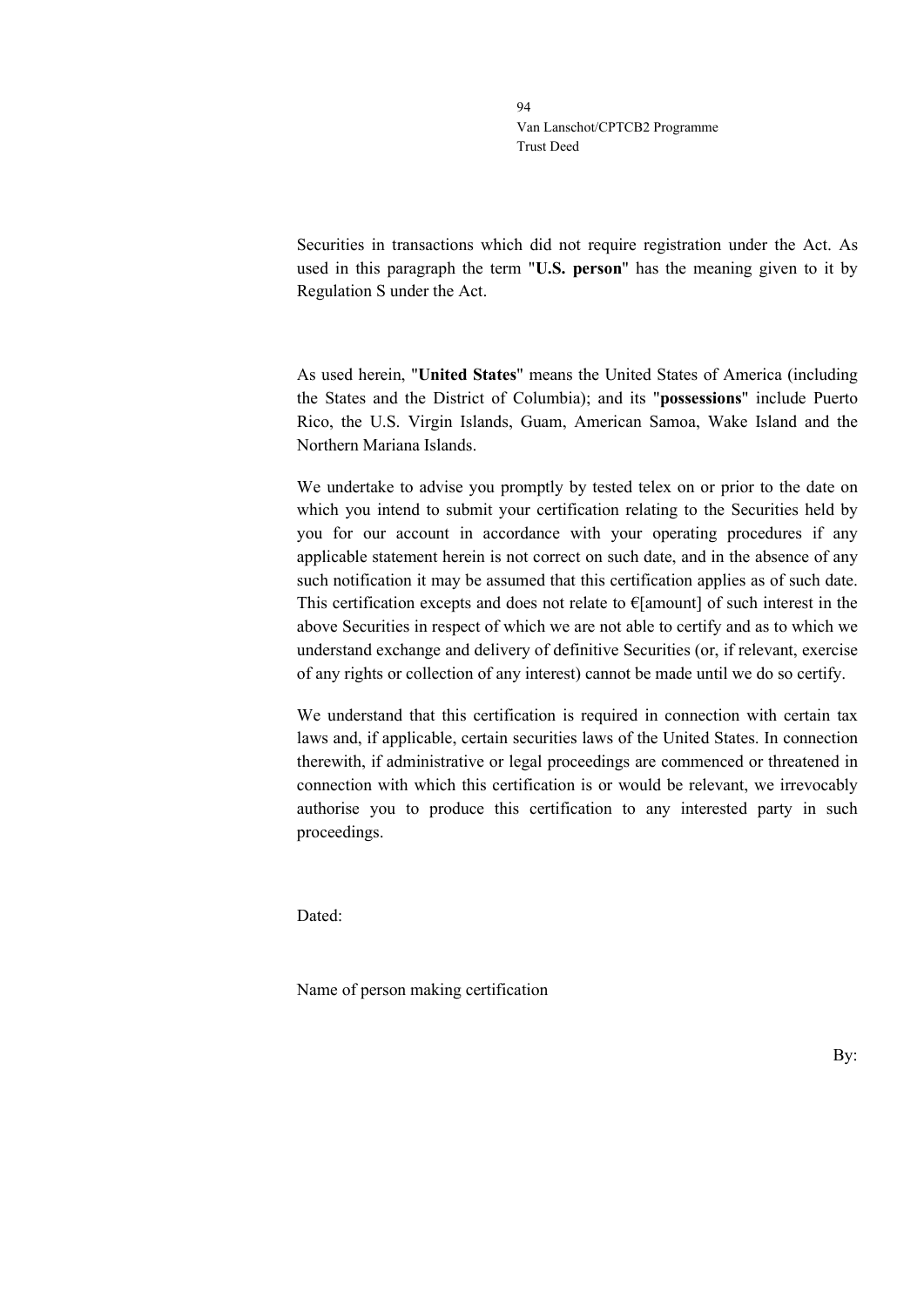**Schedule II**

# **Final Terms**

[*hard copy attached*]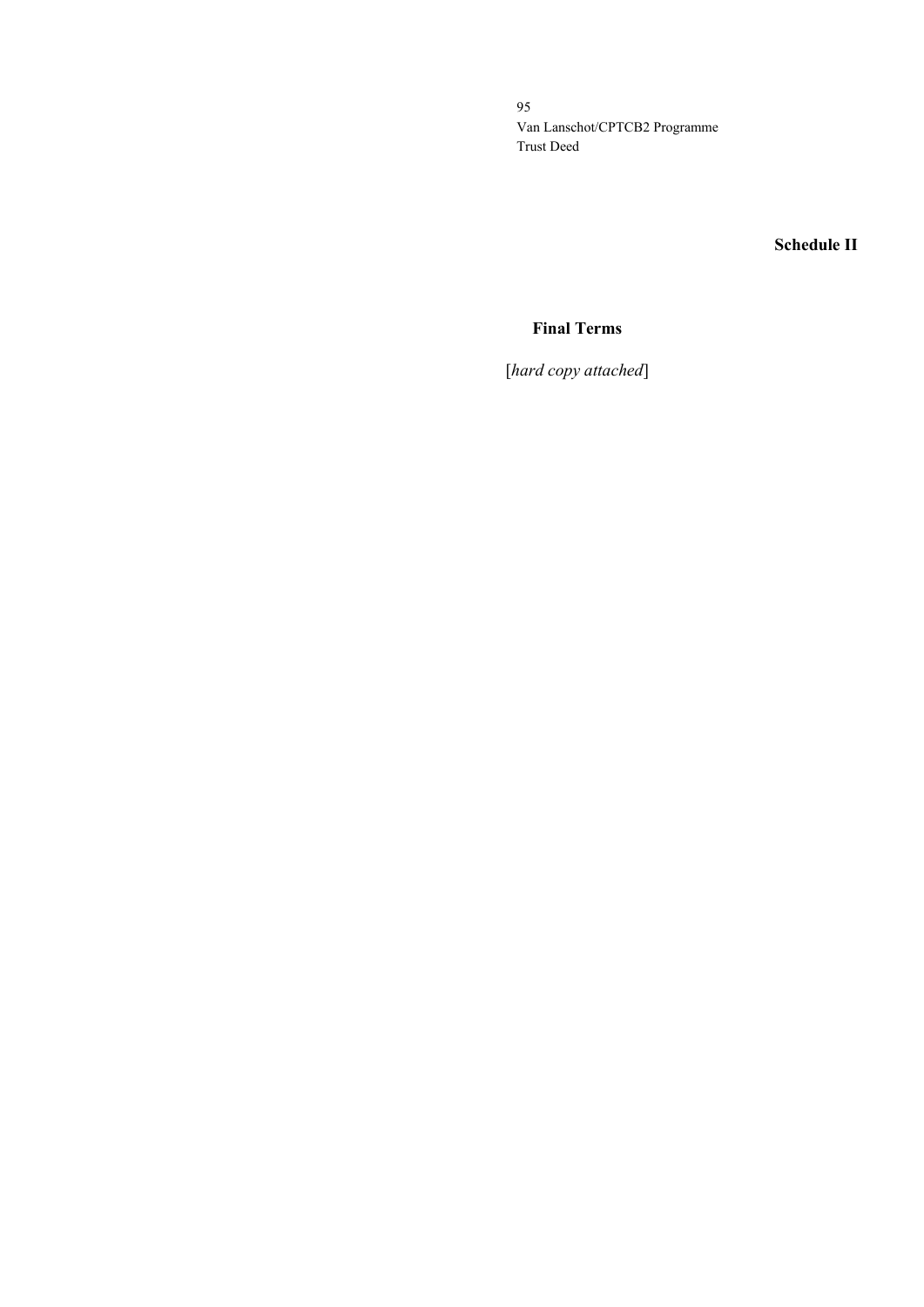**Schedule III**

# **Terms and Conditions**

[*hard copy attached*]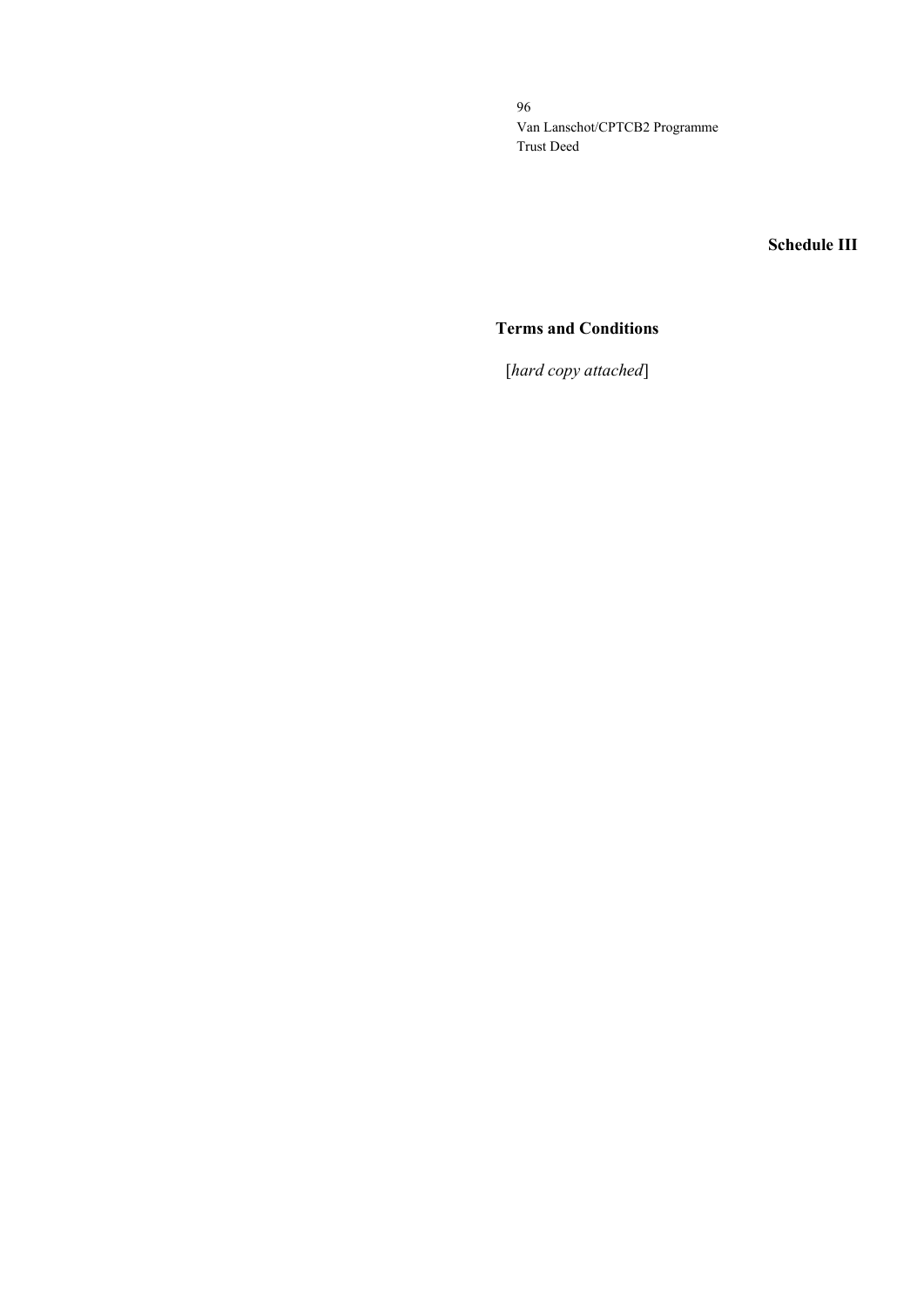# **Part B**

# **Temporary Global Covered Bond**

NOTICE: THIS COVERED BOND IS ISSUED FOR TEMPORARY DEPOSIT WITH NEDERLANDS CENTRAAL INSTITUUT VOOR GIRAAL EFFECTENVERKEER B.V. (EUROCLEAR NEDERLAND) AT AMSTERDAM, THE NETHERLANDS. ANY PERSON BEING OFFERED THIS COVERED BOND FOR TRANSFER OR ANY OTHER PURPOSE SHOULD BE AWARE THAT THEFT OR FRAUD IS ALMOST CERTAIN TO BE INVOLVED.

NEITHER THIS TEMPORARY GLOBAL COVERED BOND NOR THE COVERED BONDS IN DEFINITIVE FORM HAVE BEEN OR WILL BE REGISTERED UNDER THE UNITED STATES SECURITIES ACT OF 1933, AS AMENDED (THE "SECURITIES ACT"). NEITHER THIS TEMPORARY GLOBAL COVERED BOND NOR THE COVERED BOND IN DEFINITIVE FORM MAY BE OFFERED, SOLD OR DELIVERED IN THE UNITED STATES OR TO A UNITED STATES PERSON, EXCEPT PURSUANT TO AN EXEMPTION FROM, OR IN A TRANSACTION NOT SUBJECT TO, THE REGISTRATION REQUIREMENTS OF THE SECURITIES ACT.

ANY UNITED STATES PERSON (AS DEFINED IN THE UNITED STATES INTERNAL REVENUE CODE OF 1986, AS AMENDED (THE "CODE")) WHO HOLDS THIS OBLIGATION WILL BE SUBJECT TO LIMITATIONS UNDER THE UNITED STATES INCOME TAX LAWS, INCLUDING THE LIMITATIONS PROVIDED IN SECTIONS 1650(j) AND 1287(a) OF THE INTERNAL REVENUE CODE.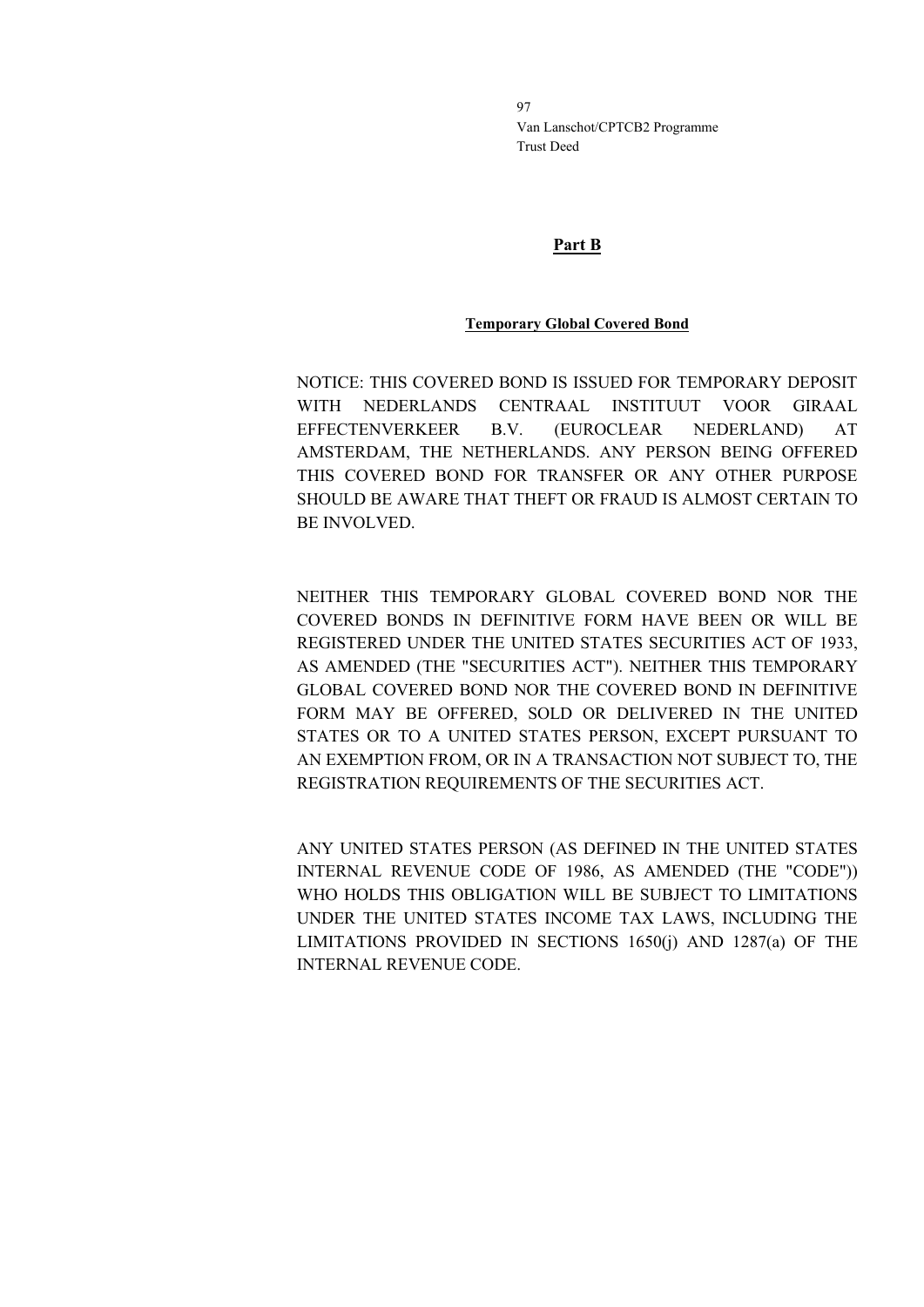### **TEMPORARY GLOBAL COVERED BOND**

### **VAN LANSCHOT KEMPEN N.V.**

(the "**Issuer**")

*(incorporated with limited liability under the laws of the Netherlands*

*and having its corporate seat in 's-Hertogenbosch)*

**guaranteed as to payments of interest and principal by**

# **VAN LANSCHOT CONDITIONAL PASS-THROUGH COVERED BOND COMPANY 2 B.V.**

### (the "**CBC**")

*(incorporated with limited liability under the laws of the Netherlands*

*and having its corporate seat in Amsterdam)*

 $ISIN:$ 

Common code:\_\_\_\_\_\_\_\_\_\_\_

**(currency symbol:) \_\_\_\_\_(amount in number:)\_\_\_\_\_\_\_\_\_\_\_\_\_\_\_\_\_\_\_\_\_\_\_**

(type:) Covered Bonds due (year:)

This Covered Bond is a Temporary Global Covered Bond in respect of a duly authorised issue of Covered Bonds of the Issuer (the "**Covered Bonds**") described, and having the provisions specified in the final terms applicable to the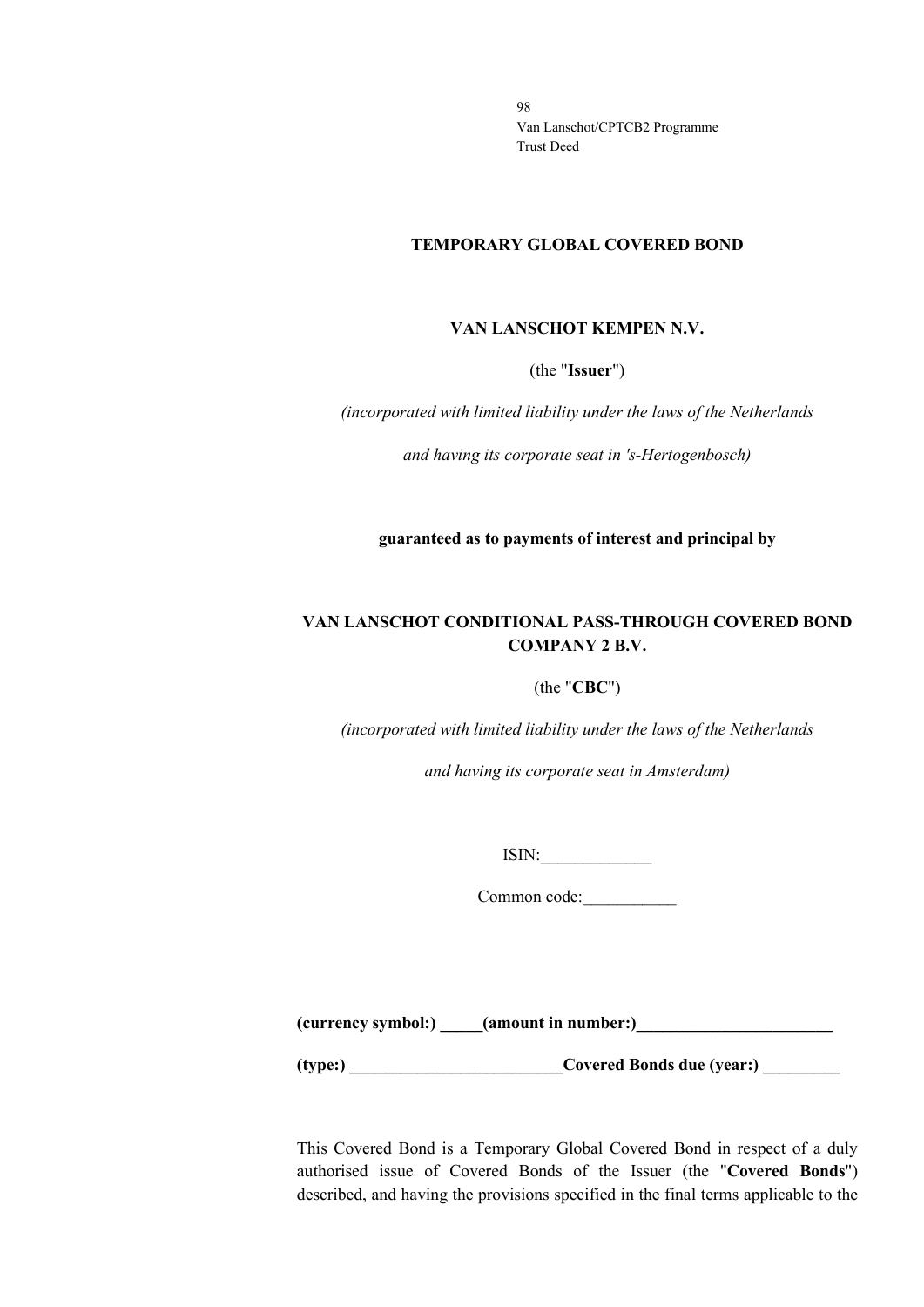Covered Bonds (the "**Final Terms**"), a copy of which is annexed hereto as Schedule III. This Temporary Global Covered Bond is issued subject to, and with the benefit of, the Trust Deed dated 16 July 2019 and made between the Issuer, the CBC and Stichting Security Trustee Van Lanschot Conditional Pass-Through Covered Bond Company 2 as security trustee for, *inter alia*, the holders of the Covered Bonds (such Trust Deed as modified and/or supplemented and/or restated from time to time, the "**Trust Deed**") including without limitation, the Guarantee (as defined in the Trust Deed) and are the subject of the Agency Agreement and the other Transaction Documents.

Any reference herein to the "**Conditions**" is to the Terms and Conditions of the Covered Bonds a copy of which is annexed to the Trust Deed, as supplemented, replaced and modified by the Final Terms but, in the event of any conflict between the provisions of the Terms and Conditions and the information in the Final Terms, the Final Terms will prevail.

In this Temporary Global Covered Bond, unless otherwise defined herein or the context requires otherwise, words and expressions have the meanings and constructions ascribed to them in the Conditions.

# **PROMISE TO PAY**

The Issuer, for value received, promises to pay to the bearer of this Temporary Global Covered Bond the principal amount of:

(currency symbol:) **a** (amount in number:)

**(amount in words:) \_\_\_\_\_\_\_\_\_\_\_\_\_\_\_\_\_\_\_\_\_\_\_\_\_\_\_\_\_\_\_\_\_\_\_\_\_\_\_\_\_\_\_\_\_\_**

on the dates and in the amounts specified in the Conditions or on such earlier date or dates as the same may become payable in accordance with the Conditions, and to pay interest on the unpaid balance of such principal sum in arrear on the dates and at the rate specified in the Conditions, together with any additional amounts payable in accordance with the Conditions, all subject to and in accordance with the Conditions, provided that such principal or such interest shall be payable only:

(i) in the case of principal or interest falling due prior to the Exchange Date (as defined below), to the extent that a certificate or certificates issued by Euroclear Nederland dated not earlier than the date on which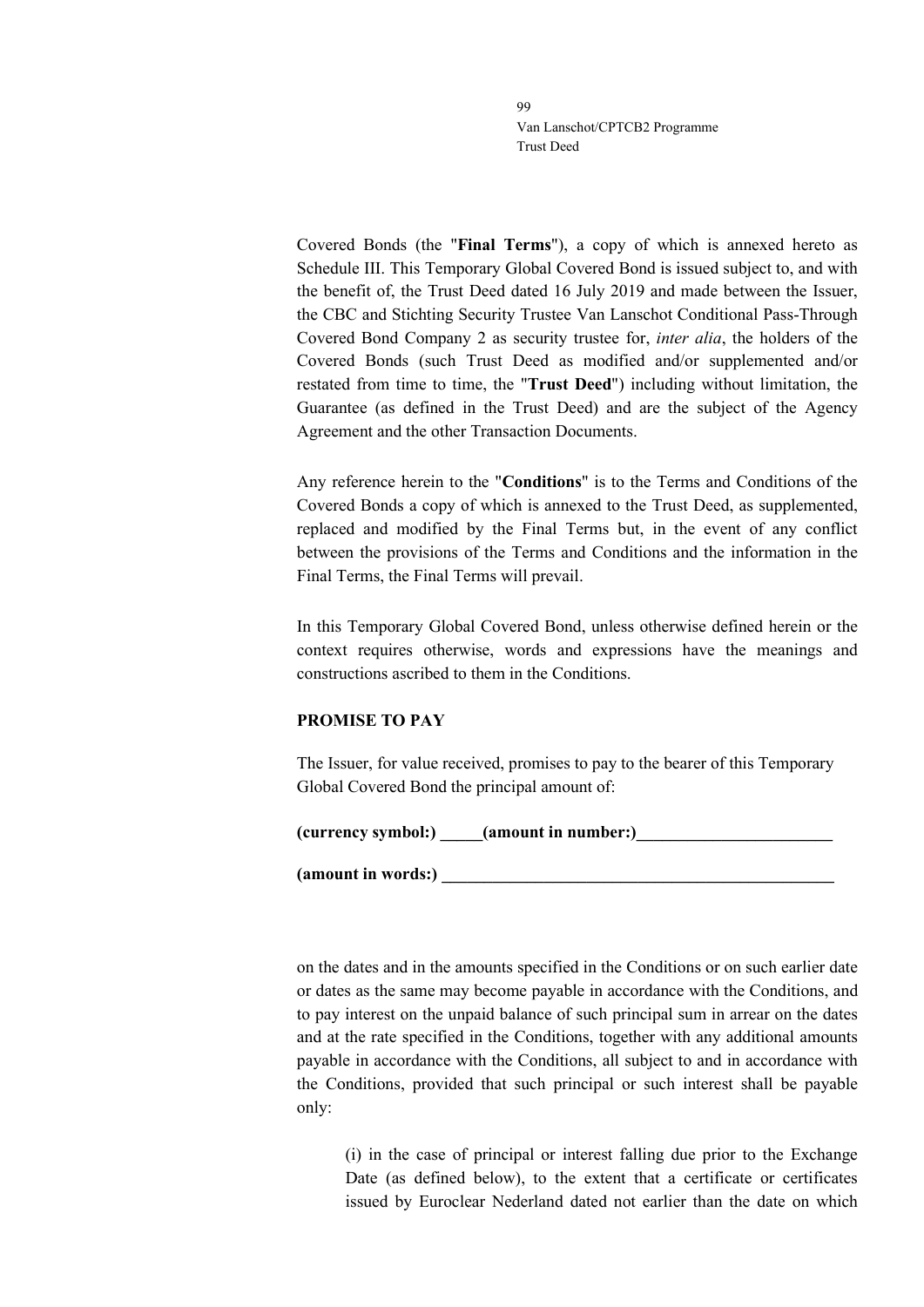such principal or such interest falls due and in substantially the form set out in Schedule II hereto is or are delivered to the specified office of the Principal Paying Agent; or

(ii) in the case of principal or interest falling due at any time, to the extent that the Issuer has failed to procure the exchange for a Permanent Global Covered Bond of that portion of this Temporary Global Covered Bond in respect of which such principal is due or interest has accrued.

On each occasion on which a payment of principal is made in respect of this Temporary Global Covered Bond, the Issuer shall procure that the same is noted in Schedule I hereto, whereupon the principal amount of this Temporary Global Covered Bond shall for all purposes be as most recently so noted.

# **EXCHANGE**

On or after the day which is not earlier then forty (40) days after the date of issue of this Temporary Global Covered Bond (the "**Exchange Date**"), the Issuer shall procure (in the case of first exchange) the delivery of a Permanent Global Covered Bond to the bearer of this Temporary Global Covered Bond or (in the case of any subsequent exchange) an increase in the Principal Amount Outstanding of the Permanent Global Covered Bond in accordance with its terms against:

(i) presentation and (in the case of final exchange) surrender of this Temporary Global Covered Bond at the specified office of the Principal Paying Agent; and

(ii) receipt by the Principal Paying Agent of a certificate or certificates issued by Euroclear Nederland dated not earlier than the Exchange Date and in substantially the form set out in Schedule II hereto to the effect that it has received from or in respect of a person entitled to a particular principal amount of the Covered Bonds (as shown by its records) a certificate in or substantially in the form of Certificate "A" as set out in Schedule II hereto.

The Principal Amount Outstanding of the Permanent Global Covered Bond shall be equal to the aggregate of the principal amounts specified in the certificates issued by Euroclear Nederland and received by the Principal Paying Agent.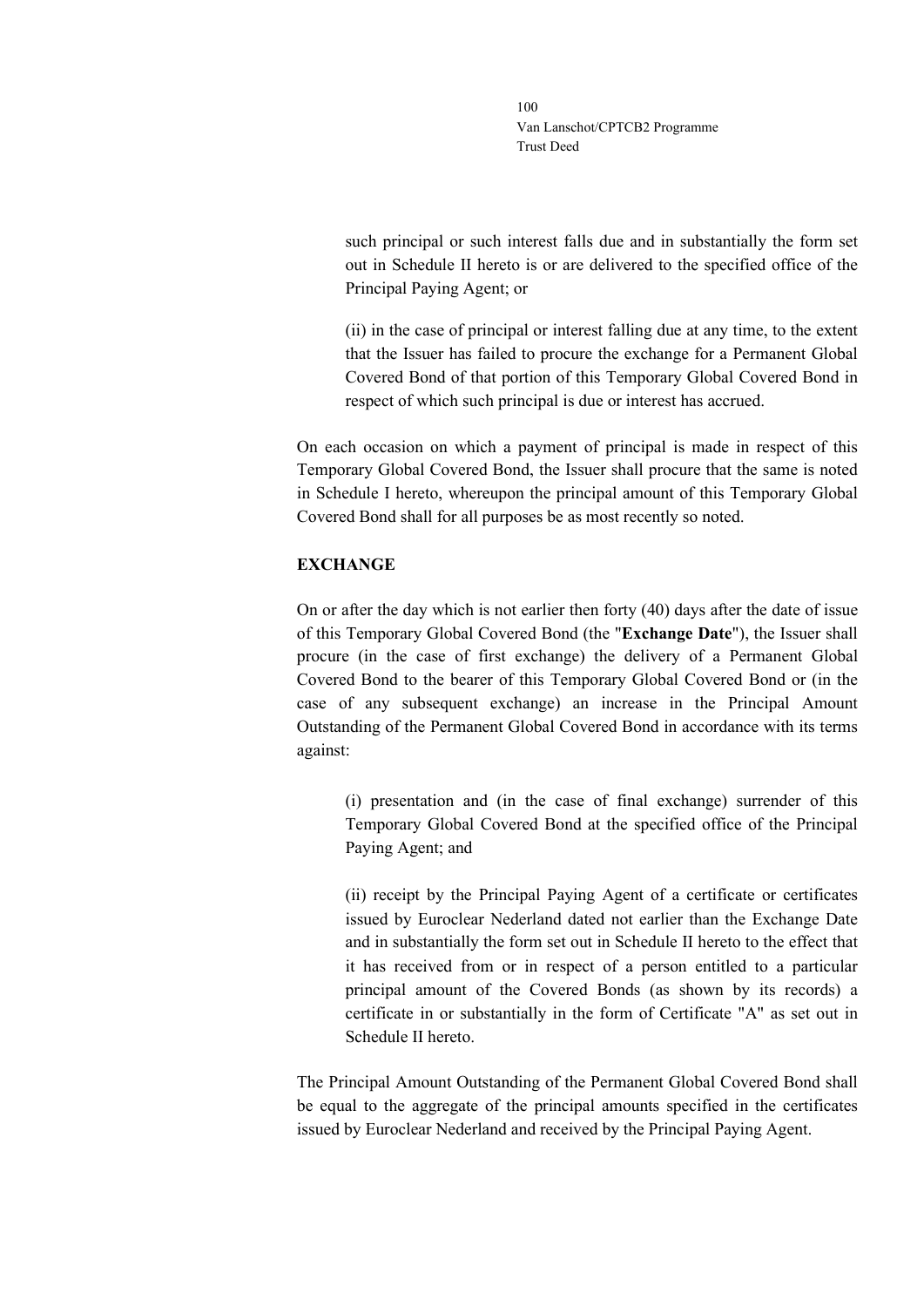### **WRITING DOWN**

On each occasion on which (i) this Temporary Global Covered Bond has been exchanged for a Permanent Global Covered Bond or (ii) the principal amount of the Permanent Global Covered Bond is increased in accordance with its terms in exchange for a further portion of this Temporary Global Covered Bond, the Issuer shall procure that (a) the principal amount of the Permanent Global Covered Bond or the principal amount of such increase, and (b) the remaining principal amount of this Temporary Global Covered Bond (which shall be the previous principal amount hereof *less* the aggregate of the amounts referred to in (a)) are noted in Schedule I hereto, whereupon the principal amount of this Temporary Global Covered Bond shall for all purposes be as most recently so noted.

## **PAYMENTS**

All payments in respect of this Temporary Global Covered Bond shall be made against presentation and (in the case of payment of principal in full with all interest accrued thereon) surrender of this Temporary Global Covered Bond at the specified office of any Paying Agent and shall be effective to satisfy and discharge the corresponding liabilities of the Issuer in respect of the Covered Bonds. On each occasion on which a payment of interest or principal is made in respect of this Temporary Global Covered Bond, the Issuer shall procure that the same is noted in Schedule I hereto.

## **CONDITIONS APPLY**

Until this Temporary Global Covered Bond has been exchanged as provided herein, the bearer of this Temporary Global Covered Bond shall be, subject to the Conditions and, subject as otherwise provided herein, entitled to the same rights and benefits under the Conditions as if the bearer were the holder of Definitive Covered Bonds in substantially the form set out in Schedule 2 to the Trust Deed and the related Coupons and Talons.

Each relevant account holder can only exercise its rights in accordance with the Securities Giro Transfer Act 1977, as amended (*Wet Giraal Effectenverkeer 1977*) and the rules and regulations of Euroclear Netherlands.

### **NOTICES**

Notwithstanding Condition 14, while all the Covered Bonds are represented by this Temporary Global Covered Bond (or by this Temporary Global Covered Bond and the Permanent Global Covered Bond) and this Temporary Global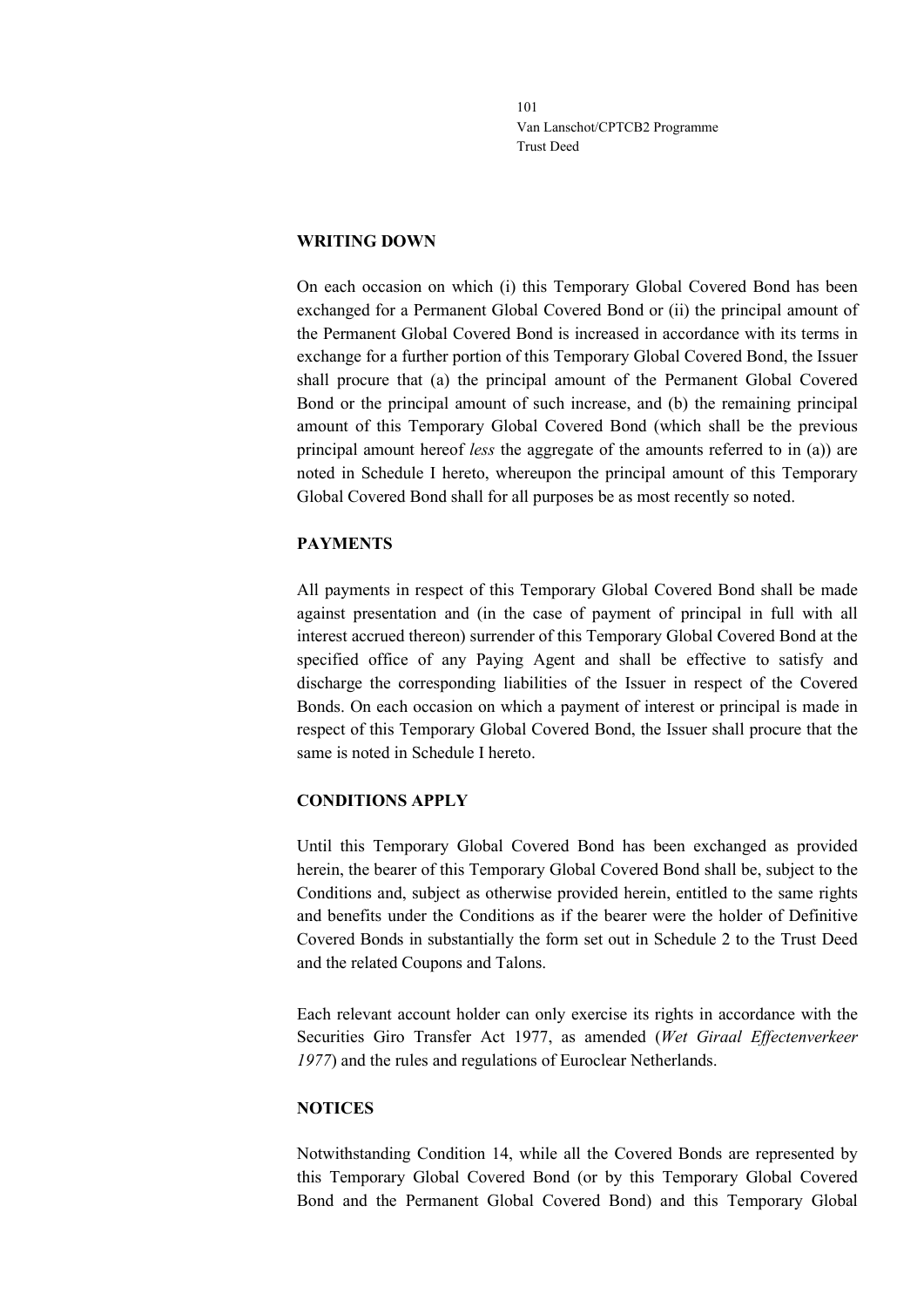Covered Bond is (or this Temporary Global Covered Bond and the Permanent Global Covered Bond are) deposited with Euroclear Nederland, notices to Covered Bondholders may be given by delivery of the relevant notice to Euroclear Nederland in accordance with the rules and procedures of Euroclear Nederland and, in any such case, such notices shall be deemed to have been given to the Covered Bondholders in accordance with Condition 14 on the date of delivery to Euroclear Nederland.

# **GUARANTEE**

The rights under the Guarantee (a) form an integral part of the Covered Bonds, (b) are of interest to a holder of Covered Bonds only if, to the extent that, and for and long as, it holds Covered Bonds and (c) can only be transferred together with all other rights under the relevant Covered Bond. As a result, in case of a transfer of an interest in this Temporary Global Covered Bond to a transferee by way of book-entry transfer (*girale overboeking*) or physical transfer of this Temporary Global Covered Bond, such transfer includes the corresponding rights under the Guarantee, in the case of a book-entry transfer subject to any applicable laws, rules and regulations of the relevant clearing system.

# **AUTHENTICATION**

This Temporary Global Covered Bond shall not be valid for any purpose until it has been authenticated by or on behalf of the Principal Paying Agent.

# **GOVERNING LAW**

This Temporary Global Covered Bond is governed by, and shall be construed in accordance with the laws of the Netherlands. All disputes in connection with or arising from this Temporary Global Covered Bond or its execution will be judged by the courts of Amsterdam, the Netherlands, and its appellate courts.

Articles 229(e) to 229(k) of the Dutch Commercial Code (*Wetboek van Koophandel*) do not apply to this Temporary Global Covered Bond.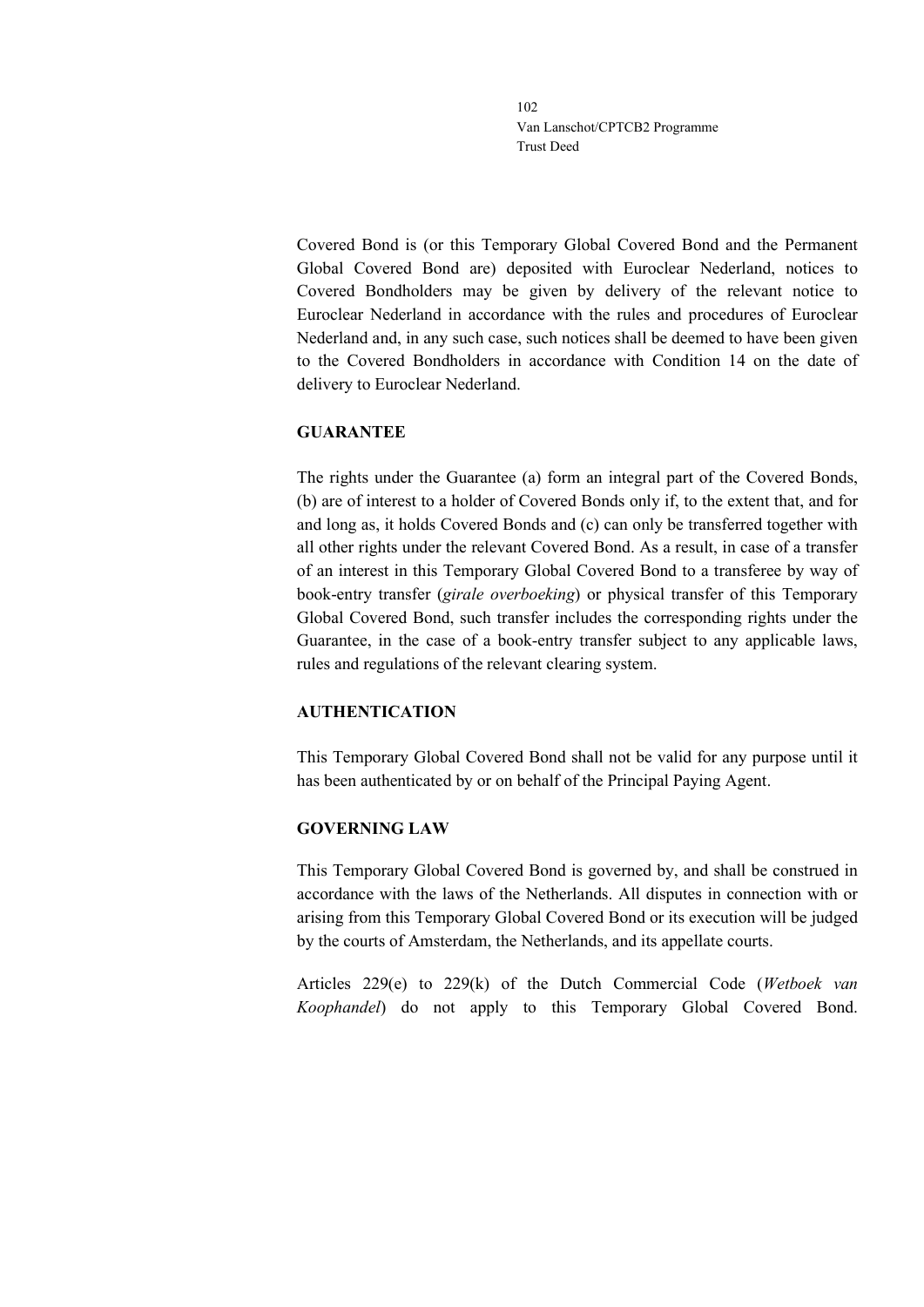**IN WITNESS WHEREOF** the Issuer and the CBC have caused this Covered Bond to be signed manually or in facsimile on their behalf.

**ISSUED** on \_\_\_\_\_

## **VAN LANSCHOT KEMPEN N.V.** as Issuer

by :  $by$  : title : title :

# **VAN LANSCHOT CONDITIONAL PASS-THROUGH COVERED BOND COMPANY 2 B.V.** as CBC

by : title :

**Authenticated** without recourse, warranty or liability by

(*name and address of relevant Paying Agent*)

(as Paying Agent which has assumed the obligations of the Principal Paying Agent in respect of this Global Covered Bond)

\_\_\_\_\_\_\_\_\_\_\_\_\_\_\_\_\_\_\_\_\_\_\_\_\_\_\_\_\_\_\_\_\_\_\_\_\_\_\_\_\_\_\_\_\_\_\_\_\_\_\_\_\_\_\_\_\_\_\_\_\_\_\_\_\_

| by:    | by      | $\mathbb{R}^2$ |
|--------|---------|----------------|
| title: | title : |                |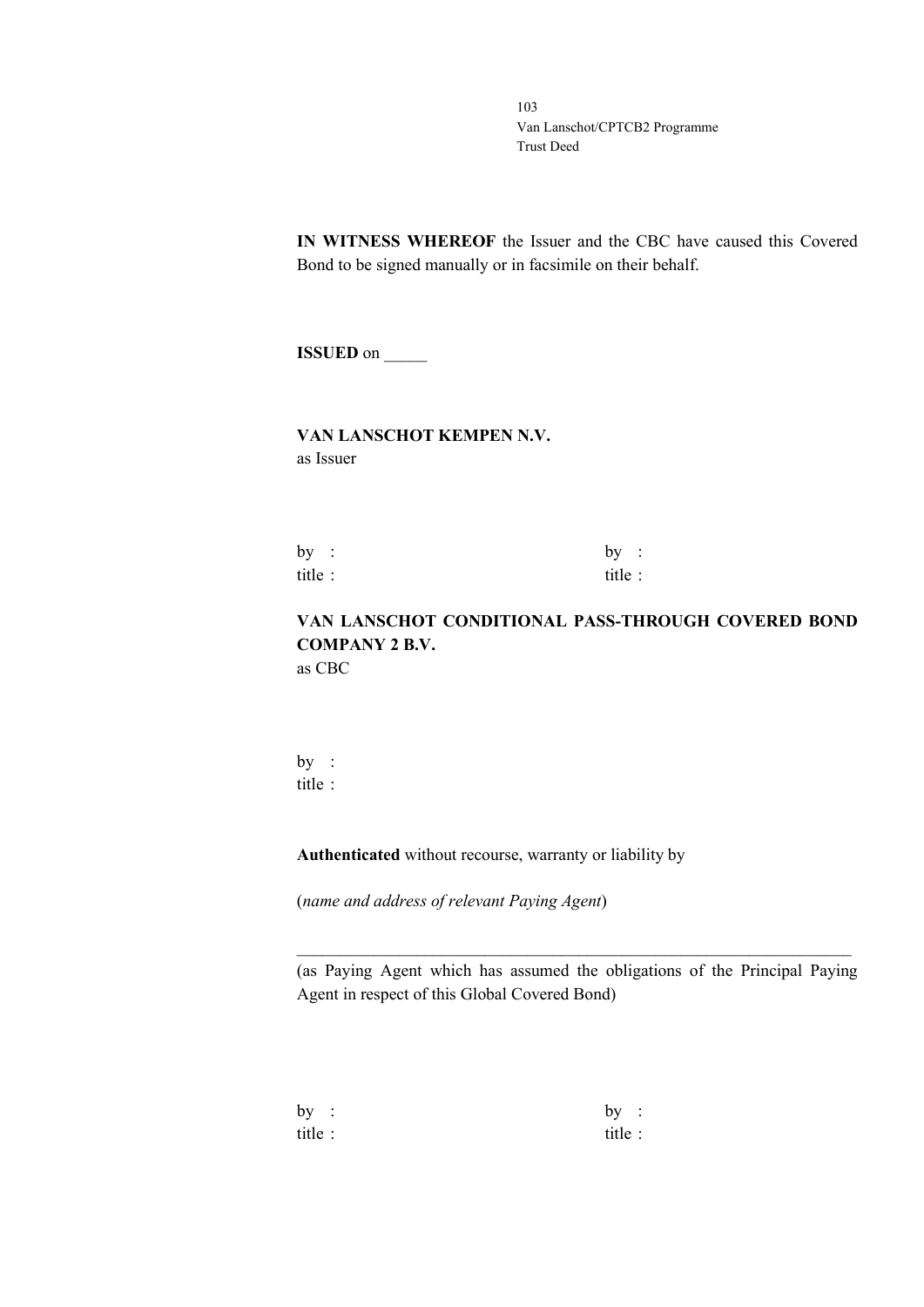## **Schedule I**

# **Payments and Exchange for Permanent Global Covered Bond**

| Date of payment<br>or exchange | <b>Amount of</b><br>interest then<br>paid | Amount of<br>principal then paid | Principal amount of<br><b>Permanent Global Covered</b><br>Bond then exchanged or by | Remaining<br>principal<br>amount of this   | Authorised<br>Signature |
|--------------------------------|-------------------------------------------|----------------------------------|-------------------------------------------------------------------------------------|--------------------------------------------|-------------------------|
|                                |                                           |                                  | which Permanent Global<br><b>Covered Bond then</b><br>increased                     | Temporary<br>Global<br><b>Covered Bond</b> |                         |
|                                |                                           |                                  |                                                                                     |                                            |                         |
|                                |                                           |                                  |                                                                                     |                                            |                         |
|                                |                                           |                                  |                                                                                     |                                            |                         |
|                                |                                           |                                  |                                                                                     |                                            |                         |
|                                |                                           |                                  |                                                                                     |                                            |                         |
|                                |                                           |                                  |                                                                                     |                                            |                         |
|                                |                                           |                                  |                                                                                     |                                            |                         |
|                                |                                           |                                  |                                                                                     |                                            |                         |
|                                |                                           |                                  |                                                                                     |                                            |                         |
|                                |                                           |                                  |                                                                                     |                                            |                         |
|                                |                                           |                                  |                                                                                     |                                            |                         |
|                                |                                           |                                  |                                                                                     |                                            |                         |
|                                |                                           |                                  |                                                                                     |                                            |                         |
|                                |                                           |                                  |                                                                                     |                                            |                         |
|                                |                                           |                                  |                                                                                     |                                            |                         |
|                                |                                           |                                  |                                                                                     |                                            |                         |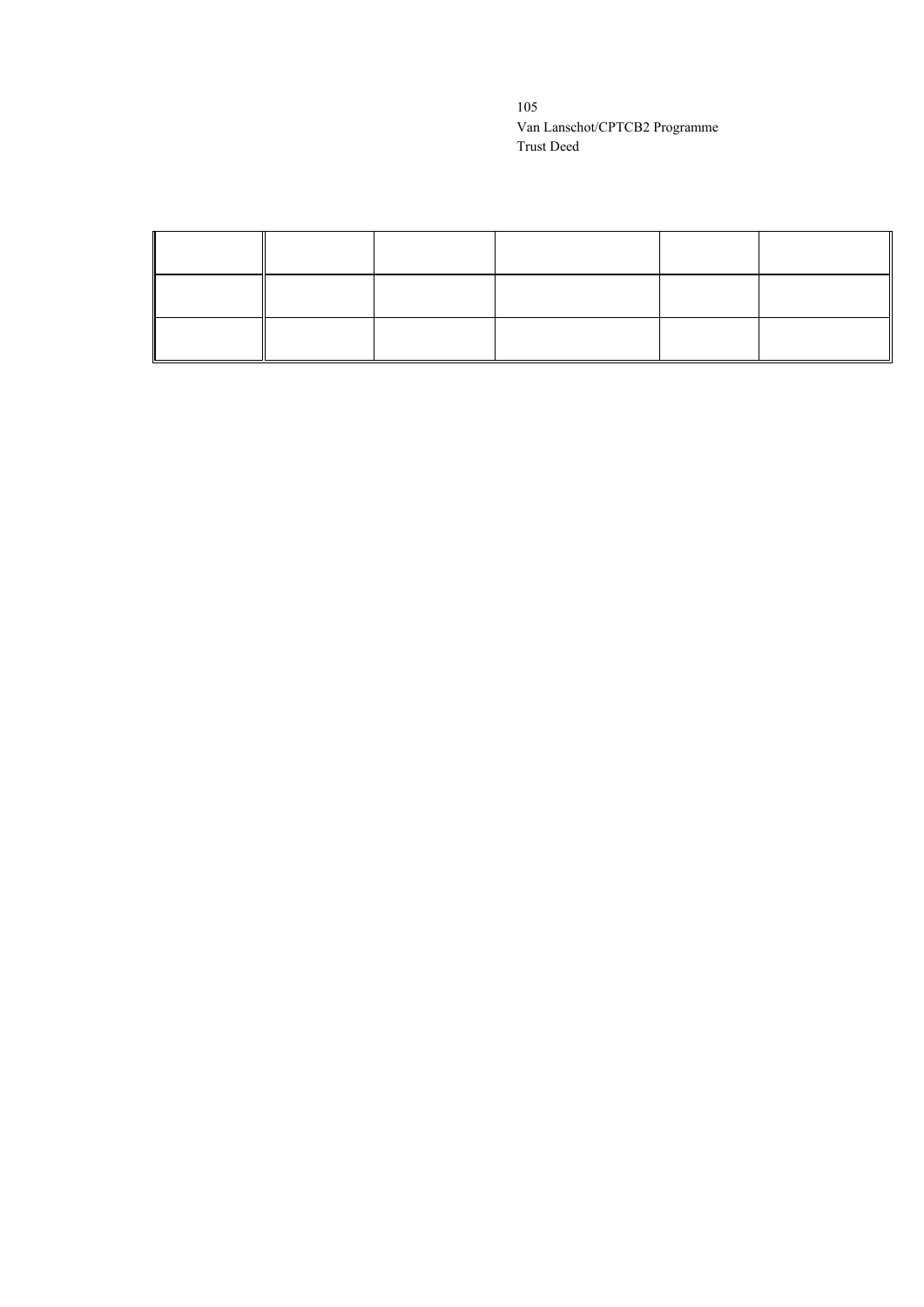**Schedule II**

# **MODEL OF CERTIFICATION TO BE GIVEN BY EUROCLEAR NEDERLAND**

### **CERTIFICATION**

### **VAN LANSCHOT KEMPEN N.V.**

(the "**Issuer**")

*(incorporated with limited liability under the laws of the Netherlands and having its corporate seat in 's-Hertogenbosch)*

This is to certify that, based solely on certifications we have received in writing, by tested telex or by electronic transmission from member organisations appearing in our records as persons being entitled to a portion of the principal amount set forth below (our "**Member Organisations**") or having a credit balance in their account(s) with us equivalent to a portion of the principal amount set forth below (our "**Participants**"), substantially to the effect set forth in Schedule I of the temporary global Covered Bond issued in respect of the securities, as of the date hereof, €[*amount*] principal amount of the abovecaptioned Securities (a) is owned by persons that are not citizens or residents of the United States, domestic partnerships, domestic corporations or any estate or trust the income of which is subject to United States Federal income taxation regardless of its source ("**United States persons**"), (b) is owned by United States persons that (i) are foreign branches of United States financial institutions (as defined in U.S. Treasury Regulations Section 1.165- 12(c)(1)(iv)) ("**financial institutions**") purchasing for their own account or for resale, or (ii) acquired the Securities through foreign branches of United States financial institutions and who hold the Securities through such United States financial institutions on the date hereof (and in either case (i) or (ii), each such United States financial institution has agreed, on its own behalf or through its agent, that we may advise the Issuer or the Issuer's agent that it will comply with the requirements of Section  $165(i)(3)(A)$ , (B) or (C) of the Internal Revenue Code of 1986, as amended, and the regulations thereunder), or (c) is owned by United States or foreign financial institutions for purposes of resale during the restricted period (as defined in U.S. Treasury Regulations Section  $1.163-5(c)(2)(i)(D)(7)$  (or any successor U.S. Treasury Regulation Section including, without limitation, regulations issued in accordance with U.S. Internal Revenue Service Notice 2012-20 or otherwise in connection with the U.S. Hiring Incentives to Restore Employment Act of 2010), and to the further effect that United States or foreign financial institutions described in clause (c) (whether or not also described in clause (a) or (b)) have certified that they have not acquired the Securities for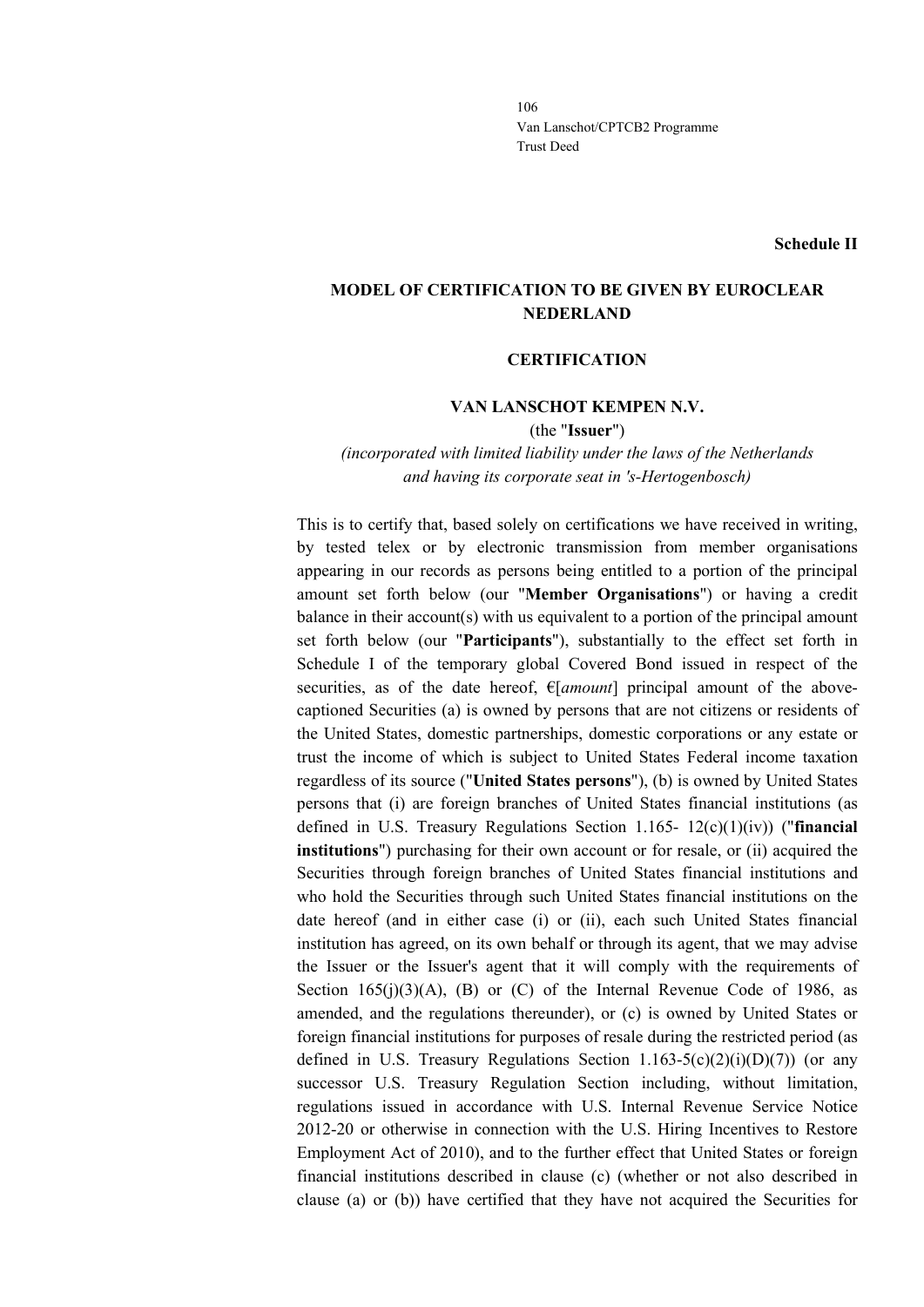purposes of resale directly or indirectly to a United States person or to a person within the United States or its possessions.

If the Securities are of the category contemplated in Section 230.903(b)(3) of Regulation S under the Securities Act of 1933, as amended (the "**Act**"), then this is also to certify with respect to the principal amount of Securities set forth above that, except as set forth below, we have received in writing, by tested telex or by electronic transmission, from our Member Organisations entitled to a portion of such principal amount, certifications with respect to such portion substantially to the effect set forth in the temporary global Covered Bond issued in respect of the Securities.

As used herein, "**United States**" means the United States of America (including the States and the District of Columbia); and its "**possessions**" include Puerto Rico, the U.S. Virgin Islands, Guam, American Samoa, Wake Island and the Northern Mariana Islands.

We further certify  $(1)$  that we are not making available herewith for exchange (or, if relevant, exercise of any rights or collection of any interest) any portion of the temporary global security excepted in such certifications and (2) that as of the date hereof we have not received any notification from any of our Member Organisations to the effect that the statements made by such Member Organisations with respect to any portion of the part submitted herewith for exchange (or, if relevant, exercise of any rights or collection of any interest) are no longer true and cannot be relied upon as of the date hereof.

We understand that this certification is required in connection with certain tax laws and, if applicable, certain securities laws of the United States. In connection therewith, if administrative or legal proceedings are commenced or threatened in connection with which this certification is or would be relevant, we irrevocably authorise you to produce this certification to any interested party in such proceedings.

Dated:

Yours faithfully,

## **Nederlands Centraal Instituut voor Giraal Effectenverkeer B.V. (Euroclear Nederland)**

By: ……………………………… *Authorised signatory*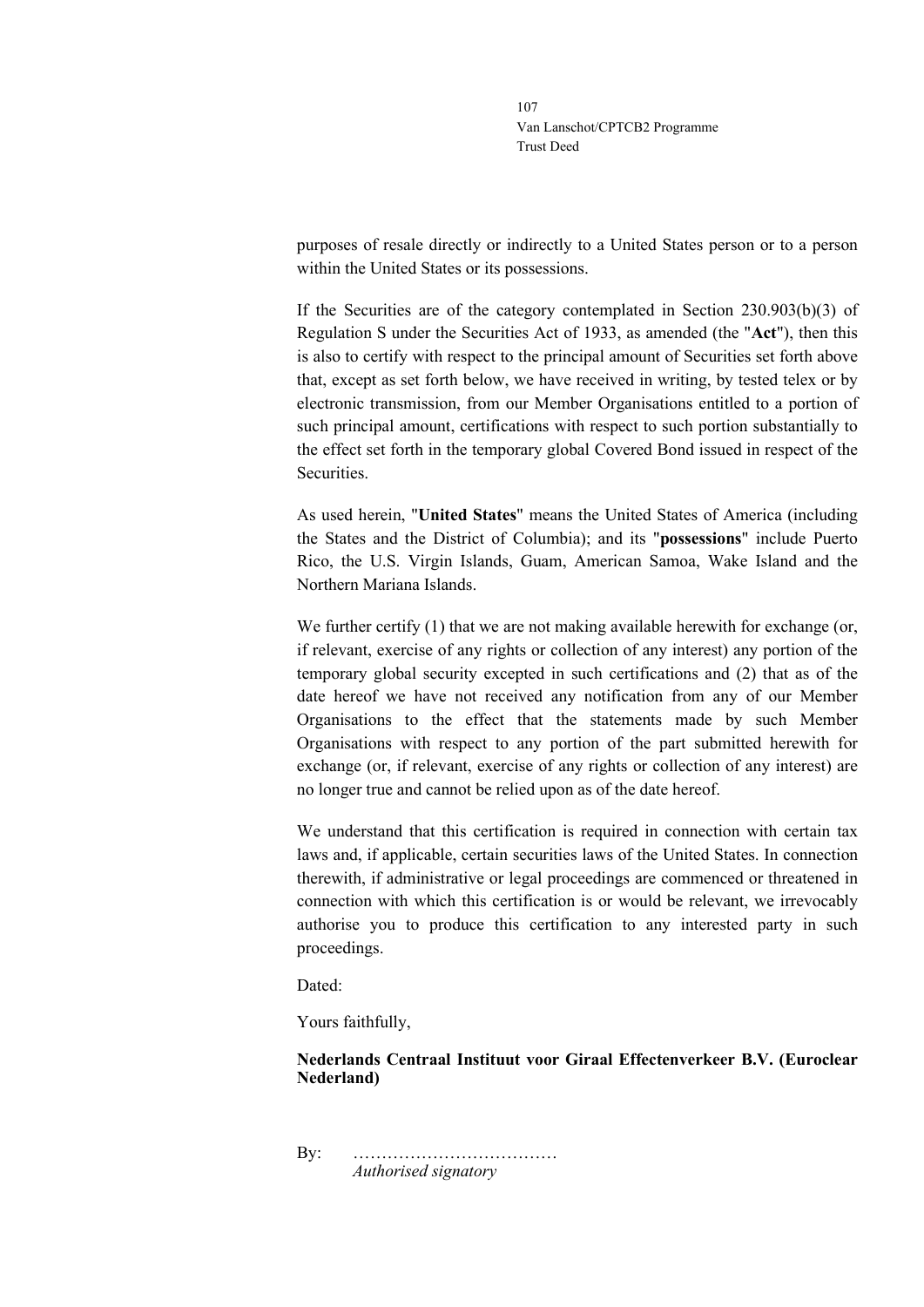#### CERTIFICATE "A"

### **VAN LANSCHOT KEMPEN N.V.**

#### (the "**Issuer**")

### *(incorporated with limited liability under the laws of the Netherlands*

#### *and having its corporate seat in 's-Hertogenbosch)*

This is to certify that as of the date hereof, and except as set forth below, the above-captioned Securities held by you for our account (a) are owned by persons that are not citizens or residents of the United States, domestic partnerships, domestic corporations or any estate or trust the income of which is subject to United States Federal income taxation regardless of its source ("**United States persons**"), (b) are owned by United States person(s) that (i) are foreign branches of a United States financial institution (as defined in U.S. Treasury Regulations Section 1.165-12(c)(1)(iv)) ("**financial institutions**") purchasing for their own account or for resale, or (ii) acquired the Securities through foreign branches of United States financial institutions and who hold the Securities through such United States financial institutions on the date hereof (and in either case (i) or (ii), each such United States financial institution hereby agrees, on its own behalf or through its agent, that you may advise the issuer or the issuer's agent that it will comply with the requirements of Section 165(j)(3)(A), (B) or (C) of the Internal Revenue Code of 1986, as amended, and the regulations thereunder), or (c) are owned by United States or foreign financial institution(s) for purposes of resale during the restricted period (as defined in U. S .Treasury Regulations Section 1.163-  $5(c)(2)(i)(D)(7)$  (or any successor U.S. Treasury Regulation Section including, without limitation, regulations issued in accordance with U.S. Internal Revenue Service Notice 2012-20 or otherwise in connection with the U.S. Hiring Incentives to Restore Employment Act of 2010), and in addition if the owner of the Securities is a United States or foreign financial institution described in clause (c) (whether or not also described in clause (a) or (b)) this is to further certify that such financial institution has not acquired the Securities for purposes of resale directly or indirectly to a United States person or to a person within the United States or its possessions.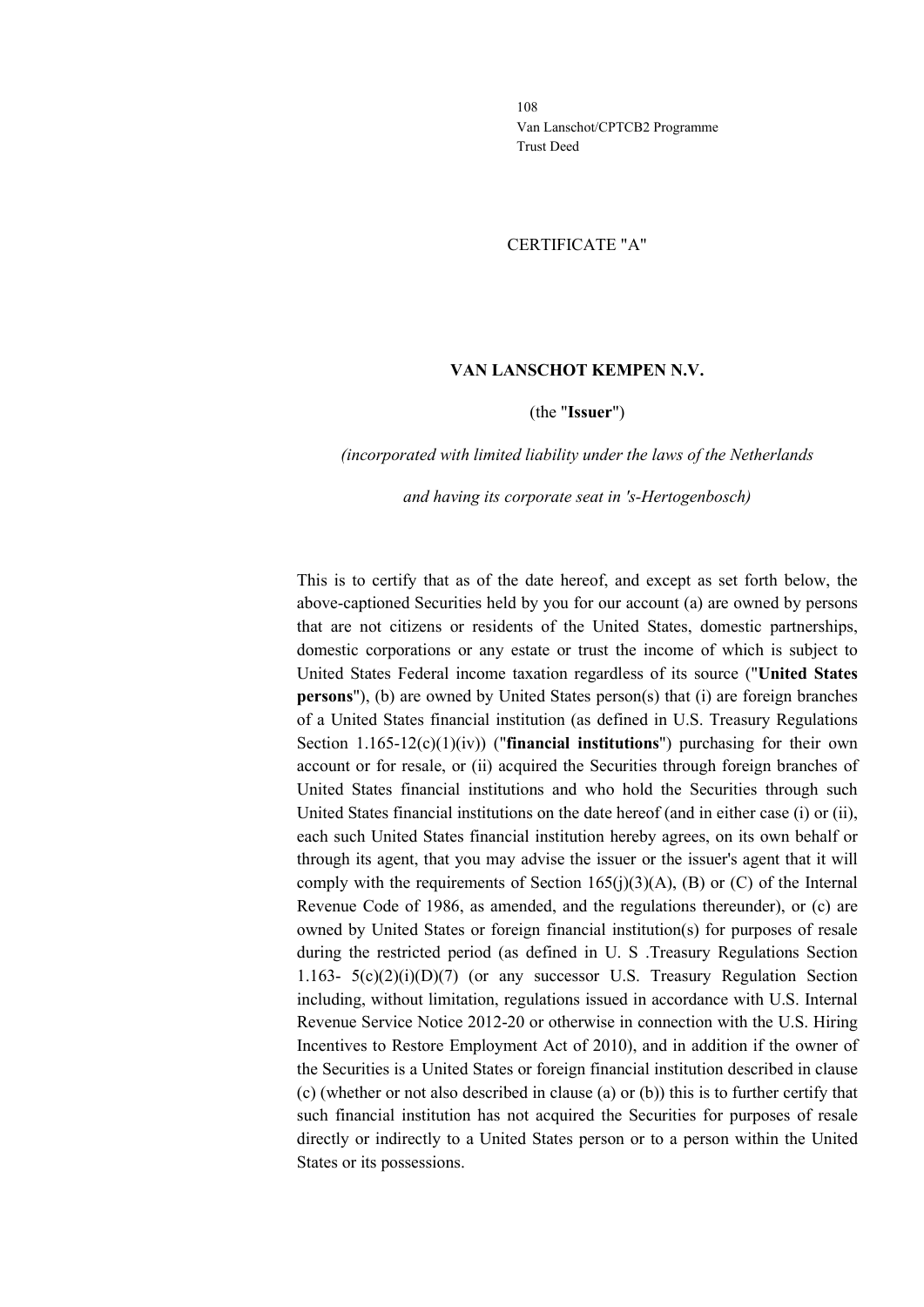If the Securities are of the category contemplated in Section 230.903(b)(3) of Regulation S under the Securities Act of 1933, as amended (the "**Act**"), then this is also to certify that, except as set forth below, the Securities are beneficially owned by (1) non-U.S. person(s) or (2) U.S. person(s) who purchased the Securities in transactions which did not require registration under the Act. As used in this paragraph the term "**U.S. person**" has the meaning given to it by Regulation S under the Act.

As used herein, "**United States**" means the United States of America (including the States and the District of Columbia); and its "**possessions**" include Puerto Rico, the U.S. Virgin Islands, Guam, American Samoa, Wake Island and the Northern Mariana Islands.

We undertake to advise you promptly by tested telex on or prior to the date on which you intend to submit your certification relating to the Securities held by you for our account in accordance with your operating procedures if any applicable statement herein is not correct on such date, and in the absence of any such notification it may be assumed that this certification applies as of such date. This certification excepts and does not relate to €[*amount*] of such interest in the above Securities in respect of which we are not able to certify and as to which we understand exchange and delivery of definitive Securities (or, if relevant, exercise of any rights or collection of any interest) cannot be made until we do so certify.

We understand that this certification is required in connection with certain tax laws and, if applicable, certain securities laws of the United States. In connection therewith, if administrative or legal proceedings are commenced or threatened in connection with which this certification is or would be relevant, we irrevocably authorise you to produce this certification to any interested party in such proceedings.

Dated:

Name of person making certification

By: …………………………

*Authorised signatory*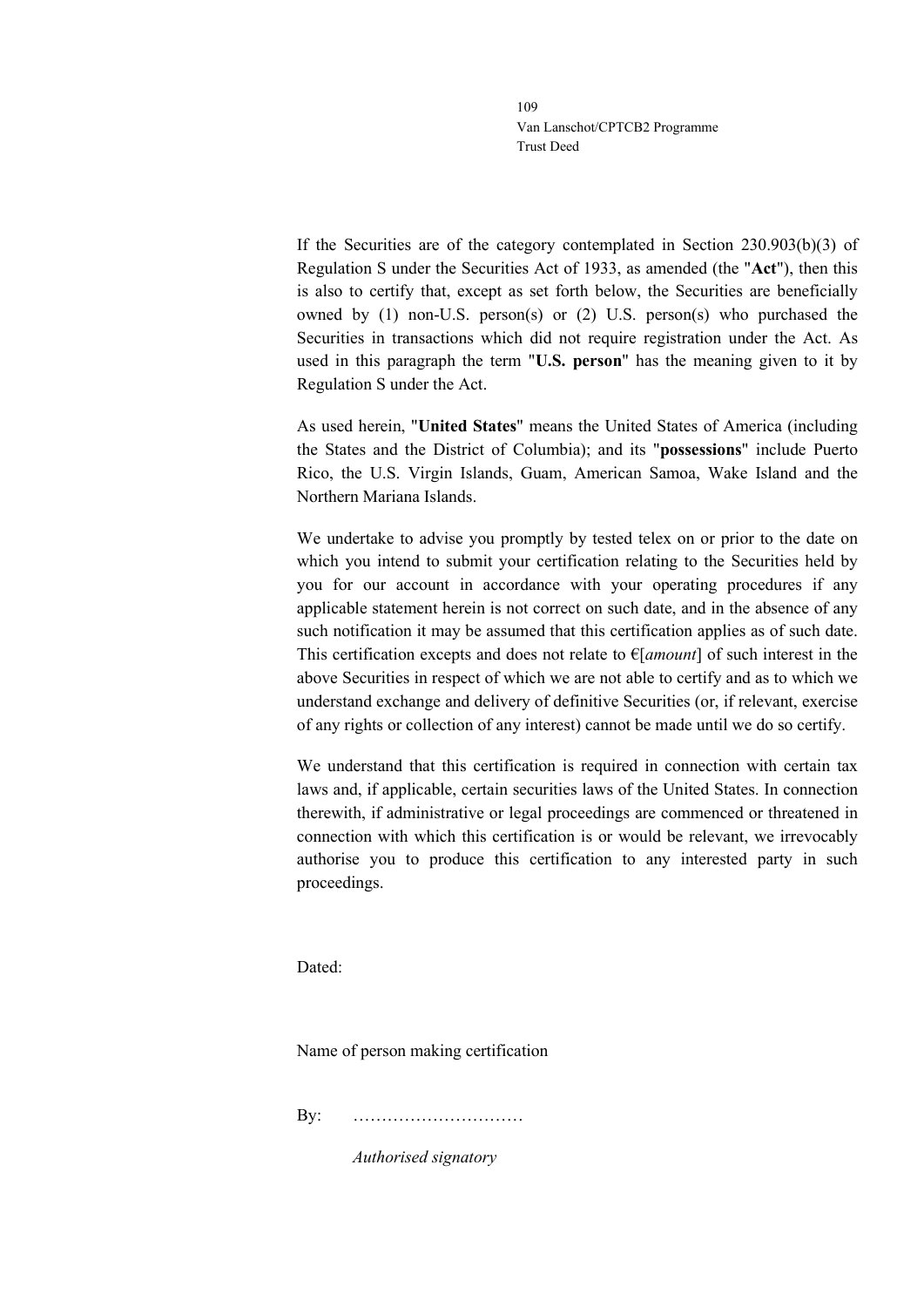**Schedule III**

# **Final Terms**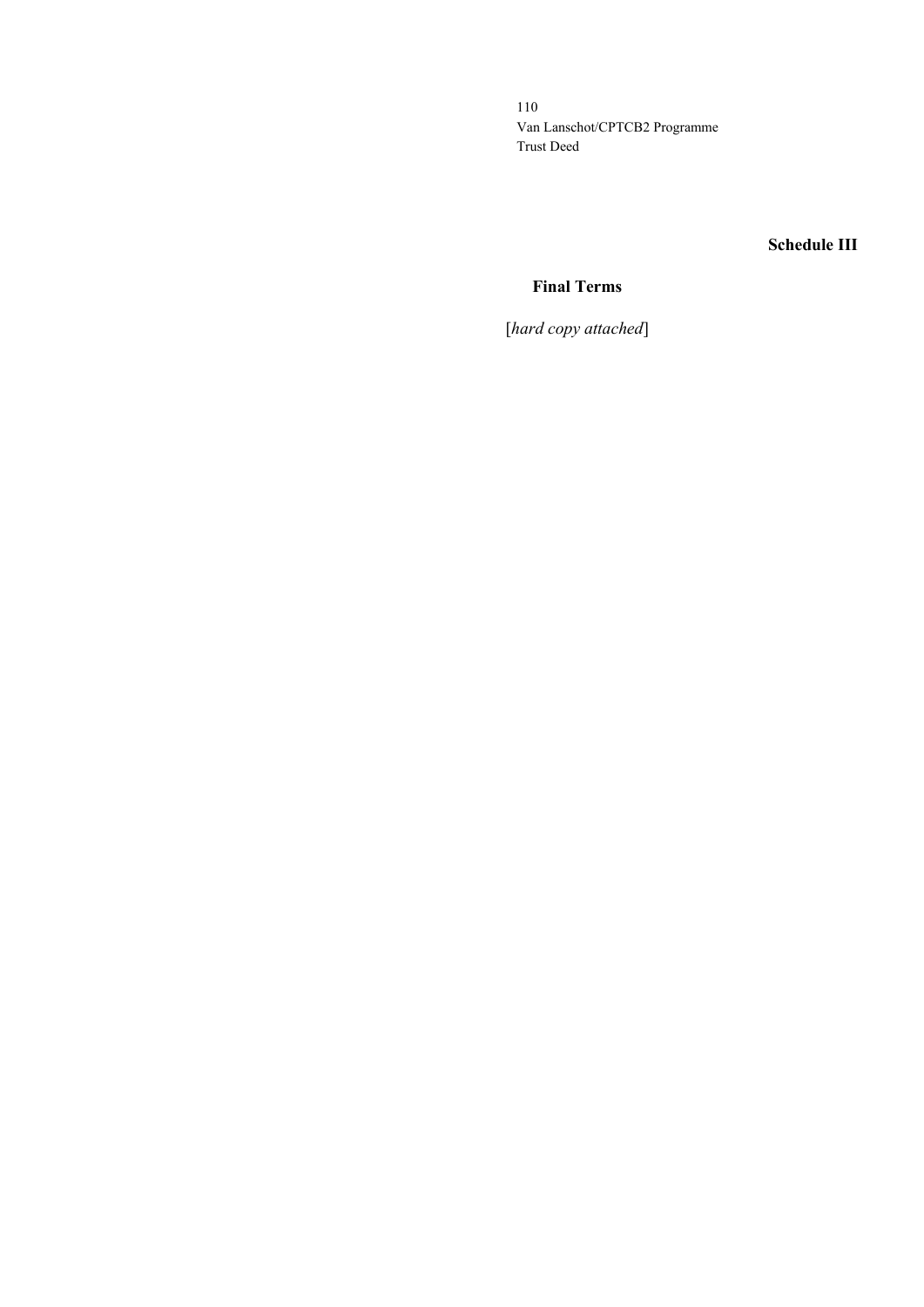**Schedule IV**

# **Terms and Conditions**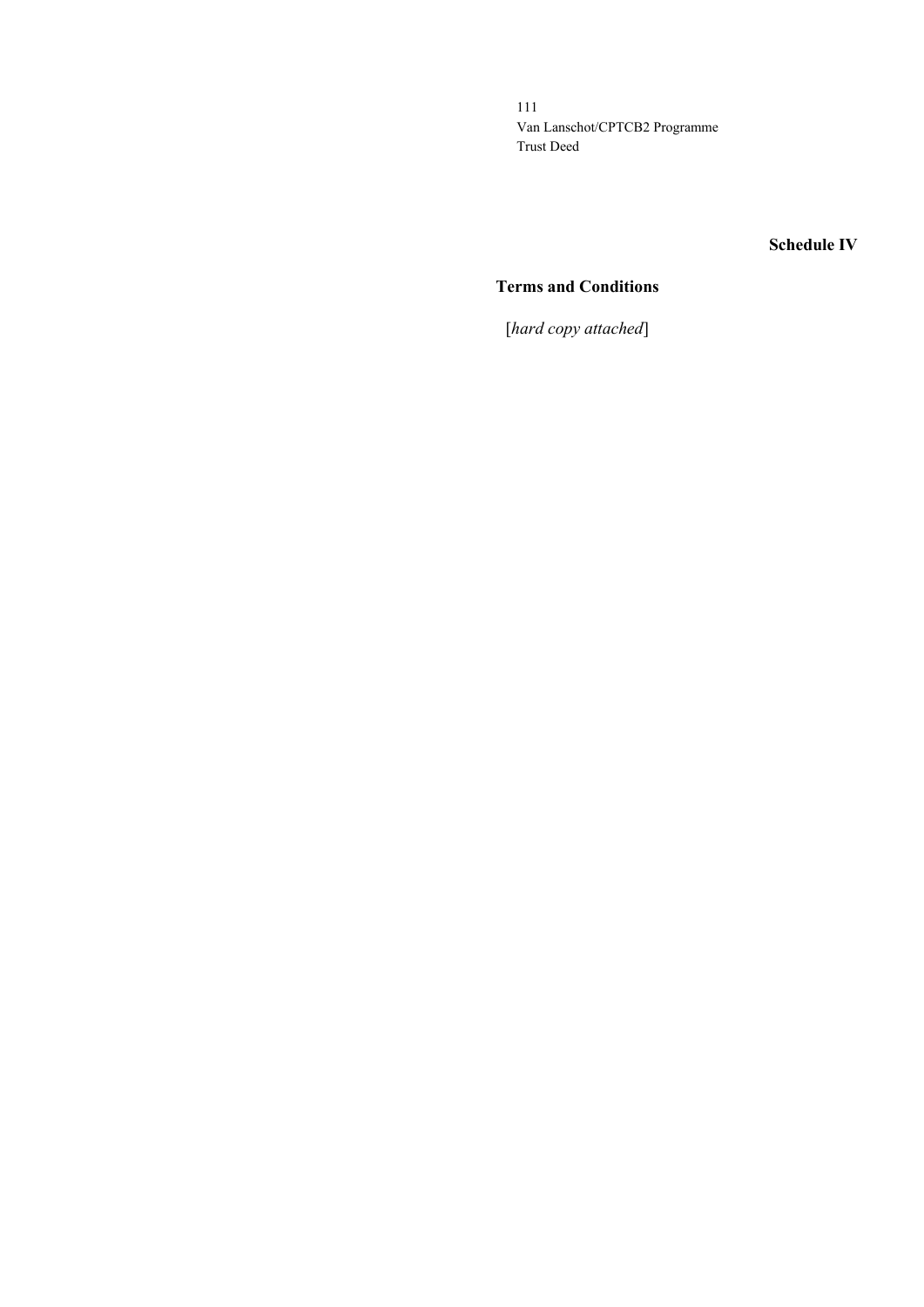**SCHEDULE 4**

#### **FORMS OF PERMANENT GLOBAL COVERED BONDS**

# **Part A Form of Permanent Global Covered Bond in NGN form**

NOTICE: THIS PERMANENT GLOBAL COVERED BOND IS ISSUED FOR TEMPORARY DEPOSIT WITH A COMMON SAFEKEEPER FOR EUROCLEAR BANK S.A./N.V., AS OPERATOR OF THE EUROCLEAR SYSTEM ("EUROCLEAR") AND CLEARSTREAM BANKING, SOCIÉTÉ ANONYME ("CLEARSTREAM, LUXEMBOURG"). ANY PERSON BEING OFFERED THIS TEMPORARY GLOBAL COVERED BOND FOR TRANSFER OR ANY OTHER PURPOSE SHOULD BE AWARE THAT THEFT OR FRAUD IS ALMOST CERTAIN TO BE INVOLVED.

NEITHER THIS PERMANENT GLOBAL COVERED BOND NOR THE COVERED BONDS IN DEFINITIVE FORM HAVE BEEN OR WILL BE REGISTERED UNDER THE UNITED STATES SECURITIES ACT OF 1933, AS AMENDED (THE "SECURITIES ACT"). NEITHER THIS PERMANENT GLOBAL COVERED BOND NOR THE COVERED BOND IN DEFINITIVE FORM MAY BE OFFERED, SOLD OR DELIVERED IN THE UNITED STATES OR TO A UNITED STATES PERSON, EXCEPT PURSUANT TO AN EXEMPTION FROM, OR IN A TRANSACTION NOT SUBJECT TO, THE REGISTRATION REQUIREMENTS OF THE SECURITIES ACT.

ANY UNITED STATES PERSON (AS DEFINED IN THE UNITED STATES INTERNAL REVENUE CODE OF 1986, AS AMENDED (THE "CODE")) WHO HOLDS THIS OBLIGATION WILL BE SUBJECT TO LIMITATIONS UNDER THE UNITED STATES INCOME TAX LAWS, INCLUDING THE LIMITATIONS PROVIDED IN SECTIONS 1650(j) AND 1287(a) OF THE INTERNAL REVENUE CODE.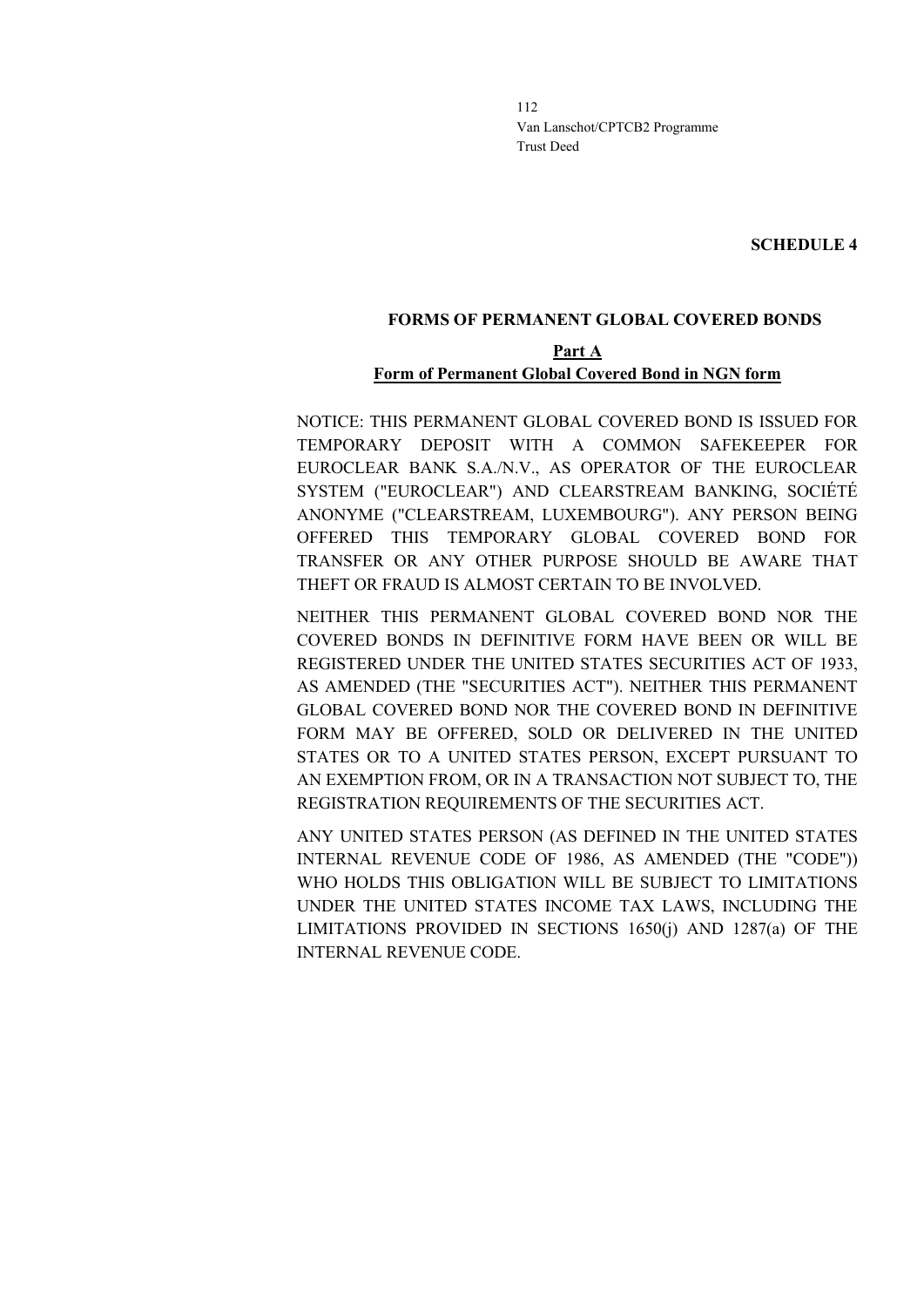#### **PERMANENT GLOBAL COVERED BOND**

#### **VAN LANSCHOT KEMPEN N.V.**

(the "**Issuer**")

(*incorporated under the laws of the Netherlands and having its corporate seat in 's-Hertogenbosch*)

**guaranteed as to payments of interest and principal by**

# **VAN LANSCHOT CONDITIONAL PASS-THROUGH COVERED BOND COMPANY 2 B.V.**

#### (the "**CBC**")

(*incorporated under the laws of the Netherlands and having its corporate seat in Amsterdam*)

 $ISIN:$ 

Common code:\_\_\_\_\_\_\_\_\_\_\_

(currency symbol:) **all (amount in number:)** 

**(type:) \_\_\_\_\_\_\_\_\_\_\_\_\_\_\_\_\_\_\_\_\_\_\_\_\_Covered Bonds due (year:) \_\_\_\_\_\_\_\_\_\_**

This Covered Bond is a Permanent Global Covered Bond in respect of a duly authorised issue of Covered Bonds of the Issuer (the "**Covered Bonds**") described, and having the provisions specified in the final terms applicable to the Covered Bonds (the "**Final Terms**"), a copy of which is annexed hereto as Schedule I. This Permanent Global Covered Bond is issued subject to, and with the benefit of, the Trust Deed dated 16 July 2019 and made between the Issuer,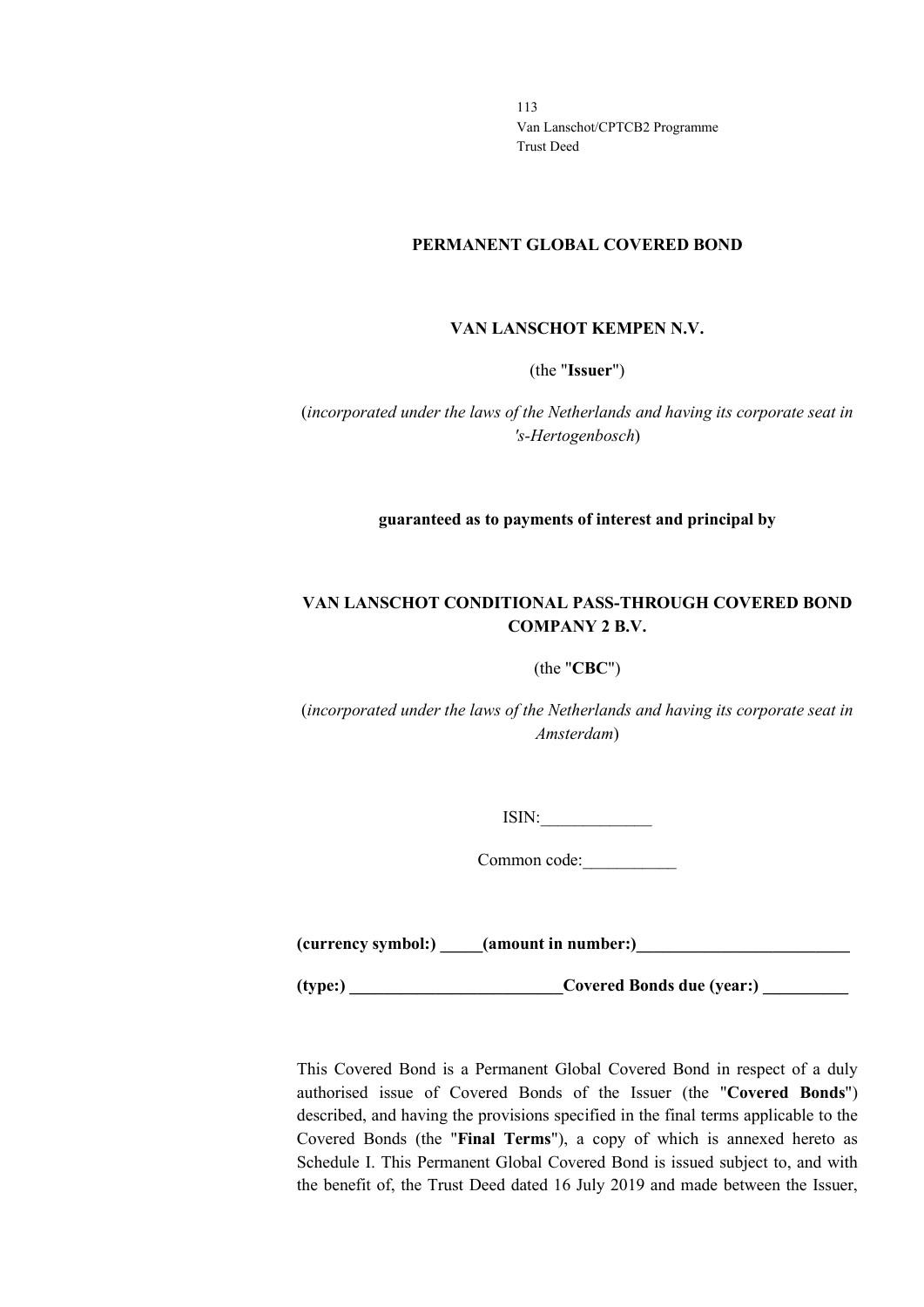the CBC and Stichting Security Trustee Van Lanschot Conditional Pass-Through Covered Bond Company 2 as security trustee for, *inter alia*, the holders of the Covered Bonds (such Trust Deed as modified and/or supplemented and/or restated from time to time, the "**Trust Deed**") including without limitation, the Guarantee (as defined in the Trust Deed) and are the subject of the Agency Agreement and the other Transaction Documents.

Any reference herein to the "**Conditions**" is to the Terms and Conditions of the Covered Bonds a copy of which is annexed to the Trust Deed, as supplemented, replaced and modified by the Final Terms but, in the event of any conflict between the provisions of the Terms and Conditions and the information in the Final Terms, the Final Terms will prevail.

In this Permanent Global Covered Bond, unless otherwise defined herein or the context requires otherwise, words and expressions have the meanings and constructions ascribed to them in the Conditions.

## **PROMISE TO PAY**

The Issuer, for value received, promises to pay to the bearer of this Permanent Global Covered Bond the principal amount of:

**(currency symbol:) \_\_\_\_\_(amount in number:)\_\_\_\_\_\_\_\_\_\_\_\_\_\_\_\_\_\_\_\_\_\_\_**

**(amount in words:)\_\_\_\_\_\_\_\_\_\_\_\_\_\_\_\_\_\_\_\_\_\_\_\_\_\_\_\_\_\_\_\_\_\_\_\_\_\_\_\_\_\_\_\_\_\_**

on the dates and in the amounts specified in the Conditions or on such earlier date or dates as the same may become payable in accordance with the Conditions, and to pay interest on the unpaid balance of such principal sum in arrear on the dates and at the rate specified in the Conditions, together with any additional amounts payable in accordance with the Conditions, all subject to and in accordance with the Conditions.

The principal amount of Covered Bonds represented by this Permanent Global Covered Bond shall be the aggregate amount from time to time entered into the records of Euroclear and Clearstream, Luxembourg (together "**the relevant Clearing Systems**"). The records of the relevant Clearing Systems (which expression in this Permanent Global Covered Bond means the records that the relevant Clearing System holds for its customers which reflect the amount of such customer's interest in the Covered Bonds) shall be conclusive evidence for the principal amount of Covered Bonds represented by this Permanent Global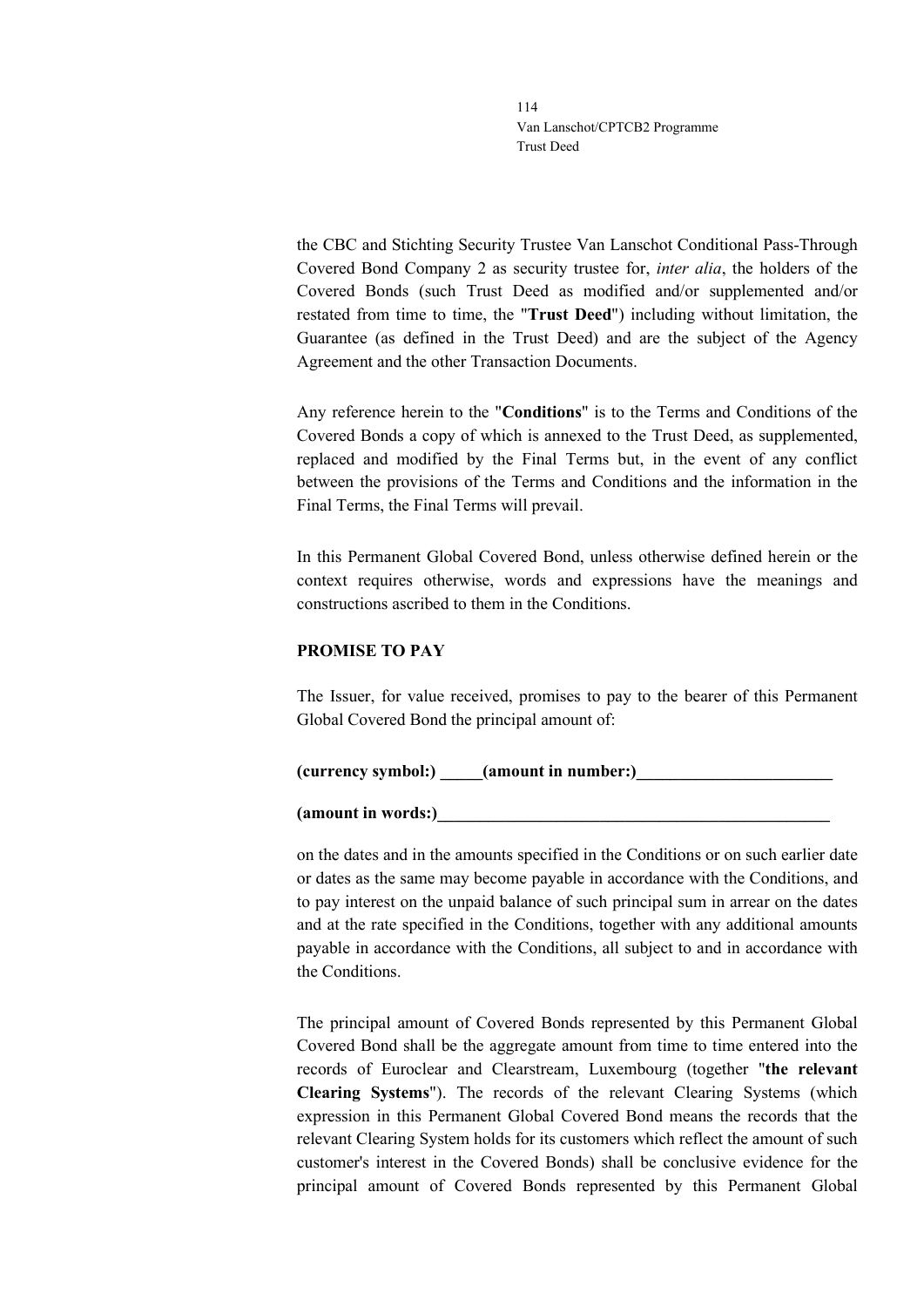Covered Bond, and, for these purposes, a statement issued by the relevant Clearing System (which statement shall be made available to the bearer upon request) stating the principal amount of Covered Bonds represented by this Permanent Global Covered Bond at any time shall be conclusive evidence of the records of the relevant Clearing System at that time.

## **EXCHANGE**

This Permanent Global Covered Bond will be exchangeable, in whole but not in part only, for Definitive Covered Bonds if either of the following events (each, an "**Exchange Event**") occurs:

- (i) the Covered Bonds become immediately due and payable as a result of the occurrence of an Issuer Event of Default; or
- (ii) Euroclear or Clearstream, Luxembourg is closed for business for a continuous period of fourteen (14) days (other than by reason of holiday, statutory or otherwise) or announces an intention permanently to cease business or have in fact done so and no alternative settlement system satisfactory to the Issuer and the Security Trustee is available; or
- (iii) as a result of any addition to or change in, the laws and regulations of the Netherlands, (including any guidelines issued by the tax authorities) or any other jurisdiction or of any authority therein or thereof having power to tax, or in the interpretation or administration of such laws or regulations which becomes effective on or after the relevant Issue Date, the Issuer, the CBC or the Principal Paying Agent is or will be required to make any deduction or withholding on account of tax from any payment in respect of the Covered Bonds which would not be required if the Covered Bonds were in definitive form.

Whenever this Permanent Global Covered Bond is to be exchanged for Definitive Covered Bonds, the Issuer shall procure the prompt delivery of such Definitive Covered Bonds, duly authenticated and with Coupons and Talons attached, in an aggregate principal amount outstanding equal to the principal amount of this Permanent Global Covered Bond to the bearer of this Permanent Global Covered Bond against the surrender of this Permanent Global Covered Bond at the specified office of the Principal Paying Agent within forty-five (45) days of the occurrence of the relevant Exchange Event.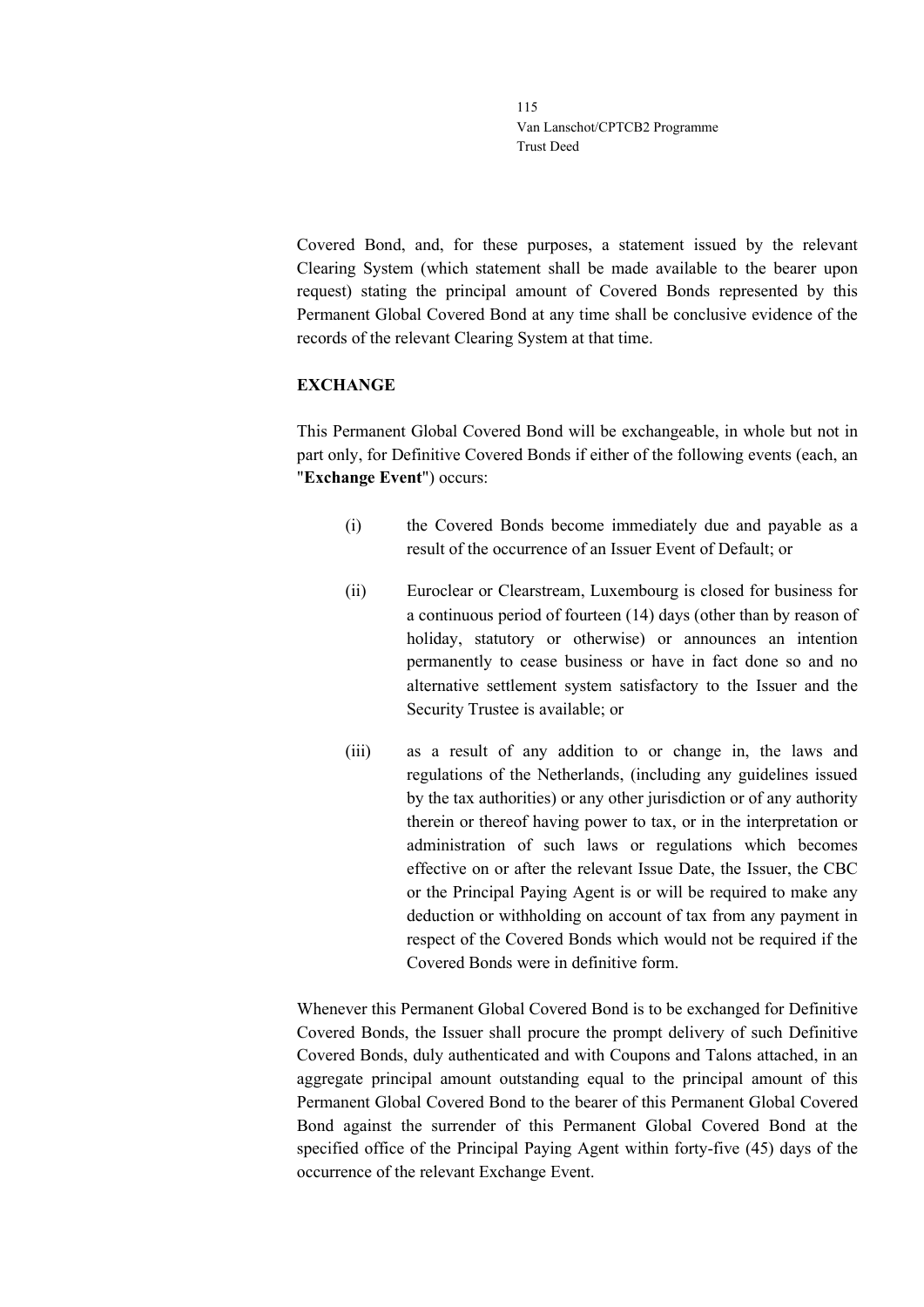In the event that this Permanent Global Covered Bond is not duly exchanged for Definitive Covered Bonds by 6.00 p.m. (Amsterdam time) on the forty-fifth (45th) day after the time at which the preconditions to such exchange are first satisfied then as from the start of the first  $(1<sup>st</sup>)$  day on which banks in Amsterdam are open for business following such an event (hereinafter called the "**Relevant Time**"), each Relevant Account Holder shall be able to enforce against the Issuer and the CBC all rights ("**Direct Rights**") which the Relevant Account Holder in question would have had if, immediately before the Relevant Time, it had been the holder of Definitive Covered Bonds issued on the issue date of this Permanent Global Covered Bond in an aggregate principal amount equal to the principal amount of the relevant Entry including, without limitation, the right to receive all payments due at any time in respect of such Definitive Covered Bonds other than payments corresponding to any already made under this Permanent Global Covered Bond, and the rights under the Guarantee. No further action shall be required on the part of any person in order to be able to enforce Direct Rights as contemplated herein before and for each Relevant Account Holder to have the benefit of, and to enforce, rights corresponding to all the provisions of the terms and conditions of the relevant Definitive Covered Bonds as if they had been specifically incorporated in this Permanent Global Covered Bond other than the right to receive payments corresponding to any already made under this Permanent Global Covered Bond. As from the Relevant Time, the bearer of this Permanent Global Covered Bond shall not be entitled to receive payments or enforce any other rights hereunder (including the rights under the Guarantee).

The records of Euroclear and Clearstream, Luxembourg, as the case may be, shall be conclusive evidence of the identity of the Relevant Account Holder(s) and the number of Covered Bonds to which each Relevant Account Holder is entitled at the Relevant Time and, accordingly, of the identity of the creditors of the Direct Rights. For this purpose, a statement issued by Euroclear and/or Clearstream, Luxembourg, as the case may be, stating (i) the name of the Relevant Account Holder; (ii) the number of Covered Bonds as credited to the securities account of the Relevant Account Holder at the Relevant Time; and (iii) any amount paid on by Euroclear or Clearstream, Luxembourg, as the case may be, to the Relevant Account Holder in respect of each Covered Bond, shall be conclusive evidence of the Relevant Account Holder's entitlement on Euroclear's or Clearstream, Luxembourg's, as the case may be, records at the Relevant Time.

Each Relevant Account Holder shall - where applicable - have the right to assign Direct Rights recorded in his name to a third party, including the person or entity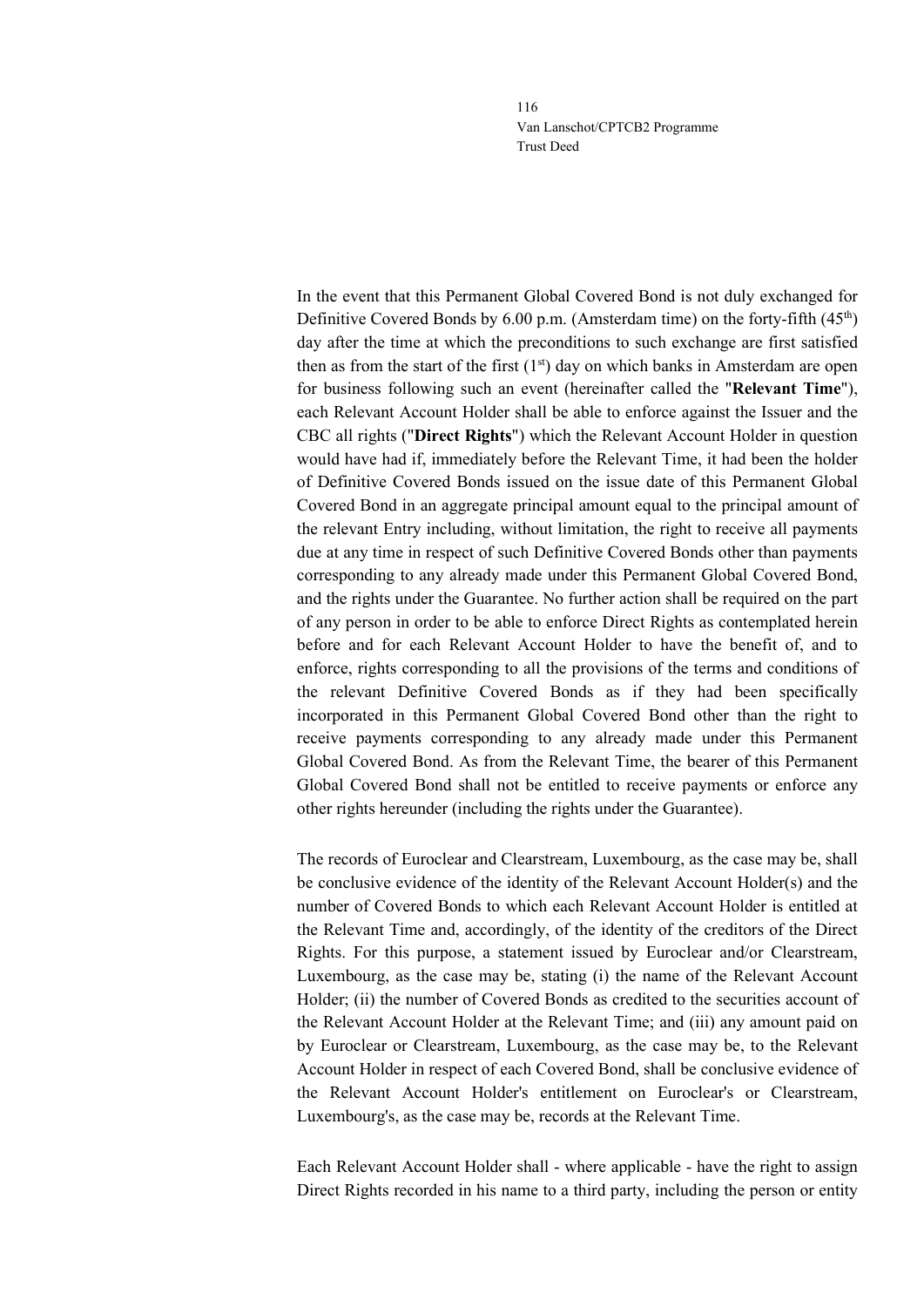who or which has an interest in such claims. Such person or entity shall be obliged to accept the assignment, as a result of which the person or entity in question will acquire a direct claim against the Issuer and the CBC under the Guarantee.

All payments made by the Issuer under the Direct Rights to a Relevant Account Holder or to the person(s) to which any of the Direct Rights shall have been legally assigned shall be deemed to be a payment to the relevant holders of interests in this Permanent Global Covered Bond and, to the extent that the amounts paid to a Relevant Account Holder or any such person discharge such Direct Rights, shall operate as full and final discharge of the Issuer against both the holders of interests in this Permanent Global Covered Bond and the Relevant Account Holders.

"**Entry**" means any entry relating to this Permanent Global Covered Bond or any relevant part of it, as the case may be, which is or has been made in the securities account of any account holder with Euroclear and/or Clearstream, Luxembourg, as the case may be, in respect of Covered Bonds represented by this Permanent Global Covered Bond;

"**Relevant Account Holder**" means any account holder with Euroclear and/or Clearstream, Luxembourg which at the Relevant Time has credited to its Securities account with Euroclear or Clearstream, Luxembourg, as the case may be, an Entry or Entries in respect of this Permanent Global Covered Bond or any relevant part of it, as the case may be, provided, however, that "**Relevant Account Holder**" does not include Euroclear in its capacity as an account holder of Clearstream, Luxembourg or Clearstream, Luxembourg in its capacity as an account holder of Euroclear.

## **WRITING DOWN**

On each occasion on which (i) a payment of principal is made in respect of this NGN Permanent Global Covered Bond; or (ii) Definitive Covered Bonds are delivered; or (iii) Covered Bonds represented by this Permanent Global Covered Bond are to be cancelled in accordance with Condition 7, the Issuer shall procure that details of such payment, exchange or cancellation shall be entered *pro rata* in the records of the relevant Clearing System.

## **WRITING UP**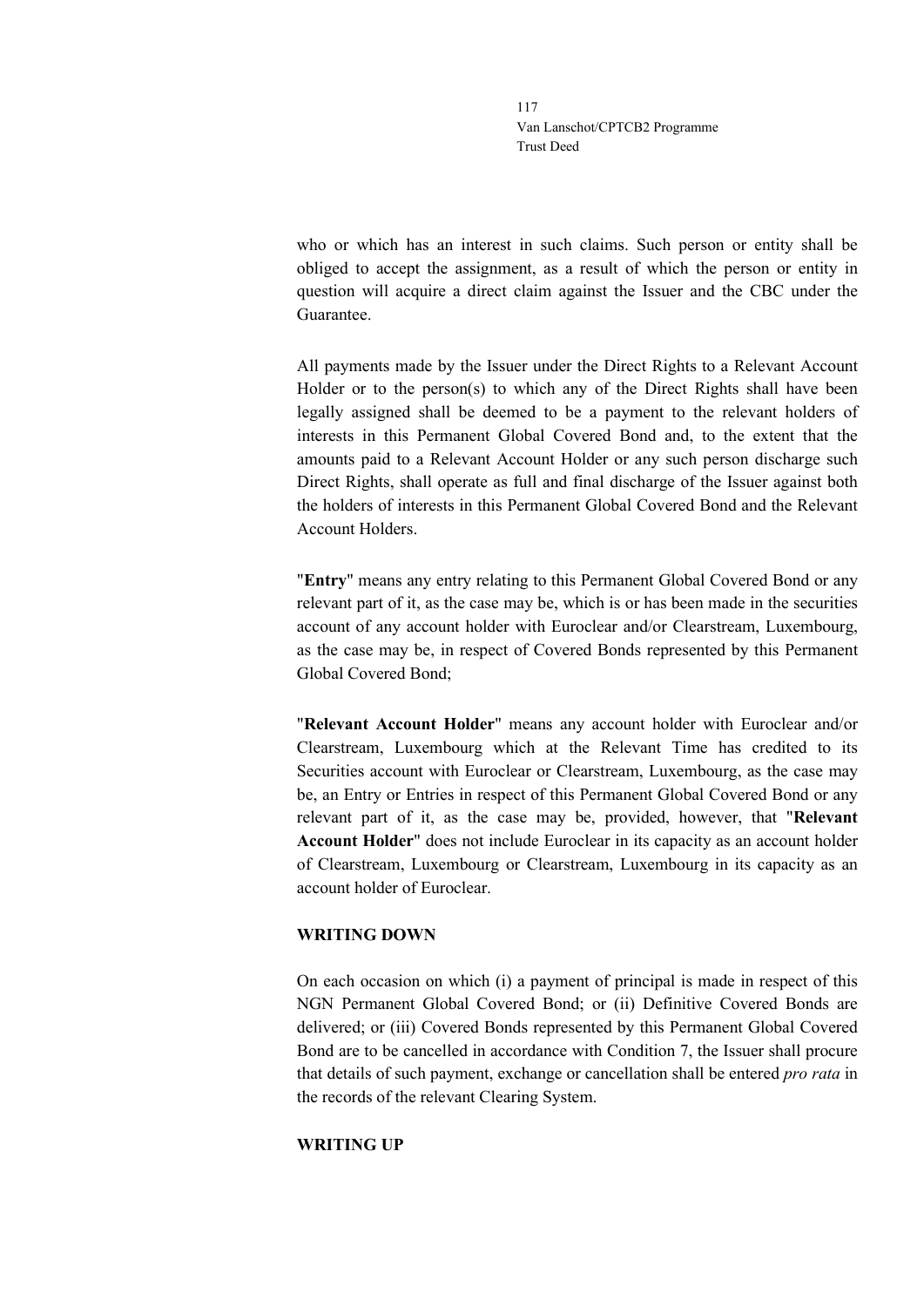If this Permanent Global Covered Bond was originally issued in exchange for part only of a Temporary Global Covered Bond representing the Covered Bonds, then, if at any time any further portion of such Temporary Global Covered Bond is exchanged for an interest in this Permanent Global Covered Bond, the principal amount of this Permanent Global Covered Bond shall be increased by the amount of such further portion, and the Issuer shall procure that the principal amount of this Permanent Global Covered Bond (which shall be the previous principal amount hereof plus the amount of such further portion) is entered *pro rata* in the records of the relevant Clearing System, whereupon the principal amount of this Permanent Global Covered Bond shall for all purposes be as most recently so noted.

In certain circumstances further Covered Bonds may be issued which are intended on issue to be consolidated and form a single Series with the Covered Bonds. In such circumstances the Issuer shall procure that the details of such further covered bonds may be entered in the records of the relevant Clearing Systems such that the nominal amount of the Covered Bonds represented by this Permanent Global Covered Bonds may be increased by the amount of such further covered bonds so issued.

## **PAYMENTS**

Upon any redemption or payment of an instalment or interest being made in respect of, or purchase and cancellation of, any of the Covered Bonds represented by this Permanent Global Covered Bond, the Issuer shall procure that details of such payments, redemption, purchase and cancellation shall be entered *pro rata* in the records of the relevant Clearing System and, in the case of any such entry being made, the principal amount of the Covered Bonds entered in the records of the relevant Clearing System and represented by this Permanent Global Covered Bond shall be reduced by the aggregate principal amount of the Covered Bonds so redeemed or purchased and cancelled or by the instalment so paid.

Payments due in respect of Covered Bonds for the time being represented by this Permanent Global Covered Bond shall be made to the bearer of the Permanent Global Covered Bond and each payment so made will discharge the Issuer's obligations in respect thereof. Any failure to make the entries referred to above shall not affect such discharge.

#### **CONDITIONS APPLY**

Until this Permanent Global Covered Bond has been exchanged as provided herein, the bearer of this Permanent Global Covered Bond shall be, subject to the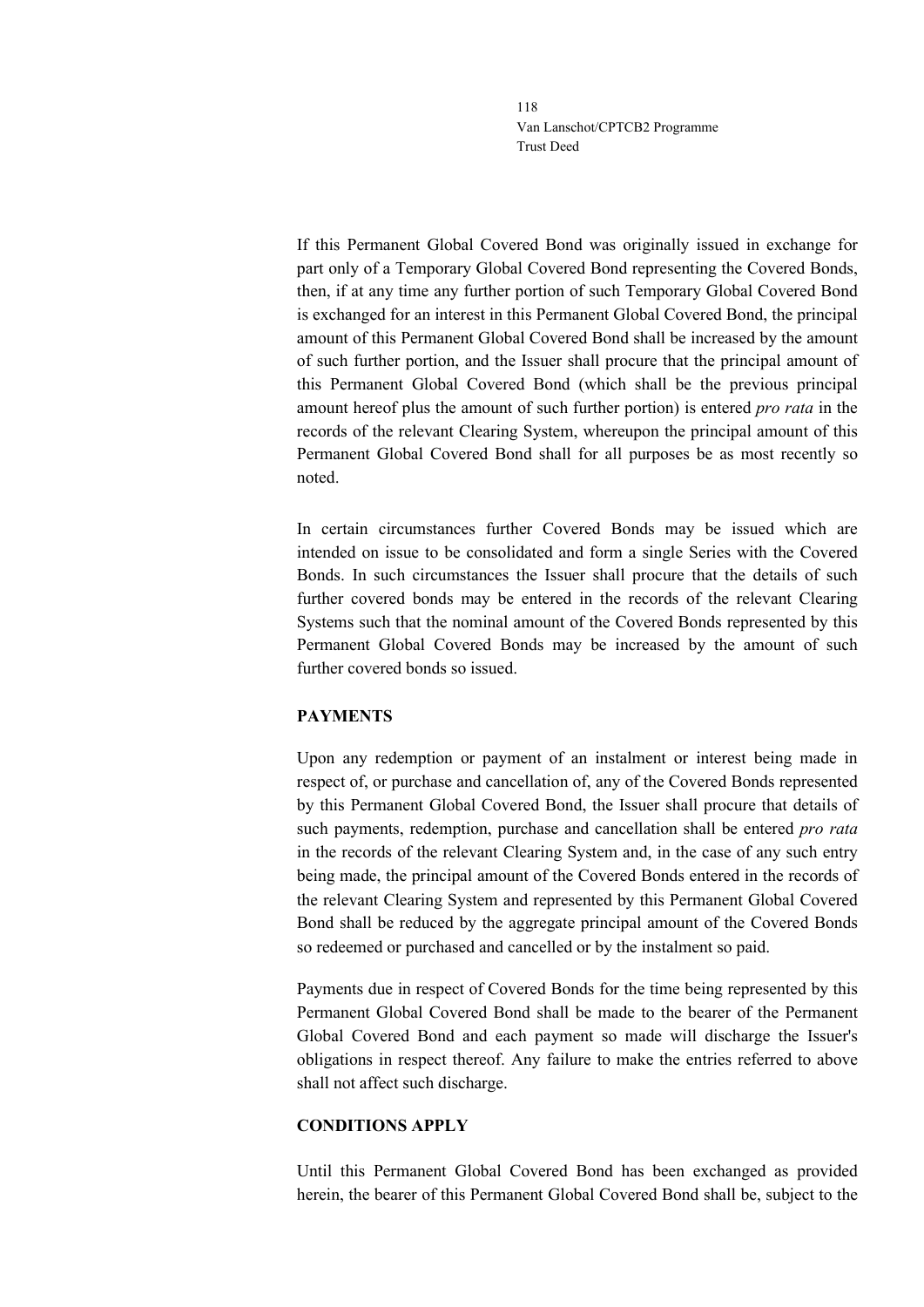Conditions and, subject as otherwise provided herein, entitled to the same rights and benefits under the Conditions as if it were the holder of Definitive Covered Bonds substantially in the form set out in Schedule 2 of the Trust Deed and the related Coupons and Talons.

### **NOTICES**

Notwithstanding Condition 14, while all the Covered Bonds are represented by this Permanent Global Covered Bond (or by this Permanent Global Covered Bond and a Temporary Global Covered Bond) and this Permanent Global Covered Bond is (or this Permanent Global Covered Bond and a Temporary Global Covered Bond are) deposited with a Common Safekeeper for Euroclear or Clearstream, Luxembourg, as the case may be, notices to Covered Bondholders may be given by delivery of the relevant notice to Euroclear and Clearstream, Luxembourg and, in any such case, such notices shall be deemed to have been given to the Covered Bondholders in accordance with Condition 14 on the date of delivery to Euroclear and Clearstream, Luxembourg, as the case may be.

#### **GUARANTEE**

The rights under the Guarantee (a) form an integral part of the Covered Bonds, (b) are of interest to a holder of Covered Bonds only if, to the extent that, and for and long as, it holds Covered Bonds and (c) can only be transferred together with all other rights under the relevant Covered Bond. As a result, in case of a transfer of an interest in this Permanent Global Covered Bond to a transferee by way of book-entry transfer (*girale overboeking*) or physical transfer of this Permanent Global Covered Bond, such transfer includes the corresponding rights under the Guarantee, in the case of a book-entry transfer subject to any applicable laws, rules and regulations of the relevant clearing system.

## **AUTHENTICATION AND EFFECTUATION**

This Permanent Global Covered Bond shall not be valid for any purpose until it has been authenticated by or on behalf of the Principal Paying Agent and has been effectuated by or on behalf of the Common Safekeeper.

#### **GOVERNING LAW**

This Permanent Global Covered Bond is governed by, and shall be construed in accordance with the Dutch law. All disputes in connection with or arising from this Permanent Global Covered Bond or its execution will be judged by the courts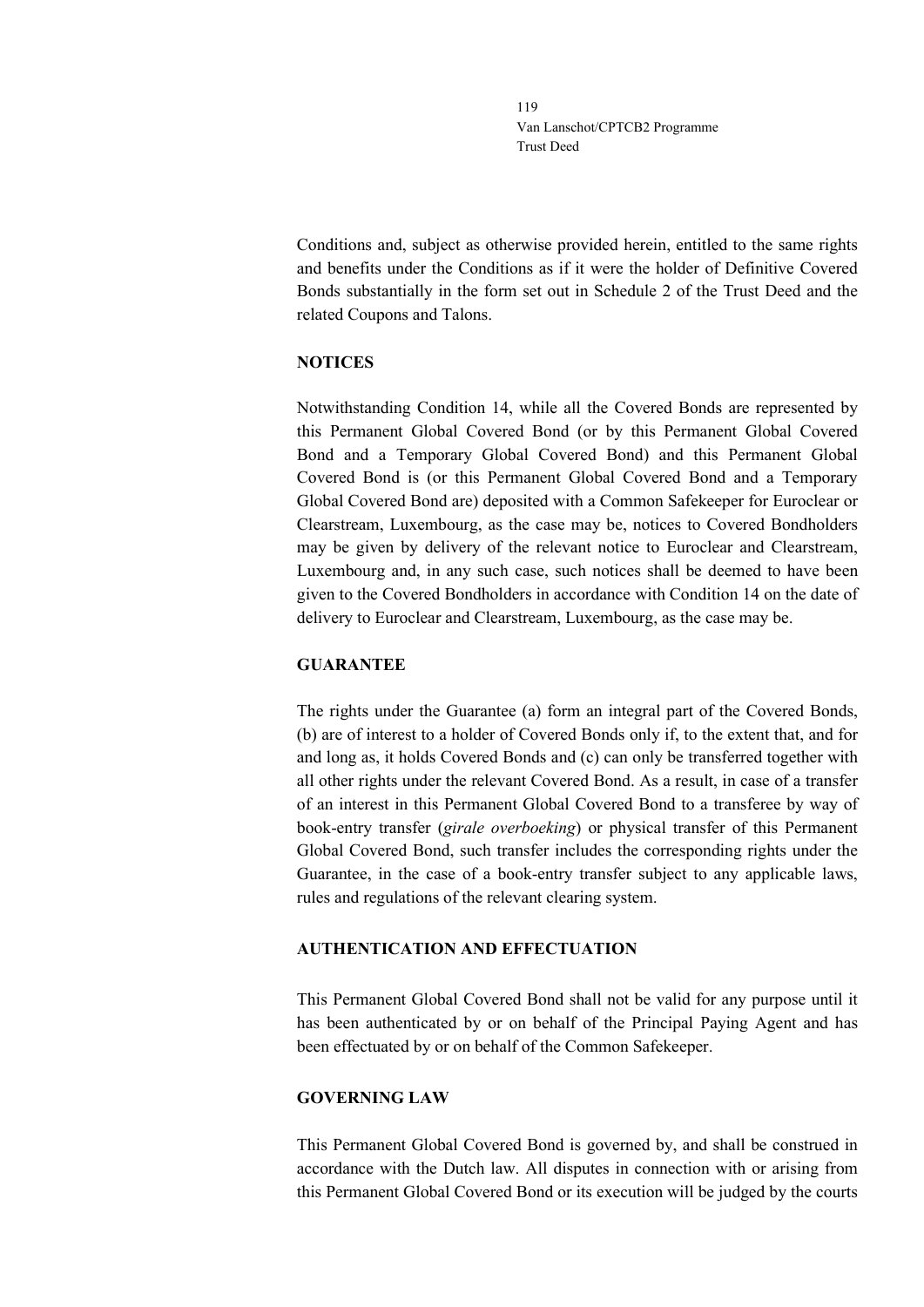of Amsterdam, the Netherlands, and its appellate courts.

Articles 229(e) to 229(k) of the Netherlands' Commercial Code (*Wetboek van Koophandel*) do not apply to this Permanent Global Covered Bond.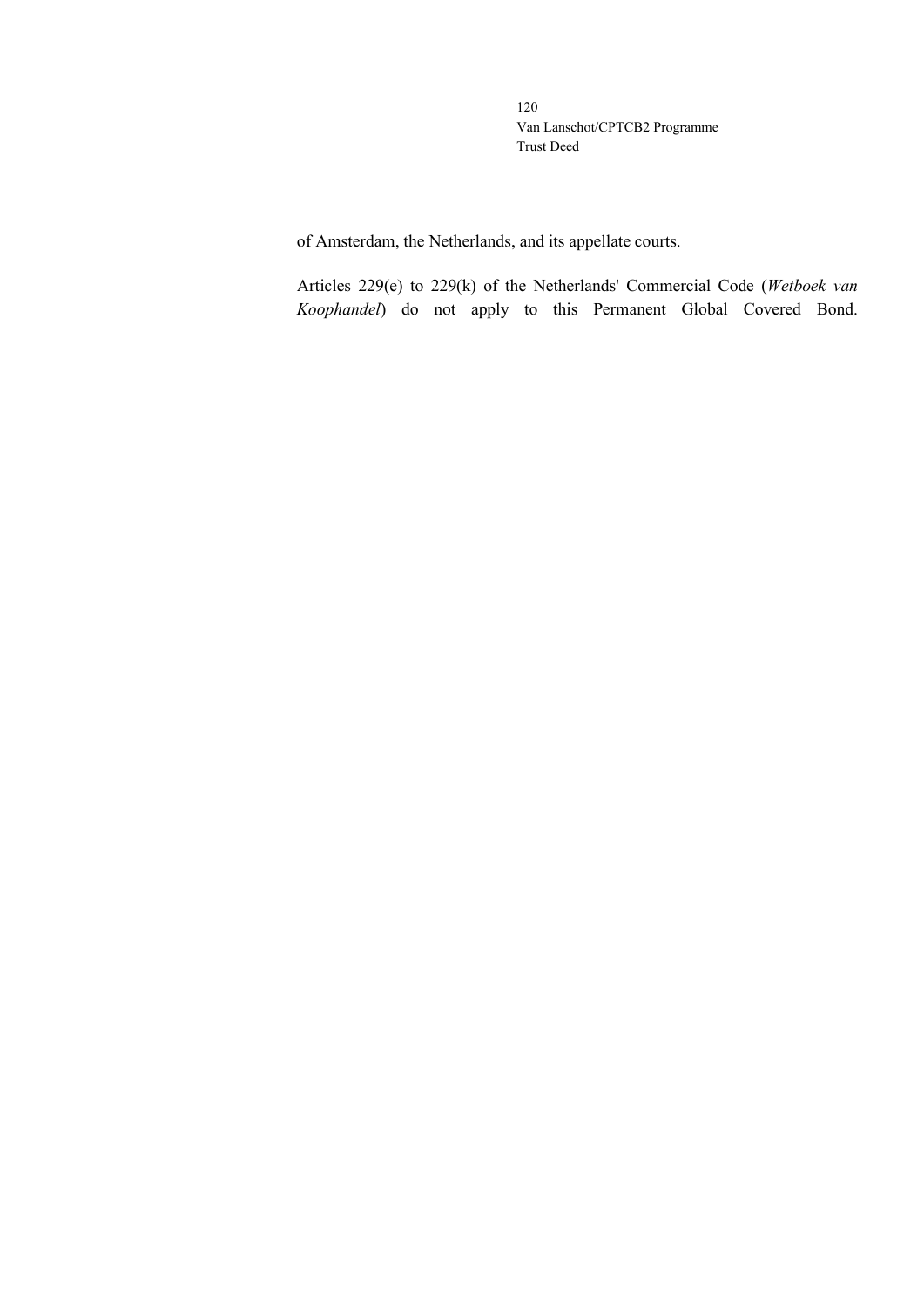**IN WITNESS WHEREOF** the Issuer and the CBC have caused this Covered Bond to be signed manually or in facsimile on their behalf.

**ISSUED** on \_\_\_\_\_\_

**VAN LANSCHOT KEMPEN N.V.** as Issuer

| by :    | by :    |  |
|---------|---------|--|
| title : | title : |  |

# **VAN LANSCHOT CONDITIONAL PASS-THROUGH COVERED BOND COMPANY 2 B.V.**

as CBC

 $\overline{\phantom{a}}$  , where  $\overline{\phantom{a}}$  , where  $\overline{\phantom{a}}$  , where  $\overline{\phantom{a}}$  $by$  : title :

**Authenticated** without recourse, warranty or liability by **[...]** in its capacity of Principal Paying Agent, [...]

**[...]**

| by :    | by :    |  |
|---------|---------|--|
| title : | title : |  |

**Effectuated** without recourse, warranty or liability by *(name Common Safekeeper)* …………………………………….. as Common Safekeeper

| by<br>$\sim$ $\sim$ $\sim$ $\sim$ | by<br>$\sim$ $\sim$ $\sim$ $\sim$ |  |
|-----------------------------------|-----------------------------------|--|
| title :                           | title :                           |  |

\_\_\_\_\_\_\_\_\_\_\_\_\_\_\_\_\_\_\_\_\_\_ \_\_\_\_\_\_\_\_\_\_\_\_\_\_\_\_\_\_\_\_\_\_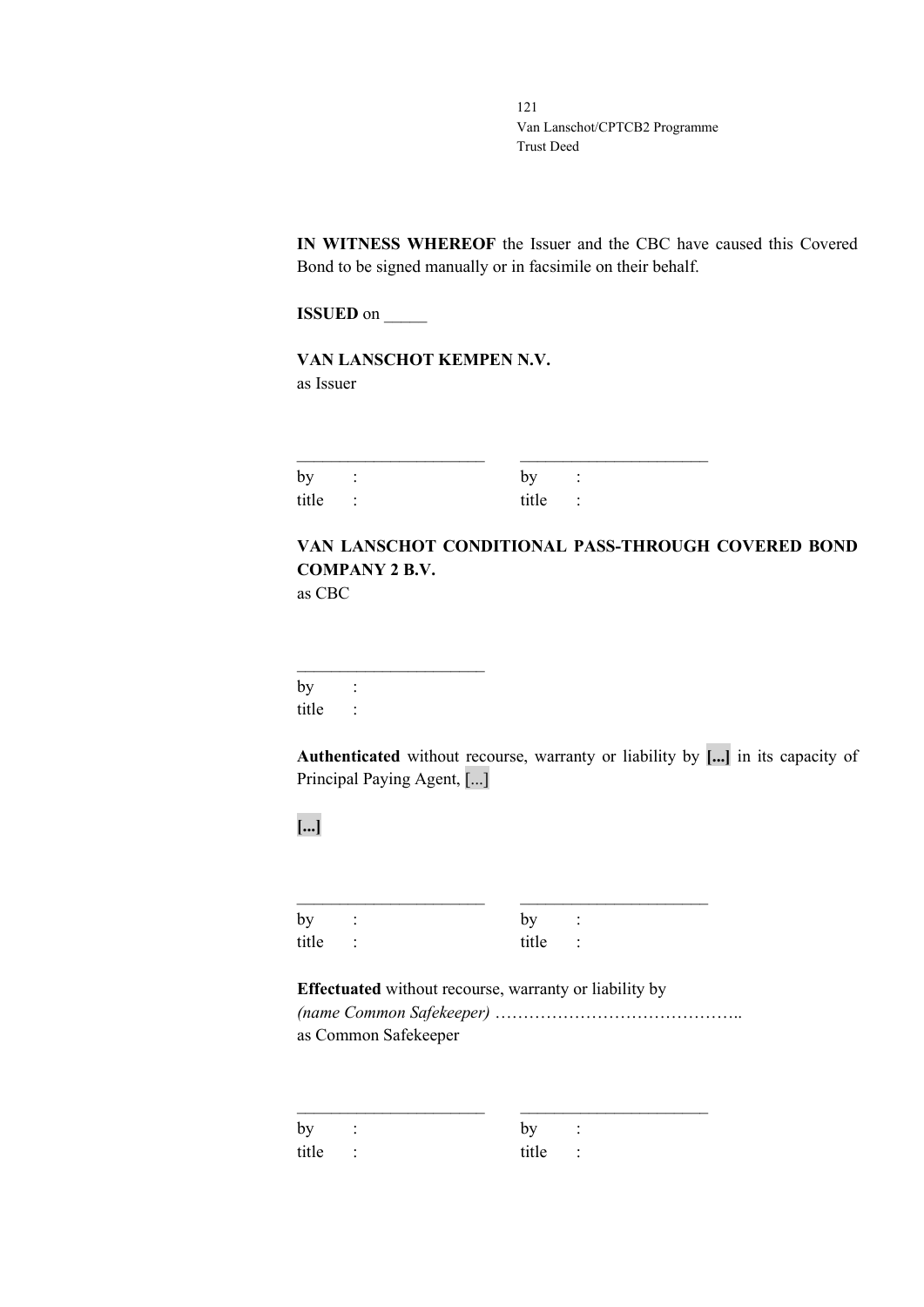**Schedule I**

# **Final Terms**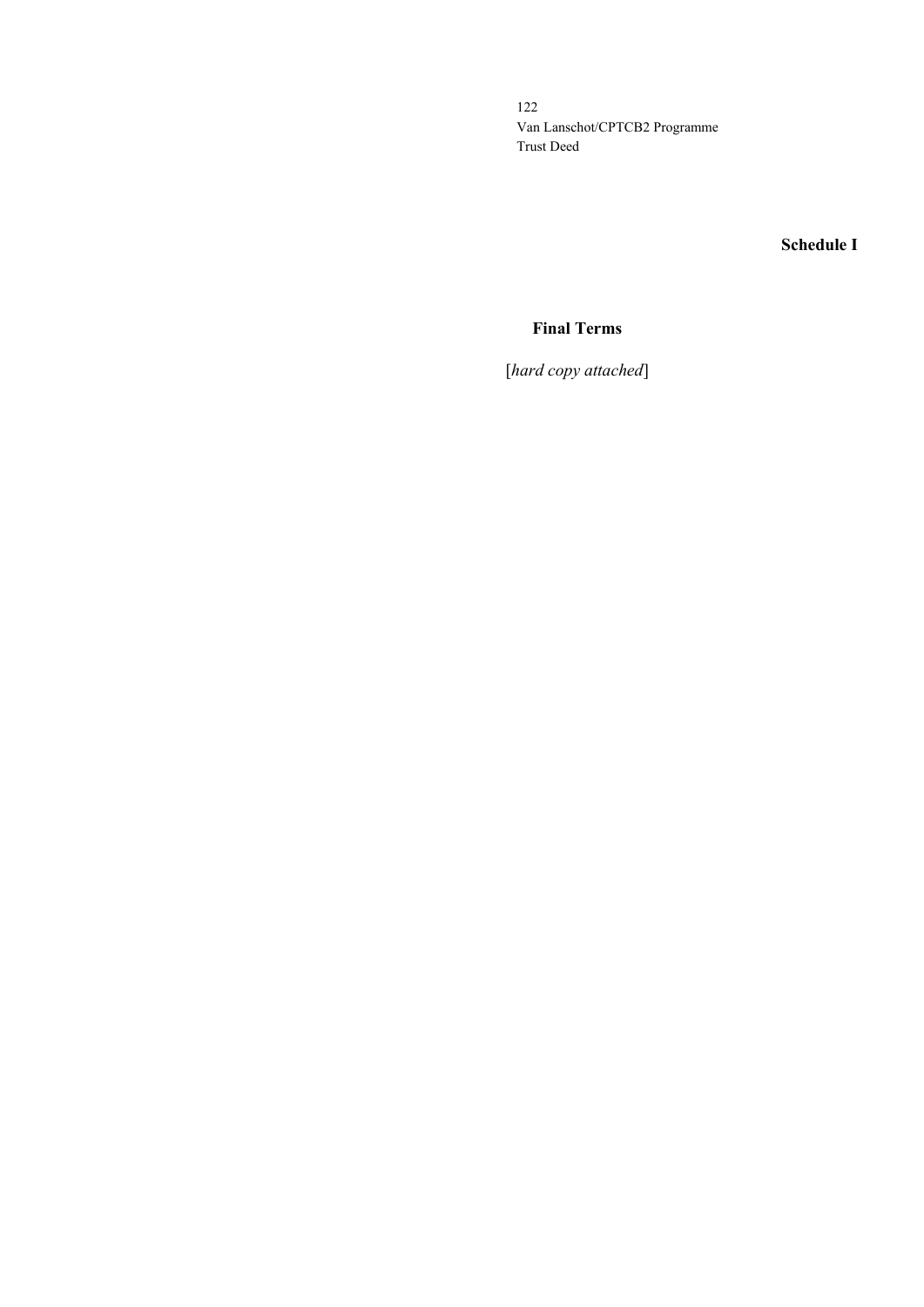# **Schedule II**

# **Terms and Conditions**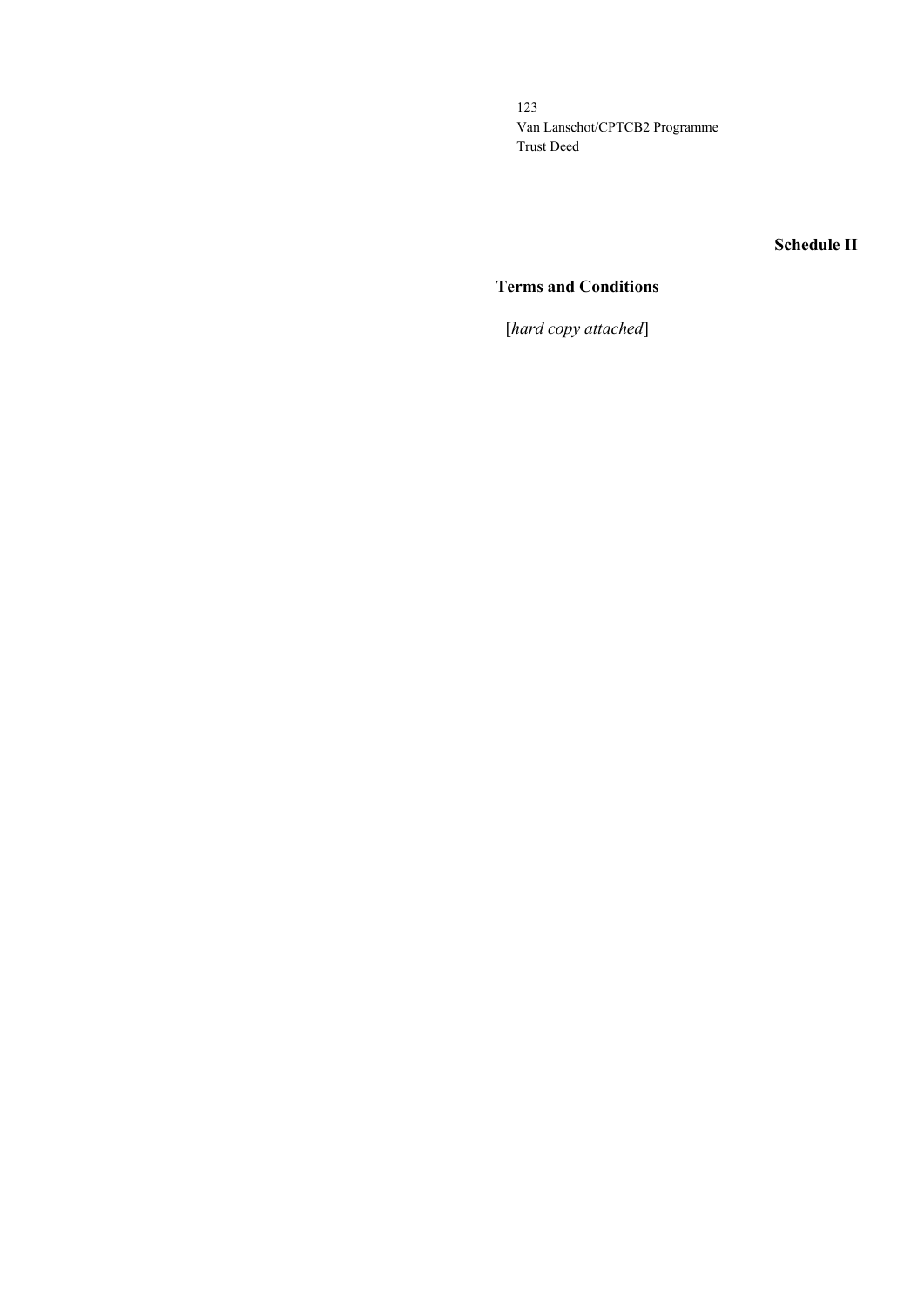#### **Part B:**

#### **Form of Permanent Global Covered Bond for Euroclear Nederland**

NOTICE: THIS COVERED BOND IS ISSUED FOR PERMANENT DEPOSIT WITH NEDERLANDS CENTRAAL INSTITUUT VOOR GIRAAL EFFECTENVERKEER B.V. (EUROCLEAR NEDERLAND) AT AMSTERDAM, THE NETHERLANDS. ANY PERSON BEING OFFERED THIS COVERED BOND FOR TRANSFER OR ANY OTHER PURPOSE SHOULD BE AWARE THAT THEFT OR FRAUD IS ALMOST CERTAIN TO BE INVOLVED.

NEITHER THIS PERMANENT GLOBAL COVERED BOND NOR THE COVERED BONDS IN DEFINITIVE FORM HAVE BEEN OR WILL BE REGISTERED UNDER THE UNITED STATES SECURITIES ACT OF 1933, AS AMENDED (THE "SECURITIES ACT"). NEITHER THIS PERMANENT GLOBAL COVERED BOND NOR THE COVERED BOND IN DEFINITIVE FORM MAY BE OFFERED, SOLD OR DELIVERED IN THE UNITED STATES OR TO A UNITED STATES PERSON, EXCEPT PURSUANT TO AN EXEMPTION FROM, OR IN A TRANSACTION NOT SUBJECT TO, THE REGISTRATION REQUIREMENTS OF THE SECURITIES ACT.

ANY UNITED STATES PERSON (AS DEFINED IN THE UNITED STATES INTERNAL REVENUE CODE OF 1986, AS AMENDED (THE "CODE")) WHO HOLDS THIS OBLIGATION WILL BE SUBJECT TO LIMITATIONS UNDER THE UNITED STATES INCOME TAX LAWS, INCLUDING THE LIMITATIONS PROVIDED IN SECTIONS 1650(j) AND 1287(a) OF THE INTERNAL REVENUE CODE.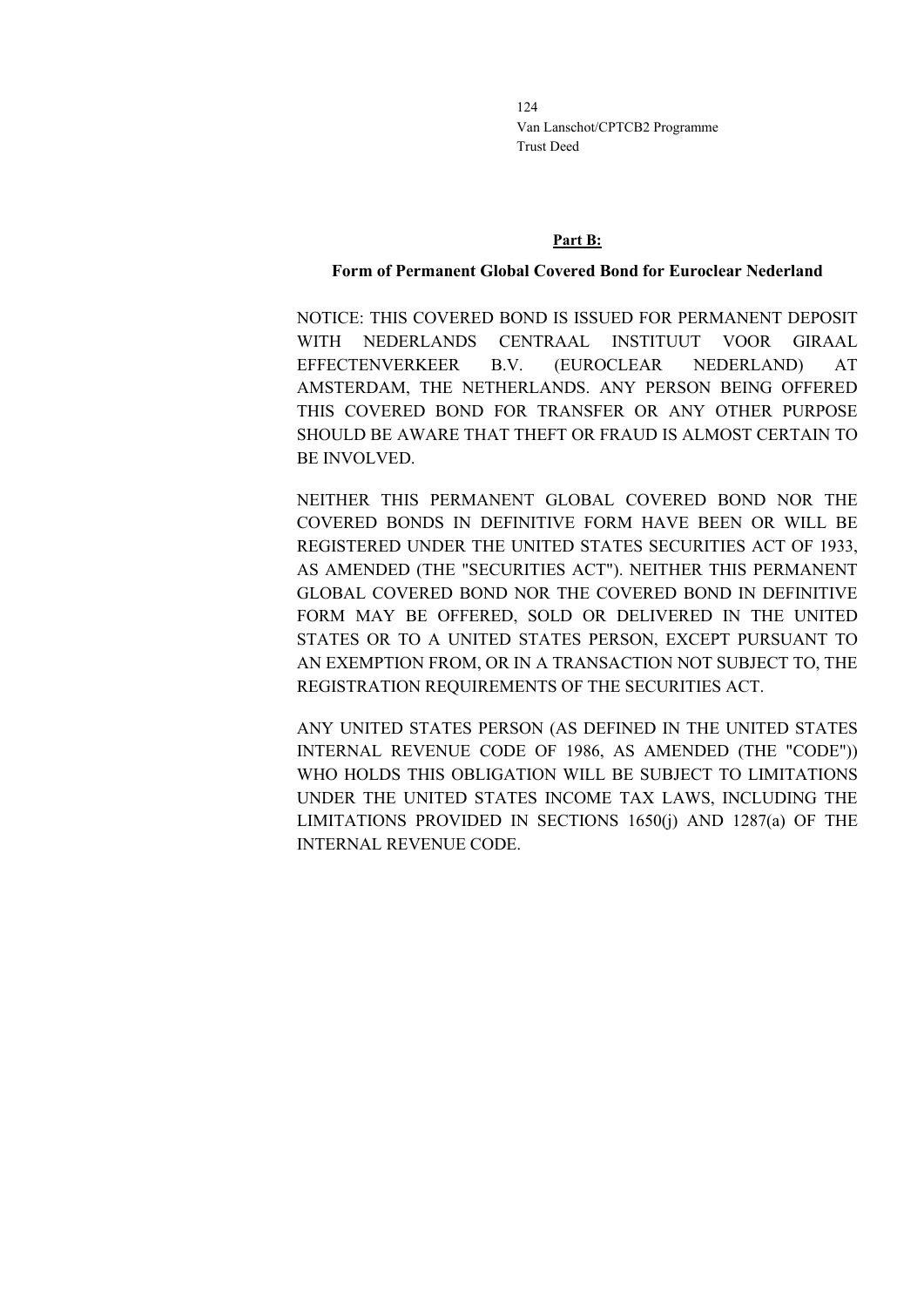#### **PERMANENT GLOBAL COVERED BOND**

#### **VAN LANSCHOT KEMPEN N.V.**

(the "**Issuer**")

(*incorporated under the laws of the Netherlands and having its corporate seat in 's-Hertogenbosch*)

**guaranteed as to payments of interest and principal by**

# **VAN LANSCHOT CONDITIONAL PASS-THROUGH COVERED BOND COMPANY 2 B.V.**

#### (the "**CBC**")

(*incorporated under the laws of the Netherlands and having its corporate seat in Amsterdam*)

 $ISIN:$ 

Common code:\_\_\_\_\_\_\_\_\_\_\_

**(currency symbol:) \_\_\_\_\_(amount in number:)\_\_\_\_\_\_\_\_\_\_\_\_\_\_\_\_\_\_\_\_\_\_\_\_\_**

**(type:) \_\_\_\_\_\_\_\_\_\_\_\_\_\_\_\_\_\_\_\_\_\_\_\_\_Covered Bonds due (year:) \_\_\_\_\_\_\_\_\_\_**

This Covered Bond is a Permanent Global Covered Bond in respect of a duly authorised issue of Covered Bonds of the Issuer (the "**Covered Bonds**") described, and having the provisions specified in the final terms applicable to the Covered Bonds (the "**Final Terms**"), a copy of which is annexed hereto as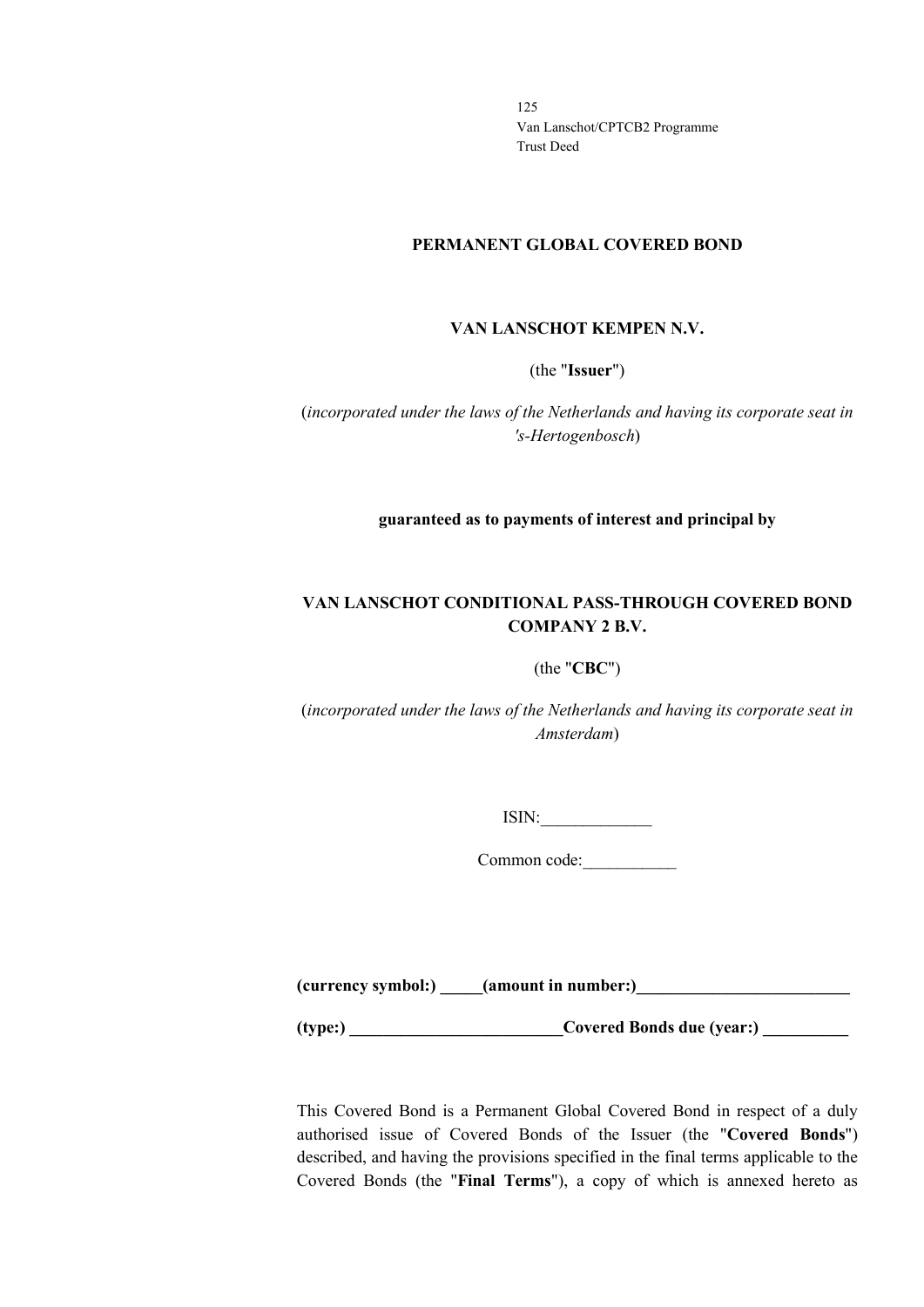Schedule II. This Permanent Global Covered Bond is issued subject to, and with the benefit of, the Trust Deed dated 16 July 2019 and made between the Issuer, the CBC and Stichting Security Trustee Van Lanschot Conditional Pass-Through Covered Bond Company 2 as security trustee for, *inter alia*, the holders of the Covered Bonds (such Trust Deed as modified and/or supplemented and/or restated from time to time, the "**Trust Deed**") including without limitation, the Guarantee (as defined in the Trust Deed) and are the subject of the Agency Agreement and the other Transaction Documents.

Any reference herein to the "**Conditions**" is to the Terms and Conditions of the Covered Bonds a copy of which is annexed to the Trust Deed, as supplemented, replaced and modified by the Final Terms but, in the event of any conflict between the provisions of the Terms and Conditions and the information in the Final Terms, the Final Terms will prevail.

In this Permanent Global Covered Bond, unless otherwise defined herein or the context requires otherwise, words and expressions have the meanings and constructions ascribed to them in the Conditions.

## **PROMISE TO PAY**

The Issuer, for value received, promises to pay to the bearer of this Permanent Global Covered Bond the principal amount of:

## **(currency symbol:) \_\_\_\_\_(amount in number:)\_\_\_\_\_\_\_\_\_\_\_\_\_\_\_\_\_\_\_\_\_\_\_**

#### **(amount in words:) \_\_\_\_\_\_\_\_\_\_\_\_\_\_\_\_\_\_\_\_\_\_\_\_\_\_\_\_\_\_\_\_\_\_\_\_\_\_\_\_\_\_\_\_\_\_**

on the dates and in the amounts specified in the Conditions or on such earlier date or dates as the same may become payable in accordance with the Conditions, and to pay interest on the unpaid balance of such principal sum in arrear on the dates and at the rate specified in the Conditions, together with any additional amounts payable in accordance with the Conditions, all subject to and in accordance with the Conditions.

#### **EXCHANGE**

This Permanent Global Covered Bond will be exchangeable, in whole but not in part only, for Definitive Covered Bonds in the event that Euroclear Nederland has been closed for business for a continuous period of fourteen (14) days (other than by reason of holiday, statutory or otherwise) or has announced an intention to cease business permanently or has in fact done so and no successor clearing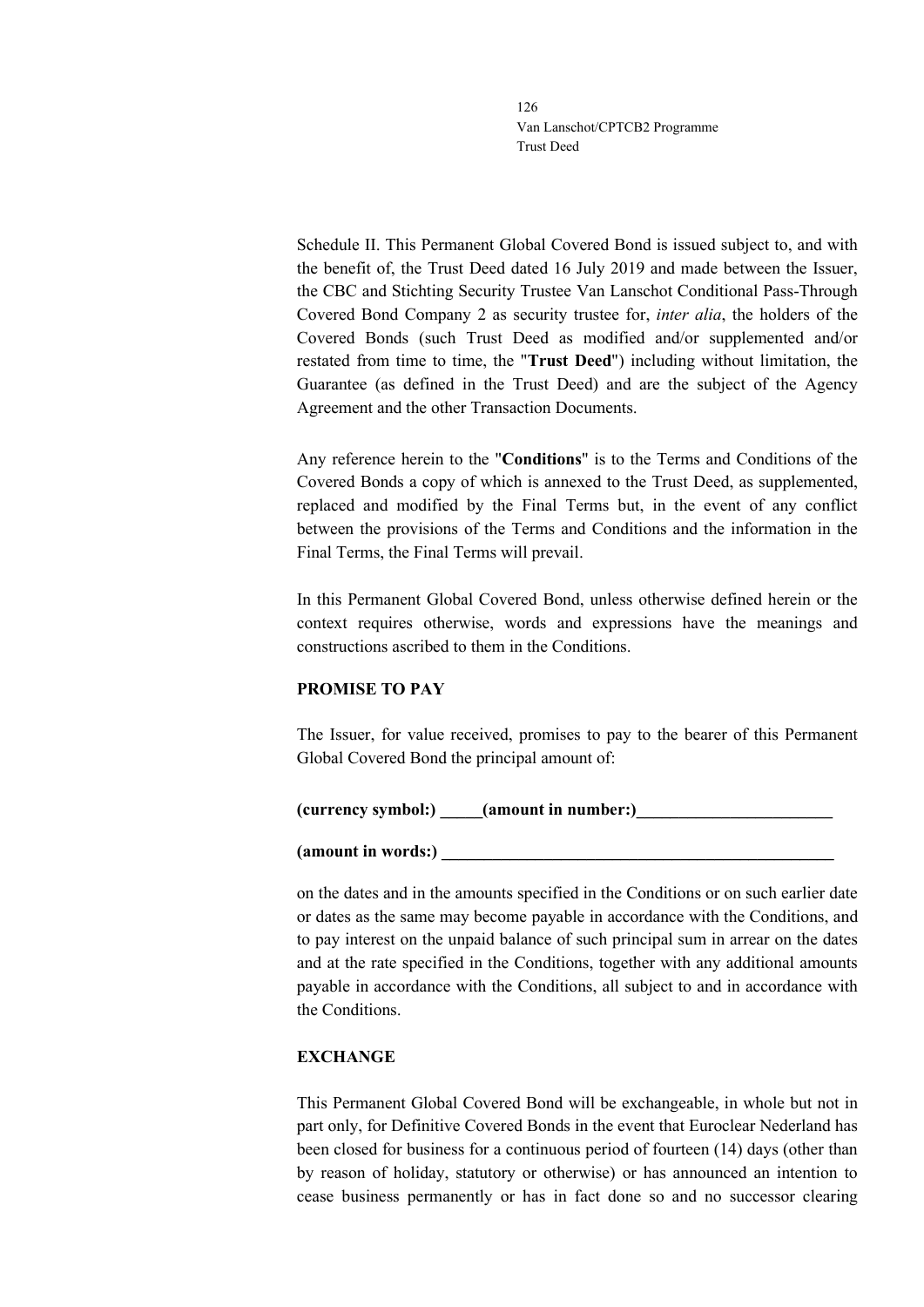system is available, provided that at least one of the limited circumstances applies under which a Permanent Global Covered Bond may be delivered (*uitgeleverd*) pursuant to the Dutch Securities Giro Transfer Act (*Wet giraal effectenverkeer*) (each, a "**Delivery Event**").

Whenever this Permanent Global Covered Bond is to be exchanged for Definitive Covered Bonds, the Issuer shall procure the prompt delivery of such Definitive Covered Bonds, duly authenticated and with Coupons and Talons attached, in an aggregate principal amount outstanding equal to the principal amount of this Permanent Global Covered Bond to the bearer of this Permanent Global Covered Bond against the surrender of this Permanent Global Covered Bond at the specified office of the Principal Paying Agent within forty-five (45) days of the occurrence of the relevant Delivery Event.

In the event that this Permanent Global Covered Bond is not duly exchanged for Definitive Covered Bonds by 6.00 p.m. (Amsterdam time) on the forty-fifth (45<sup>th</sup>) day after the time at which the preconditions to such exchange are first satisfied then as from the start of the first  $(1<sup>st</sup>)$  day on which banks in Amsterdam are open for business following such an event (hereinafter called the "**Relevant Time**"), each Relevant Account Holder shall be able to enforce against the Issuer and the CBC all rights ("**Direct Rights**") which the Relevant Account Holder in question would have had if, immediately before the Relevant Time, it had been the holder of Definitive Covered Bonds issued on the issue date of this Permanent Global Covered Bond in an aggregate principal amount equal to the principal amount of the relevant Entry including, without limitation, the right to receive all payments due at any time in respect of such Definitive Covered Bonds other than payments corresponding to any already made under this Permanent Global Covered Bond, and the rights under the Guarantee. No further action shall be required on the part of any person in order to be able to enforce Direct Rights as contemplated herein before and for each Relevant Account Holder to have the benefit of, and to enforce, rights corresponding to all the provisions of the terms and conditions of the relevant Definitive Covered Bonds as if they had been specifically incorporated in this Permanent Global Covered Bond other than the right to receive payments corresponding to any already made under this Permanent Global Covered Bond. As from the Relevant Time, the bearer of this Permanent Global Covered Bond shall not be entitled to receive payments or enforce any other rights hereunder (including the rights under the Guarantee).

The records of Euroclear Nederland shall be conclusive evidence of the identity of the Relevant Account Holder(s) and the number of Covered Bonds to which each Relevant Account Holder is entitled at the Relevant Time and, accordingly,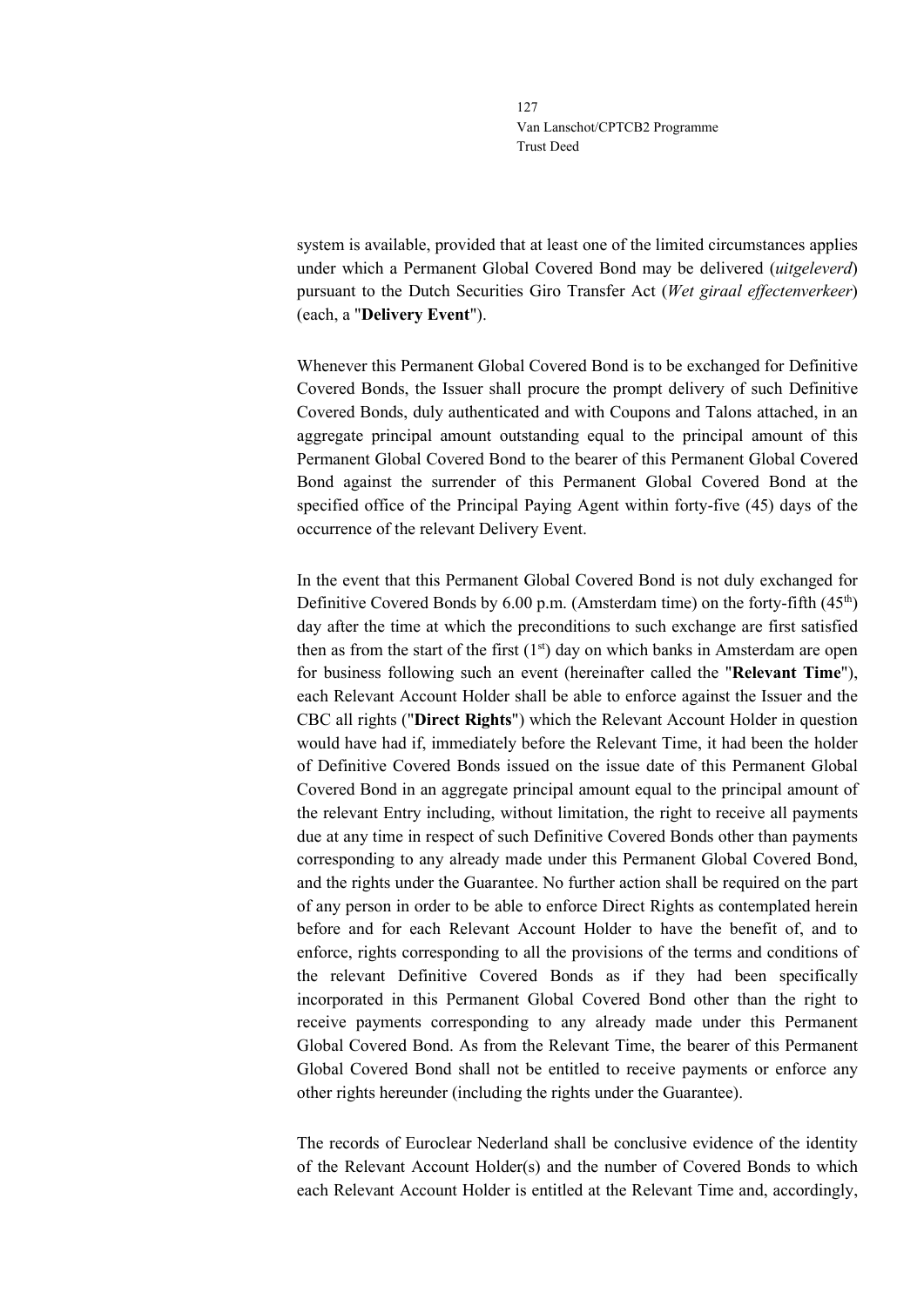of the identity of the creditors of the Direct Rights. For this purpose, a statement issued by Euroclear Nederland, stating (i) the name of the Relevant Account Holder; (ii) the number of Covered Bonds as credited to the securities account of the Relevant Account Holder at the Relevant Time; and (iii) any amount paid on by Euroclear Nederland to the Relevant Account Holder in respect of each Covered Bond, shall be conclusive evidence of the Relevant Account Holder's entitlement on Euroclear Nederland's records at the Relevant Time.

Each Relevant Account Holder shall – where applicable – have the right to assign Direct Rights recorded in his name to a third party, including the person or entity who or which has an interest in such claims. Such person or entity shall be obliged to accept the assignment, as a result of which the person or entity in question will acquire a direct claim against the Issuer and the CBC under the Guarantee.

All payments made by the Issuer under the Direct Rights to a Relevant Account Holder or to the person(s) to which any of the Direct Rights shall have been legally assigned shall be deemed to be a payment to the relevant holders of interests in this Permanent Global Covered Bond and, to the extent that the amounts paid to a Relevant Account Holder or any such person discharge such Direct Rights, shall operate as full and final discharge of the Issuer against both the holders of interests in this Permanent Global Covered Bond and the Relevant Account Holders.

"**Entry**" means any entry relating to this Permanent Global Covered Bond or any relevant part of it, as the case may be, which is or has been made in the securities account of any account holder with Euroclear Nederland in respect of Covered Bonds represented by this Permanent Global Covered Bond;

"**Relevant Account Holder**" means any account holder with Euroclear Nederland which at the Relevant Time has credited to its Securities account with Euroclear Nederland an Entry or Entries in respect of this Permanent Global Covered Bond or any relevant part of it, as the case may be.

#### **WRITING DOWN**

On each occasion on which (i) a payment of principal is made in respect of this Permanent Global Covered Bond; (ii) Definitive Covered Bonds are delivered; or (iii) Covered Bonds represented by this Permanent Global Covered Bond are to be cancelled in accordance with Condition 7, the Issuer shall procure that (a) the amount of such payment and the aggregate principal amount of such Covered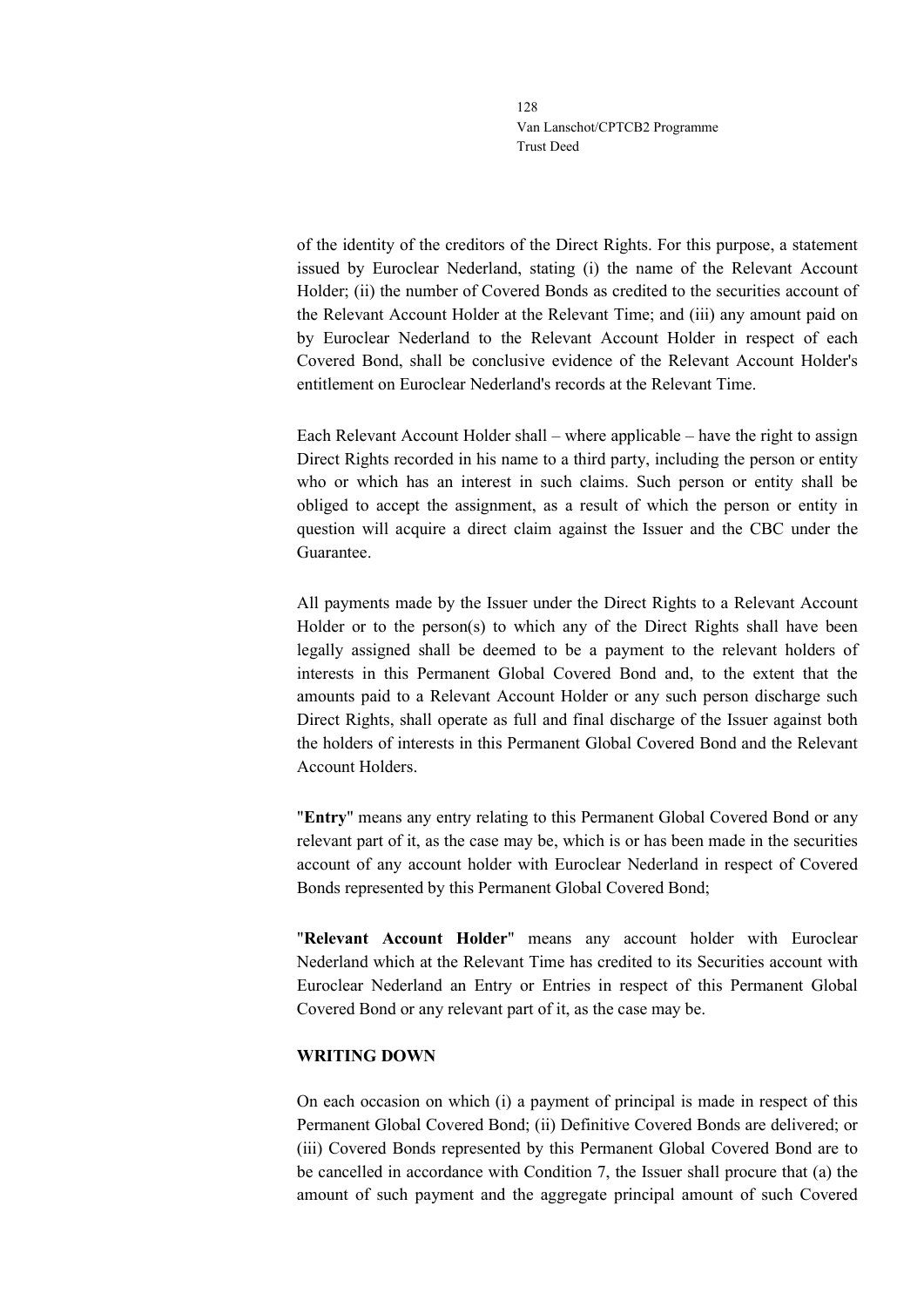Bonds and (b) the remaining principal amount of this Permanent Global Covered Bond (which shall be the previous principal amount hereof less the aggregate of the amounts referred to in (a) above) are noted in Schedule I hereto, whereupon the principal amount of this Permanent Global Covered Bond shall for all purposes be as most recently so noted.

#### **WRITING UP**

If this Permanent Global Covered Bond was originally issued in exchange for part only of a Temporary Global Covered Bond representing the Covered Bonds, then, if at any time any further portion of such Temporary Global Covered Bond is exchanged for an interest in this Permanent Global Covered Bond, the principal amount of this Permanent Global Covered Bond shall be increased by the amount of such further portion, and the Issuer shall procure that the principal amount of this Permanent Global Covered Bond (which shall be the previous principal amount hereof plus the amount of such further portion) is noted in Schedule I hereto, whereupon the principal amount of this Permanent Global Covered Bond shall for all purposes be as most recently so noted.

In certain circumstances further Covered Bonds may be issued which are intended on issue to be consolidated and form a single Series with the Covered Bonds. In such circumstances the principal amount of this Permanent Global Covered Bond shall be increased by the amount of such further covered bonds and the Issuer shall procure that increase in the principal amount of this Permanent Global Covered Bond (which shall be the previous principal amount hereof plus the amount of such further covered bonds) is noted in Schedule I hereto, whereupon the principal amount of this Permanent Global Covered Bond shall for all purposes be as most recently so noted.

## **PAYMENTS**

All payments in respect of this Permanent Global Covered Bond shall be made against presentation and (in the case of payment of principal in full with all interest accrued thereon) surrender of this Permanent Global Covered Bond at the specified office of any Paying Agent and shall be effective to satisfy and discharge the corresponding liabilities of the Issuer in respect of the Covered Bonds. On each occasion on which a payment of interest or principal is made in respect of this Permanent Global Covered Bond, the Issuer shall procure that the same is noted in Schedule I hereto.

## **CONDITIONS APPLY**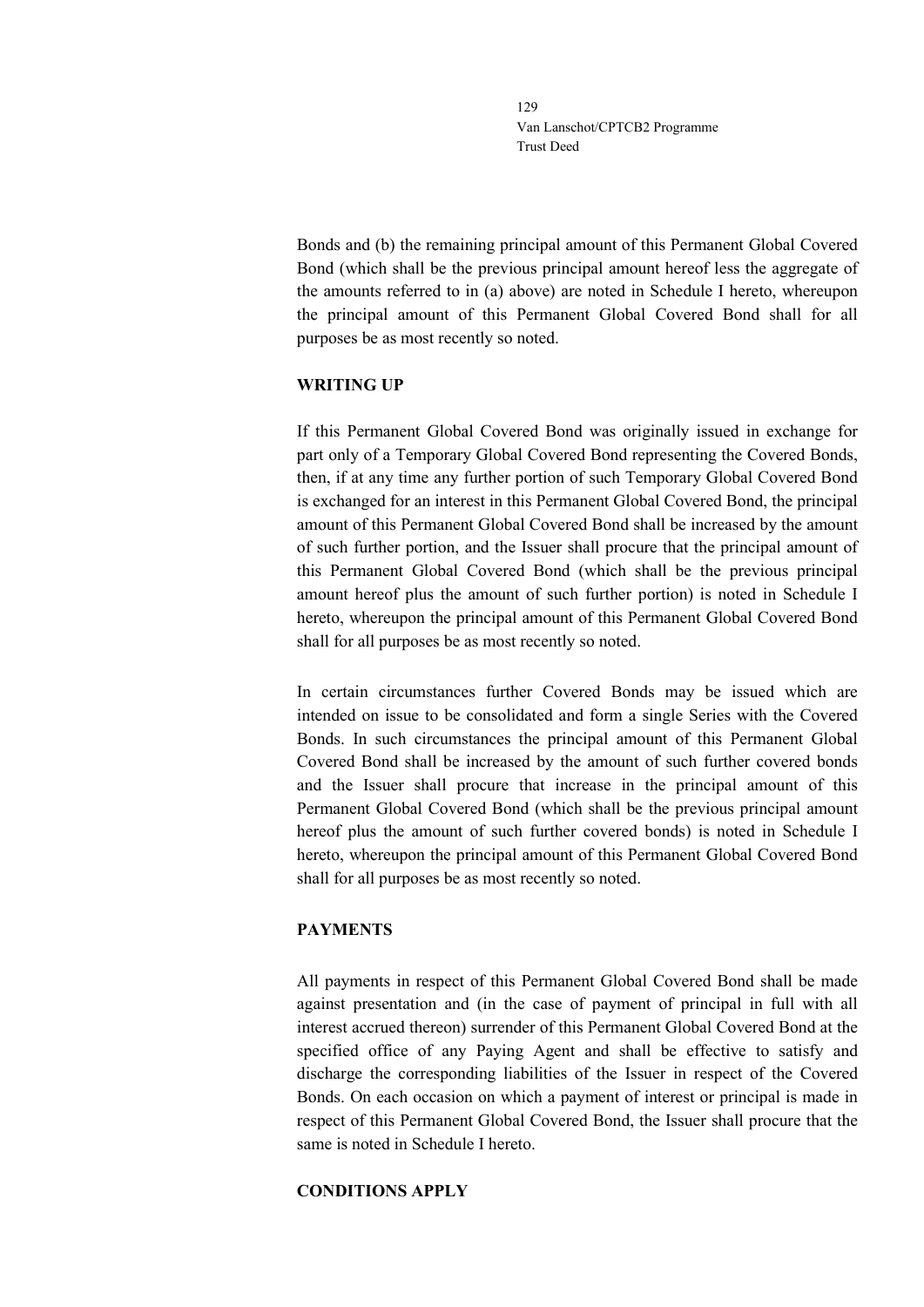Until this Permanent Global Covered Bond has been exchanged as provided herein, the bearer of this Permanent Global Covered Bond shall be, subject to the Conditions and, subject as otherwise provided herein, entitled to the same rights and benefits under the Conditions as if it were the holder of Definitive Covered Bonds substantially in the form set out in Schedule 2 of the Trust Deed and the related Coupons and Talons.

Each Relevant Account Holder can only exercise its rights in accordance with the Securities Giro Transfer Act 1977, as amended (*Wet Giraal Effectenverkeer 1977*) and the rules and regulations of Euroclear Netherlands.

## **NOTICES**

Notwithstanding Condition 14, while all the Covered Bonds are represented by this Permanent Global Covered Bond (or by this Permanent Global Covered Bond and a Temporary Global Covered Bond) and this Permanent Global Covered Bond is (or this Permanent Global Covered Bond and a Temporary Global Covered Bond are) deposited with Euroclear Nederland, as the case may be, notices to Covered Bondholders may be given by delivery of the relevant notice to Euroclear Nederland and, in any such case, such notices shall be deemed to have been given to the Covered Bondholders in accordance with Condition 14 on the date of delivery to Euroclear Nederland.

#### **GUARANTEE**

The rights under the Guarantee (a) form an integral part of the Covered Bonds, (b) are of interest to a holder of Covered Bonds only if, to the extent that, and for and long as, it holds Covered Bonds and (c) can only be transferred together with all other rights under the relevant Covered Bond. As a result, in case of a transfer of an interest in this Permanent Global Covered Bond to a transferee by way of book-entry transfer (*girale overboeking*) or physical transfer of this Permanent Global Covered Bond, such transfer includes the corresponding rights under the Guarantee, in the case of a book-entry transfer subject to any applicable laws, rules and regulations of the relevant clearing system.

## **AUTHENTICATION**

This Permanent Global Covered Bond shall not be valid for any purpose until it has been authenticated by or on behalf of the Principal Paying Agent.

## **GOVERNING LAW**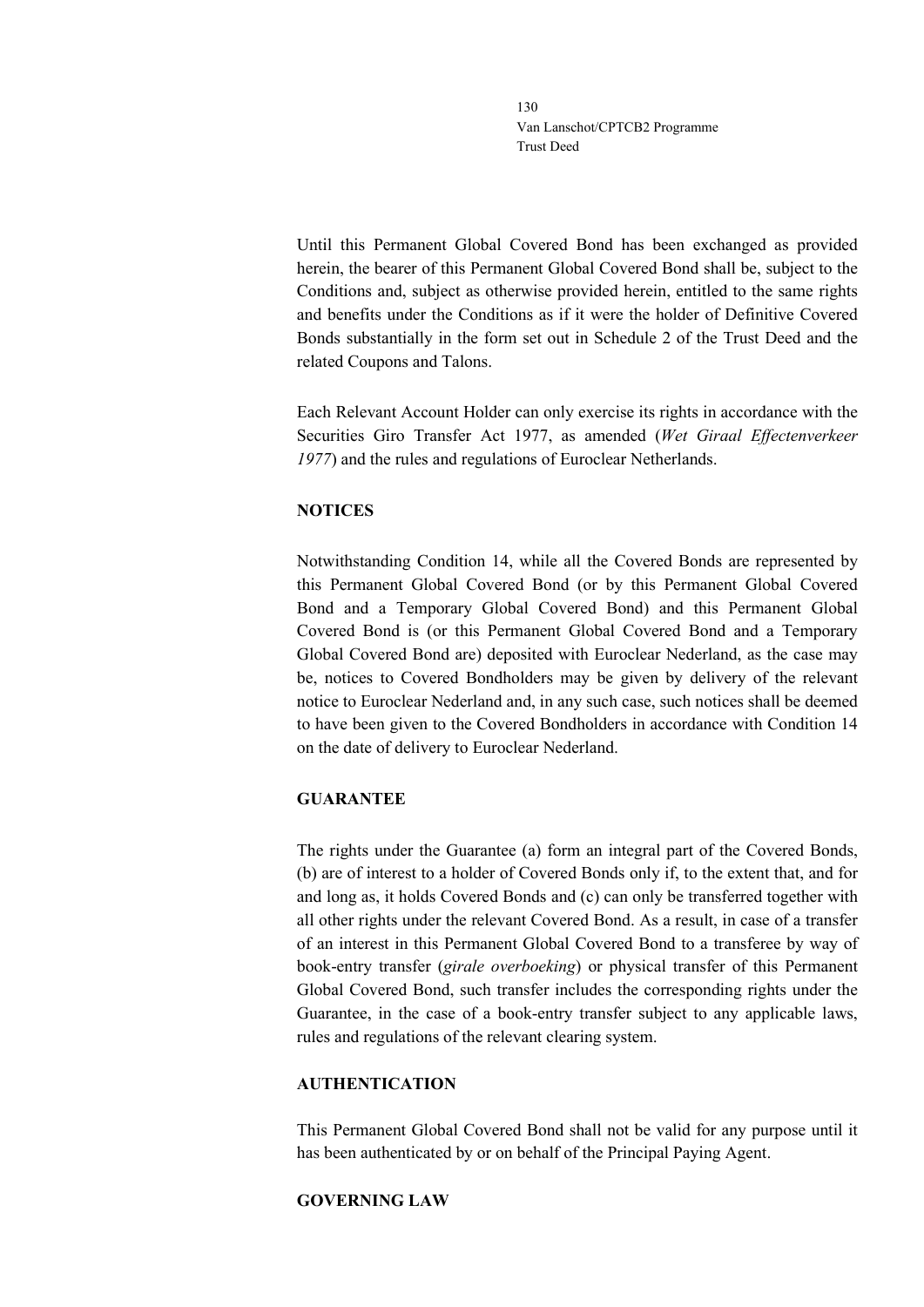This Permanent Global Covered Bond is governed by, and shall be construed in accordance with the laws of the Netherlands. All disputes in connection with or arising from this Permanent Global Covered Bond or its execution will be judged by the courts of Amsterdam, the Netherlands, and its appellate courts.

Articles 229(e) to 229(k) of the Dutch

Commercial Code (*Wetboek van Koophandel*) do not apply to this Permanent Global Covered Bond.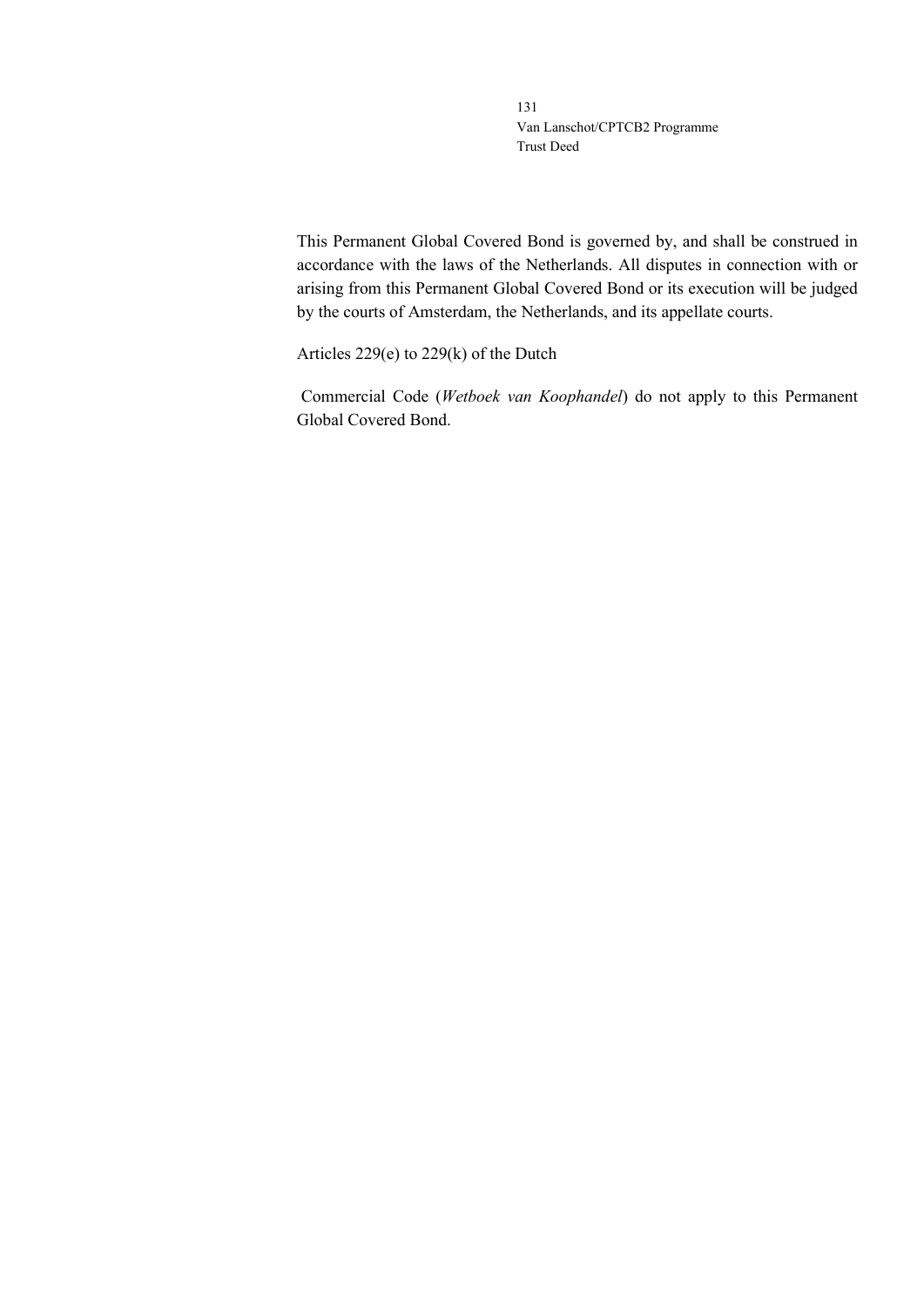**IN WITNESS WHEREOF** the Issuer and the CBC have caused this Covered Bond to be signed manually or in facsimile on their behalf.

**ISSUED** on \_\_\_\_\_\_\_

**VAN LANSCHOT KEMPEN N.V.** as Issuer

| by :    | by :    |  |
|---------|---------|--|
| title : | title : |  |

# **VAN LANSCHOT CONDITIONAL PASS-THROUGH COVERED BOND COMPANY 2 B.V.**

as CBC

 $\overline{\phantom{a}}$ 

 $\overline{\phantom{a}}$  , where  $\overline{\phantom{a}}$  , where  $\overline{\phantom{a}}$  , where  $\overline{\phantom{a}}$ by : title :

**Authenticated** without recourse, warranty or liability by

(*name and address of relevant Paying Agent*)

(as Paying Agent which has assumed the obligations of the Principal Paying Agent in respect of this Global Covered Bond)

\_\_\_\_\_\_\_\_\_\_\_\_\_\_\_\_\_\_\_\_\_\_\_\_\_\_\_\_\_\_\_\_\_\_\_\_\_\_\_\_\_\_\_\_\_\_\_\_\_\_\_\_\_\_\_\_\_\_\_\_\_\_\_\_\_

\_\_\_\_\_\_\_\_\_\_\_\_\_\_\_\_\_\_\_\_\_\_ \_\_\_\_\_\_\_\_\_\_\_\_\_\_\_\_\_\_\_\_\_\_ by : by : title : title :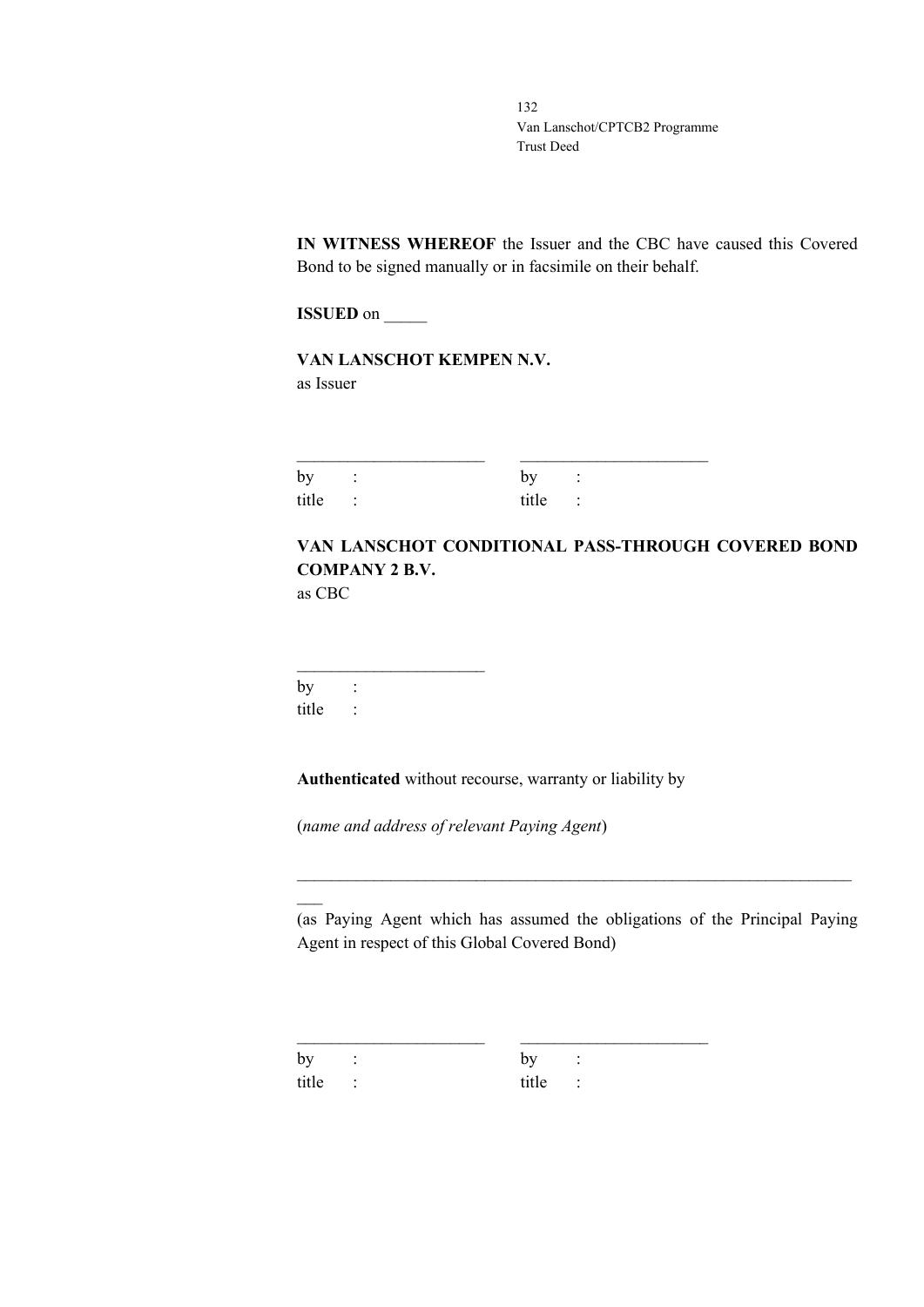#### **Schedule I**

# **Payments, Exchanges against Temporary Global Covered Bond and Delivery of Definitive Covered Bonds**

| Date of<br>payment,<br>exchange,<br>increase or<br>${\bf delivery}$ | Amount of<br>interest then paid | Amount of<br>principal then<br>paid | Principal amount<br>of Temporary<br><b>Global Covered</b><br><b>Bond</b> then<br>exchanged or by<br>which the<br><b>Permanent Global</b><br><b>Coverd Bond is</b><br>increased | Aggregate principal<br>amount of Definitive<br><b>Covered Bonds then</b><br>delivered | New principal amount<br>of this Global Covered<br>Bond | Authorised signature |
|---------------------------------------------------------------------|---------------------------------|-------------------------------------|--------------------------------------------------------------------------------------------------------------------------------------------------------------------------------|---------------------------------------------------------------------------------------|--------------------------------------------------------|----------------------|
|                                                                     |                                 |                                     |                                                                                                                                                                                |                                                                                       |                                                        |                      |
|                                                                     |                                 |                                     |                                                                                                                                                                                |                                                                                       |                                                        |                      |
|                                                                     |                                 |                                     |                                                                                                                                                                                |                                                                                       |                                                        |                      |
|                                                                     |                                 |                                     |                                                                                                                                                                                |                                                                                       |                                                        |                      |
|                                                                     |                                 |                                     |                                                                                                                                                                                |                                                                                       |                                                        |                      |
|                                                                     |                                 |                                     |                                                                                                                                                                                |                                                                                       |                                                        |                      |
|                                                                     |                                 |                                     |                                                                                                                                                                                |                                                                                       |                                                        |                      |
|                                                                     |                                 |                                     |                                                                                                                                                                                |                                                                                       |                                                        |                      |
|                                                                     |                                 |                                     |                                                                                                                                                                                |                                                                                       |                                                        |                      |
|                                                                     |                                 |                                     |                                                                                                                                                                                |                                                                                       |                                                        |                      |
|                                                                     |                                 |                                     |                                                                                                                                                                                |                                                                                       |                                                        |                      |
|                                                                     |                                 |                                     |                                                                                                                                                                                |                                                                                       |                                                        |                      |
|                                                                     |                                 |                                     |                                                                                                                                                                                |                                                                                       |                                                        |                      |
|                                                                     |                                 |                                     |                                                                                                                                                                                |                                                                                       |                                                        |                      |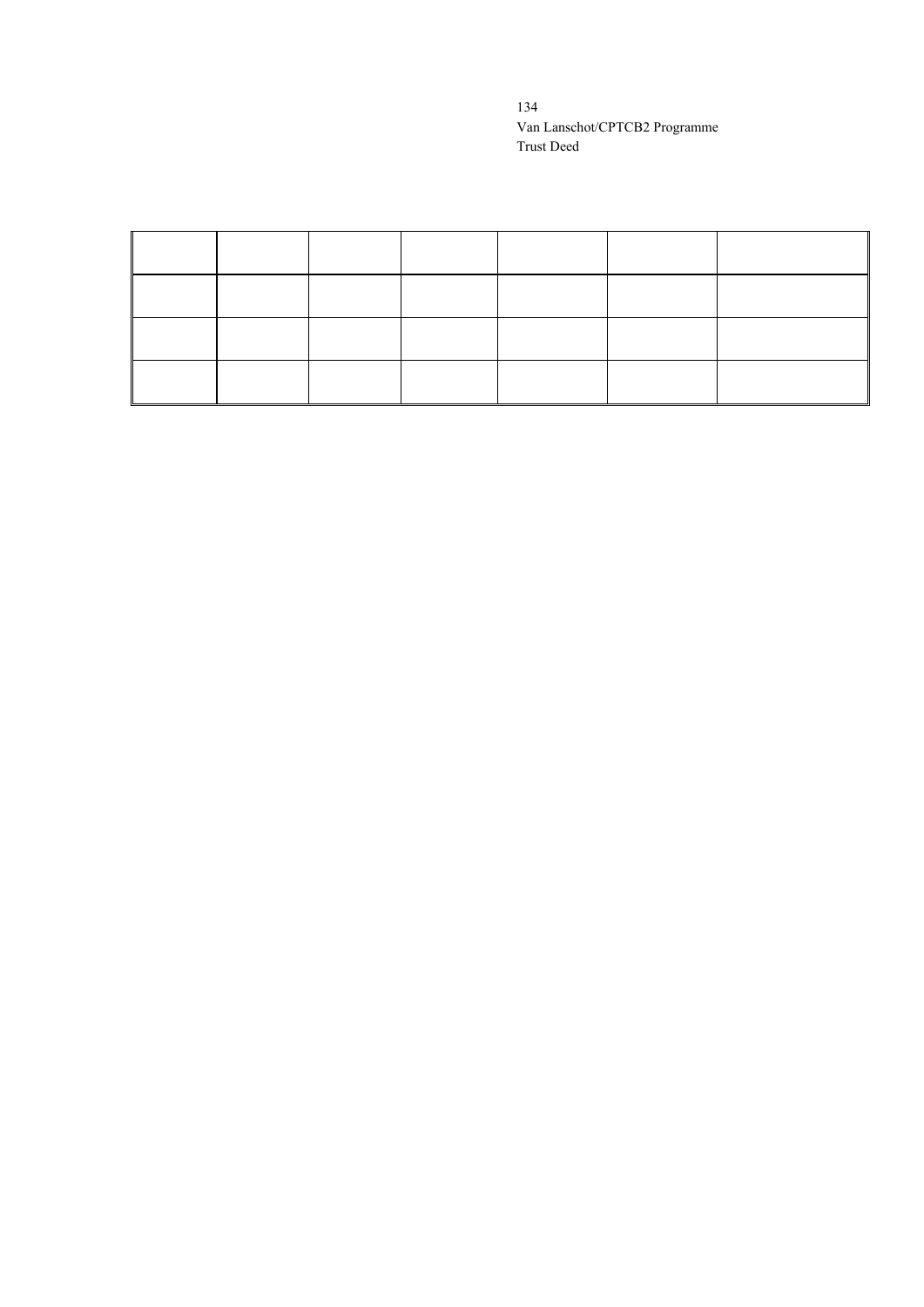**Schedule II**

# **Final Terms**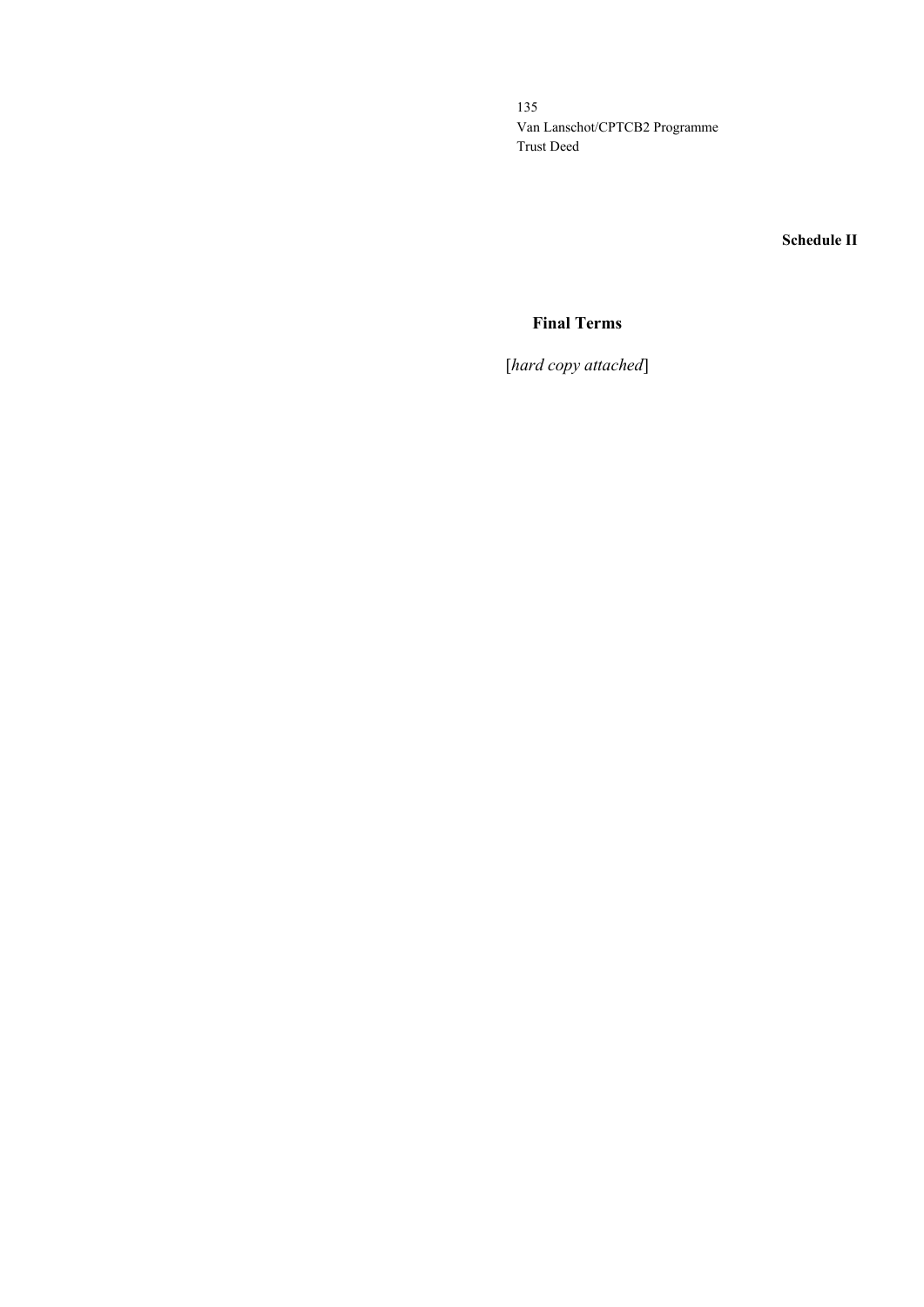#### **Schedule III**

## **Terms and Conditions**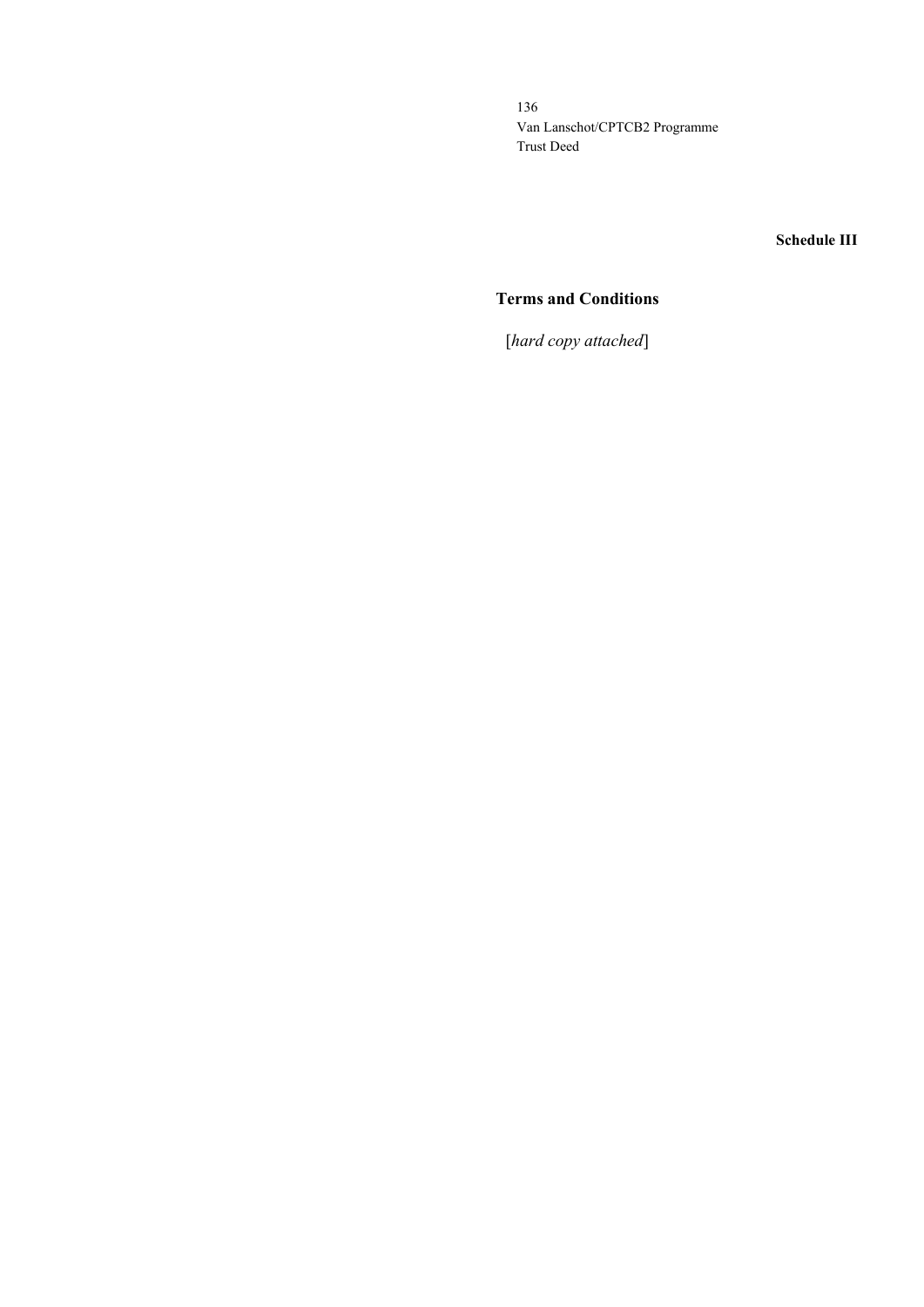#### **SCHEDULE 5**

#### **Form of Registered Covered Bonds Deed**

#### **[REGISTERED COVERED BONDS DEED]**

#### **VAN LANSCHOT KEMPEN N.V.**

(the "**Issuer**")

(*incorporated under the laws of the Netherlands and having its corporate seat in 's-Hertogenbosch*)

**guaranteed as to payments of interest and principal by**

## **VAN LANSCHOT CONDITIONAL PASS-THROUGH COVERED BOND COMPANY 2 B.V.**

(the "**CBC**")

(*incorporated under the laws of the Netherlands and having its corporate seat in Amsterdam*)

**(currency symbol:) \_\_\_\_\_(amount in number:)\_\_\_\_\_\_\_\_\_\_\_\_\_\_\_\_\_\_\_\_\_\_\_\_\_**

**(type:) \_\_\_\_\_\_\_\_\_\_\_\_\_\_\_\_\_\_\_\_\_\_\_\_\_\_\_\_Covered Bonds due (year:) \_\_\_\_\_\_\_\_\_\_\_** 

This is a Registered Covered Bonds Deed in respect of a duly authorised issue of Registered Covered Bonds of the Issuer (the "**Registered Covered Bonds**") described, and having the provisions specified in the final terms applicable to the Registered Covered Bonds (the "**Final Terms**"), a copy of which is annexed hereto as Schedule I. The Registered Covered Bonds are issued through this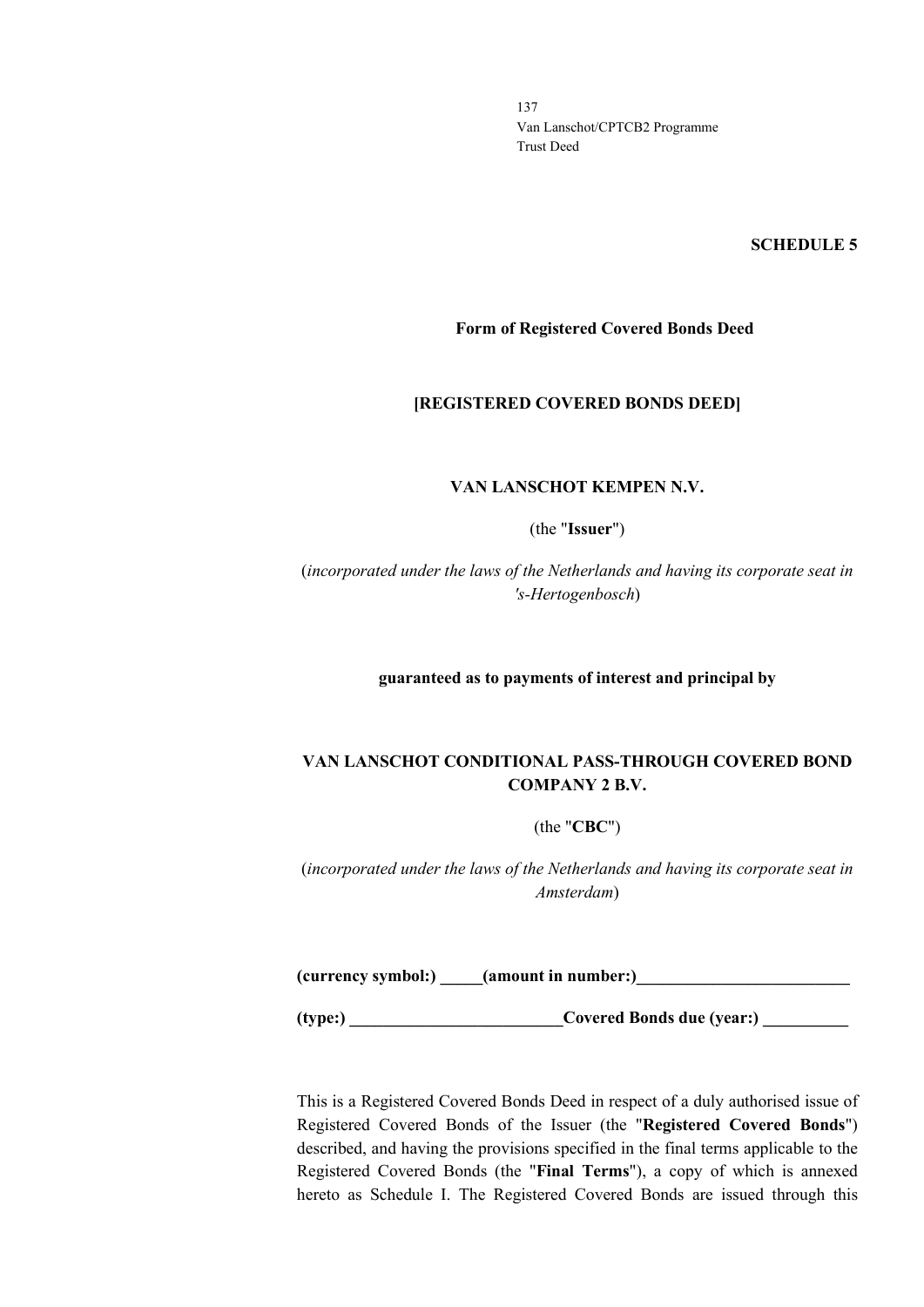Registered Covered Bonds Deed, subject to, and with the benefit of, the Trust Deed dated 16 July 2019, and made between the Issuer, the CBC and Stichting Security Trustee Van Lanschot Conditional Pass-Through Covered Bond Company 2 as security trustee for, *inter alia*, the holders of the Covered Bonds (such Trust Deed as modified and/or supplemented and/or restated from time to time, the "**Trust Deed**") including without limitation, the Guarantee (as defined in the Trust Deed) and are the subject of the Agency Agreement and the other Transaction Documents.

Any reference herein to the "**Conditions**" is to the Terms and Conditions of the Covered Bonds a copy of which is annexed to the Trust Deed, as supplemented, replaced and modified by the Final Terms but, in the event of any conflict between the provisions of the Terms and Conditions and the information in the Final Terms, the Final Terms will prevail.

In this Registered Covered Bonds Deed, unless otherwise defined herein or the context requires otherwise, words and expressions have the meanings and constructions ascribed to them in the Conditions.

## **PROMISE TO PAY**

The Issuer, for value received, hereby issues to the person or persons listed in Schedule III hereto such number of Registered Covered Bonds in euro and Specified Denomination(s) as is specified next to such person's name and promises to pay to such person or persons (or their legal successors or assigns) the principal amount of each Registered Covered Bond so issued to it, resulting in an aggregate principal amount of:

## **(currency symbol:) \_\_\_\_\_(amount in number:)\_\_\_\_\_\_\_\_\_\_\_\_\_\_\_\_\_\_\_\_\_\_\_**

### **(amount in words:) \_\_\_\_\_\_\_\_\_\_\_\_\_\_\_\_\_\_\_\_\_\_\_\_\_\_\_\_\_\_\_\_\_\_\_\_\_\_\_\_\_\_\_\_\_\_**

on the dates and in the amounts specified in the Conditions or on such earlier date or dates as the same may become payable in accordance with the Conditions, and to pay interest on the unpaid balance of such principal sum in arrear on the dates and at the rate specified in the Conditions, together with any additional amounts payable in accordance with the Conditions, all subject to and in accordance with the Conditions.

Each Registered Covered Bond shall constitute a registered claim (*vordering op naam*) of the relevant Covered Bondholder against the Issuer. By counter-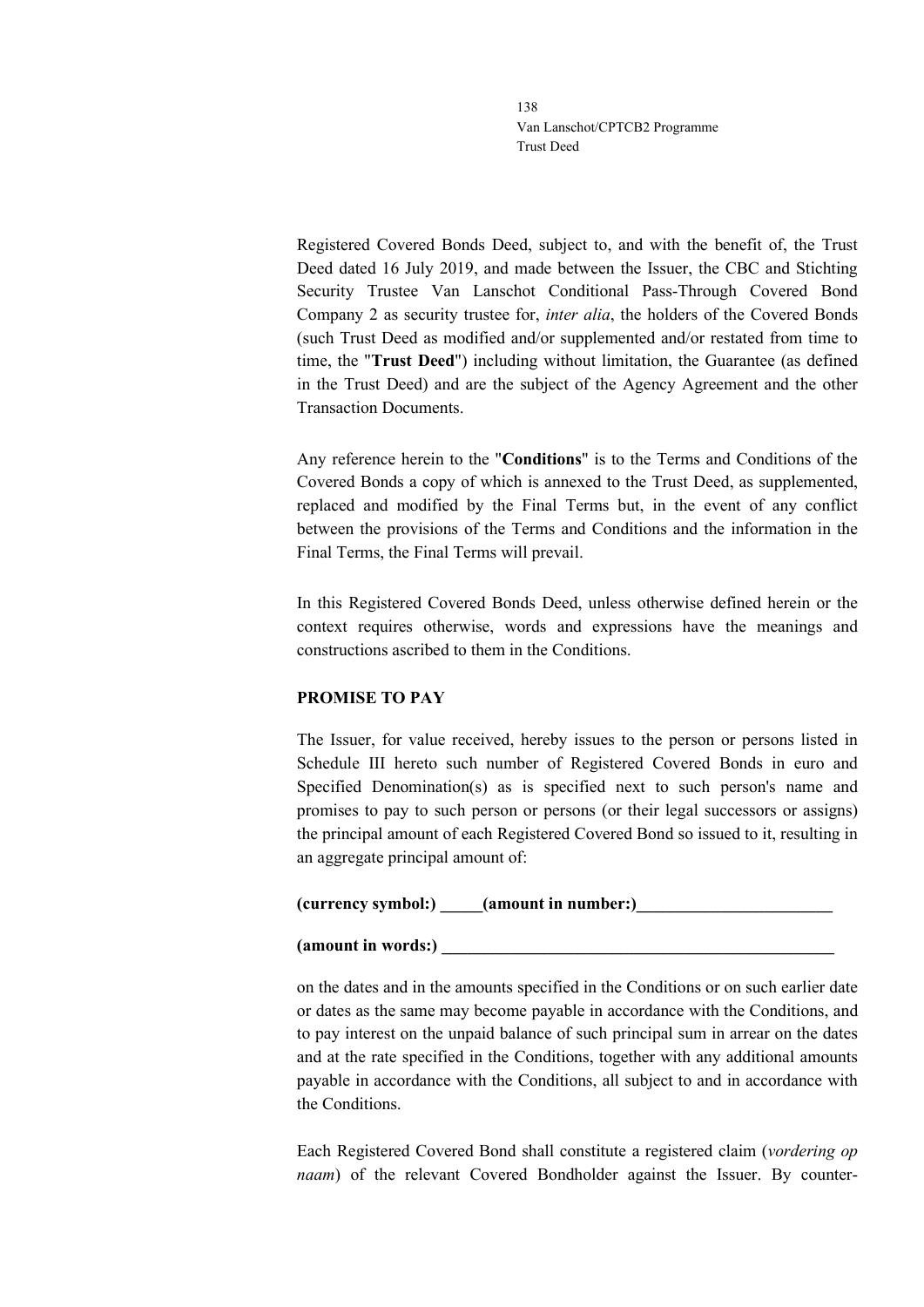execution of this Registered Covered Bonds Deed, the relevant Covered Bondholder has accepted the relevant Covered Bonds.

Each Registered Covered Bond shall only be transferable by the relevant Covered Bondholder in accordance with the Conditions and by a duly executed assignment deed substantially in the form of Schedule IV hereto and notification thereof to the Issuer, the CBC and the Registrar.

### **WRITING DOWN**

On each occasion on which (i) a payment is made in respect of any Registered Covered Bonds; or (ii) Registered Covered Bonds are to be cancelled in accordance with Condition 7, the Issuer shall procure that details of such payment or cancellation shall be entered in the Register.

## **PAYMENTS**

Upon any payment of principal being made in respect of the Registered Covered Bonds, the principal amount of the Registered Covered Bonds shall be reduced by the principal amount so paid.

Payments due in respect of Registered Covered Bonds shall be made to the relevant person entitled thereto pursuant to the Conditions and each payment so made will discharge the Issuer's obligations in respect thereof. Any failure to make the entries referred to above shall not affect such discharge.

## **CONDITIONS APPLY**

The holder(s) of the Registered Covered Bonds shall be, subject to the Conditions, be entitled to the rights and benefits under the Conditions enured to it as the holder of the relevant Registered Covered Bonds and in an aggregate principal amount equal to the principal amount set out in this Registered Covered Bonds Deed.

## **AUTHENTICATION**

This Registered Covered Bonds Deed shall not be valid for any purpose until it has been authenticated by or on behalf of the Registrar.

#### **GUARANTEE**

The rights under the Guarantee (a) form an integral part of the Registered Covered Bonds, (b) are of interest to a holder of Registered Covered Bonds only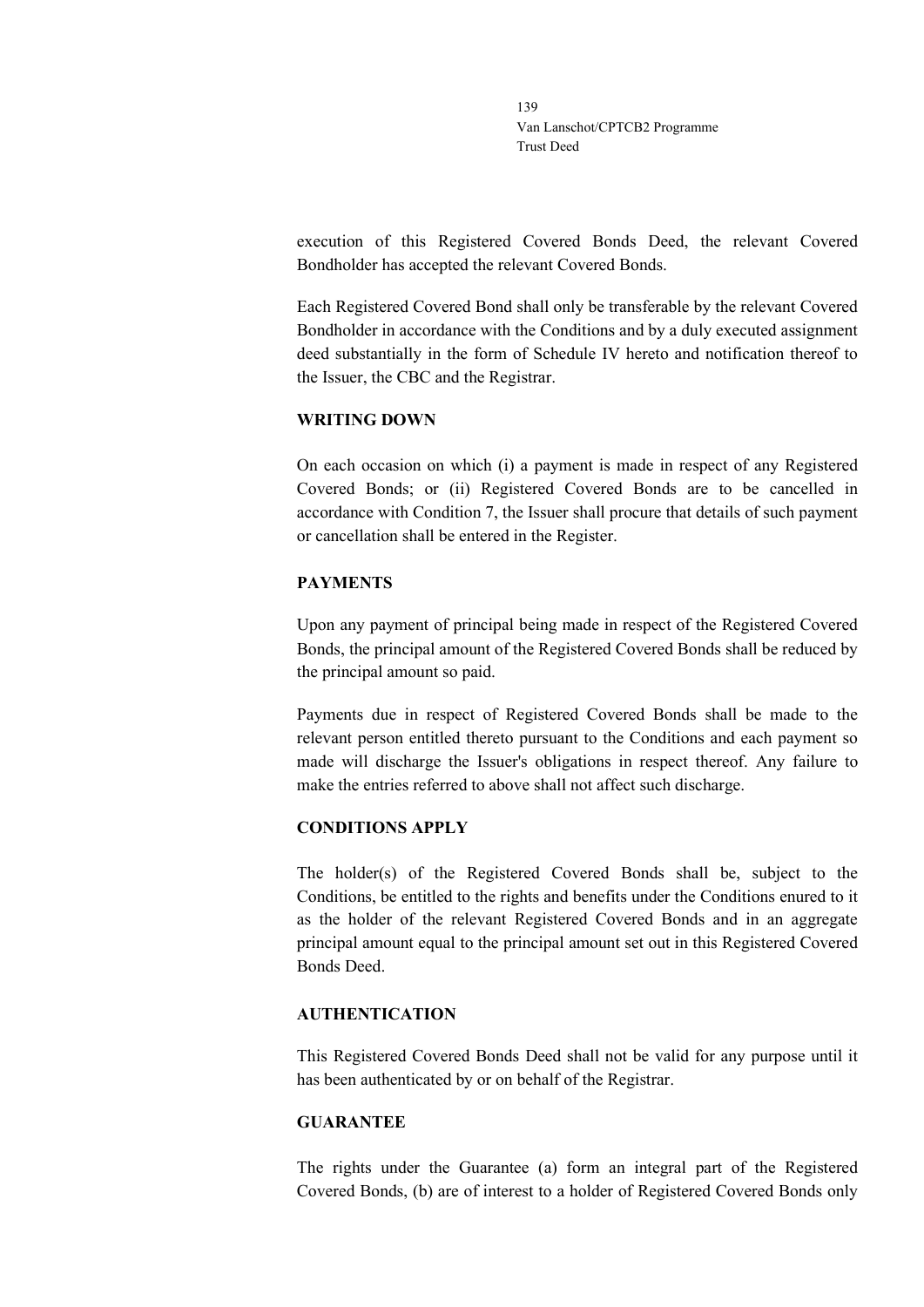if, to the extent that, and for and long as, it holds Registered Covered Bonds and (c) can only be transferred together with all other rights under the relevant Registered Covered Bond. As a result, in case of a transfer of a Registered Covered Bond to a transferee by way of an assignment deed and notification to the Issuer, the CBC and the Registrar, such assignment deed and notification will include a specific reference to the corresponding rights under the Guarantee.

#### **GOVERNING LAW**

This Registered Covered Bonds Deed is governed by, and shall be construed in accordance with the laws of the Netherlands. All disputes in connection with or arising from this Registered Covered Bonds Deed or its execution will be judged by the courts of Amsterdam, the Netherlands, and its appellate courts.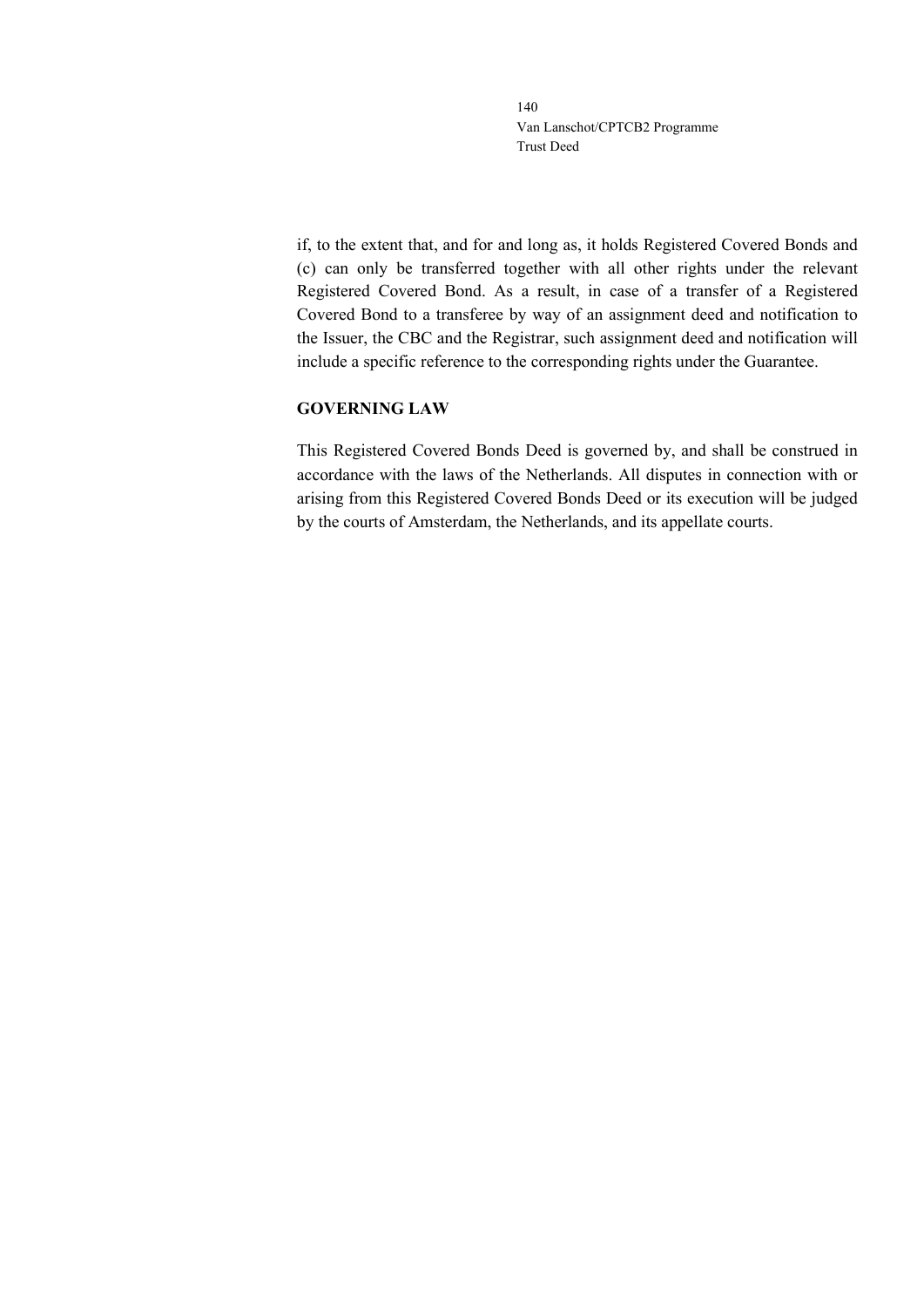**IN WITNESS WHEREOF** the Issuer and the CBC have caused this Registered Covered Bonds Deed to be signed manually or in facsimile on their behalf.

**ISSUED** on \_\_\_\_\_\_

**VAN LANSCHOT KEMPEN N.V.** as Issuer

| by :    | by :    |  |
|---------|---------|--|
| title : | title : |  |

# **VAN LANSCHOT CONDITIONAL PASS-THROUGH COVERED BOND COMPANY 2 B.V.**

as CBC

 $\overline{\phantom{a}}$  , where  $\overline{\phantom{a}}$  , where  $\overline{\phantom{a}}$  ,  $\overline{\phantom{a}}$  ,  $\overline{\phantom{a}}$  ,  $\overline{\phantom{a}}$  ,  $\overline{\phantom{a}}$  ,  $\overline{\phantom{a}}$  ,  $\overline{\phantom{a}}$  ,  $\overline{\phantom{a}}$  ,  $\overline{\phantom{a}}$  ,  $\overline{\phantom{a}}$  ,  $\overline{\phantom{a}}$  ,  $\overline{\phantom{a}}$  ,  $\overline{\phantom{a}}$  , by : title :

**Authenticated** without recourse, warranty or liability by

\_\_\_\_\_\_\_\_\_\_\_\_\_\_\_\_\_\_\_\_\_\_ \_\_\_\_\_\_\_\_\_\_\_\_\_\_\_\_\_\_\_\_\_\_

(*name of the Registrar*)\_\_\_\_\_\_\_\_\_\_\_\_\_\_\_\_\_\_\_\_\_\_\_\_\_\_\_\_\_\_\_\_\_\_\_\_\_\_\_\_\_ as Registrar

by : by : title : title :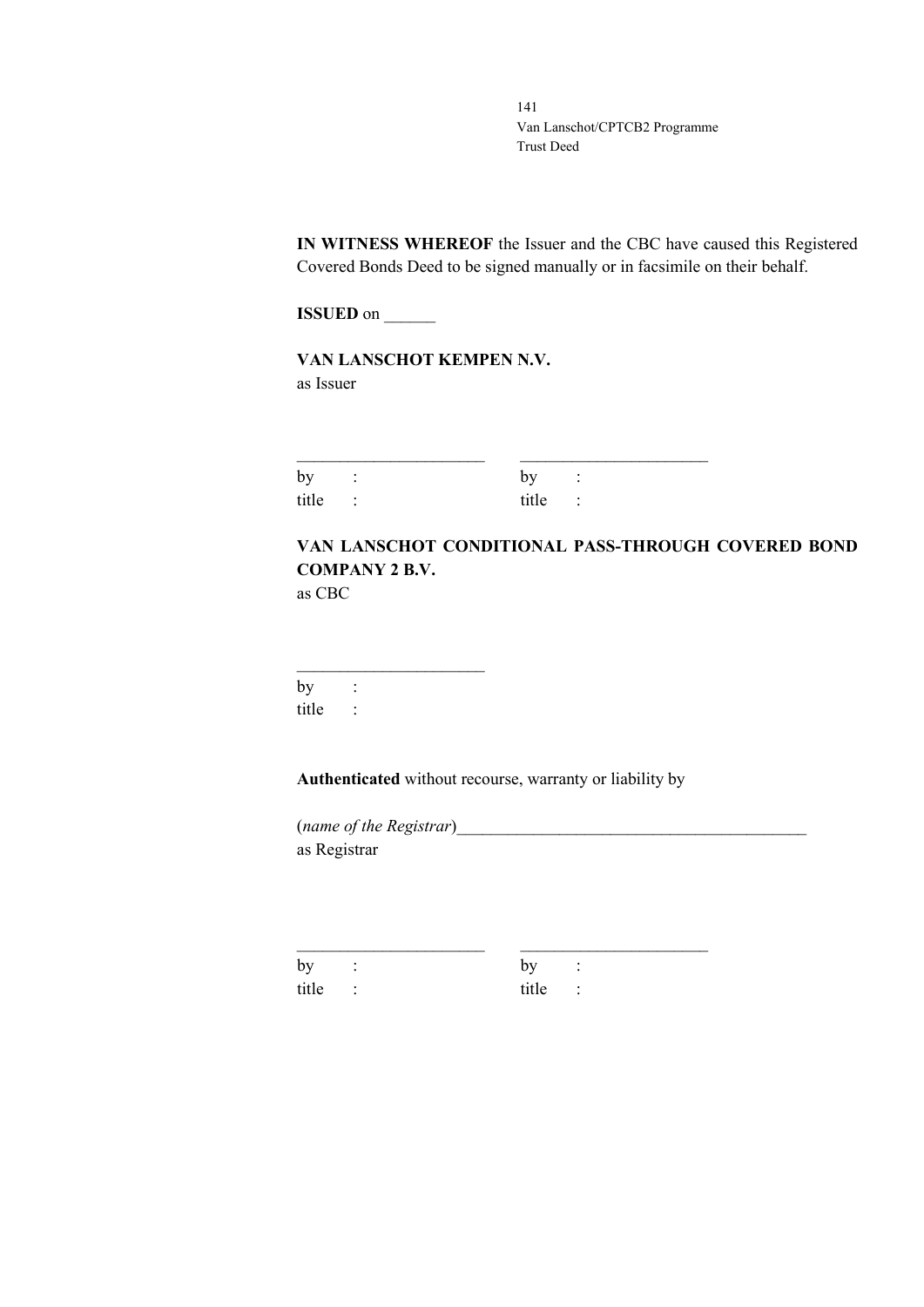| For acceptance and agreement |
|------------------------------|
|                              |
| By:                          |
| Date:                        |
|                              |
| For acceptance and agreement |
|                              |
| By:                          |
| Date:                        |
|                              |
| For acceptance and agreement |
|                              |
| By:                          |
| Date:                        |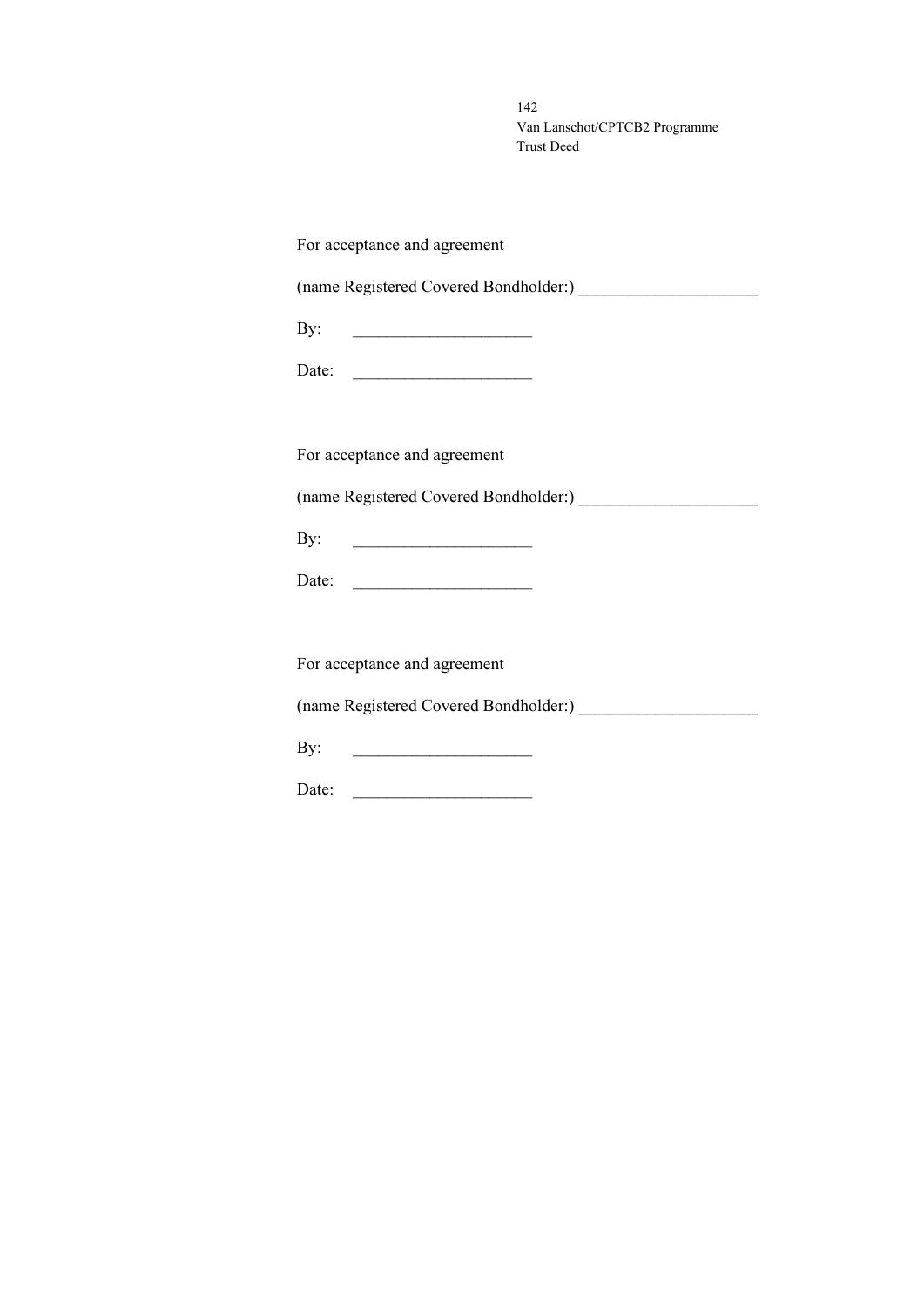# **Schedule I**

# **Final Terms**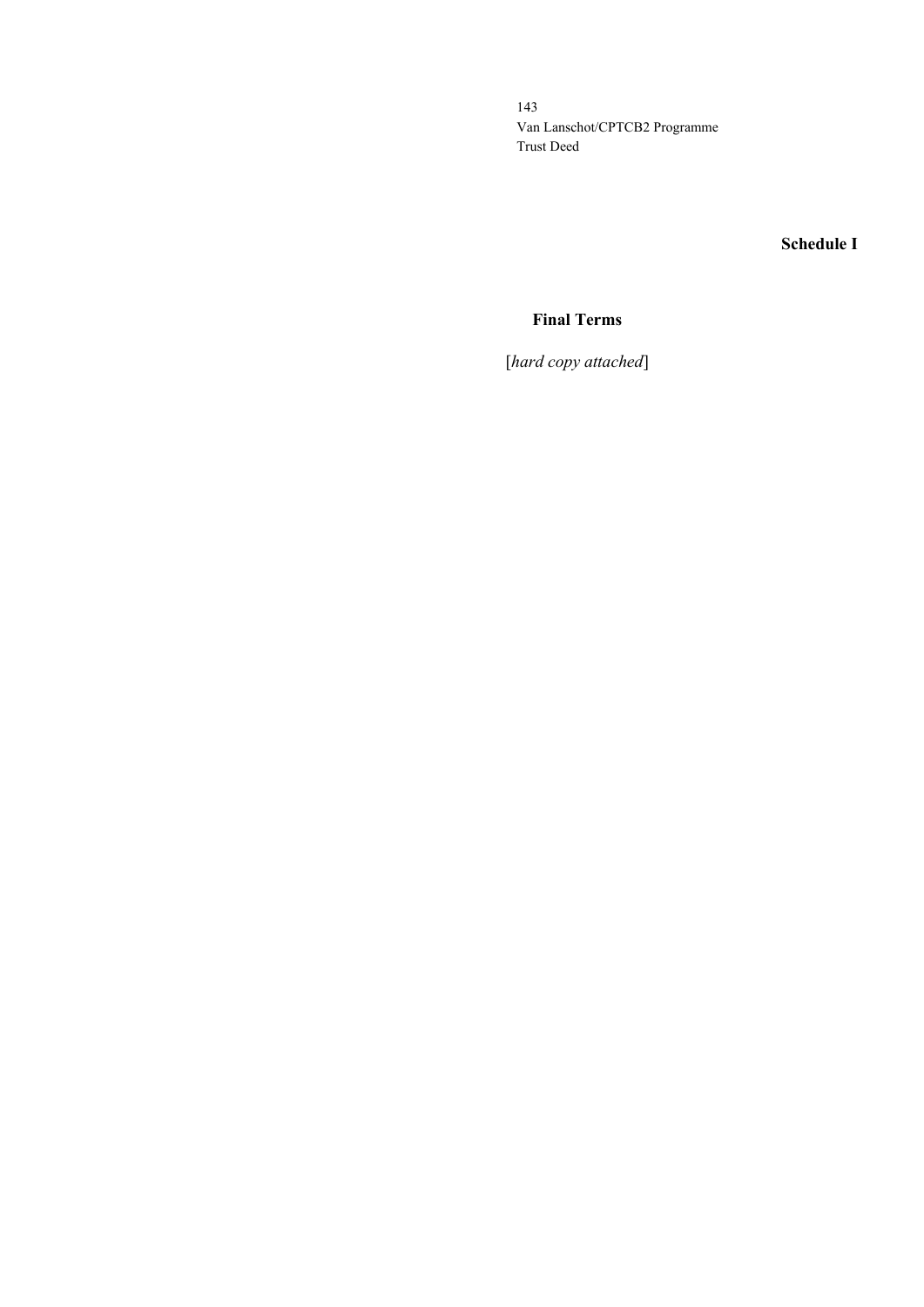**Schedule II**

## **Terms and Conditions**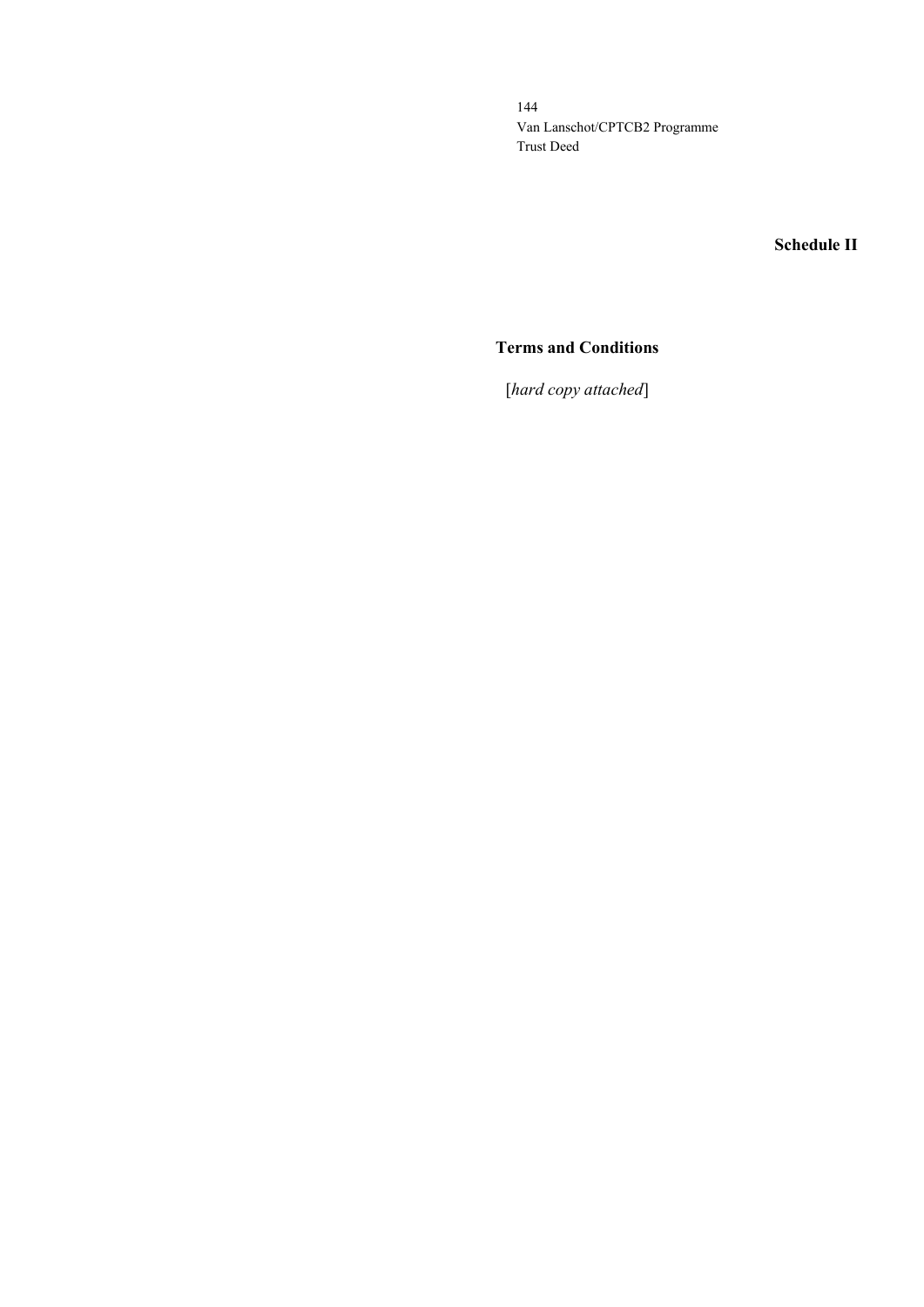## **Schedule III**

# **Details of the holder(s) of Registered Covered Bonds**

| Name                                                |  |
|-----------------------------------------------------|--|
| <b>Address</b>                                      |  |
| <b>Address for notices</b>                          |  |
| <b>Number of Registered Covered</b><br><b>Bonds</b> |  |
| Currency                                            |  |
| <b>Specified Denomination(s)</b>                    |  |
| <b>Bank account details</b>                         |  |

| Name                                |  |
|-------------------------------------|--|
| <b>Address</b>                      |  |
| <b>Address for notices</b>          |  |
| <b>Number of Registered Covered</b> |  |
| <b>Bonds</b>                        |  |
| Currency                            |  |
| <b>Specified Denomination(s)</b>    |  |
| <b>Bank account details</b>         |  |

| Name                       |  |
|----------------------------|--|
| <b>Address</b>             |  |
| <b>Address for notices</b> |  |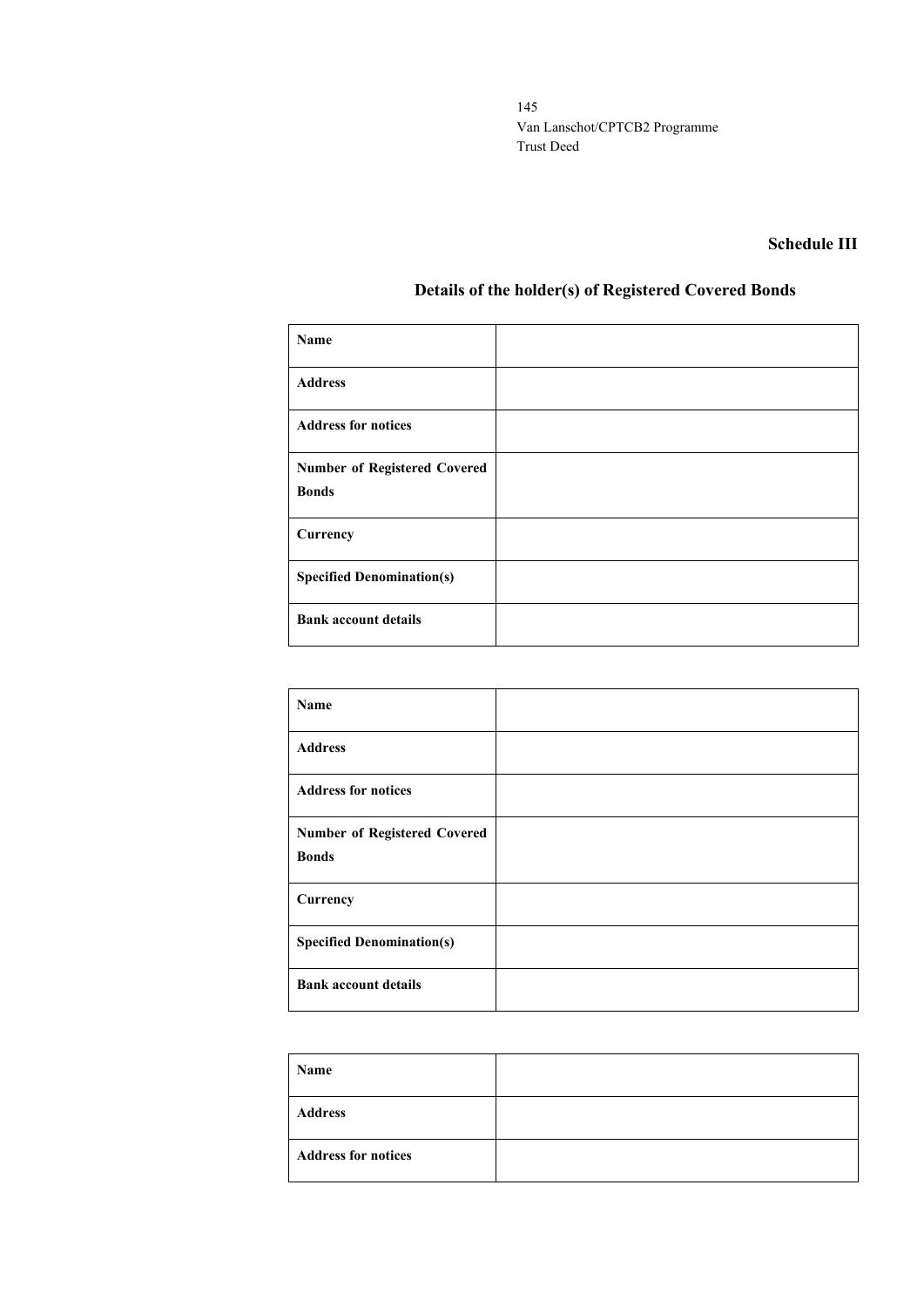| <b>Number of Registered Covered</b><br><b>Bonds</b> |  |
|-----------------------------------------------------|--|
| Currency                                            |  |
| <b>Specified Denomination(s)</b>                    |  |
| <b>Bank account details</b>                         |  |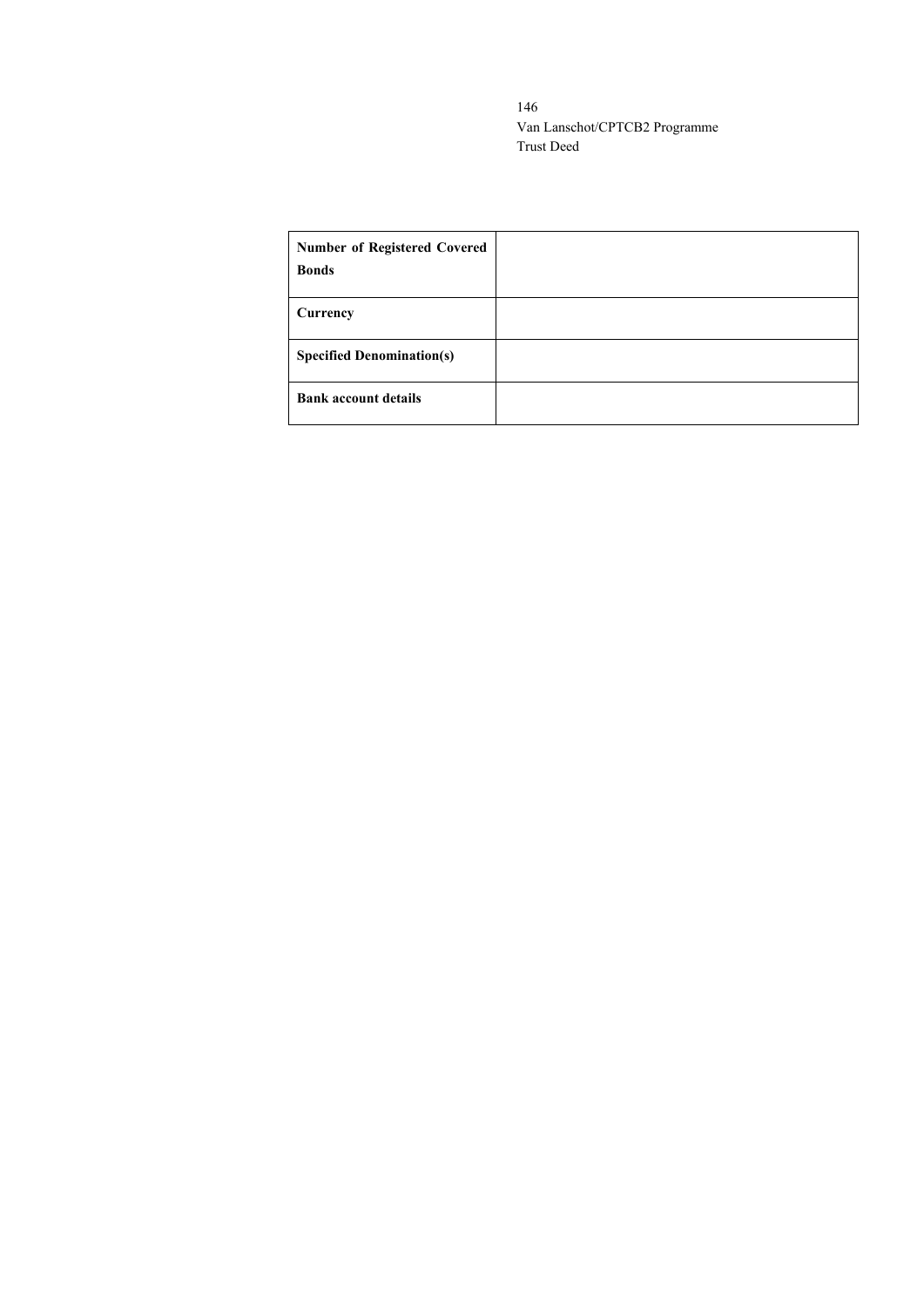**Schedule IV**

#### **Form of Deed of Assignment and Notification**

#### **BY REGISTERED MAIL WITH NOTIFICATION OF RECEIPT**

**To:**

- (1) VAN LANSCHOT KEMPEN N.V., as Issuer,
- (2) VAN LANSCHOT CONDITIONAL PASS-THROUGH COVERED BOND COMPANY 2 B.V.,
- (3) [...], as Registrar

**FOR VALUE RECEIVED** [*name transferor*], being the holder of [*number*] Registered Covered Bonds (as defined below) issued pursuant to the attached Registered Covered Bonds Deed, hereby:

(i) assigns (*cedeert*) to:

Name:

Address:\_\_\_\_\_\_\_\_\_\_\_\_\_\_\_\_\_\_\_\_\_\_\_\_\_\_\_\_\_\_\_\_\_\_\_\_\_\_\_\_\_\_\_\_\_

[*currency*] [*amount*] in principal amount of the [*currency*] [*amount*] [*fixed rate]* [*Floating Rate*] Registered Covered Bonds due [*maturity*] (the "**Registered Covered Bonds**"), issued by VAN LANSCHOT KEMPEN N.V. (the "**Issuer**") under a Registered Covered Bonds Deed dated [*date*] and guaranteed as to payments of interest and principal by VAN LANSCHOT CONDITIONAL PASS-THROUGH COVERED BOND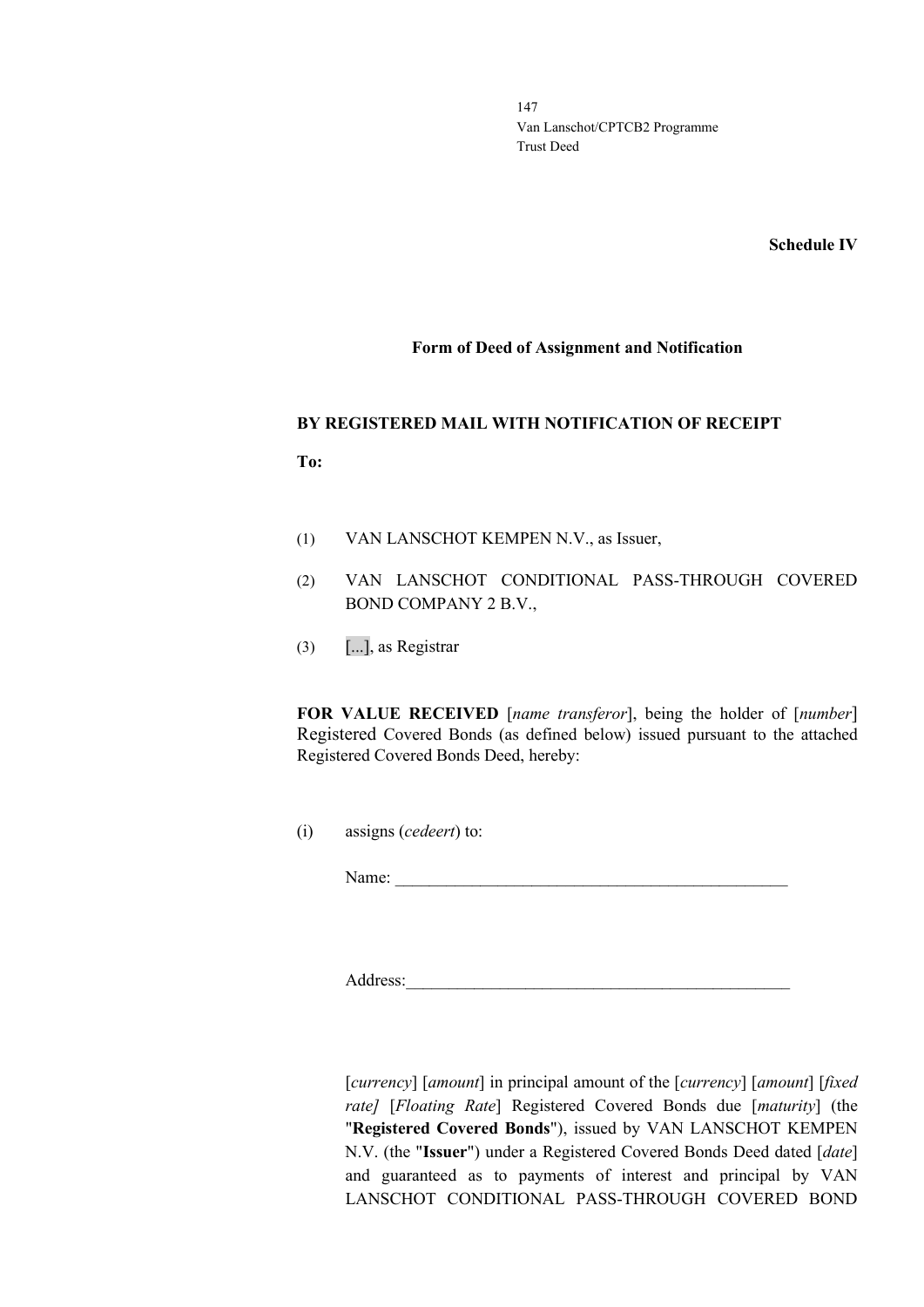COMPANY 2 B.V. (the "**CBC**") and subject to the applicable Final Terms, together with the corresponding rights under the Guarantee;

notifies the Issuer, the CBC and the Registrar of such assignment; and

irrevocably and unconditionally requests and authorises the Registrar in its capacity as registrar in relation to the Registered Covered Bonds to:

to the extent necessary forward a copy of this notification to the CBC; and

make appropriate corresponding entries in the Register.

Defined terms not otherwise defined herein shall have the same meaning as given thereto in the terms and conditions applicable to the Registered Covered Bonds.

[[*If paragraph [25] of the Form of Final Terms applies:*] [*name transferee*] hereby accepts the waiver made by the Issuer and the CBC under paragraph [25] of the Final Terms.]

| Name: [name transferor] | Name: [name transferee] |
|-------------------------|-------------------------|
| Date:                   | Date:                   |
| $\rm{By:}$              | By:                     |

Attachments: Registered Covered Bonds Deed